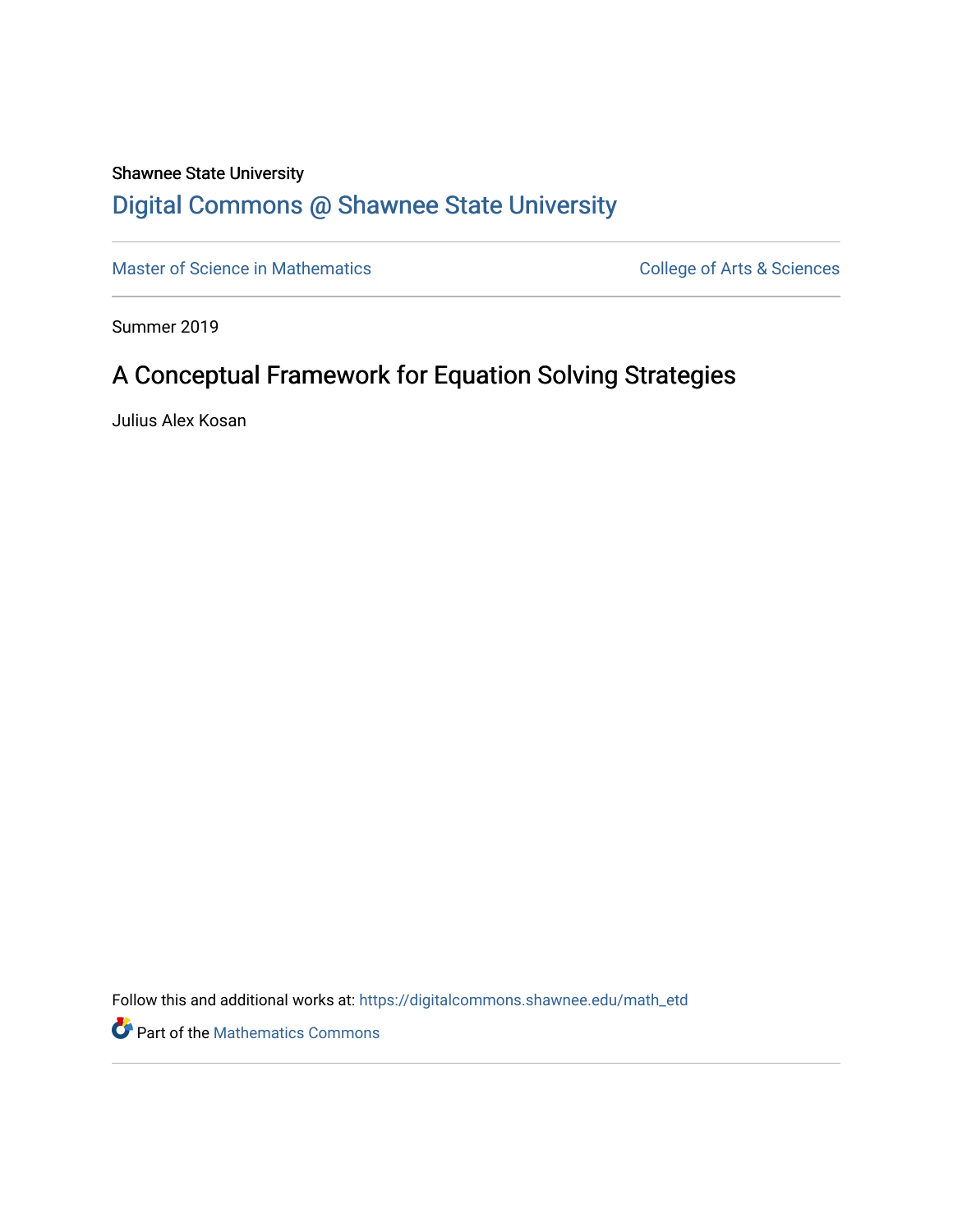# **A Conceptual Framework for Equation Solving Strategies**

**By J. Alex Kosan**

Department of Mathematical Sciences

Submitted in partial fulfillment of the requirements for the degree of

Master of Science, Mathematical Sciences

Date: 08/05/19

Accepted by the Graduate Department

Graduate Director, Date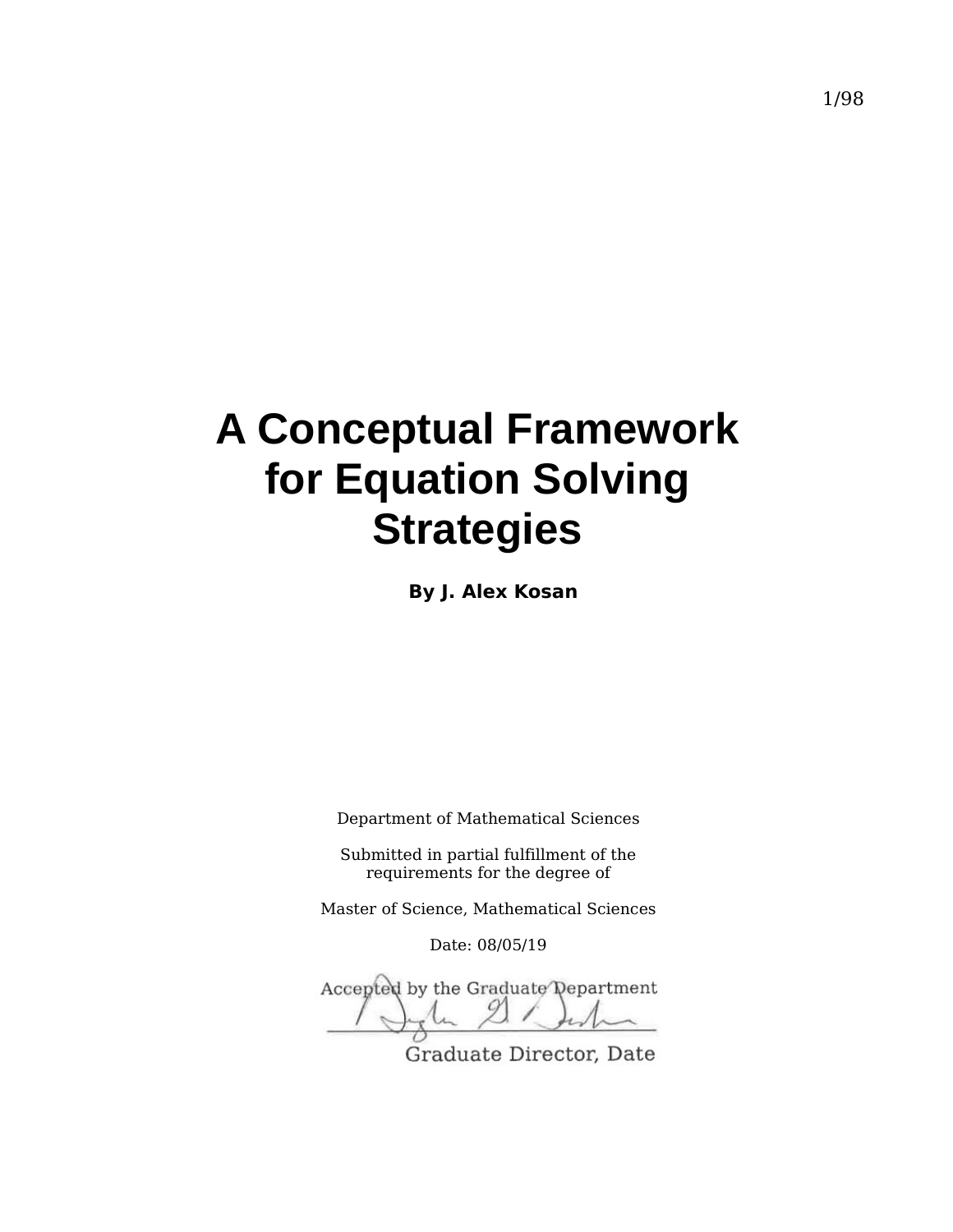The thesis entitled 'A Conceptual Framework for Equation Solving Strategies' presented by Julius A. Kosan, a candidate for the degree of Master of Science in Mathematical Sciences, has been approved and is worthy of acceptance.

 $8/6/2019$ 

 $0.1$ 

Date Graduate Director

 $8/5/19$  alweat lead

Date Student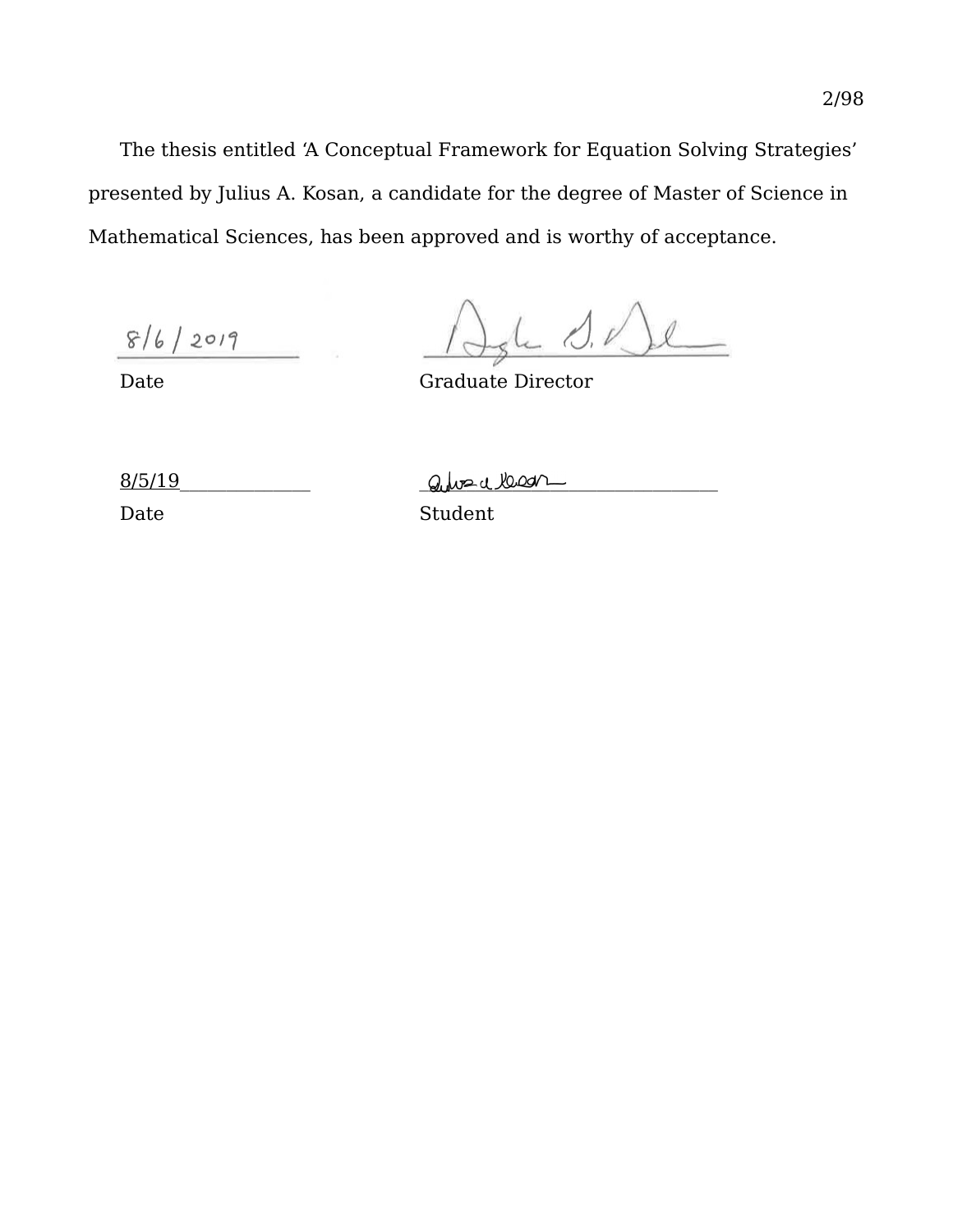# **Table of Contents**

| 3 |                                                                            |  |
|---|----------------------------------------------------------------------------|--|
|   |                                                                            |  |
|   |                                                                            |  |
|   | 3.1.2 Definition of an Equation Step-by-Step Solution38                    |  |
|   |                                                                            |  |
|   |                                                                            |  |
|   |                                                                            |  |
|   |                                                                            |  |
|   |                                                                            |  |
|   |                                                                            |  |
|   | 3.2.2 The Necessity of Depth Reducing, Collection and Pre-Collection Rules |  |
|   |                                                                            |  |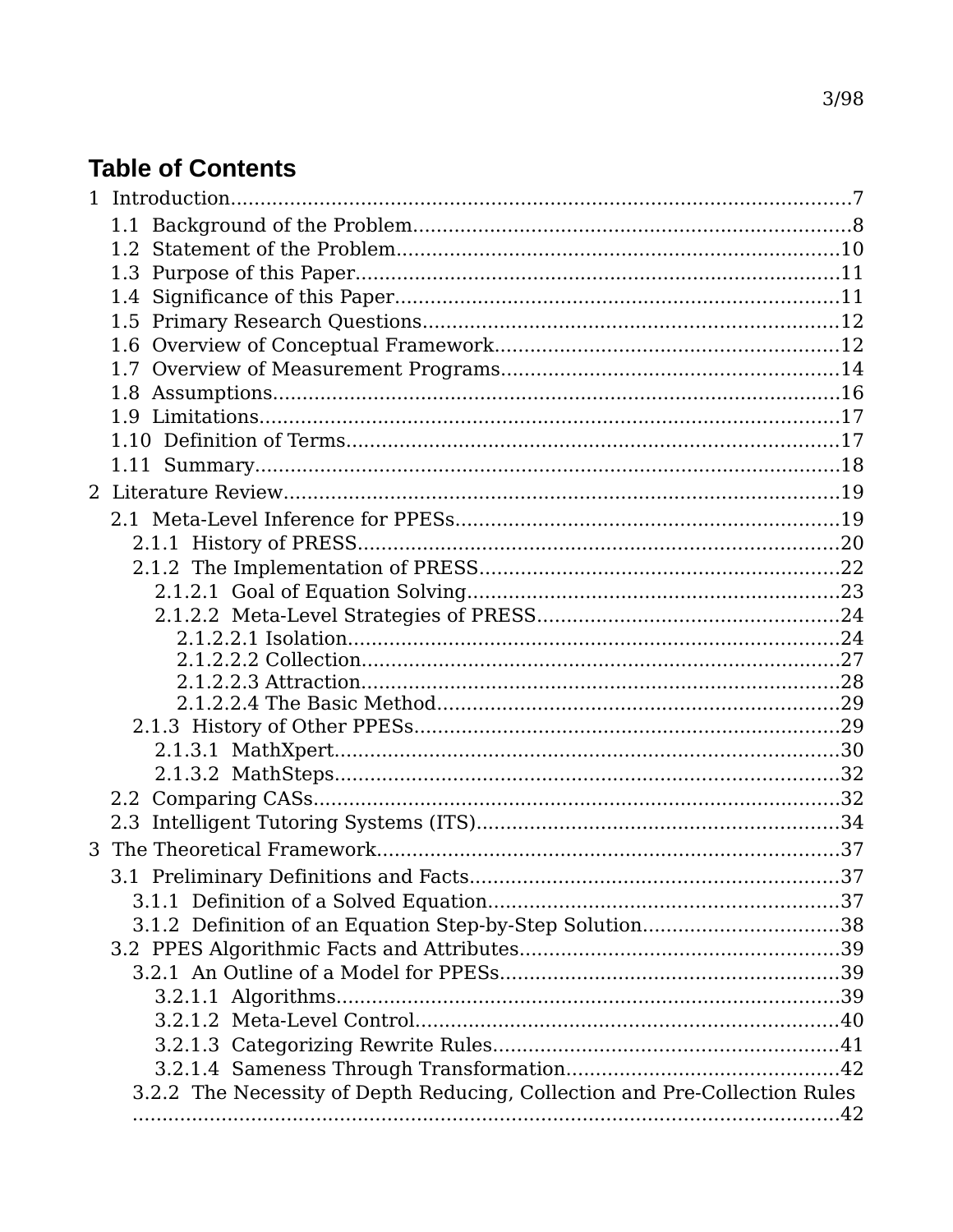| 3.3 PPES Output Facts and Meta-Level Functions and Predicates46   |  |
|-------------------------------------------------------------------|--|
| 3.3.1 Sub-Equation Meta-Level Functions and Predicates47          |  |
| 3.3.2 Single-Step Meta-Level Functions and Predicates48           |  |
| 3.3.2.1 Instances of the Unknown Meta-Level Function48            |  |
|                                                                   |  |
|                                                                   |  |
| 3.3.2.1.3 Smallest Unknown-Containing Subtree Function49          |  |
|                                                                   |  |
| 3.3.2.1.6 Distance Between All Unknowns Function49                |  |
|                                                                   |  |
| 3.3.3 Multi-Step Meta-Level Functions and Predicates50            |  |
|                                                                   |  |
|                                                                   |  |
|                                                                   |  |
|                                                                   |  |
|                                                                   |  |
| 3.3.5 Multi-Solution Meta-Level Functions and Algorithms51        |  |
| 3.3.5.1 Random Equation and Statistics Approach52                 |  |
| 3.3.5.2 Pattern Recognition Approach (Not Implemented)52          |  |
| 3.3.5.3 Intelligent Modeling Approach (Not Implemented)52         |  |
|                                                                   |  |
| 4 Implementation of Measurement Programs in MathPiper54           |  |
|                                                                   |  |
|                                                                   |  |
|                                                                   |  |
|                                                                   |  |
|                                                                   |  |
|                                                                   |  |
|                                                                   |  |
|                                                                   |  |
|                                                                   |  |
|                                                                   |  |
|                                                                   |  |
|                                                                   |  |
|                                                                   |  |
|                                                                   |  |
|                                                                   |  |
|                                                                   |  |
|                                                                   |  |
| 6.1 Appendix A: Meta-Level Languages and Object-Level Languages79 |  |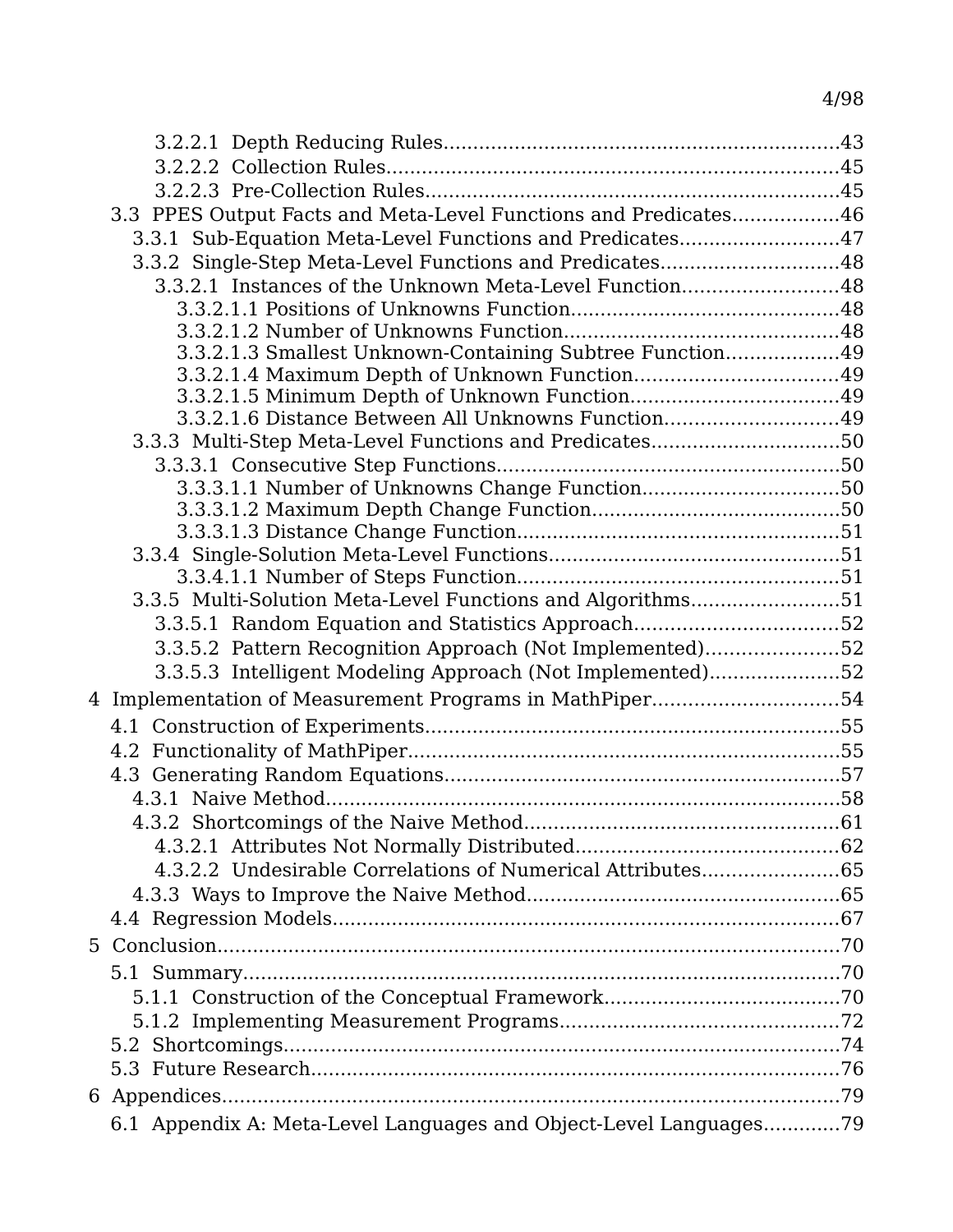# $5/98$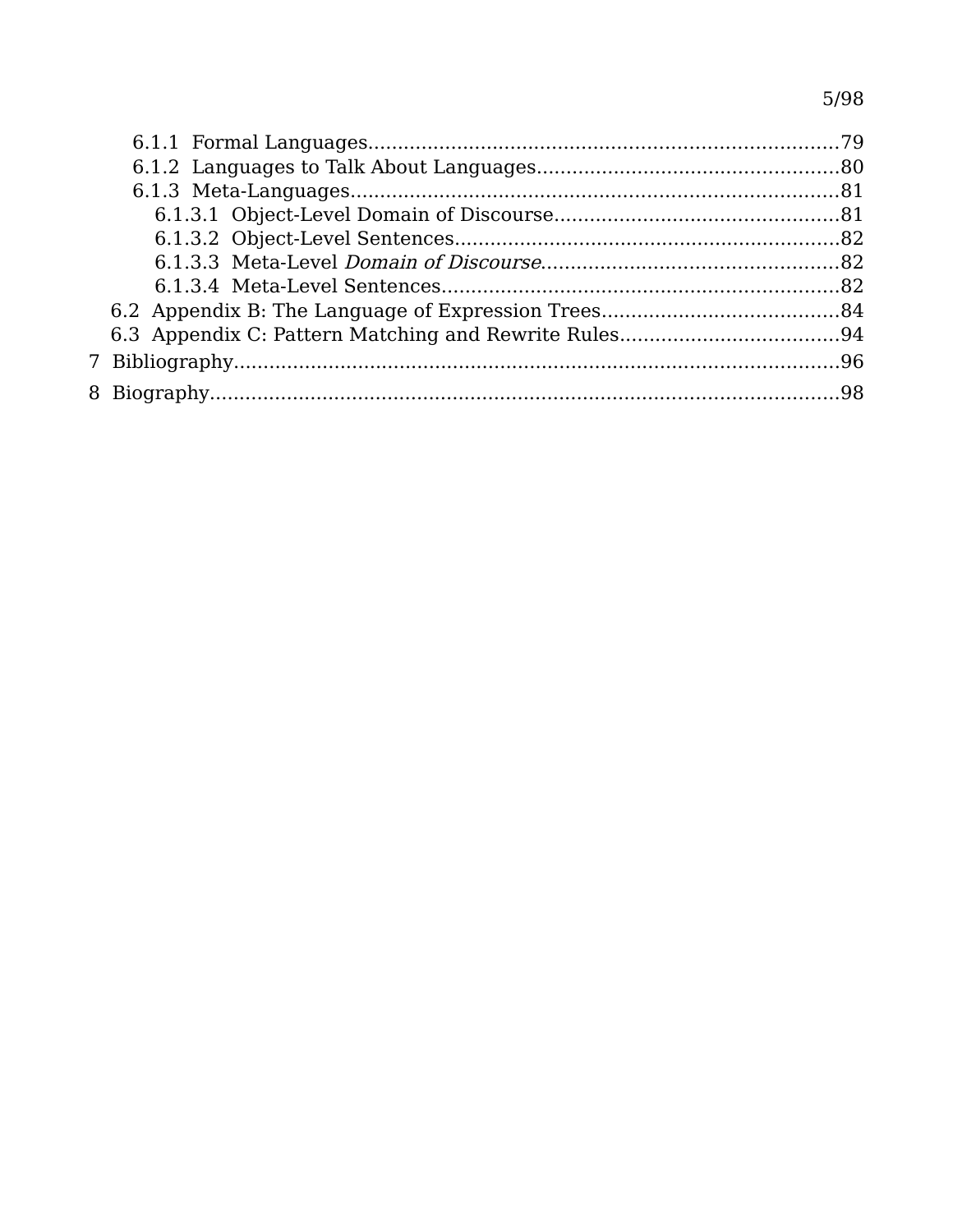# **Illustration Index**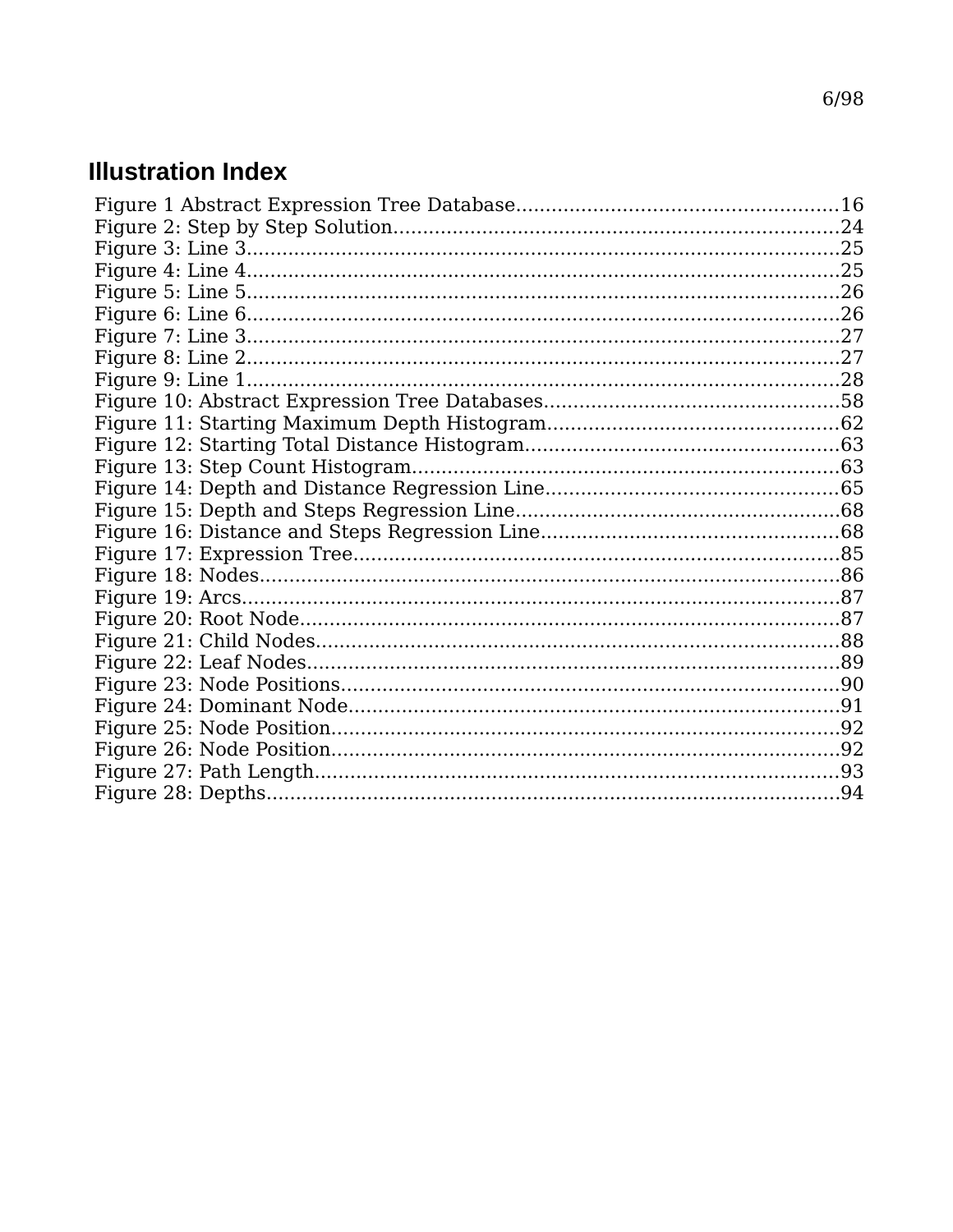# **1 Introduction**

The subject of elementary algebra, hereafter referred to "algebra", is considered a fundamental skill in the civilized world. Equation solving in particular is one of the most basic skills that is taught in the subject of algebra. While the axioms and inference rules of algebra are well established and agreed upon, the methods of how to employ these axioms and rules are not taught using an explicit system [Bundy 1975]. It is know that when a person attempts to solve an equation they must be, to some degree, using some implicit system to select each new step. It is evident that they are not simply applying the axioms, theorems and inference rules of algebra randomly and indiscriminately, otherwise their "solutions" would be useless. Two questions then arises: what is the nature of these implicit systems, and how can more be learned about them?

While it is clear that one or more systems for solving equations are in use by humans, and by computers that generate human like solutions, these systems are usually opaque or difficult to understand. Humans cannot explain in any great detail how they are able to select the correct steps while solving equations [Bundy 1975]. Software that is designed to mimic human equation solving is usually not inspectable because it is closed source. While research into the nature of systems that can be used both by humans and computers exists, it did not develop the concepts necessary to apply it to education research. [Bundy A 1983]. Therefore, this paper describes an initial conceptual framework for describing different aspects of these systems that can be used by educational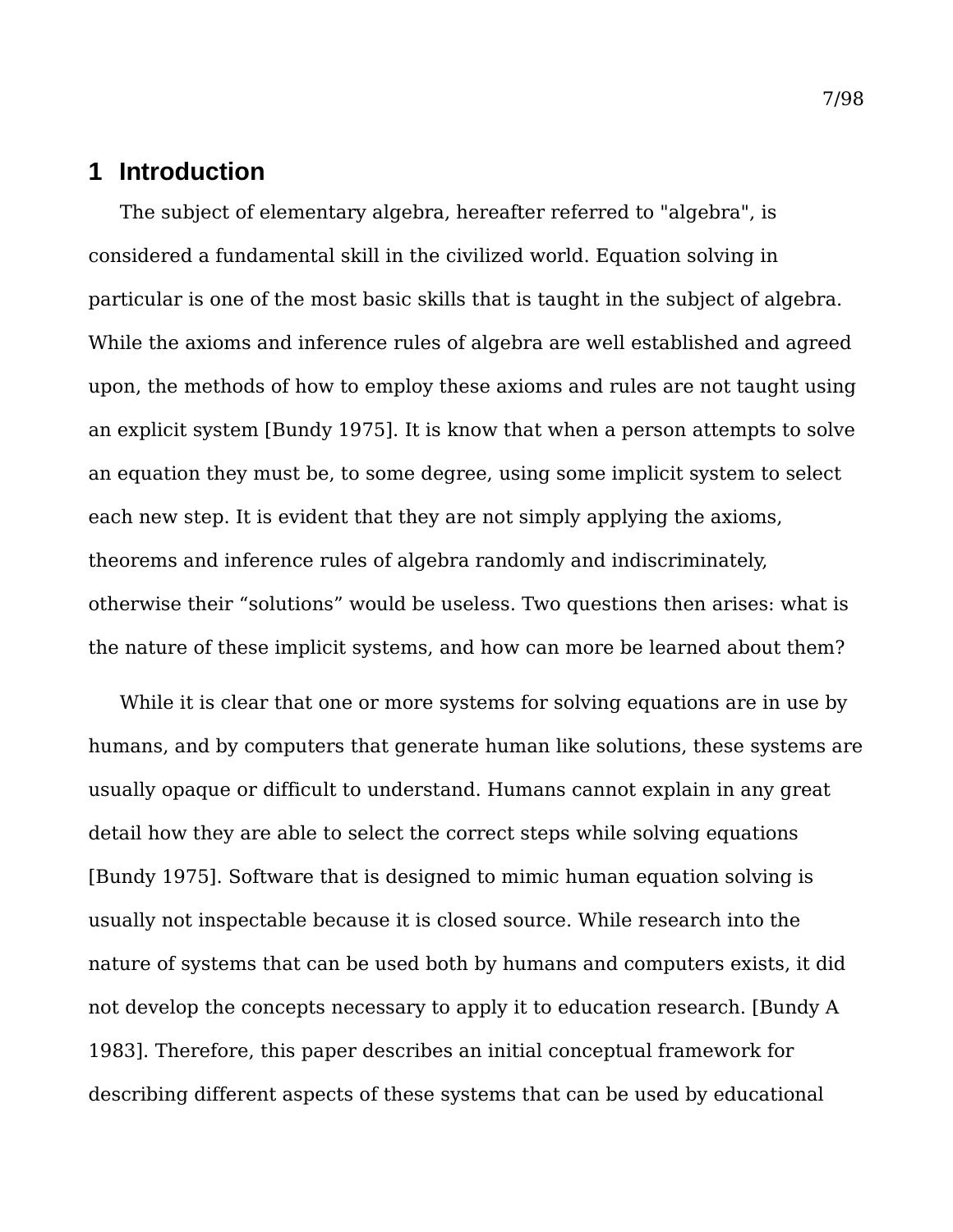researchers.

#### *1.1 Background of the Problem*

This paper will refer to systems for solving equations that can be understood and followed by humans and be implemented by computers as psychologically plausible equation solvers (PPES). Research into characterizing and designing PPES systems started in the early 1970s. Dr. Alan Bundy was the first to consider the problem of creating an equation solver that mimicked typical human equation solving methods [Bundy 1975]. He was studying meta-level inference for automatic theorem provers in the burgeoning field of artificial intelligence at The University of Edinburgh. The problem that early theorem provers presented to researchers at that time was they were not capable of selecting the correct steps to take in their inferences. A standard method that is used in classical artificial intelligence to navigate the exponential explosion of possible steps is heuristics or "rules of thumb" [Nilsson 1980]. However, Bundy wished to take a more scientific approach to the problem, and he selected the technique of metalevel inference.

Bundy believed that a system for mimicking human equation solving would be a appropriate entry point into meta-level inference research because equation solving was considered to be well understood. However, when he consulted the literature, he found that no explicit system existed for solving equations [Bundy 1975]. While the axioms and transformation rules were established, there were no explicit methods recorded for how humans should solve equations. Further, when Bundy interviewed mathematicians, they could not explain how they were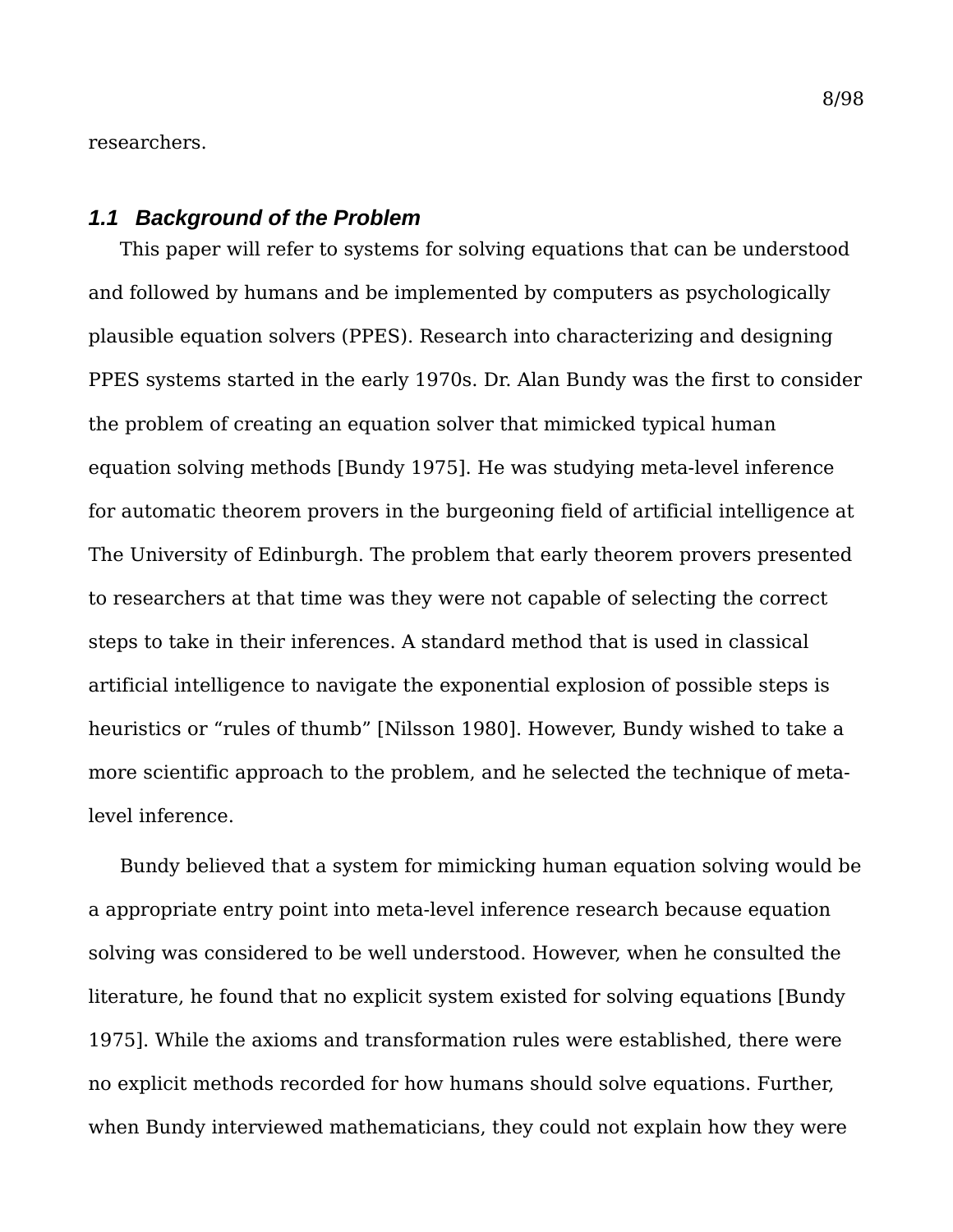able to quickly and directly solve equations. This led Bundy and other researches at Edinburgh to create the equation solving system PRESS (PRolog Equation Solving System) which used meta-level inference. PRESS uses a meta-level description of the goal of solving an equation in order to select the steps in a solution, and it uses meta-level strategies to achieve this meta-level goal. The researchers at Edinburgh advanced PRESS to the point that it could solve most high school level algebra problems [Sterling L, Bundy A, Byrd L, O'Keefe R and Silver B 1982].

While it was the desire of the researchers at Edinburgh for the ideas implemented in PRESS to be used in education [Bundy personal correspondence, Saturday, July 2, 2016], this has not occurred. One reason for this is that the original researchers were primarily interested in experimenting with meta-level inference, and working to apply PRESS to education was outside of their research goals. PRESS's association with classical artificial intelligence has also likely prevented it from becoming well known. PRESS was created during the initial surge in artificial intelligence research. When it was found that artificial intelligence was considerably more difficult to create than was previously thought, a shortage of funding resulted known as the "AI winter". Many projects lost funding, and artificial intelligence programs, like PRESS, were considered failures. This led most educational institutions to stop teaching classical artificial intelligence topics. Thus, very few people today are capable of understanding and developing systems like PRESS. Other problems include: the general lack of software platforms capable of implementing PRESS's ideas, and a resistance to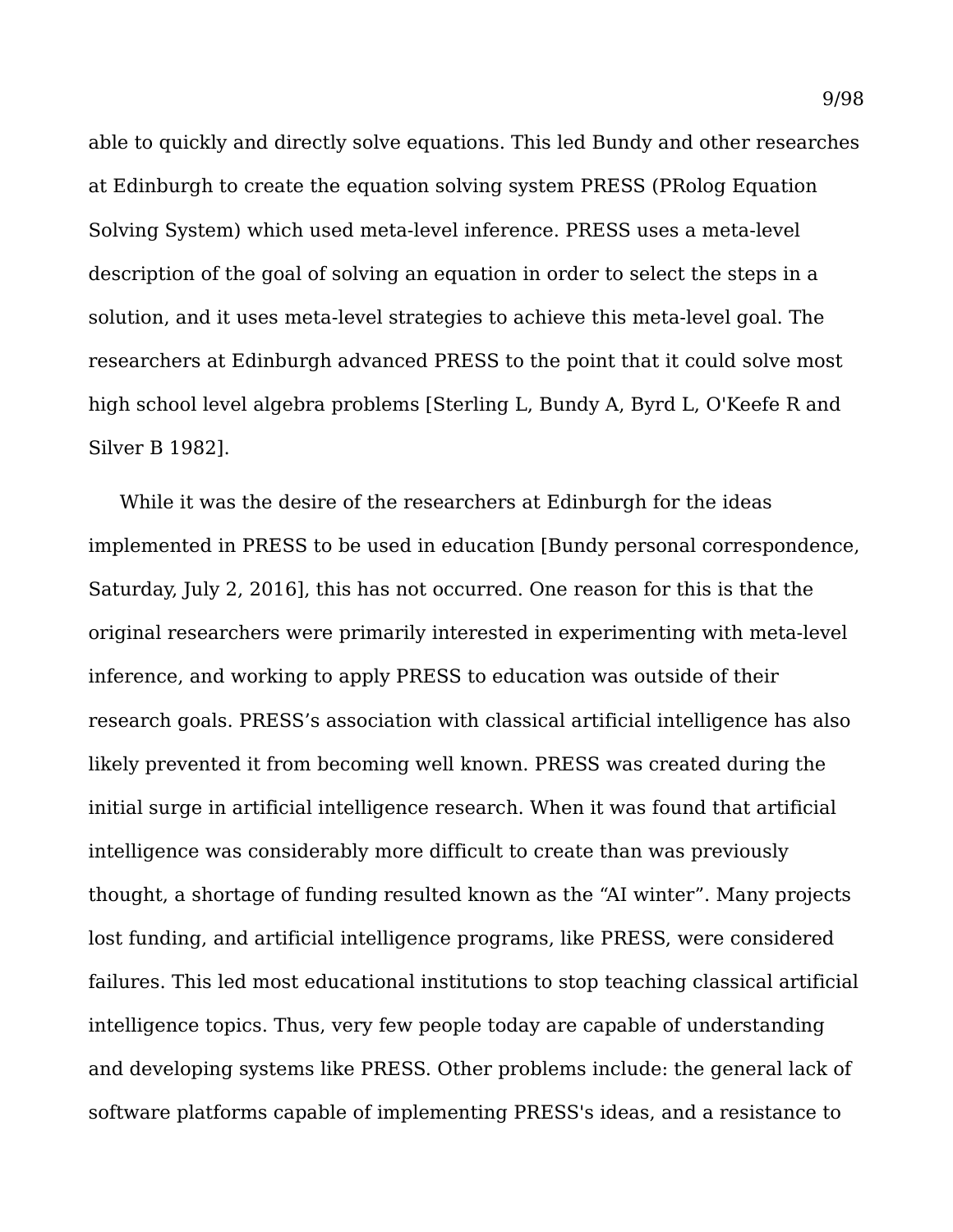read the relevant literature. For these reasons, the research that PRESS is based on has largely been forgotten.

While PRESS was the earliest PPES, and the one most heavily based on published research, there are several other systems that have been created more recently. Examples include the following:

| <b>System</b> | <b>Open Source</b> | <b>Based on PRESS</b> | <b>Reference</b>                     |
|---------------|--------------------|-----------------------|--------------------------------------|
| MathXpert     | N <sub>0</sub>     | Yes                   | helpwithmath.com                     |
| MathSteps     | Yes                | No.                   | github.com/socraticorg/<br>mathsteps |
| MathPapa      | N <sub>0</sub>     |                       | mathpapa.com                         |
| Wolfram Alpha | N <sub>0</sub>     | っ                     | wolframalpha.com                     |
| Symbolab      | N <sub>0</sub>     | ႒                     | symbolab.com                         |
| Presston      | Yes                | Yes                   | mathpiper.org                        |

# Table 1: List of PPESs

As this table indicates, most of these systems are not open source. This means their capabilities cannot be measured by inspecting their source code. Therefore, any useful measurement of these systems must be based on their inputs and outputs. However, no conceptual framework or measurement system has been created yet that can be used to understand these PPESs.

# *1.2 Statement of the Problem*

While the conceptual framework that PRESS is based on provides many insights into the nature of PPESs, it is still limited. A well developed conceptual framework for describing the full range of possible PPESs, including those in the above list, does not currently exist. This prevents focused deliberate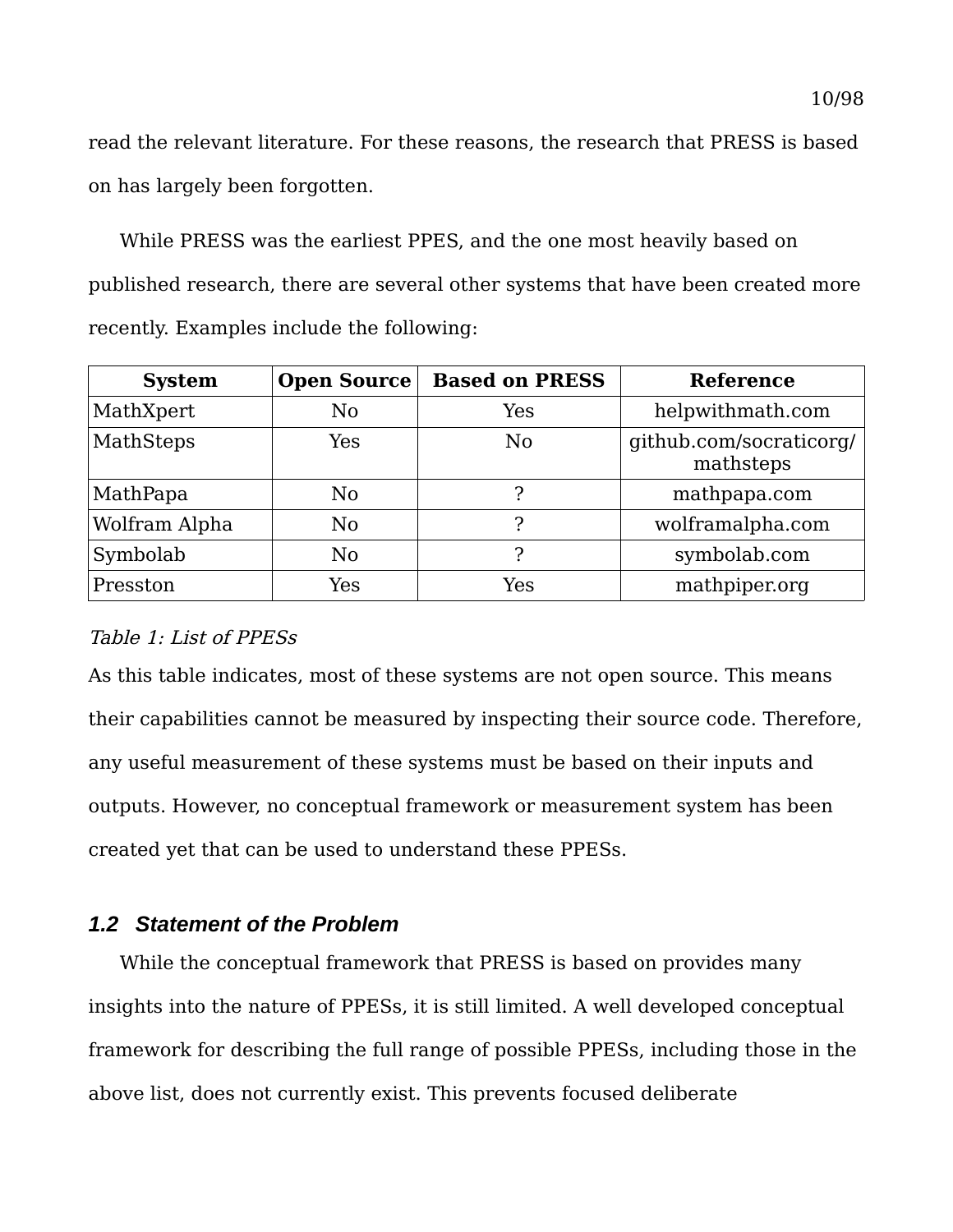improvement or comparison of PPES systems for use in education. While the Edinburgh conceptualization of PPESs is advanced, it is specialized for the creation of PRESS. A more general conceptualization that accounts for more of the possible variations found in different PPESs, both human and automated, is required to advance educational research related to equation solving.

# *1.3 Purpose of this Paper*

This paper describes and partially justifies the implementation of an initial conceptual framework for human and computer PPESs. Without such a conceptual framework, it is difficult to describe the characteristics of different PPES systems. This paper seeks to identify concepts and facts that are applicable to PPESs. This paper will also consider the software-based measurement of these concepts by using meta-level descriptions of the relationship between the input equations and their output solutions. Not every attribute of PPESs that will be considered will have an associated measurement program, but some attempt will be made to describe how such a measurement might be implemented in software. The aim of this initial conceptual framework and the related measurement programs is not completeness but instead is to provide a starting point for further research using more sophisticated methods.

## *1.4 Significance of this Paper*

 The conceptual framework that is used to characterize PPESs, and the resulting measurement programs, proposed in this paper are meant to help education researchers create theories about PPESs. One application of the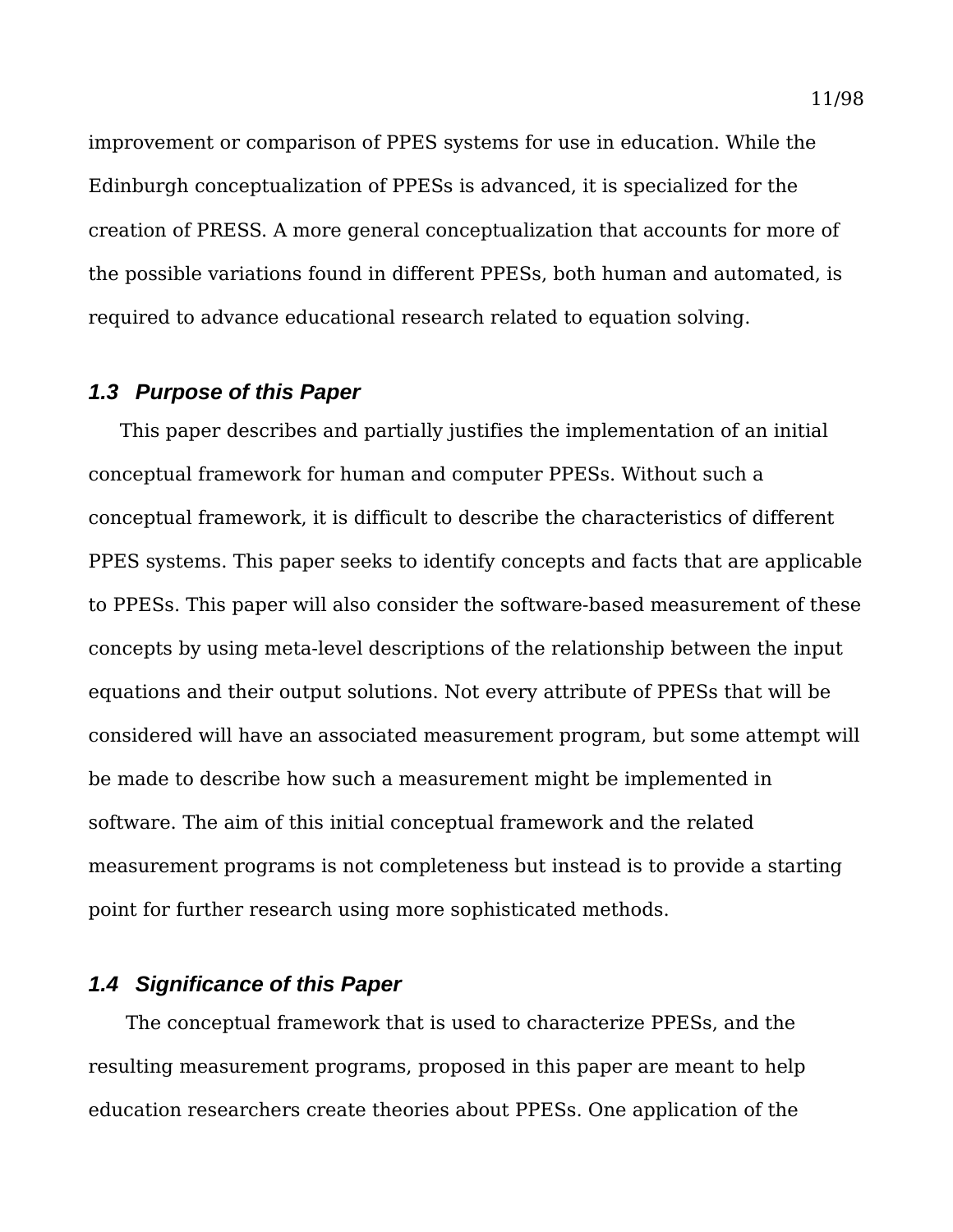proposed framework is to provide a starting point for building systems that can show the strengths and weaknesses of automatic PPESs These results could then be used to select or improve them. Another application is helping students improve their understanding of equation solving. Measurements of students based on this conceptual framework could be used to construct a model of the student's understanding. This model could then be used to advance the student by providing useful explanations or assigning appropriate problems. If this framework is developed to a sufficient degree, it would provide the language necessary to improve the teaching of equation solving in general.

## *1.5 Primary Research Questions*

- What are some concepts and facts that are useful for characterizing PPESs?
- How can these concepts be measured by software?

#### *1.6 Overview of Conceptual Framework*

This paper primarily seeks to identify concepts related to the characterization of PPESs that can be incorporated into the theories of future research. The primary concepts developed in this paper will be the attributes of the equations and their solutions which are produced by PPESs. This paper does not offer a comprehensive theory for the usefulness of PPESs. It instead aims only to identify concepts and facts from both the literature and from observation that can form a language which can be used in future theories about PPESs.

The concepts in the conceptual framework pull heavily from Tarski's theory of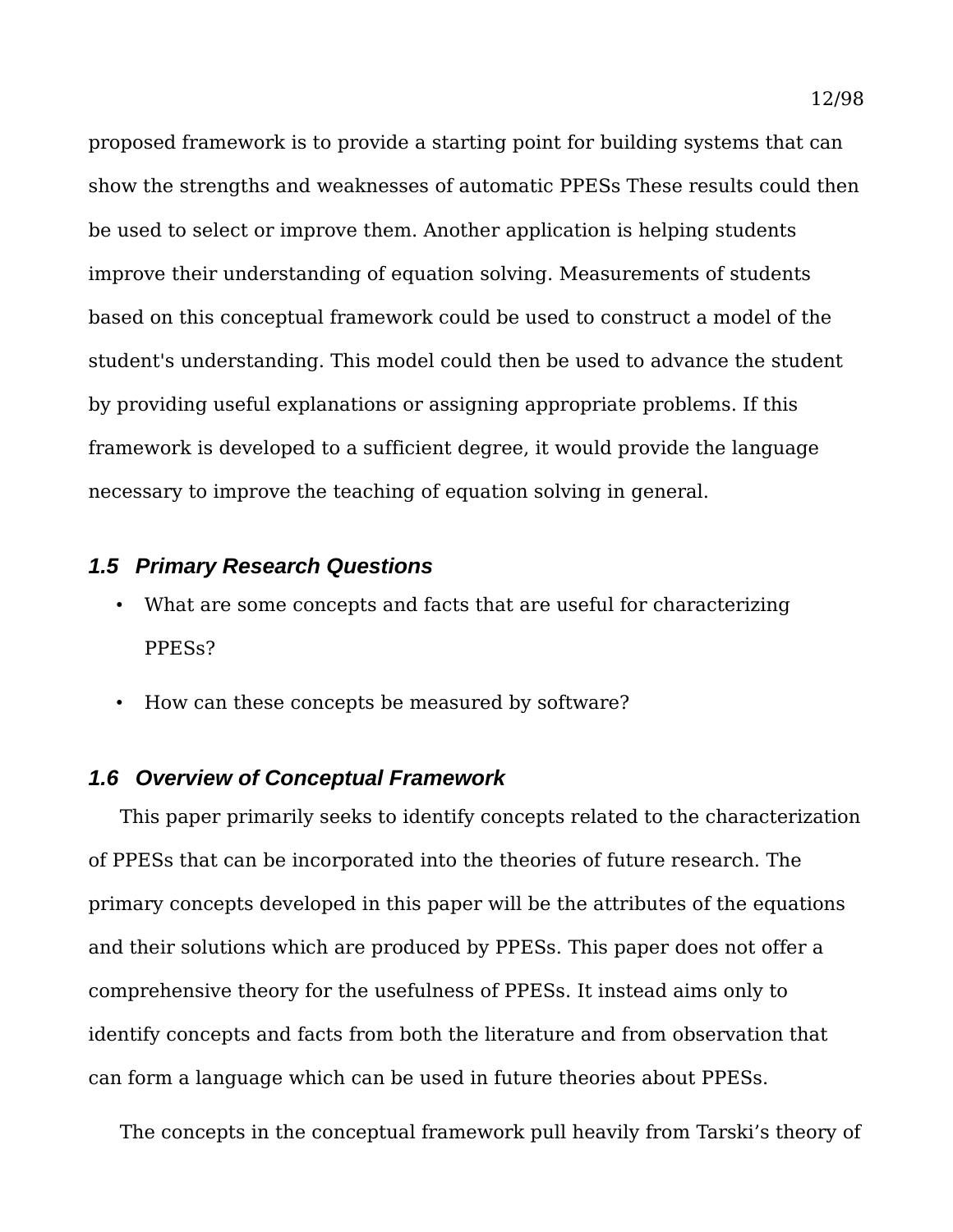stratified metalevels [Sowa 2000 p.320] as well as Bundy's research into metalevel inference for PPESs. The concepts in this conceptual framework have been selected for their potential usefulness in creating educational material, measuring automatic PPESs and building intelligent tutoring systems (ITS).

This framework seeks to describe the attributes inherent in PPESs. However, most of the attributes that would be of interest cannot be measured directly from the PPES. This is because most PPESs are closed source, in the case of computers, or subconscious, in the case of humans. Therefore structures in solutions will be included as concepts along with select attributes of these structures. The conceptual framework will seek to describe these attributes by categorizing them into different "tiers" of structures built of smaller structures. Attributes obtained from multiple solutions to equations from a given PPES will therefore be used to infer attributes of the PPES in the measurement programs. Each solution will contain steps. Each step will, usually, be an equation with one unknown. Each equation will contain sub-trees (see Appendix B). The conceptual framework measures attributes of the following structures:

- Subtree attributes
- Single step attributes
- Multiple step attributes
- Single solution attributes
- Multiple solution attribute
- Whole system attributes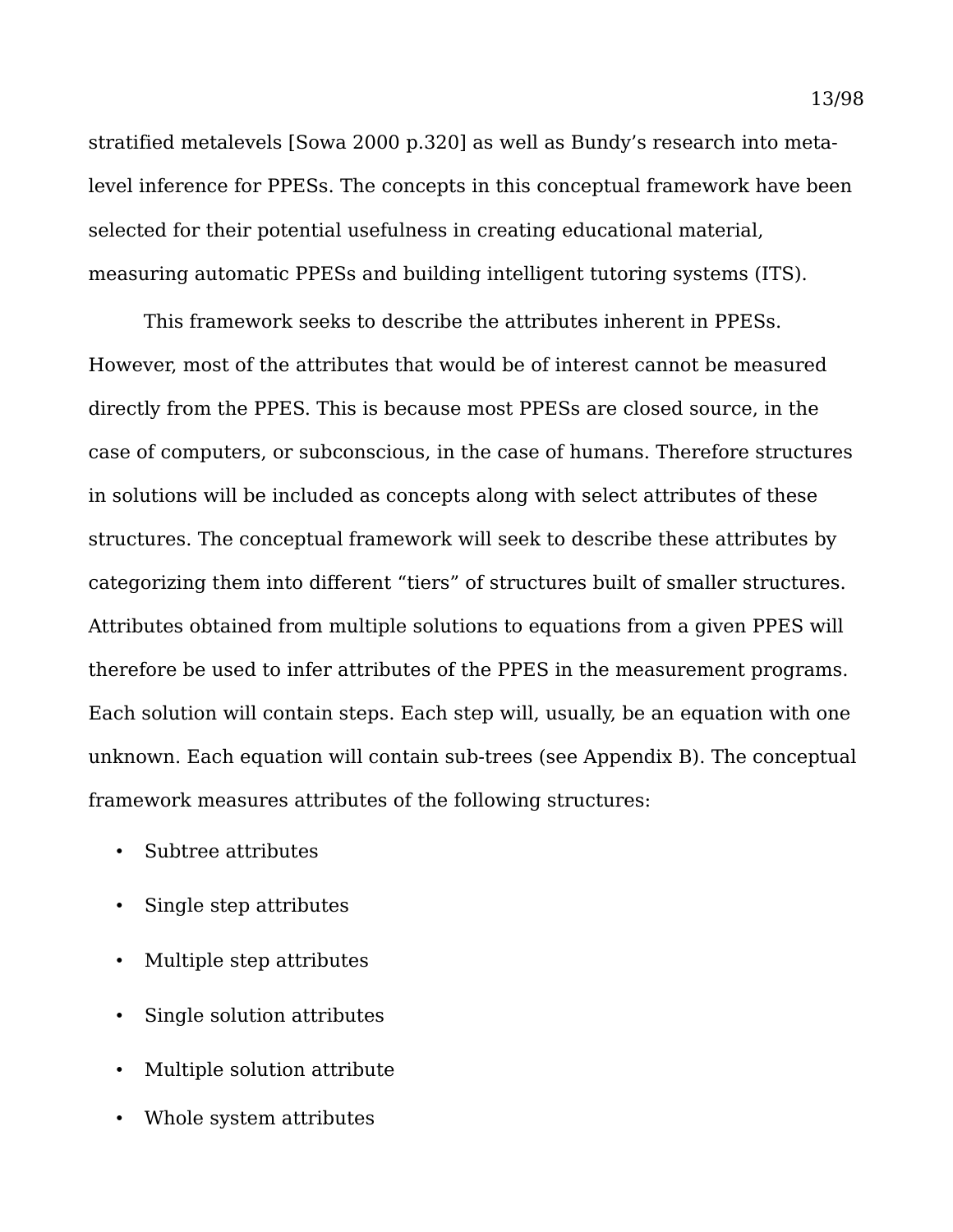The evaluation of attributes at each tier will be used in the attributes from subtiers (i.e. multiple step attributes will be defined in terms of single step attributes). The conceptual framework will then focus on defining potentially useful attributes of the structures at each level (it should be noted that a PPES does not contain any of these structures, it generally generates them when given an equation and is therefore more like an intension than an extension).

#### *1.7 Overview of Measurement Programs*

For those concepts that will have a measurement program described, the measurement program will be written using the MathPiper computer algebra system (CAS). There are several reasons for this. MathPiper is an educationoriented CAS that has meta-language support. Without meta-language support, no description of PPESs would be possible. MathPiper facilitates experimentation due to its worksheet format, and it is also open source which makes the results from this paper easier to access by future researchers. In addition, MathPiper has a PRESS inspired PPES called Presston which allows easy testing of the measurement programs created in this paper. MathPiper is therefore well-suited for this type of research.

Presston is still in development, and does not implement the whole of PRESS. However, Presston makes several additions to the methods used in PRESS in order to increase the detail of the solutions it produces. Presston uses a combinations of rewrite rules and symbolic procedures in order to solve equations. Since Presston is written in MathPiper, it avoids a problem that is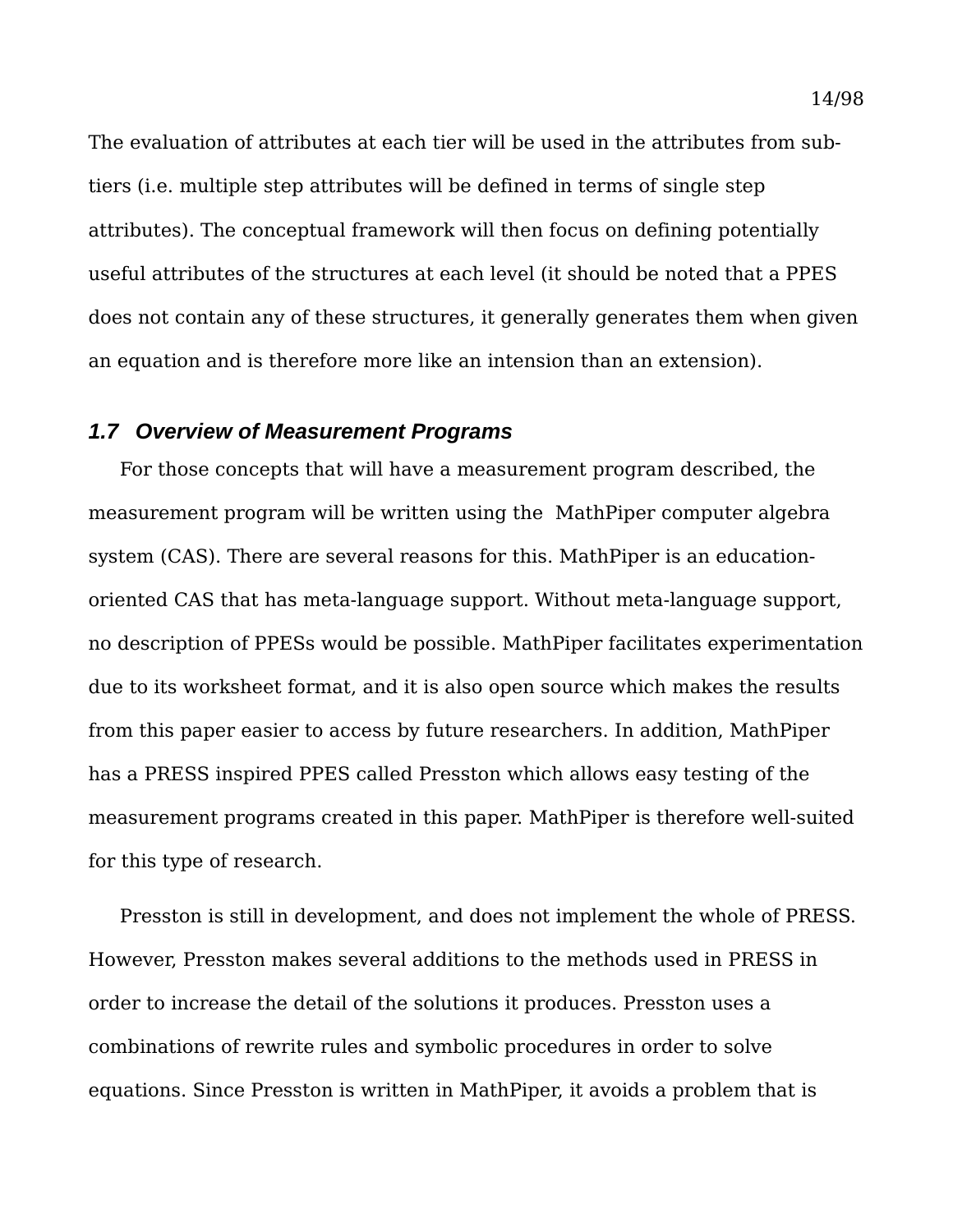inherent with all computer algebras systems that are not designed for use in education, which is their automatic evaluation of expressions. Being written in MathPiper also facilitates experimentation by enabling the solver and the test code to easily interact. Generation of random equations is performed with procedures that are already included with MathPiper, and it also enables Presston to output LaTeX and other formatted information about the solutions it produces, which is useful for debugging.

The main process that has been selected for testing these measurement programs is based on statistics. There are three steps in this process:

- 1. Generate a random equation.
- 2. Solve this equation using Presston and record the step-by-step solution.
- 3. Measure certain attributes of both the equation and the solution.

The data that will be used for the testing of the measurement programs will be generated using pseudo random processes. The data produced will be equations that contain addition, subtraction and multiplication. Note that division has not been used because Presston does not yet contain the rules that are necessary to solve equations containing division. Equations are generated using an abstract expression tree database that is included in MathPiper. Abstract expression trees, in this instance, refer to a tree structure whose root node is an equals sign, has operator placeholders for the non-leaf nodes and number placeholders for the leaves. The abstract expression tree database is exhaustively generated to a certain depth (see [Figure 1\)](#page-16-0).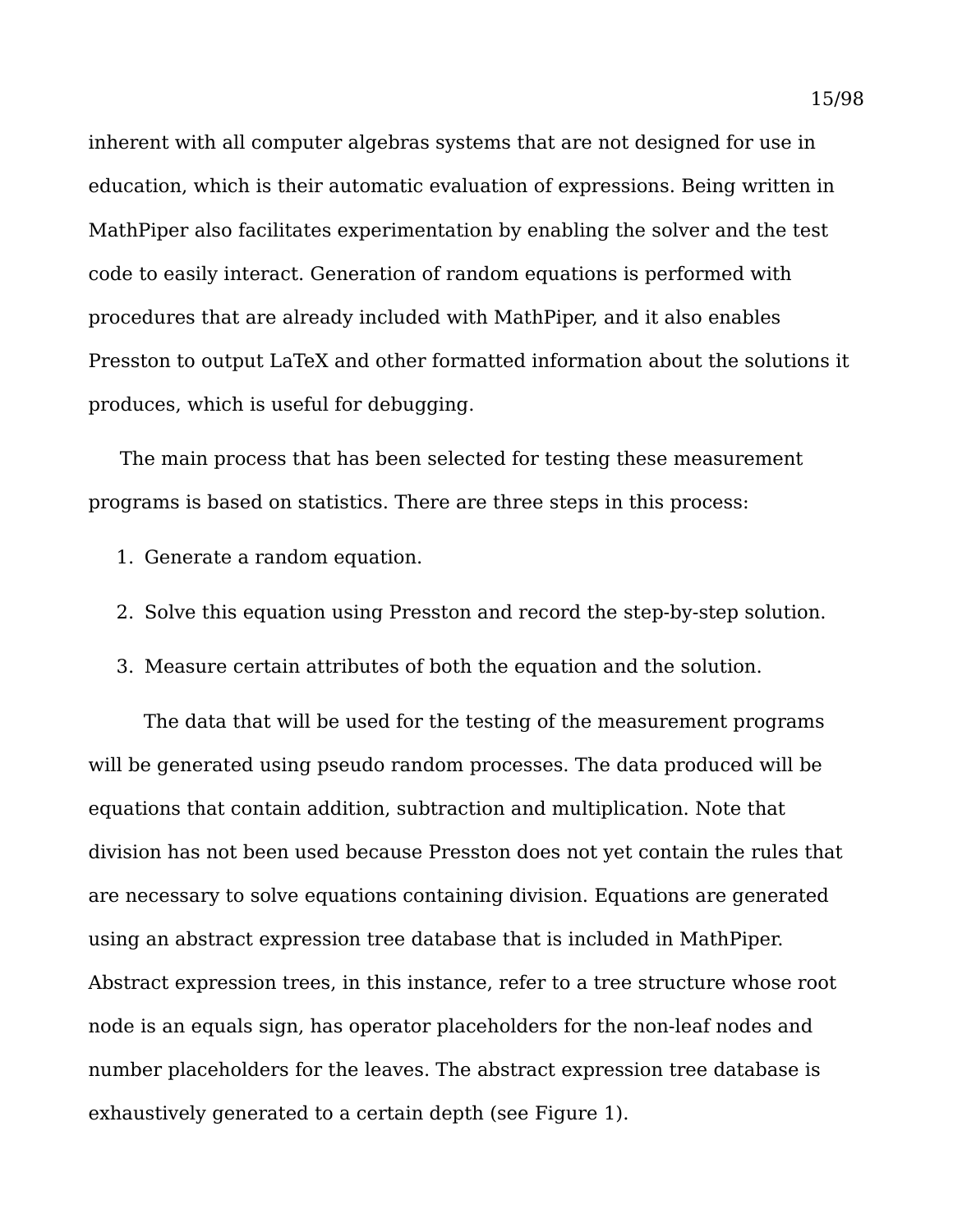

<span id="page-16-0"></span>Figure 1 Abstract Expression Tree Database

Each equation is generated by randomly selecting an abstract expression tree from the database and then randomly replacing each of the nodes with different operators and randomly replacing each of the leaves with constants and instances of the unknown.<Insert more example images> The number of instances of the unknown can be controlled. For example, if the researcher wished to create equations with exactly three unknowns, this can be done. These equations are then solved using Presston. The result of these solutions is a list of the steps taken. After each equation is solved, a collection of attributes is measured from both the structure of the equation and the structure of the solution.

## *1.8 Assumptions*

There are several assumptions that the proceeding papers makes. It is assumed that there are no inconsistencies with the MathPiper language,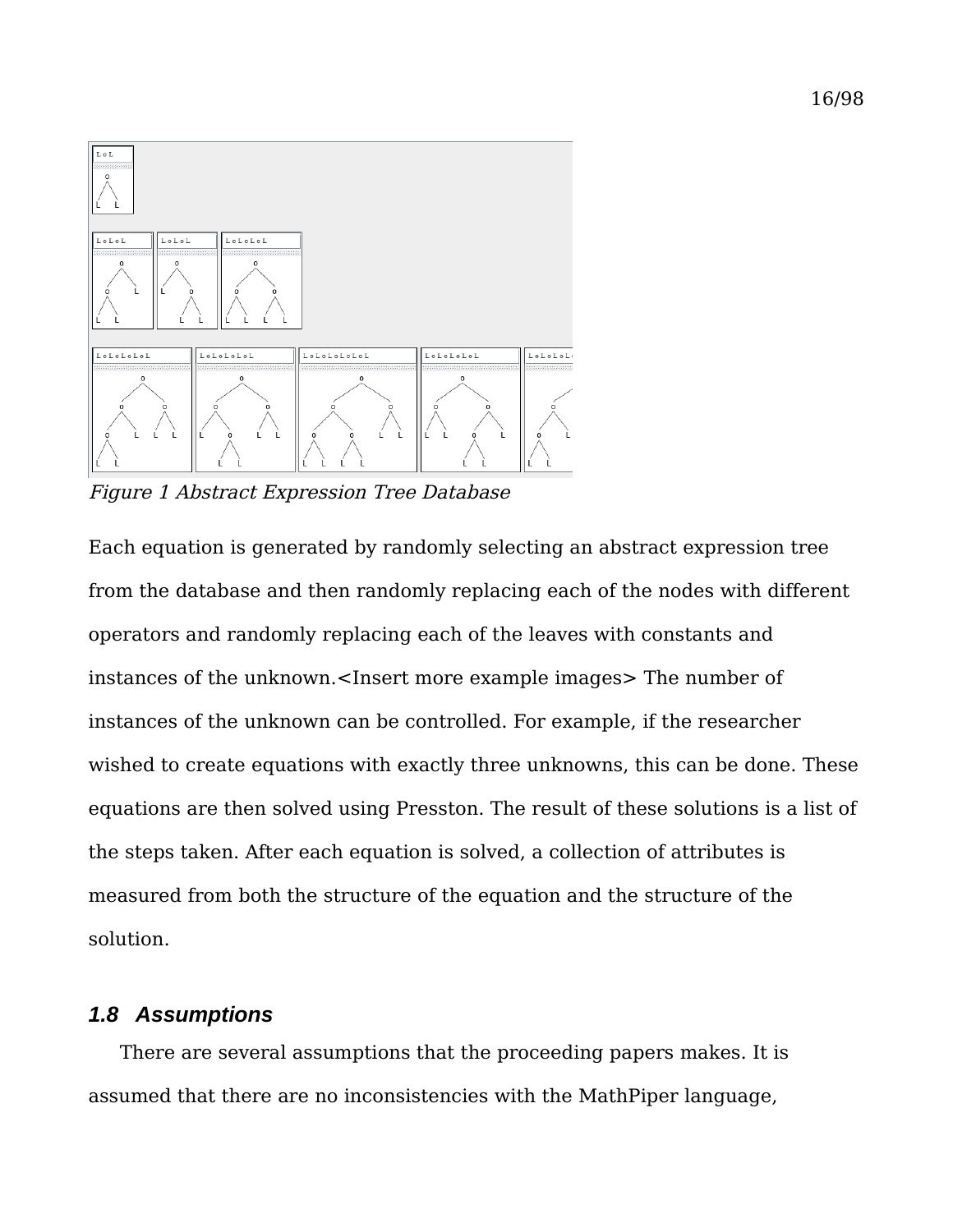Presston or the random equation generator.

# *1.9 Limitations*

There are two primary limitations of this paper. First, the conceptual framework is incomplete. This is to expected from an initial consideration of this topic. Second, sophisticated methods for creating measurement programs, such as pattern recognition, optimization, and using theorem provers to theorize about missing steps, have not been used. Other limitations includes the relatively simple form of the equations solved due to the incompletness of Presston.

# *1.10 Definition of Terms*

Note that many of the definitions for terms in this paper are covered in the appendices.

- **[Appendix A: Meta-Level Languages and Object-Level Languages](#page-79-0)**
	- Meta-level
	- Object-level
	- Meta-strategy
	- Meta-description
- **[Appendix B: The Language of Expression Trees](#page-84-0)**
	- Depth
	- Distance
	- Abstract expression tree
- **Psychologically Plausible Equation Solver (PPES):** Any algorithm that gives a step-by-step solution to an equation in a manner that either a human can understand and follow or at least mimics typical human equation solving methods. Note that this algorithm does not necessarily need to be implemented by a human or a computer. The term PPES refers to the algorithm itself.
- **Computer Algebra System (CAS):** A software system that has the capability of performing symbolic manipulations (as opposed to numerical calculations) such as simplifying expressions, solving equations, and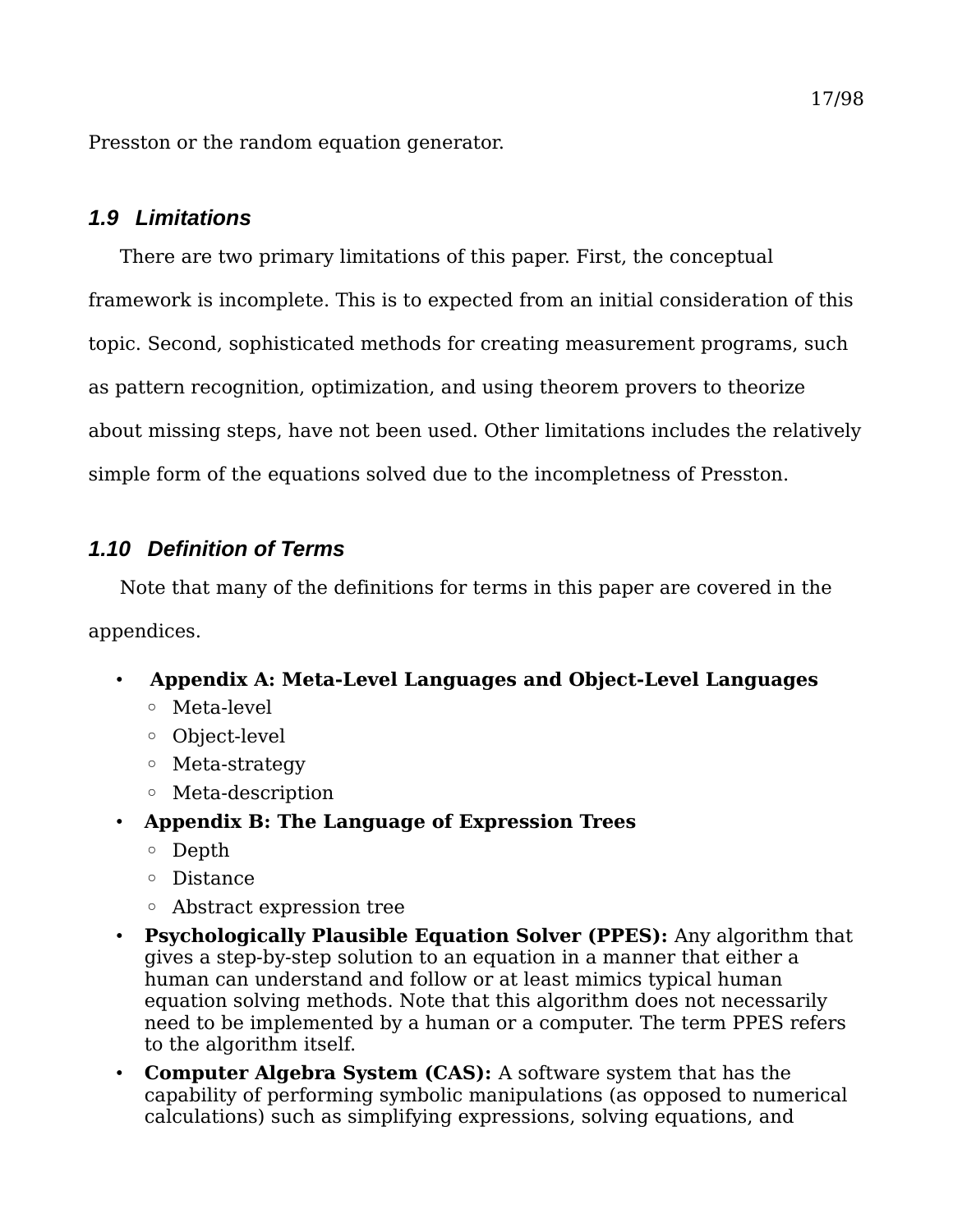solving indefinite integrals.

• **Intelligent Tutoring System (ITS):** A software system used for teaching a particular subject that uses student responses to create a model of the student's understanding of that subject. The ITS then uses this model to perform actions such as assigning appropriate problems or providing explanations.

# *1.11 Summary*

This paper seeks to create a conceptual framework for use in the education of equation solving. It aims be be used used by education searchers and software developers to provide a language to describe the ways in which equations are solved. After covering relevant literature, this paper describes the beginnings of a conceptual framework. This starts by introducing aspects of a meta-language of algebra and definitions. It then precedes to describes concepts related to PPES algorithms and PPES output structures. Once this rudimentary theoretical framework has been described, the paper then covers a way to utilize this framework to perform basic experiments. The paper finishes by describing the shortcomings of this paper and future research opportunities.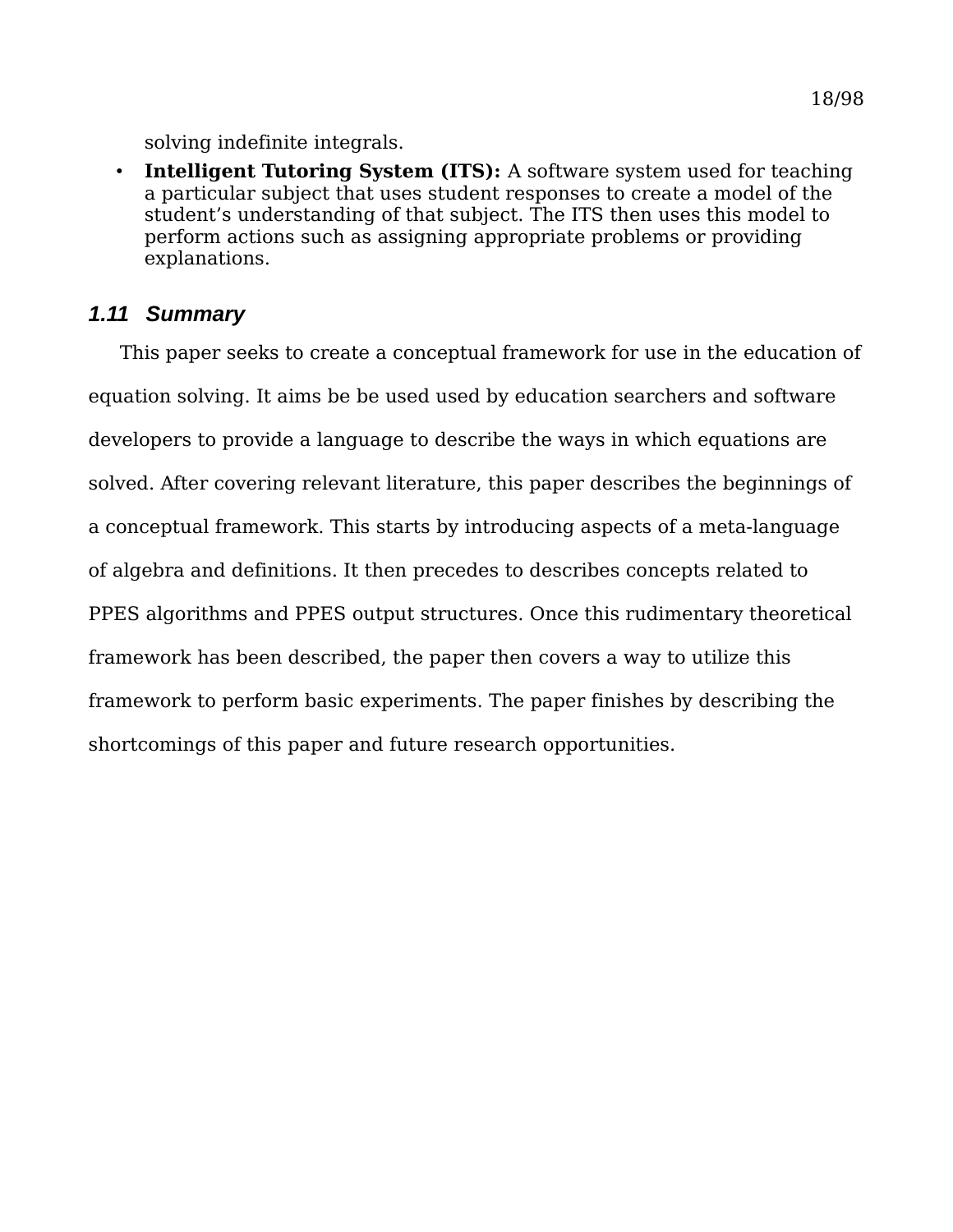# **2 Literature Review**

This chapter covers the relevant literature related to the study and applications of PPES algorithms. The systematic study of PPESs is relatively limited due the specialized knowledge required to formalize equation solving. The most poignant literature on the subject of PPESs comes from the artificial intelligence researcher Alan Bundy and his associates, and it is covered in great detail. Literature covering some of the most potent applications of PPES research is also covered. These sections cover two of the most interesting applications of this research: PPES comparison and intelligent tutoring system creation. The case is made that these two applications are both feasible and useful. This chapter, along with the appendixes, lays the groundwork for the conceptual framework.

## *2.1 Meta-Level Inference for PPESs*

This section covers the history of the first PPES research as well as outlining some of its later developments. It starts first with an in depth coverage of Alan Bundy's artificial PPES called PRESS along with a history of later developments from Bundy and his associates. This is followed by a description of the operation of PRESS. This description forms the conceptual foundation for the conceptual framework presented in this paper. Lastly, some attention is paid to the minimal later research and development efforts in the area of PPESs.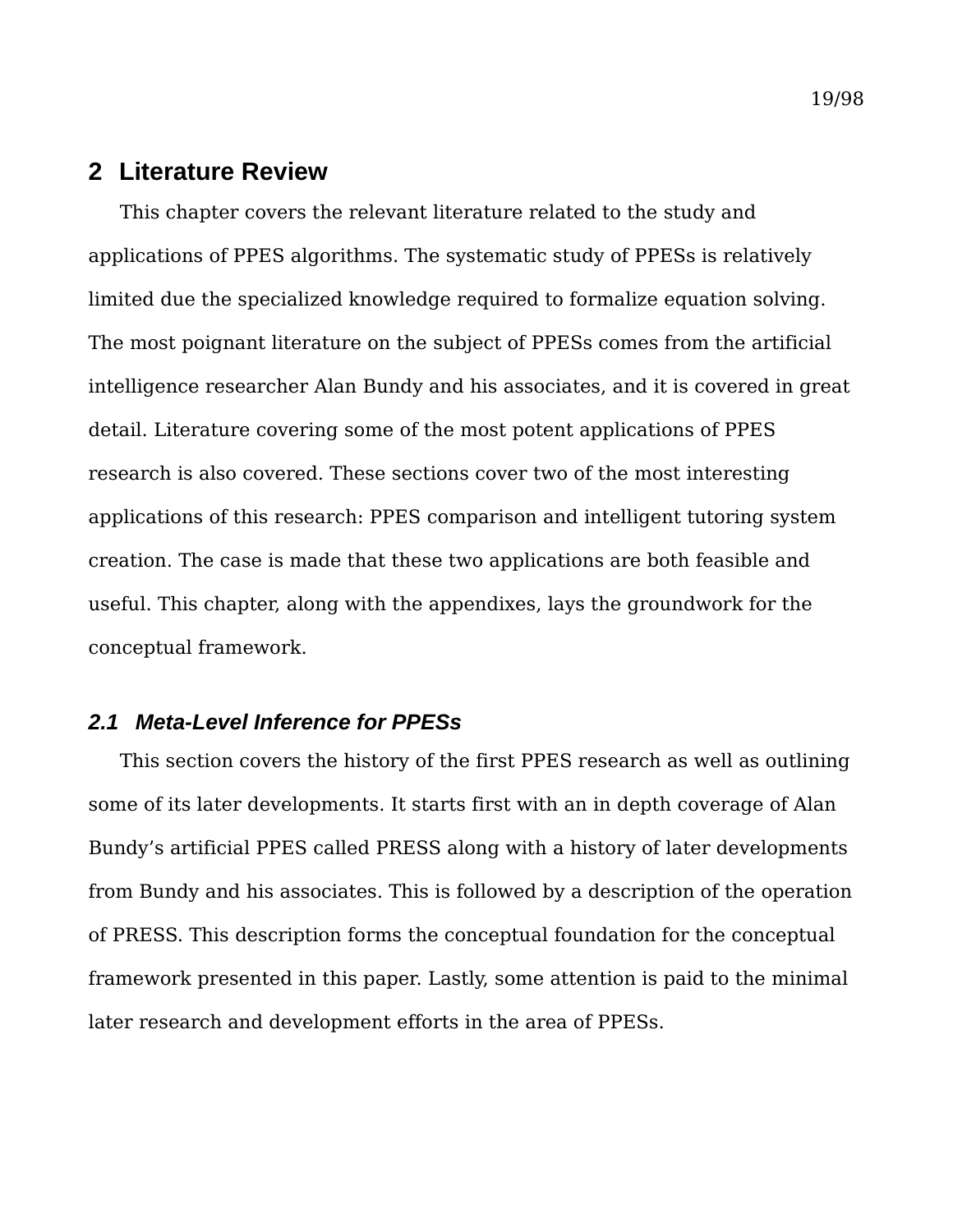Of central importance to the currant paper is the research performed at The University of Edinburgh between the early 1970s and the late 1980s because it provides the principles upon which the measurement of step-by-step equation solutions is based. This research focused on modeling human equation solving using methods from classical artificial intelligence. This research was performed by Dr. Alan Bundy and his associates. This paper abbreviates Psychologically Plausible Equation Solvers as PPES. PPES refers to any algorithm for equation solving that attempts to mimic the methods humans typically use to solve equations. Bundy started his research into automatic PPESs as part of his research into meta-level inference for use in artificial intelligence. Bundy's initial belief was that such a widely taught subject as equation solving would have well defined strategies for performing each step in the solution. However, while it was true that the axioms and rules of algebra were well established, the strategies for selecting the correct rule applied to the correct axiom at the correct point in the solution were not. This lead Bundy and other researchers at The University of Edinburgh to spend over a decade identifying these strategies and encoding them into software.

In his first paper on the subject, Bundy details an explicit method for human like equation solving [Bundy 1975]. The main motivations for conducting this research, beyond advancing meta-level inference, was the apparent lack of search exhibited by humans solving equations. Bundy observed that humans do not use any of the specialized techniques used by automatic theorem provers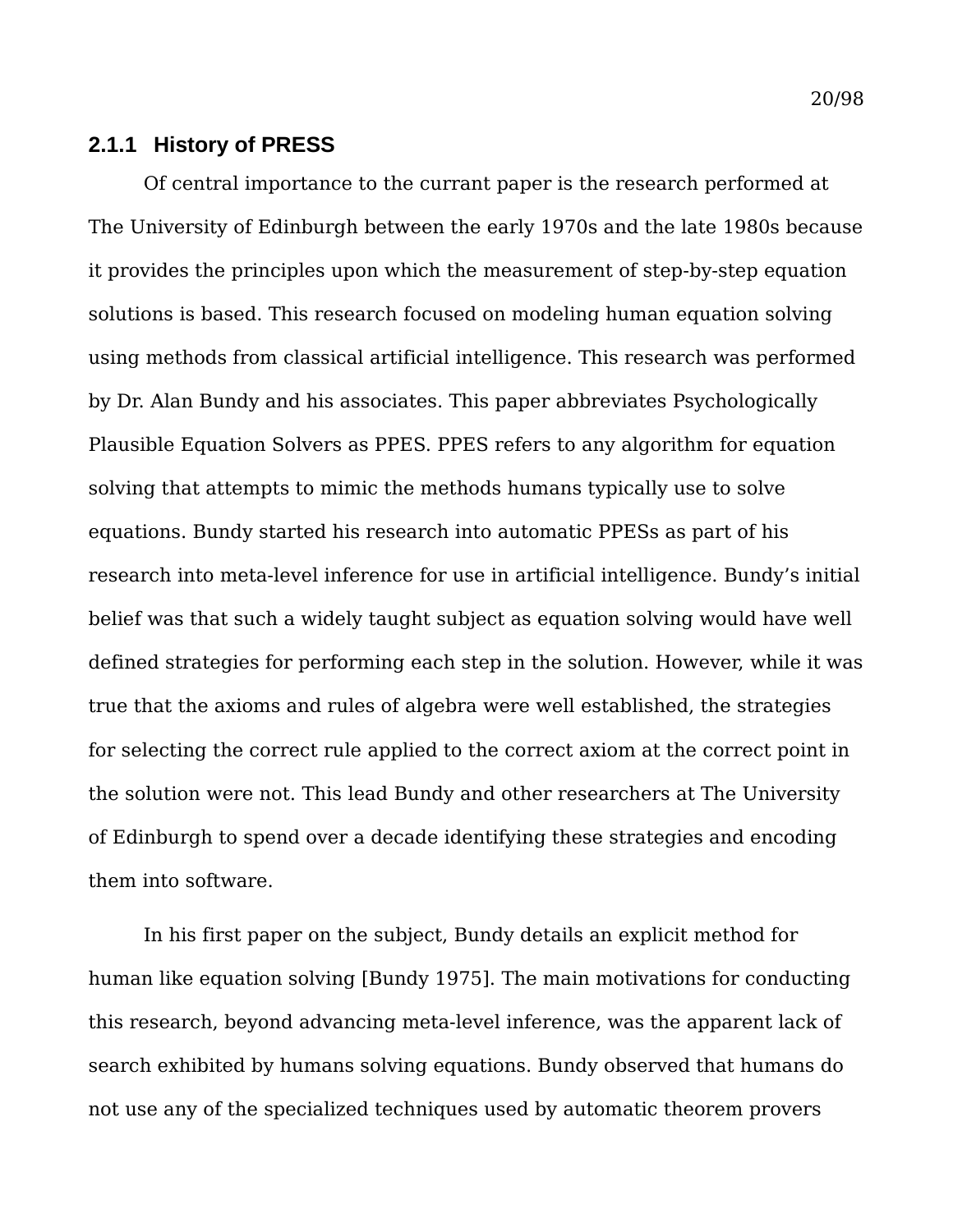such as normal forms and specialized data structures, but they still produce solutions that are direct and efficient. Bundy therefore aimed to create a metalevel inference equation solver to mimic this non-specialized directness. In his initial paper, Bundy describes the meta-level goal of algebraic equation solving. He also created his core meta-level strategies for equation solving. There is no research suggesting these meta-level principles are the only way humans can solve equations. However, these principles are the only explicit theory for how humans solve equations, and they can be used to teach humans equation solving. Since these meta-level principles are the only teachable theory of human equation solving, they will motivate the investigation for much of the rest of this paper.

After identifying meta-level principles and strategies that could theoretically mimic human equation solving, Bundy and his associates at The University of Edinburgh created the first automatic PPES called PRESS (PRolog Equation Solving System) [Bundy 1981]. PRESS implemented the meta-level principles that were detailed in Bundy's 1975 paper using the programming language Prolog. It should be noted that Prolog was also created at The University of Edinburgh as part of their artificial intelligence research. PRESS uses pattern matching and rewrite rules to transform an equation into a solved form. It organizes these rewrite rules into meta-level strategies which are attempted if certain meta-level properties of the equation being solved are detected. While PRESS is capable of solving a wide variety of equations, the logical completeness of the solutions suffers from the fact that commutativity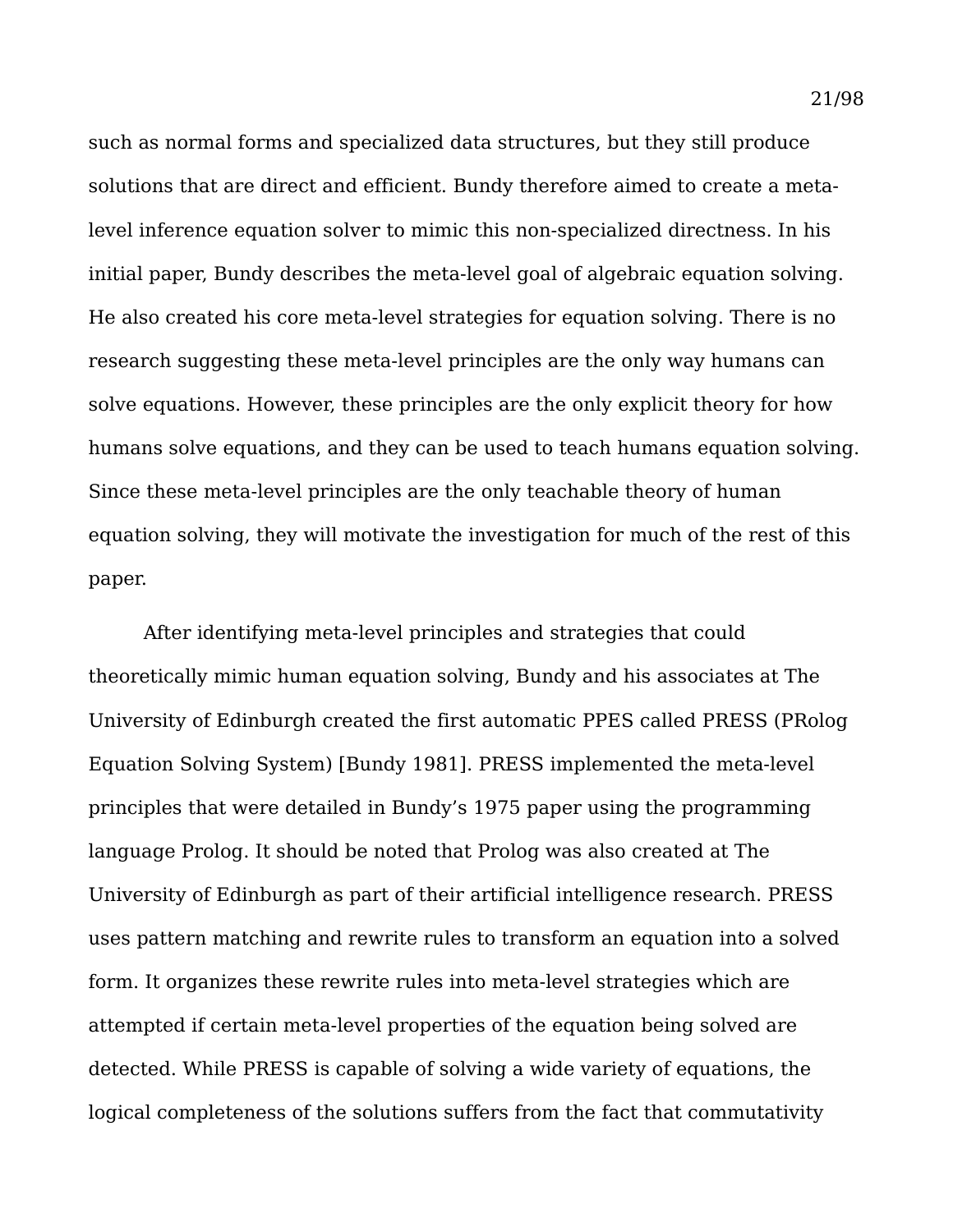and associativity rules are used automatically and are therefore not recorded as part of the solution. This paper uses a PPES that is heavily based on PRESS called Presston. As of the writing of this paper, Presston does not contain all of the capabilities of PRESS. However, Presston is designed so that it can explicitly show commutation and association transformations and thus seeks to be more explicit than PRESS, which is useful for educational purposes.

Shortly after the release of PRESS, the researchers at Edinburgh started work on IMPRESS (Inferring Meta-knowledge about PRESS) [Sterling L and Bundy A 1981] which is a meta-theorem prover that uses meta-meta-rules to prove the correctness of newly created meta-rules that were added to PRESS. IMPRESS was created in order to support the ability of PRESS to automatically add new meta-rules by analyzing example equation solutions. It was an essential part of creating an improved version of PRESS called LP (Learning PRESS) [Silver 1986]. This improved version of PRESS was capable of learning new meta-rules from a single step-by-step equation solution. LP did this by detecting which known rule was applied at a given step and then analyzing any steps it did not recognize. While Presston does not yet implement any aspect of LP, it may be useful in the future to implement aspects of LP in order to improve the measurement programs that are related to the conceptual framework proposed in this paper.

# **2.1.2 The Implementation of PRESS**

Like all automatic PPESs, PRESS is designed to create a step-by-step solution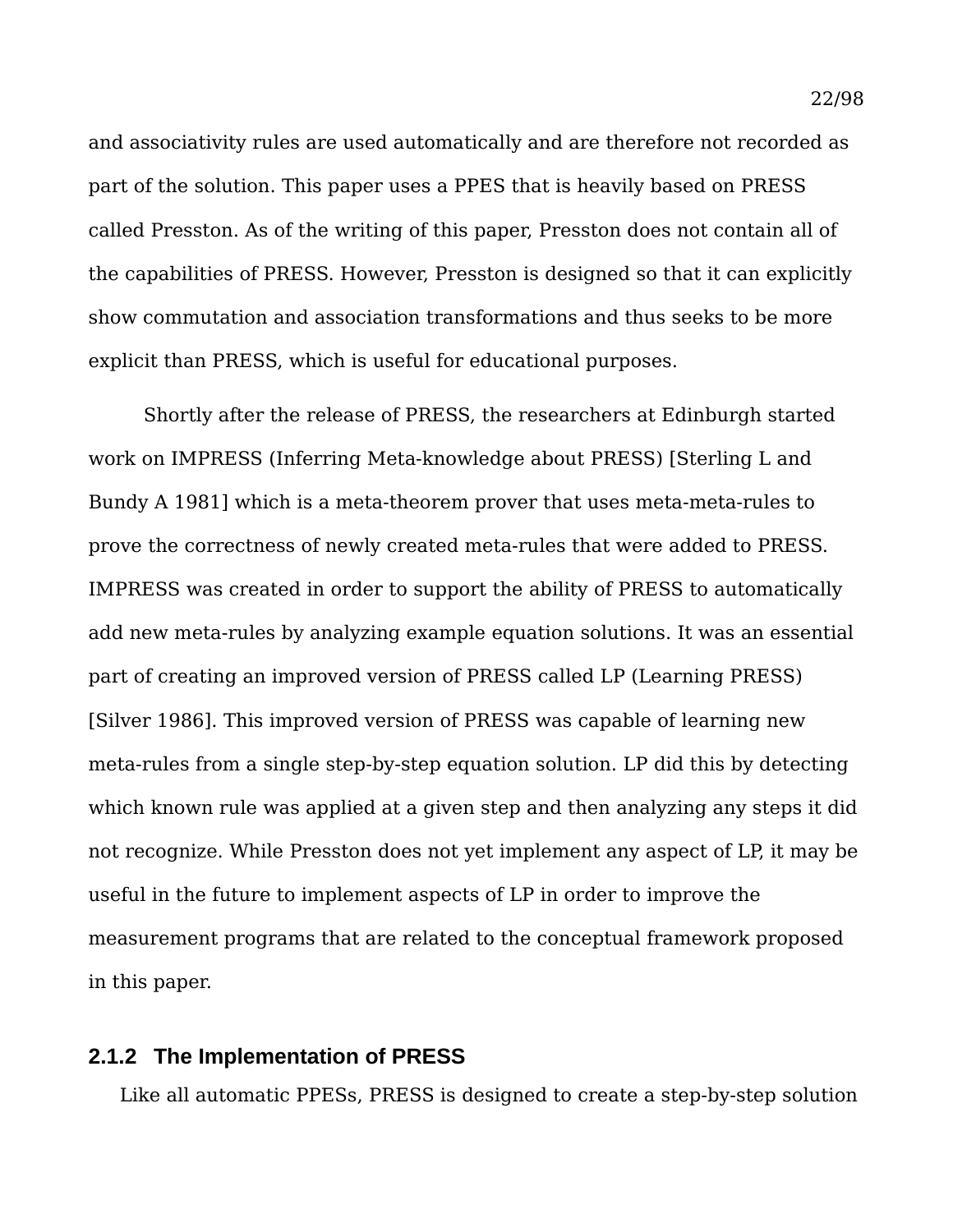to a given equation. Each step of the solution will be some logical statement that is logically equivalent (  $\Leftrightarrow$  ) to the original equation. The original equation also contains a variable that is designated as the "unknown".

PRESS consists of a theorem prover running in proof checker mode, an object-level and a meta-level. On the object-level there are rewrite rules [Bundy 1983], which are the laws of elementary algebra combined with an inference rule named "substitution" [Bundy 1975, Gries D Schneider 1993]. The solutions created by PRESS are essentially proofs made by this theorem prover using these rewrite rules. This means that, regardless of what steps the theorem prover is directed to take, the result is logically correct. At the meta-level there are a number of strategies that are selected and attempted depending on certain meta-level characteristics of the current form of the equation. These meta-level strategies apply the theorem prover at the object-level to take the next step in the solution.

#### *2.1.2.1 Goal of Equation Solving*

In order to understand PRESS, and the conceptual framework in this paper, Bundy's meta-level definition of a solved equation must be understood. If *X* is the unknown and *S* is some expression that does not contain *X* then:

- 1. *X*=*S* is a non-trivial solution for *X* .
- 2. If *A* and *B* are statements that are non-trivial solutions for *X* , then *A*∨*B* is a non-trivial solution for *X* .
- 3. If *A*(*C*) is a non-trivial solution for *X* and *D* is a set of real numbers,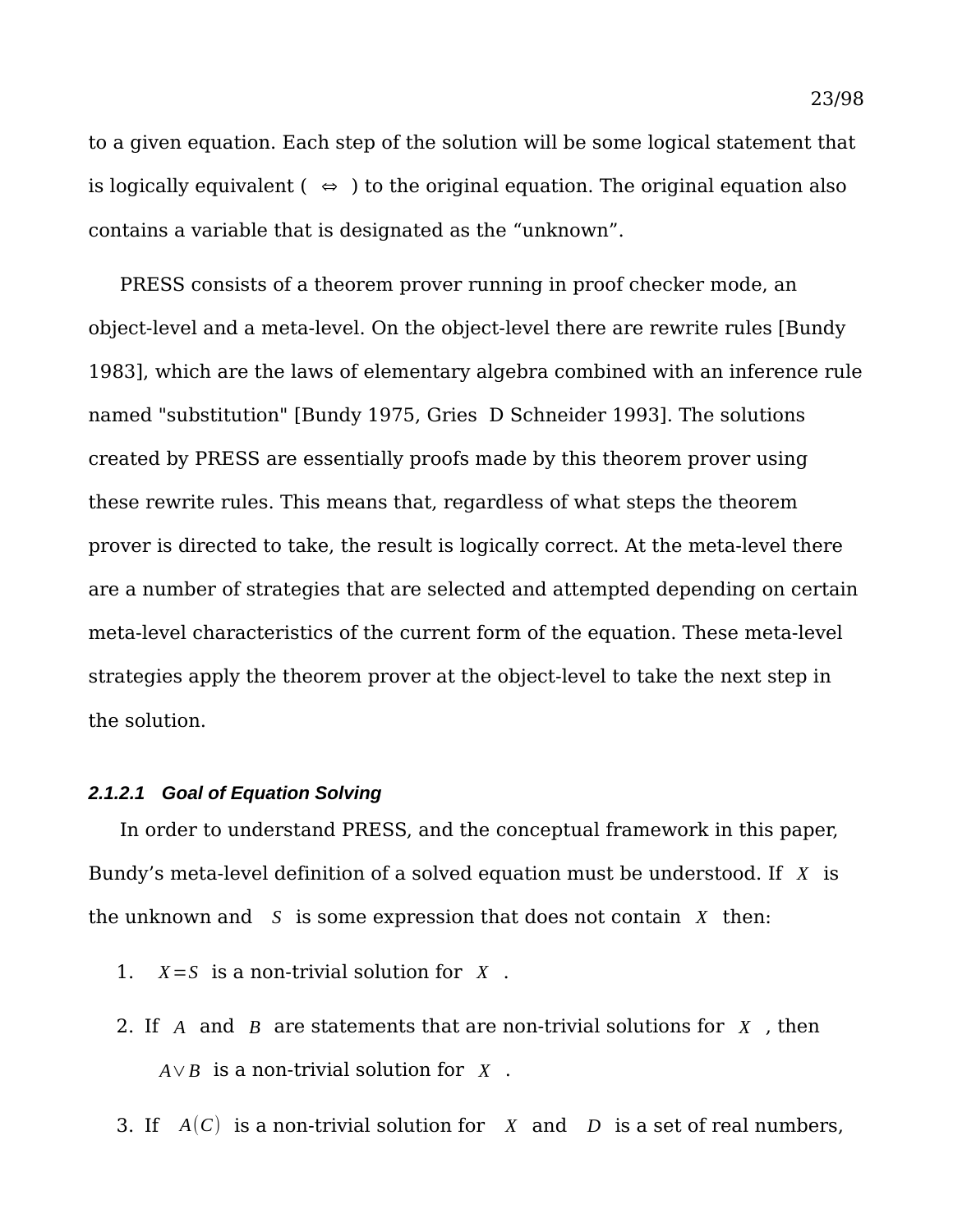then  $\exists C \in D(A(C))$  is a non-trivial solution for *X*.

- 4. The truth values *True* and *False* are trivial solutions for *X* .
- 5. If *A* is a trivial or non-trivial solution for *X* , then *A* is a solution for *X* .

This definition of a solved equation is fundamental. It reveals the goal of all equation solving, and it will make the following strategies easier to understand. It is also crucial for identifying the necessary constraints of PPESs.

#### *2.1.2.2 Meta-Level Strategies of PRESS*

PRESS has three basic strategies at the meta-level that are each used to select the next step. These strategies attempt a new step when certain metalevel structures/patterns are present in the last step. Each strategy is associated with a set of rewrite rules that produce its intended syntactic effect. It is easiest to see the operation of PRESS by studying an example where *x* is being solved for:

1) 
$$
\ln(x+1)+\ln(x-1)=3
$$
  
\n2)  $\ln((x+1)(x-1))=3$   
\n3)  $\ln(x^2-1)=3$   
\n4)  $x^2-1=e^3$   
\n5)  $x^2 = e^3 + 1$   
\n6)  $(x = \sqrt{e^3 + 1}) \vee (x = -\sqrt{e^3 + 1})$   
\nFigure 2: Step by Step  
\nSolution

#### **2.1.2.2.1 Isolation**

The strategy called "Isolation" is attempted when there is only one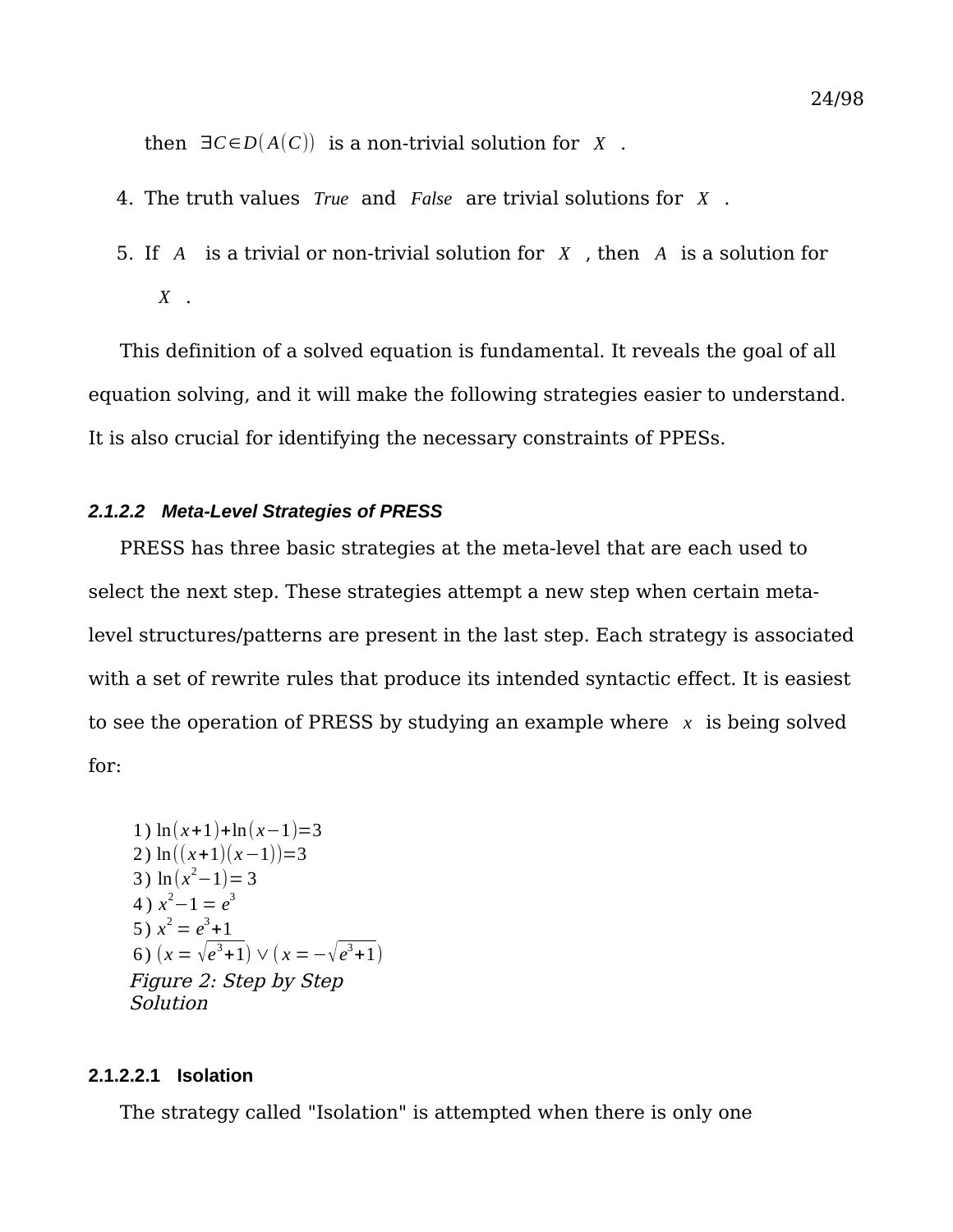occurrence of the unknown in an equation. Its syntactic effect is to reduce the depth of the single occurrence of the unknown. In the expression tree for line 3, there is only a single occurrence of *x* :



Figure 3: Line 3

The isolation rules essentially "unbury" the unknown by applying the inverse functions and operations to the dominant operator of the side of the equation that contains the unknown. For example ln is the dominant function on the left side of the equals sign on line 3. The inverse, exponentiation of *e* , of ln is then applied on both sides of the equation and then is simplified resulting in line 4.



Figure 4: Line 4

Note that the unknown is now higher in line 4 than it was in line 3.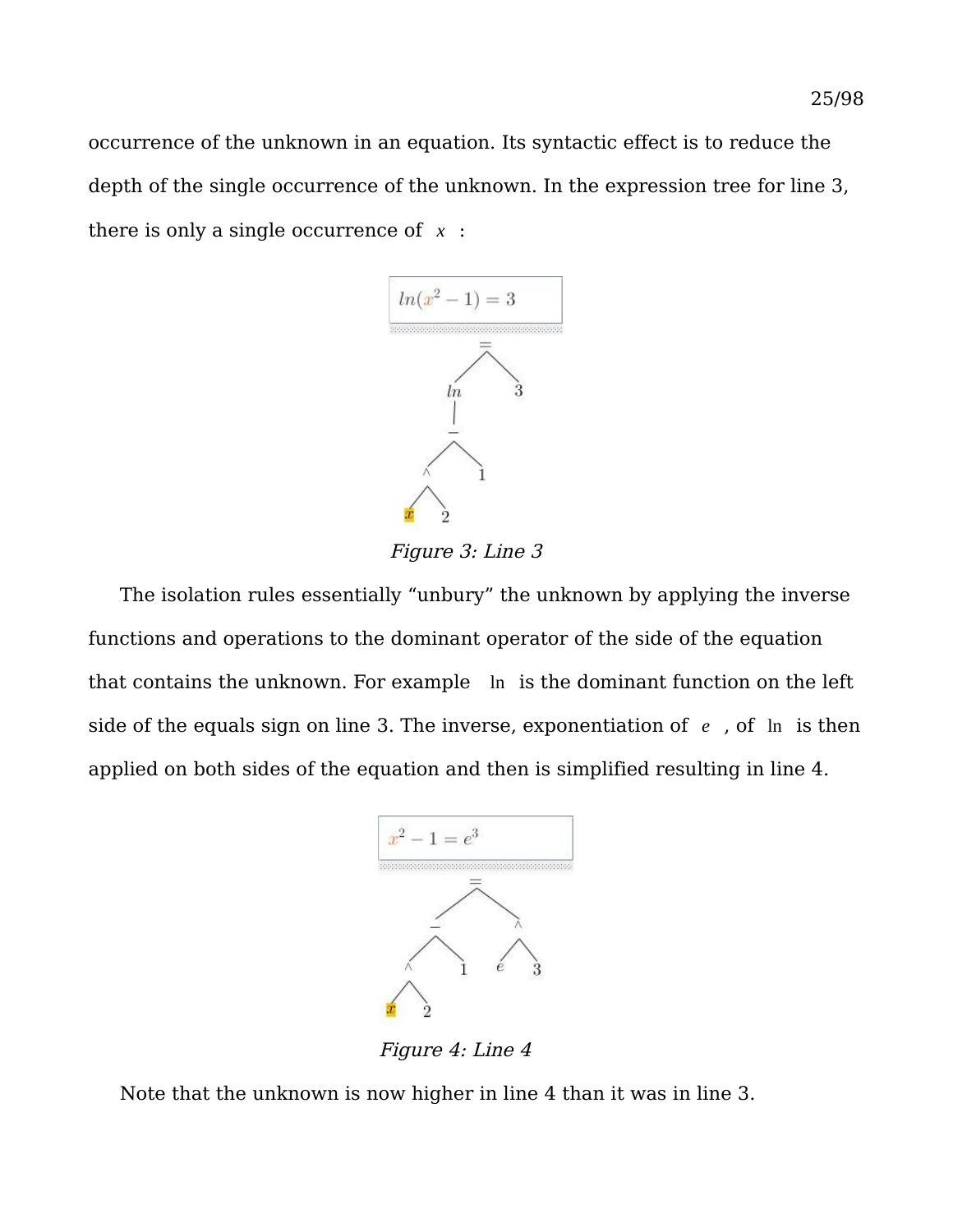Decreasing the depth of a single instance of an unknown is the intended result of applying the isolation strategy. Since line 4 also has only one instance of the unknown, the isolation strategy can and is applied again resulting in line 5:



Figure 5: Line 5

Again the inverse of the dominant operator, in this case addition, is applied and the expression is simplified, and again the depth of the single unknown is reduced. Finally, another isolation rule is pattern matched and applied and we get the statement that is a solution of *x* :



Figure 6: Line 6

Note that each of the equations under the  $\vee$  has the unknown on the left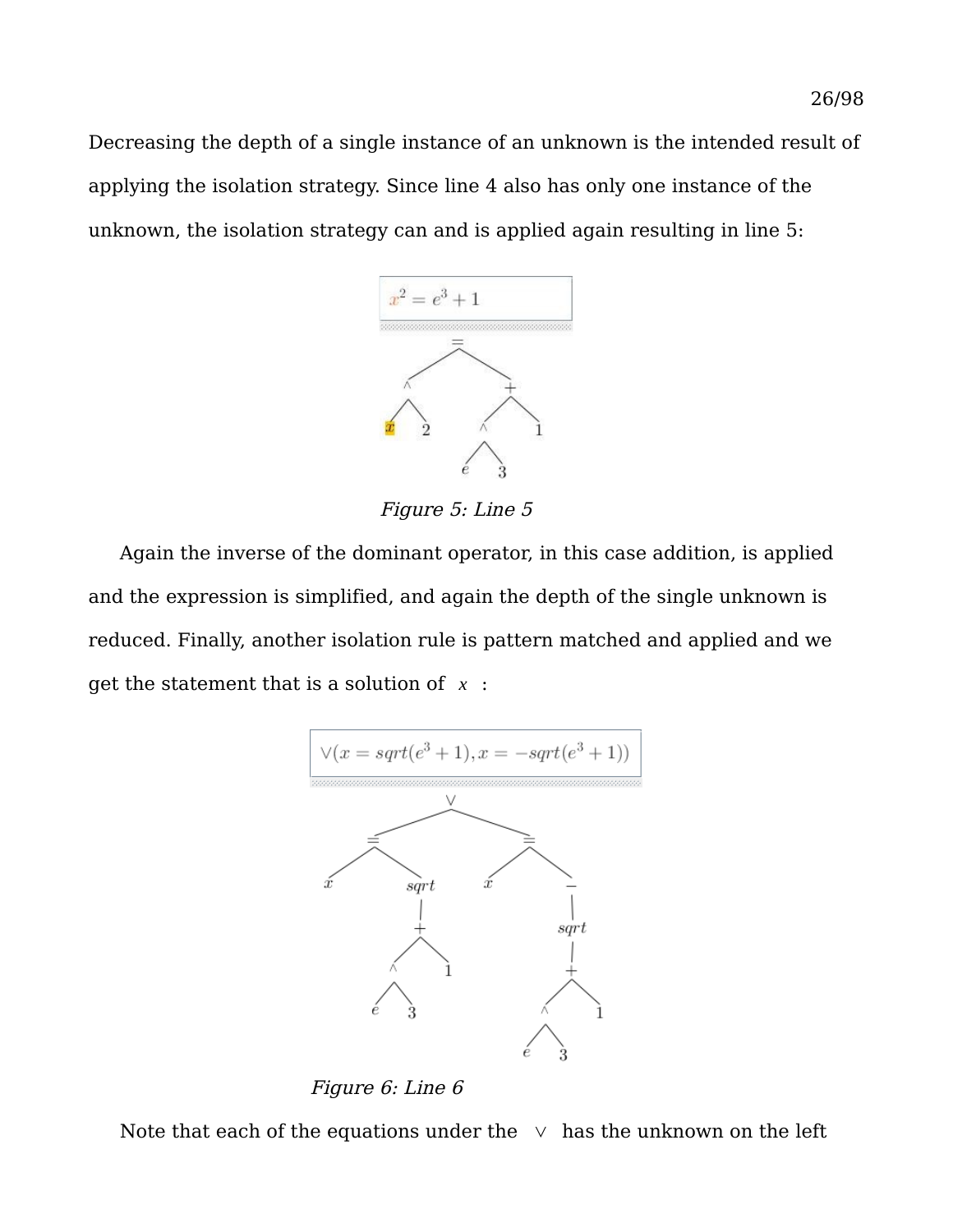side by itself and that the unknown does not appear on the right side of either equation. This means that they are solved, and thus the whole expression is solved.

Every rule in the theorem prover that the isolation selects has the effect of moving the equation toward a solved state by getting the unknown by itself on one side of the equation. This, however, only works if there is only one occurrence of the unknown.

#### **2.1.2.2.2 Collection**

What if there are two or more occurrences of the unknown? Then PRESS attempts to use a strategy called "Collection". The collection strategy selects rules that have the syntactic effect of reducing the total number of occurrences of the unknown. It attempts to do this until either there is only one occurrence of the unknown or it does not have any rules it can use on the equation. This is the strategy used to get from line 2 to line 3:



Note that the collection strategy reduces the number of unknowns from two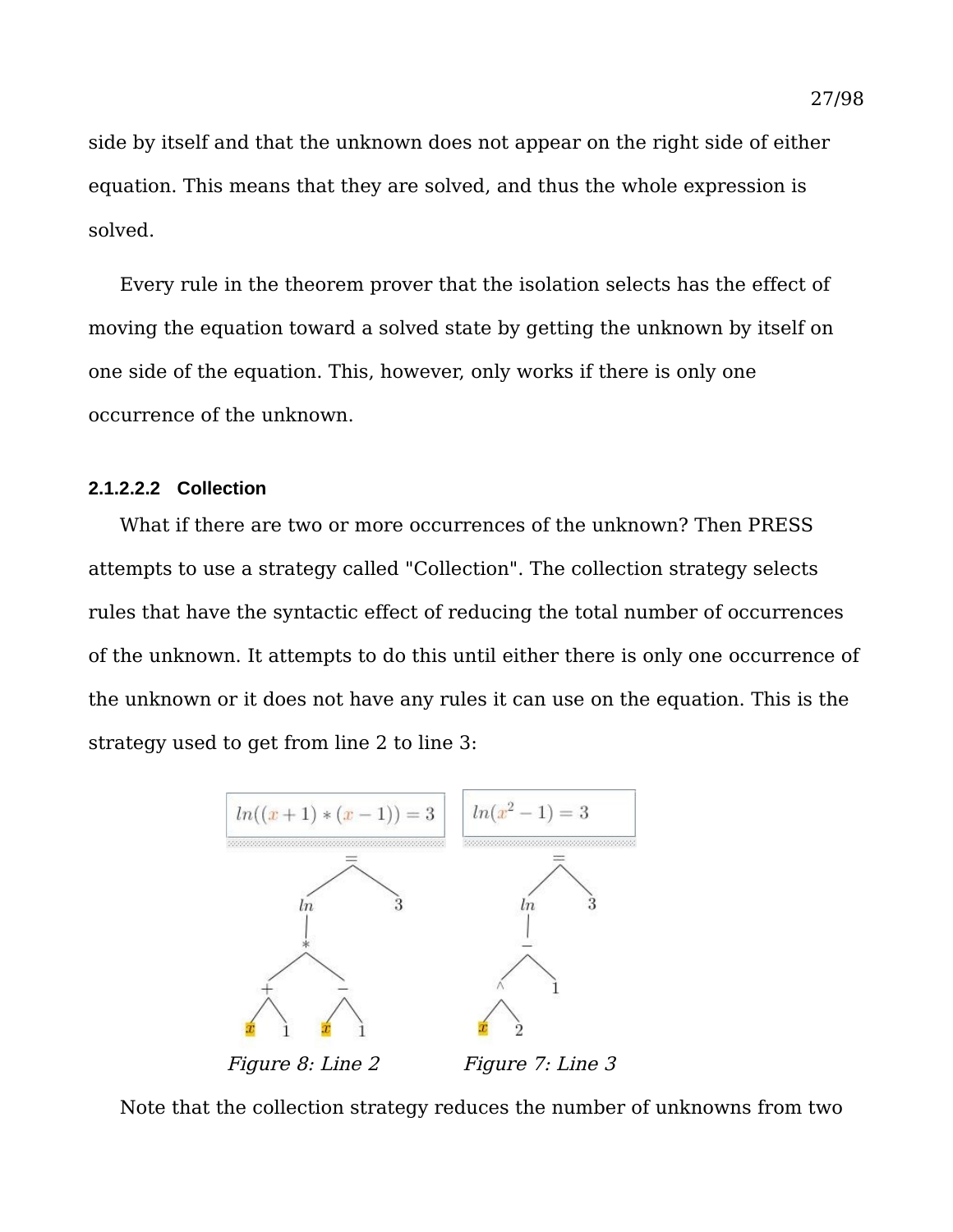to one. This then allows the isolation strategy to select rules that have been covered above and solve the equation.

#### **2.1.2.2.3 Attraction**

Sometimes the collection strategy is unable to reduce the number of occurrences of the unknown in an equation because their positions in the tree do not match any of the collection rules. This can be seen in line 1:



Figure 9: Line 1

There is no single collection rule that can be applied to any part of line 1 to reduce the number of unknowns. As will be shown in chapter 3, collection rules must always be used to solve equations with more than one occurrence of the unknown. There then needs to be some preparatory manipulation before a collection rule can be applied. The main preparatory strategy in PRESS is called "Attraction". With the attraction strategy, rules are applied that reduce the distance, in terms of the expression tree, of the unknowns from each other. Distance is defined in [Appendix B: The Language of Expression Trees.](#page-84-0) Note that the total distance between the unknowns is reduced from 6 to 4. This is the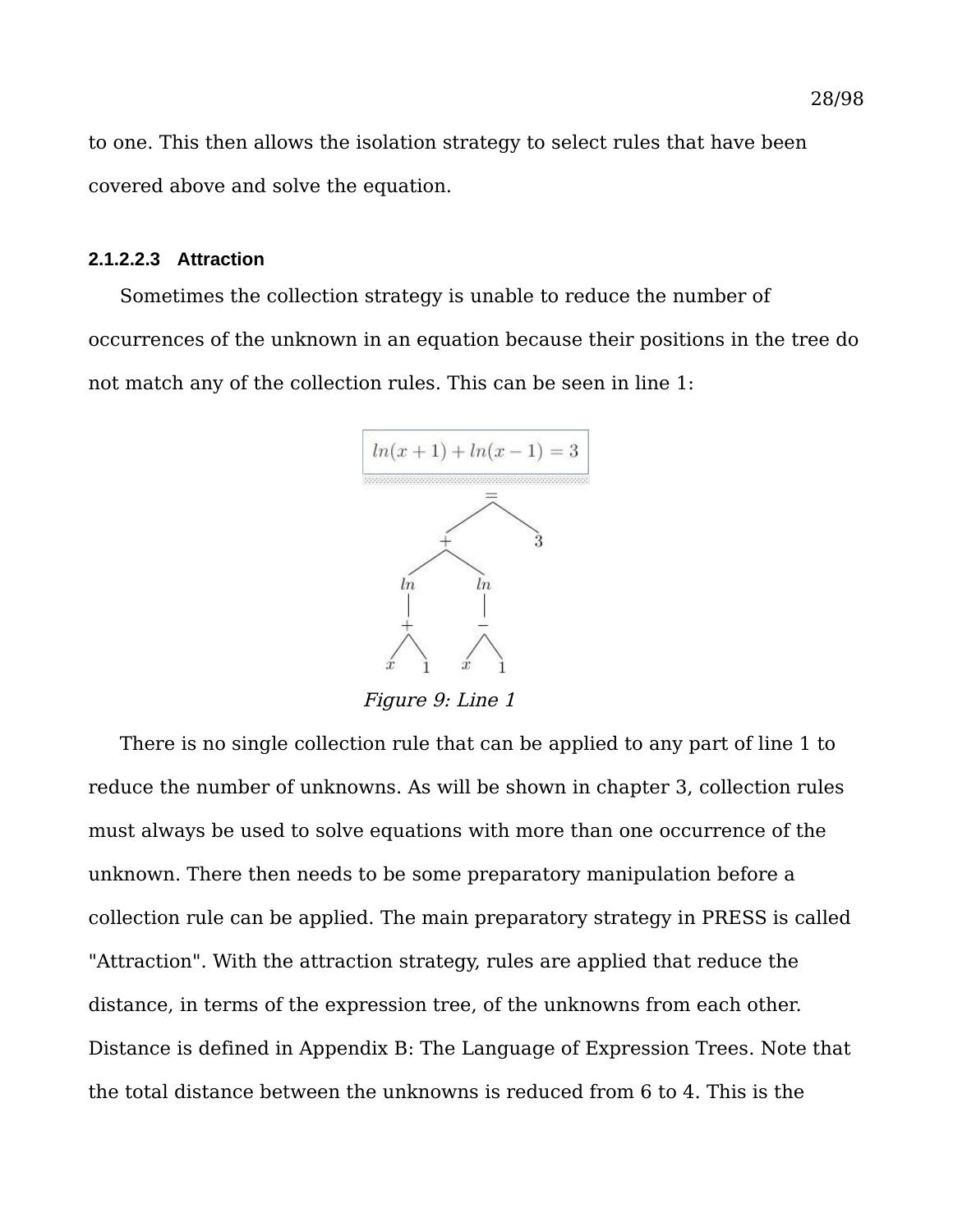objective of the attraction strategy. Theoretically, as the unknowns become closer together, the likelihood that a collection rule can be applied increases.

#### **2.1.2.2.4 The Basic Method**

Taking Isolation, Collection and Attraction together into one strategy, we get what Bundy calls the basic method [Bundy 1975]. This is the fundamental strategy of PRESS. PRESS attempts to use Isolation if there is only one occurrence of the unknown, and if that fails it searches for opportunities to apply collection rules. If it cannot apply collection rules, it starts looking for opportunities to apply attraction rules to prepare for the use of the collection strategy. While these are not the only strategies in PRESS, they were the first ones to be implemented. They will help inform the concepts that are developed in the proposed conceptual framework.

# **2.1.3 History of Other PPESs**

There have been other PPSEs that have been created since PRESS. However, only one is known to have used any of the research from Edinburgh in its creation. The others are either closed source, and thus cannot be inspected, or are open source, and do not explicitly use meta-level principles. While most of the PPESs in the following table are not documented well enough to cover in this section, MathXepert and MathSteps are: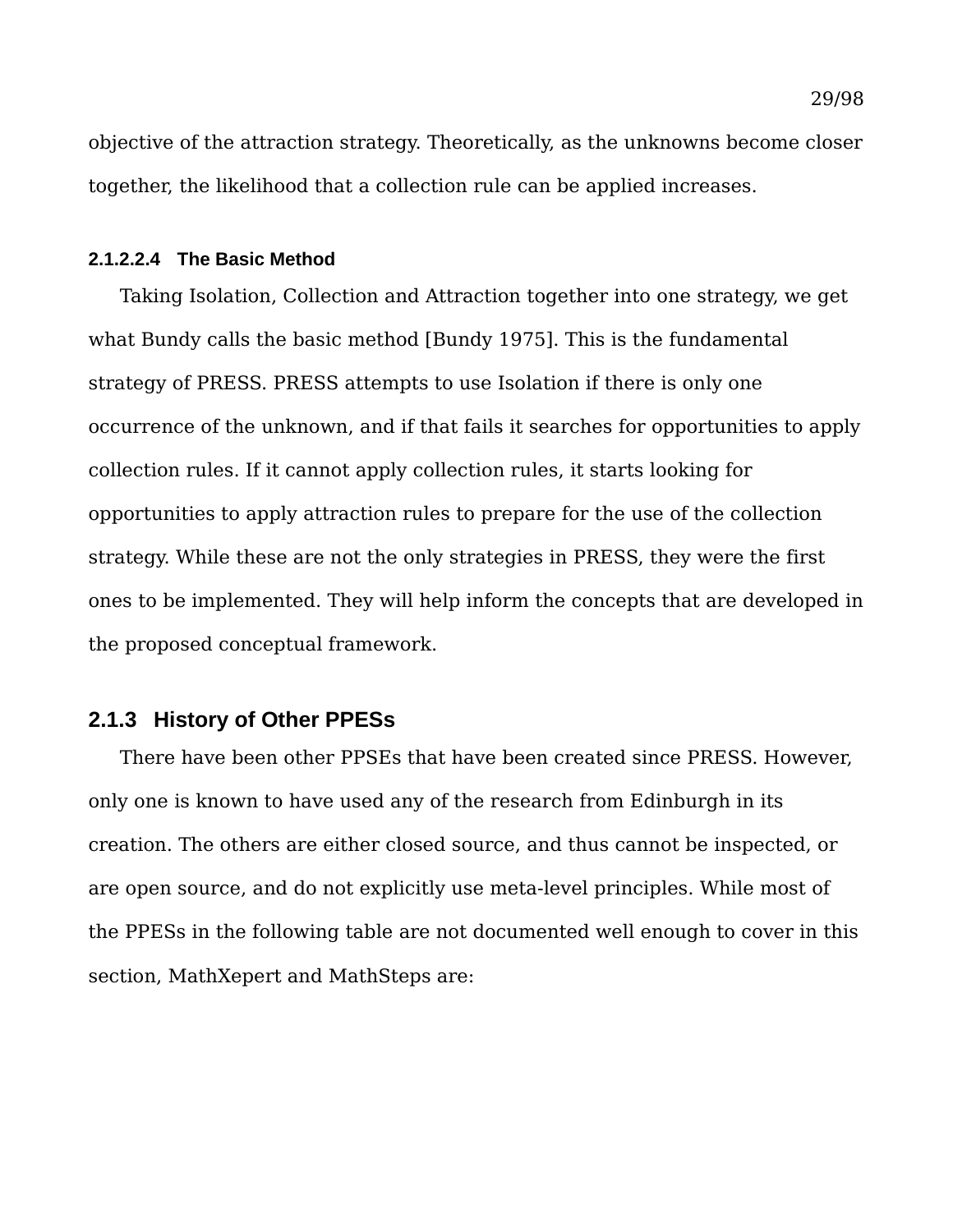| <b>System</b> | <b>Open Source</b> | <b>Based on PRESS</b> | <b>Reference</b>                     |
|---------------|--------------------|-----------------------|--------------------------------------|
| MathXpert     | N <sub>0</sub>     | Yes                   | helpwithmath.com                     |
| MathSteps     | Yes                | N <sub>0</sub>        | github.com/<br>socraticorg/mathsteps |
| MathPapa      | No                 | ?                     | mathpapa.com                         |
| Wolfram Alpha | No                 | ႒                     | wolframalpha.com                     |
| Symbolab      | No                 | ႒                     | symbolab.com                         |
| Presston      | Yes                | Yes                   | mathpiper.org                        |

#### Table 2: List of PPESs

The only reliable way to characterize closed source systems that do not have documentation on their implementation is to analyze the relationship between their inputs and corresponding outputs. This type of analysis is one of the main focuses of this paper.

#### *2.1.3.1 MathXpert*

MathXpert is of interest within the current discussion because it is the only PPES that is known to have used some of the research performed by Bundy and his colleagues. MathXpert was written by Dr. Micheal Beason at San Jose State University [Beason 1996], and it is capable of creating solutions for problems in algebra, trigonometry and calculus. It is explicitly designed for education. While the software is closed source, Beason provides some insight into the construction of MathXpert in one of his papers. Beason starts the paper by identifying eight principles that PPESs should follow. These are:

- 1. **Cognitive fidelity**: Creates solutions that are psychologically plausible.
- 2. **Glass box**: Every step taken by the system can be inspected by the user.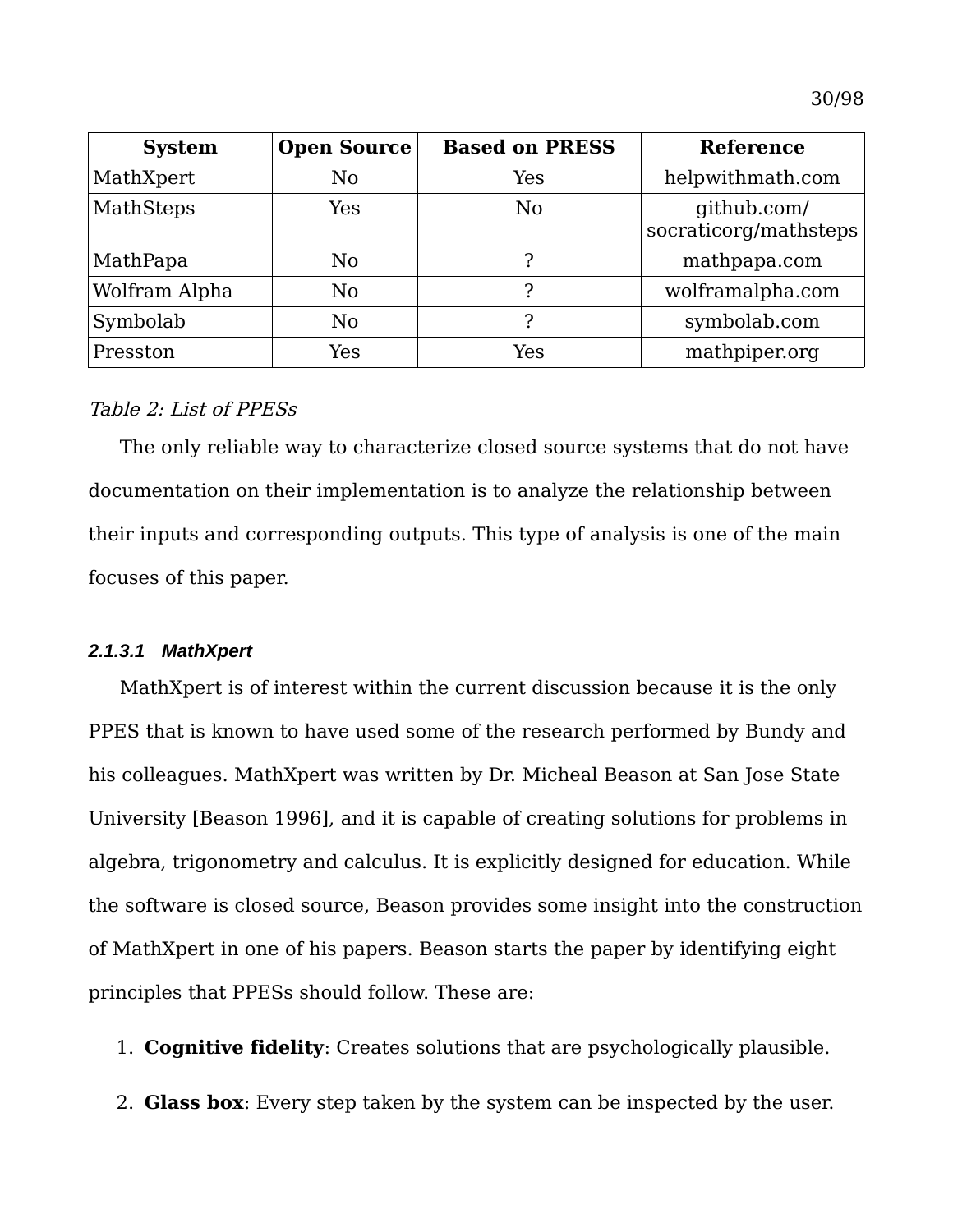- 3. **Customized to the level of the user**: Details about solutions can be hidden for advanced users.
- 4. **Correctness**: When producing solutions, they are logically correct.
- 5. **User is in control**: The user manually can take steps when solving a problem.
- 6. T**he computer can take over**: If the user gets stuck, the computer can provide hints or worked solutions.
- 7. **Ease of use**: The application is easy to use.
- 8. **Usable with standard curriculum**: The application does not require large deviations from the standard mathematics curriculum.

Beason then describes how MathXpert follows these principles in its design. Unlike PRESS, MathXpert supports many different problem types beyond equation solving. These include common fractions, indefinite integrals and even geometry problems. In order to maintain logical correctness, MathXpert has over 1000 different logically correct operations that it uses in the creation of problem solutions. These operations are used by a theorem prover to ensure logical correctness. Unlike PRESS, MathXpert does not exclusively use rewrite rules and instead uses more general functions. Beason's reason for not using rewrite rules exclusively is his belief that they are not flexible enough. Beason used concepts from Bundy's research such as collection and attraction to prevent unwanted loops in MathXpert. Beason strove to produce problem solving strategies that were short and tidy. While Beason's outline of MathXpert's design principles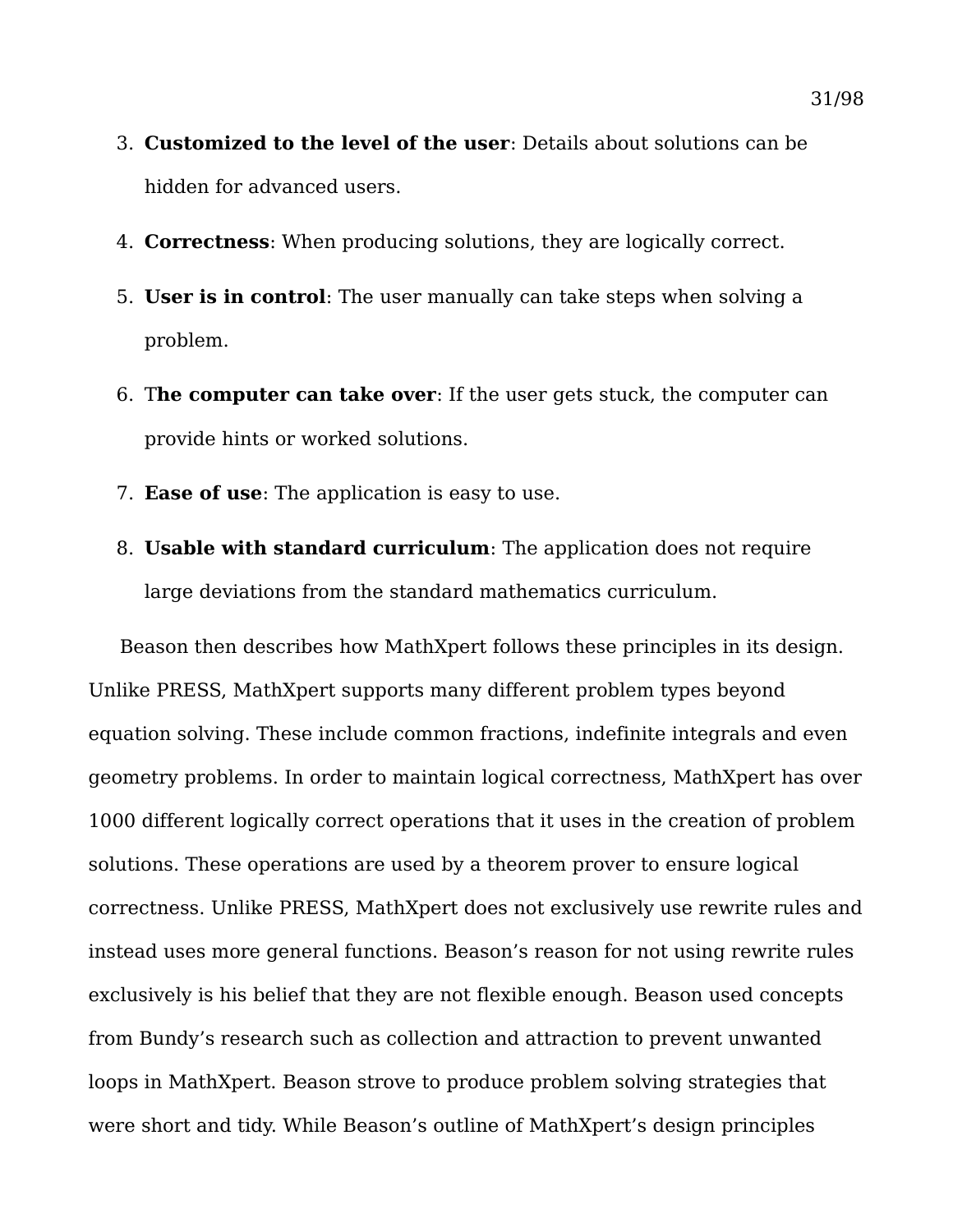provides some insight into its operation, it is insufficient to make precise statements about its strengths and weaknesses. One of the applications of this paper would be the ability to describe the precise operation of systems like MathXpert both in general and how well they adhere to Bundy's meta principles.

#### *2.1.3.2 MathSteps*

While most PPESs are closed source, MathSteps is a notable exception. The development of this project is more ad hoc in nature, and it does not make use of any research that has been done on equation solving. Like with many open source projects, an interested developer will determine when new capabilities are required and then start adding code until the problem has been solved. The results of this paper could also be applied to MathSteps to determine the effectiveness of its design strategy.

## *2.2 Comparing CASs*

Evidence for the usefulness of measurement programs can be found in Dr. Michael Wester's research on measuring the strengths and weaknesses of computer algebra systems (CAS) [Wester 1999]. This evidence is made stronger by the fact that automatic PPESs are specialized CASs designed to solve equations in a human-like manner. Wester's method of measuring the strengths and weaknesses of a given CAS starts by gathering together a large number of mathematics problems that should ideally be solvable by all CASs. These problems fall into a wide variety of categories such as indefinite integrals, equation solving, factoring, simplifying and other symbolic operations. This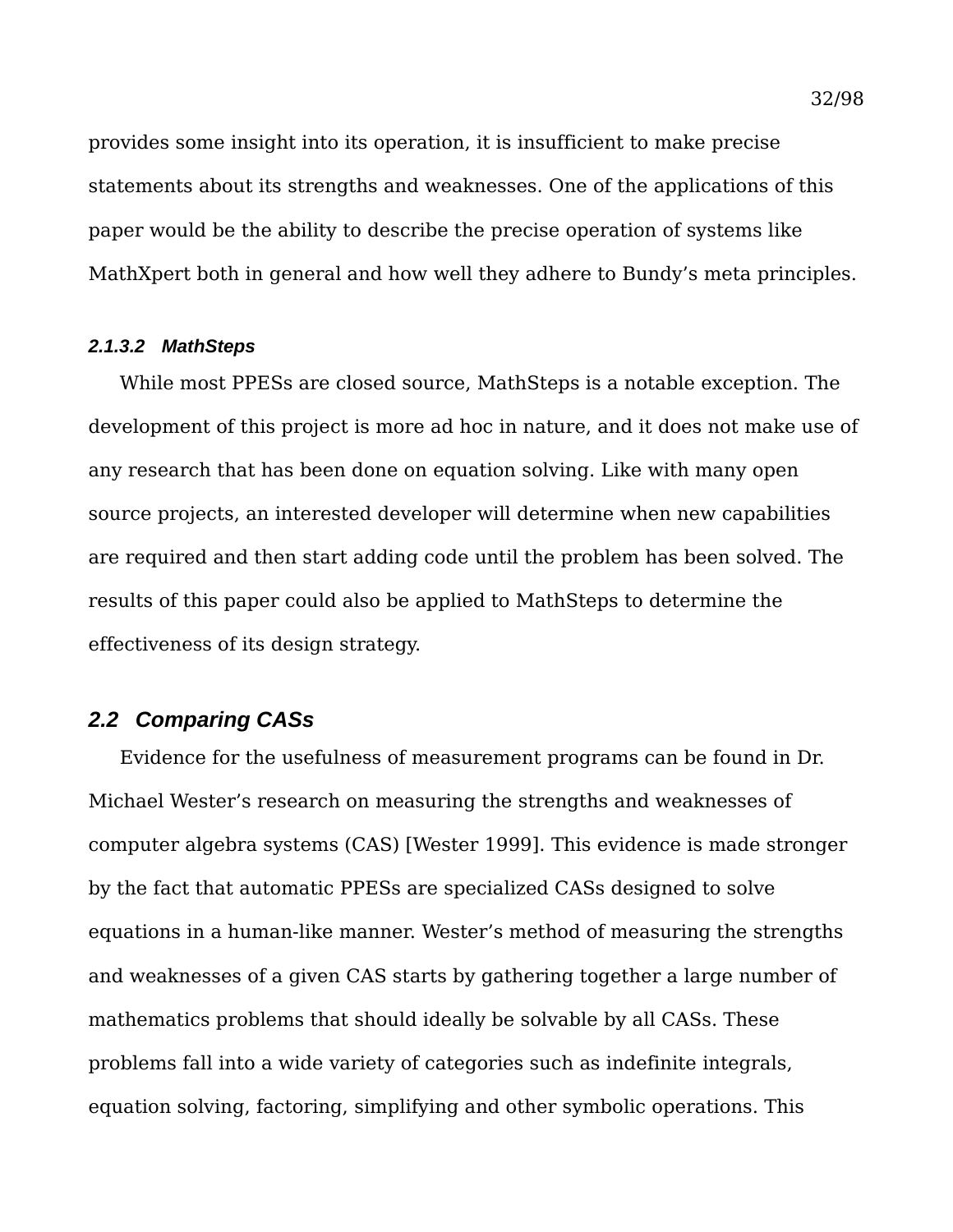forms what is called the "Wester test suite". The problems in this test suite are entered into a given CAS, and the results are recorded. These results are then placed into various classifications by a person depending on their simplicity and correctness. Once two or more CASs have been measured in this way, their relative strengths and weaknesses can be compared. A similar process could be preformed with the measurement programs that were developed for this paper.

Even though Wester's system of comparison is relatively simple, it is has been a standard way to compare the strengths and weaknesses of various CASs. This indicates that the comparison system being developed in this paper might be similarly useful. While this paper's goal and Wester's goal of creating measurement programs for symbolic manipulation systems is similar, the implementation of Wester's measurement program and the measurement programs developed for this paper are very different. Wester's program only considers the final answers produced by the CASs, but this paper's programs primarily deal with the form of the step-by-step solutions. Further, Wester's program requires a human to categorize the final answers whereas the programs in this paper will be completely automated. Also, the they will use larger datasets on a single problem type of equation solving. This paper's measurement programs also use a combination of statistics for general measurement and precise modeling for determining the adherence of a PPES to meta-level principles. Therefore, they will be more sophisticated and thus at least as useful as Wester's framework for general purpose CASs.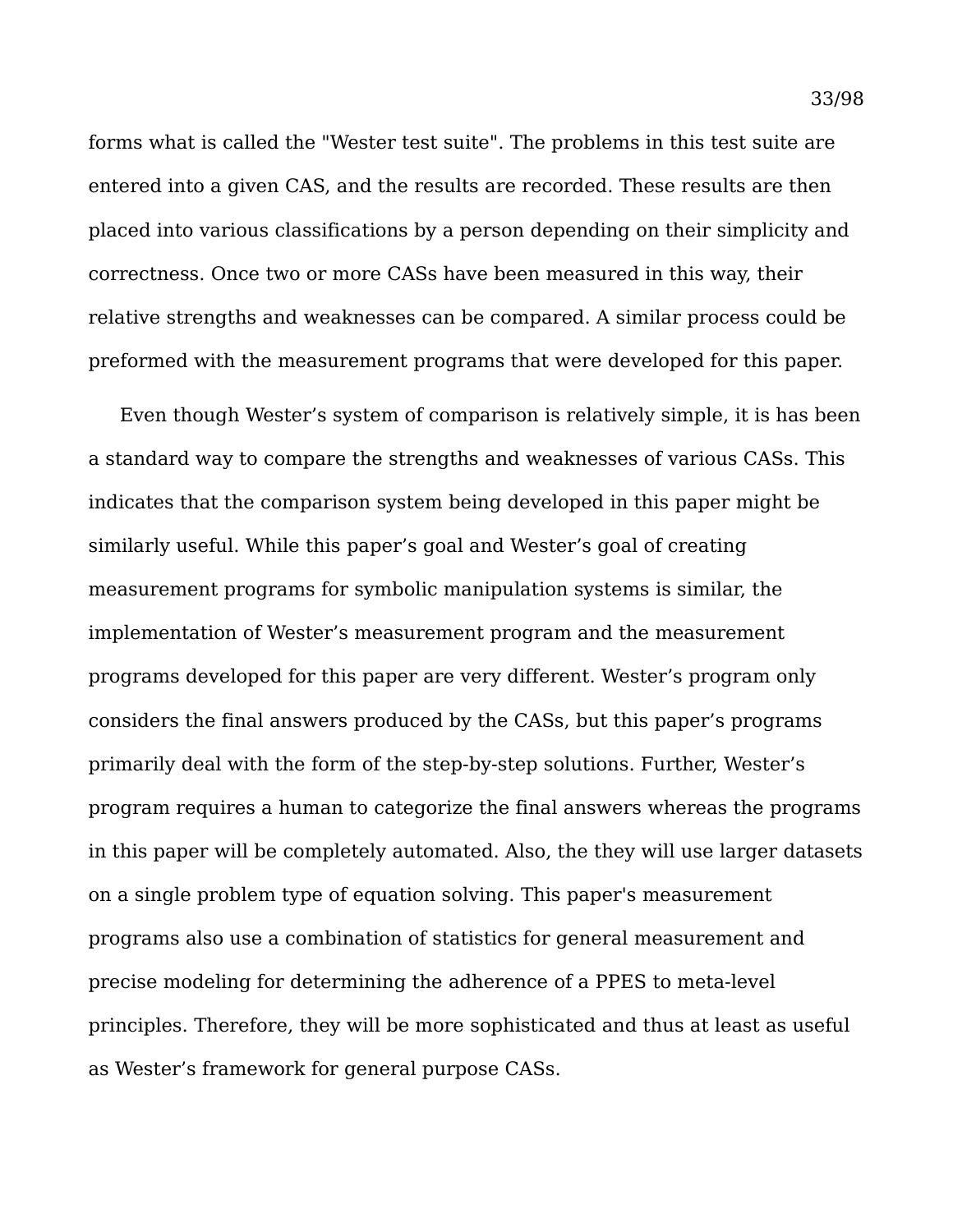# *2.3 Intelligent Tutoring Systems (ITS)*

One of the potentially potent future applications of this research is the creation of software capable of diagnosing a student's misconceptions about equation solving. Software that is capable of modeling a student's understanding of a subject, and using that model to improve said understanding, is called an intelligent tutoring system (ITS) [VanLehn 1988]. In order to improve the student's understanding of a subject area, the ITS will present problems to the student from that subject area. Using the responses given by the student, the ITS will update a model of the concepts understood by that student. If the student's understanding is inadequate, the ITS will provide some form of remedial aid to them.

An example of the power that ITSs have to significantly improve education is seen in the research into BUGGY [Brown JS and Burton RR 1978]. BUGGY was an ITS designed to diagnose misconceptions in students who were learning subtraction. In the initial research, teachers reported that many of their students appeared to be making random errors while solving arithmetic problems. The teachers assumed that their students were having difficulty following directions. However, the researchers who created BUGGY noted that there were consistencies in the errors made by individual students. They hypothesized that the student's were actually following a system of rules for creating their solutions, but some of these rules were incorrect or "buggy".

BUGGY is designed to create and modify a model of a given student's system of rules for solving subtraction problems. BUGGY initially contains a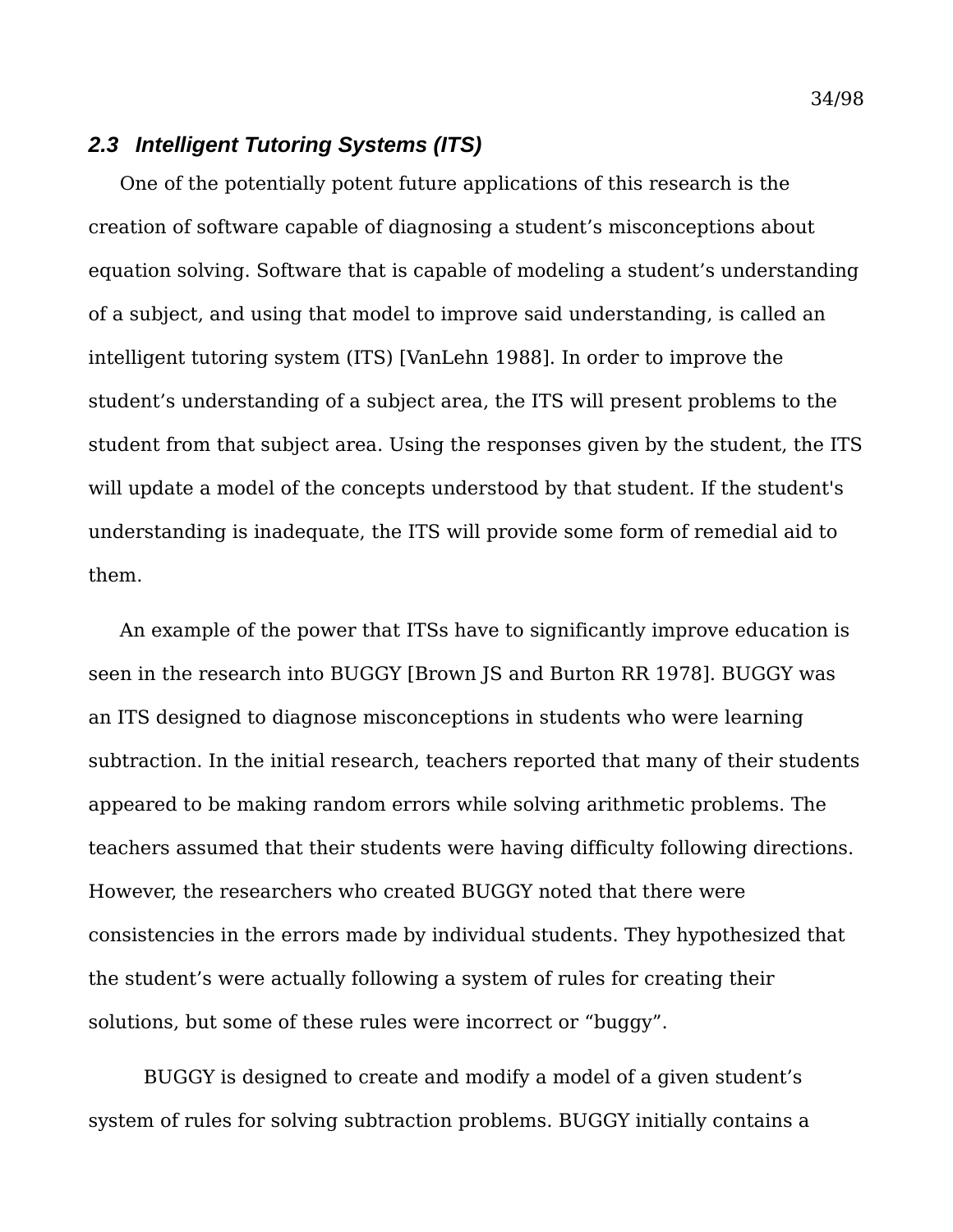model of an expert student as well as 330 incorrect or "buggy" rules. When a student makes mistakes while doing subtraction problems, BUGGY determines if these mistakes can be replicated using one or more of the "buggy" rules. In applying BUGGY to 1325 Nicaraguan students in the fourth, fifth and sixth grades who solved 15 subtraction problems, BUGGY hypothesizd that the reason approximately 40% of the students who had made significant errors was that they were using "buggy" rules.

A similar ITS called LMS was developed by Dr. D. Sleeman [Sleeman 1984]. The LMS system uses ordered collections of rewrite rules, similar to PRESS and Presston, to model students solving equations. Ordered collections of rewrite rules are also called "production systems". Sleeman determined that there are two possible sources of errors in student models. First is the inclusion of "buggy" rules in the production system and second is the misordering of rewrite rules in the production system, even if they are logically correct. Although Sleeman does not reference the research performed at Edinburgh or any aspect of meta-level language, these two sources of error correspond with errors at the object-level and errors at the meta-level respectively. Logically incorrect "buggy" rules correspond to errors at the object-level, and incorrect ordering of the rules corresponds with errors in the meta-level. Each production system that models a student's understanding of equation solving consists of an ordered list of logically correct and incorrect or "buggy" rewrite rules. Due to the factorial explosion of different models, LMS tests the student's understanding of different rules by using different problem types. Each problem type only tests the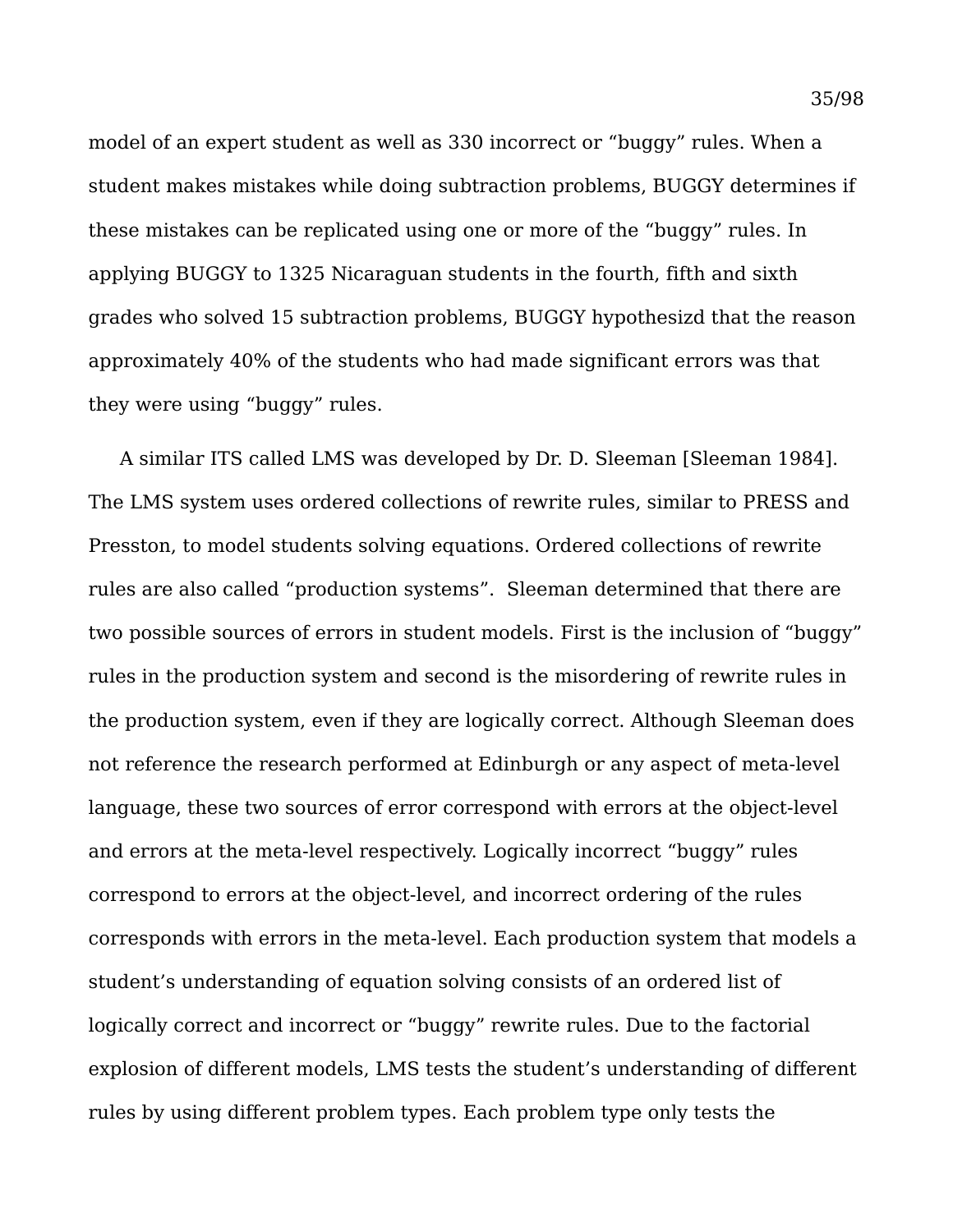understanding of a handful of rules at a time. Thus LMS only hypothesizes about small portions of a student's understanding at any given time which reduces the number of models considered. The framework along with the measurement programs in this paper could be used to improve the design of an ITS similar to LMS by using them to make more intelligent hypotheses about student models.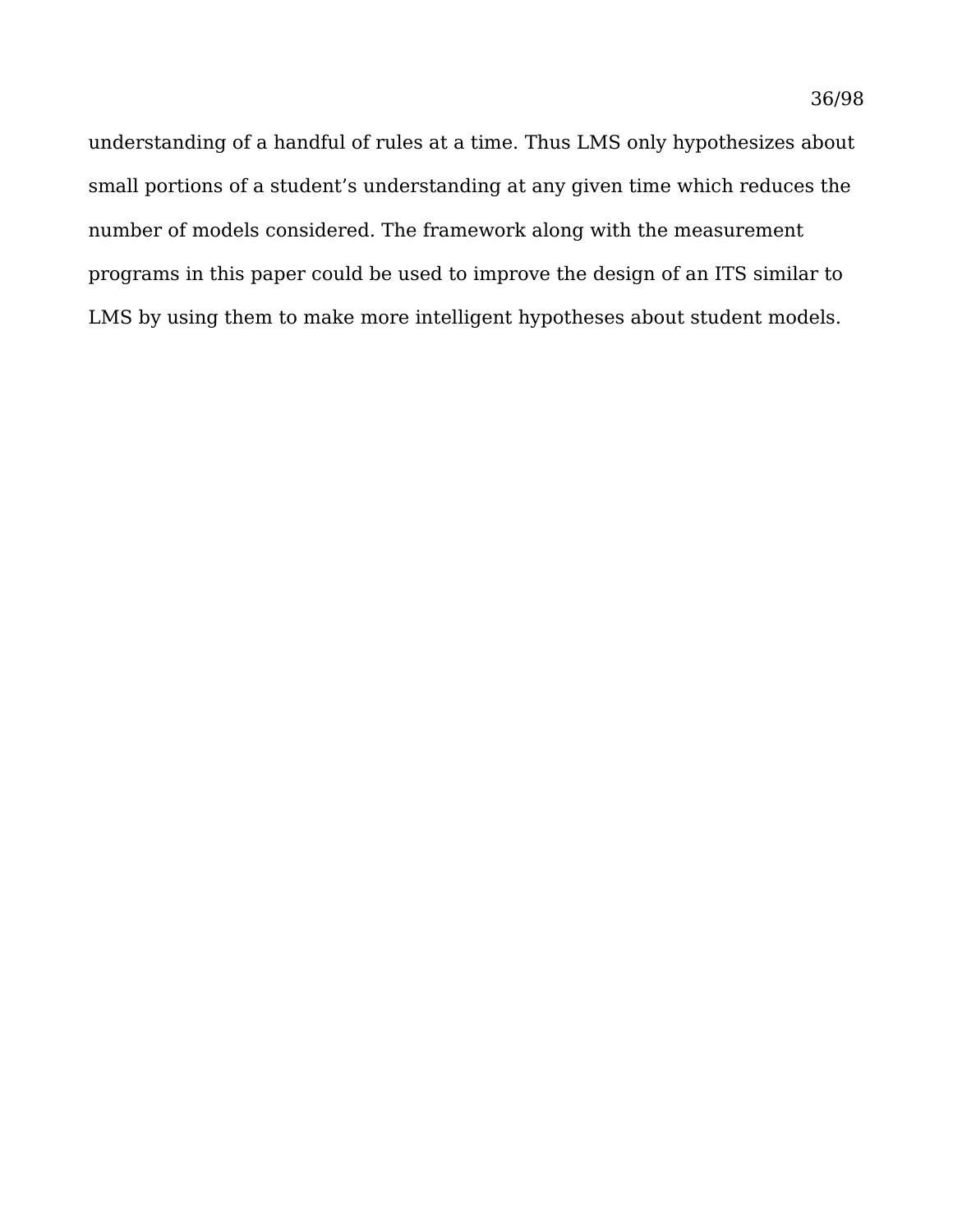# **3 The Theoretical Framework**

This chapter forms the central focus of this paper. It presents an outline of a conceptual framework for equation solving. This framework is not complete, but it presents an improvement in the understanding of equation solving. This framework is broken down into three parts. The first part consists of the creation of a meta-language for algebra and equation solving. This part includes the knowledge in the appendixes and the definitions in this chapter. The second part consists of a coverage of the algorithmic attributes of PPESs. This includes an attempt to identify different categories of PPESs. The third part consists of categorizing and describing the different structures and substructure that a PPES might output when solving an equation.

## *3.1 Preliminary Definitions and Facts*

The information from all appendices is assumed in the rest of this chapter. English will often be used as the metalanguage instead of meta-level symbols for readability. For example, this paper will often say '  $"(1·x)·5"$  is a product' instead of '  $PRODUCT("1·x)·5"$  '.

## **3.1.1 Definition of a Solved Equation**

Bundy's meta-level definition of a solved equation is again repeated here because it is universal. If *X* is a variable symbol in the object language, referred to as the unknown, and *S* is some expression that does not contain *X* then:

1.  $X'' = S$  is a non-trivial solution for  $X$ .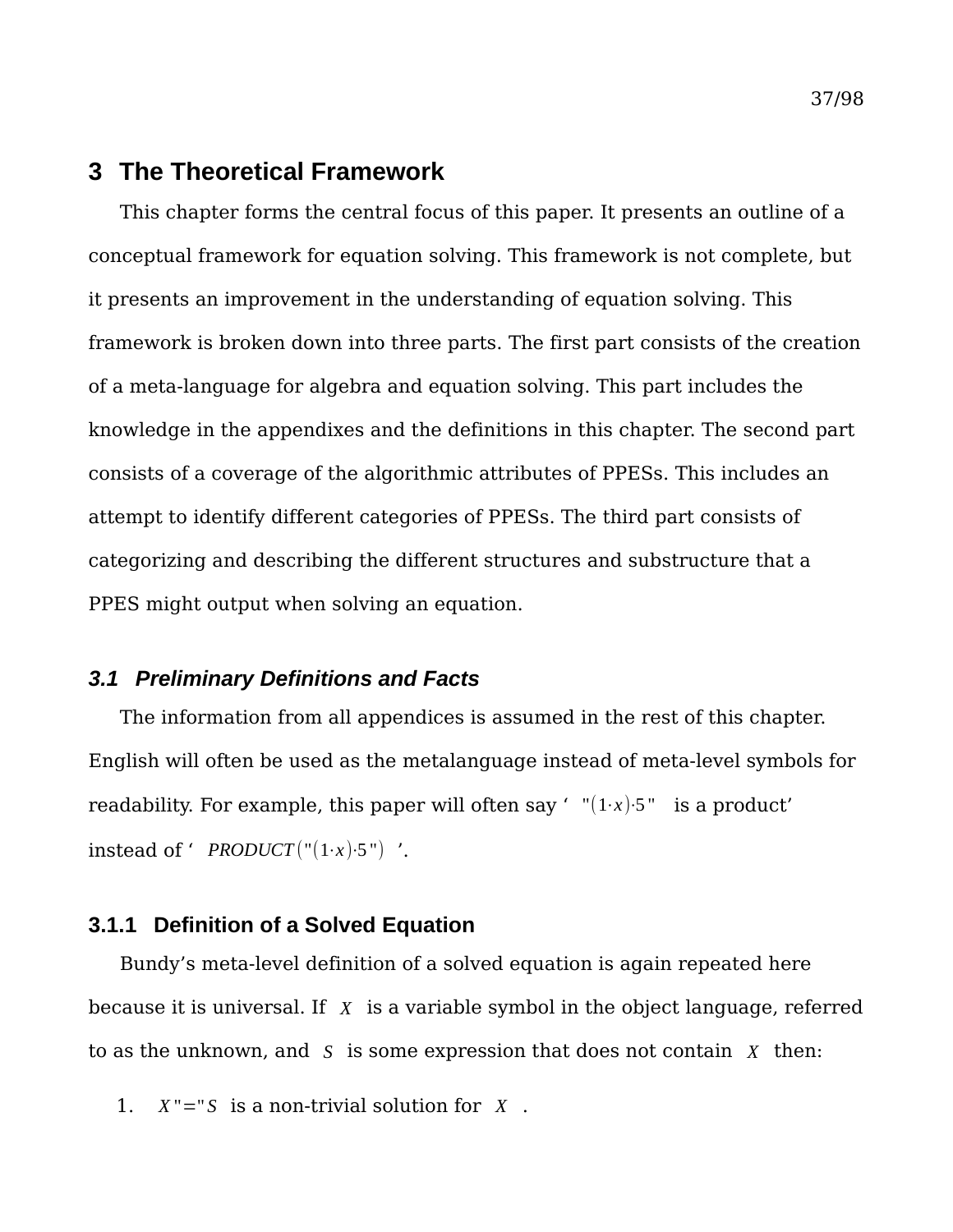- 2. If *A* and *B* are statements that are non-trivial solutions for *X* , then *A*"∨"*B* is a non-trivial solution for *X* .
- 3. If *C* is an object-level variable symbol that is different from *X* and *A*(*C*) is a non-trivial solution for *X* and *D* is an expression that represents an object-level set of real numbers, then "∃" *C* "∈" *D* "("  $A(C)$  ")" is a non-trivial solution for *X*.
- 4. The object-level truth values "*true* " and " *false* " are trivial solutions for *X* .
- 5. If *A* is a trivial or non-trivial solution for *X* , then *A* is a solution for *X* .

## **3.1.2 Definition of an Equation Step-by-Step Solution**

A meta-level tuple *T* is said to be a step-by-step solution to an equation *E* for some unknown *X* , which is a variable symbol from the object language, if *T* satisfies the following:

- 1.  $T_1 = E$ .
- 2. For every  $T_I$ ,  $T_I$  is logically equivalent to  $E$  at the object-level.
- 3. The last member of *T* must be a solved equation for the unknown *X* .

Since it is a common practice by both human and computer PPESs to omit steps, this definition of a step-by-step solution of an equation accounts for this possibility. This means that any given intermediate step could have been arrived at using multiple implied manipulations. This also means that a tuple containing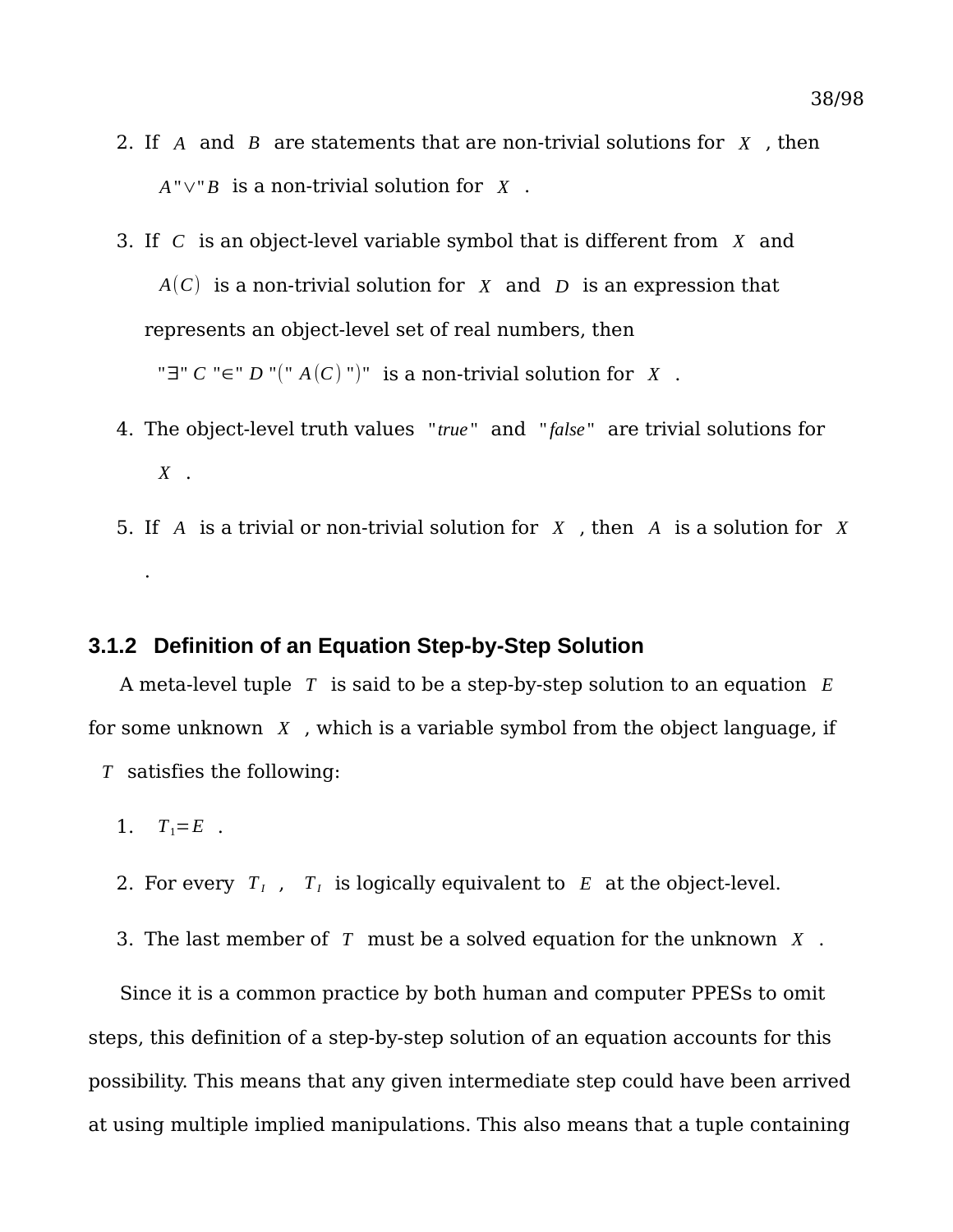the original equation and a final solution as its only entries in that order would be considered a step-by-step solution of the original equation solved for the unknown.

## *3.2 PPES Algorithmic Facts and Attributes*

The properties discussed in this section are those that apply to the PPES algorithm itself. These will generally be inaccessible in practice since most PPES implementations are either closed source or subconscious. This section first discusses how this paper will model the algorithms of PPESs using production systems. It then covers various types of rewrite rules that would have to be present in a PPES as well as various ways these rules could be employed.

# **3.2.1 An Outline of a Model for PPESs**

#### *3.2.1.1 Algorithms*

The algorithm of a PPES could be expressed using a variety of formats. It could be expressed as a collection of rewrite rules placed into strategies that are attempted based on meta-level characteristics of the most recent step, as is done in PRESS and Presston. A PPES could also use a more traditional procedural format, as it done in MathSteps and MathXpert. However, in order to ease the conceptualization of PPESs it is helpful to select a single representation that can be assumed to be the way that the PPES is implemented. This will allow assumptions to be made about the nature of PPESs that can then be used to conceptualize them.

Meta-level inference combined with rewrite rules has been selected as the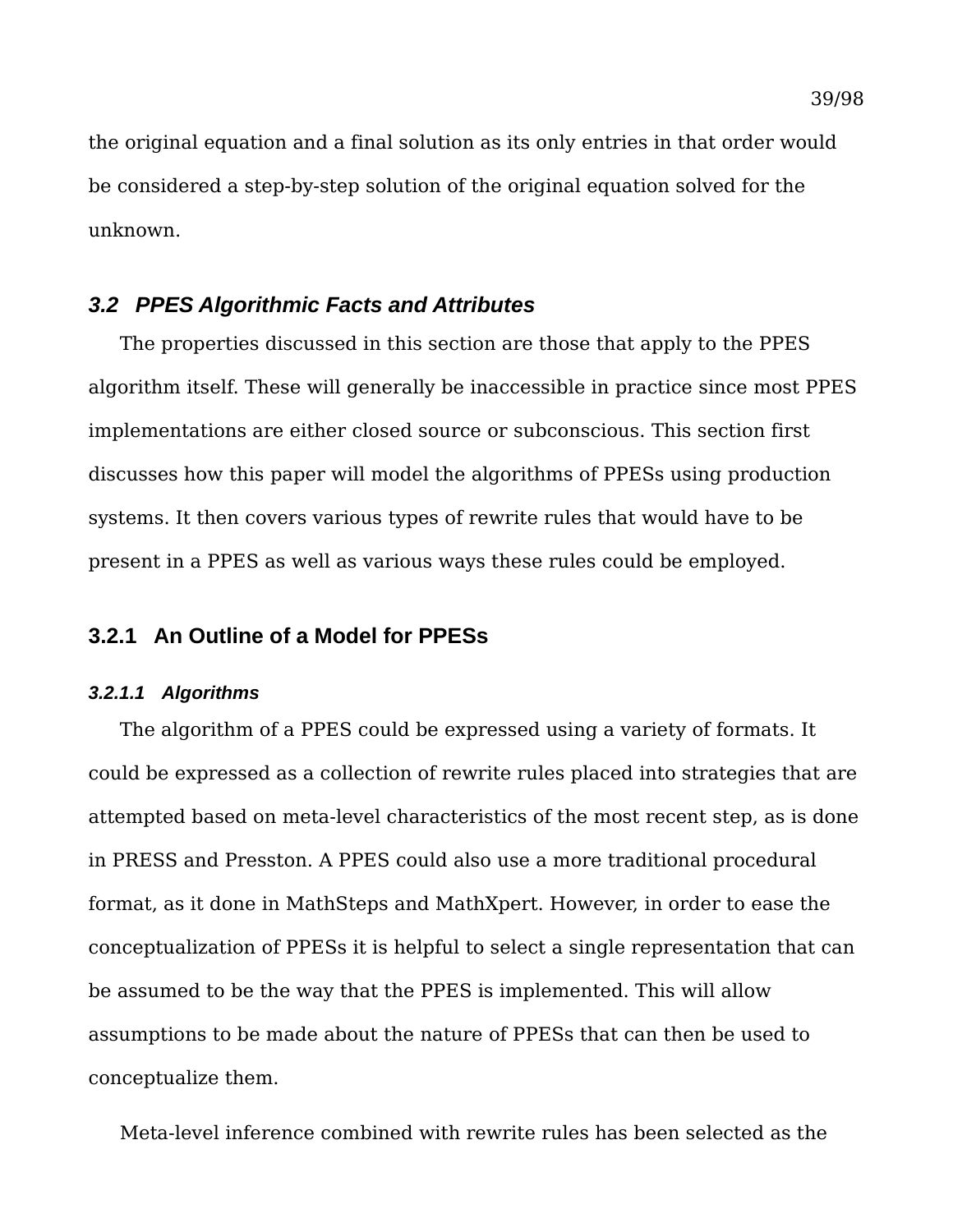representation of PPES algorithms in this paper. This representation is the most researched for use with PPESs and it provides a well defined distinction between the object-level domain knowledge and the meta-level control knowledge [Van Harmelen 1991]. By using this representation of PPESs, concepts created during the research performed at Edinburgh can be incorporated more easily into this paper's conceptual framework. By separating the object-level domain knowledge from the meta-level control knowledge they can be conceptualized separately. This is useful because the domain knowledge of algebra is well established and the control knowledge can then be studied with more clarity. Since rewrite systems are Turing complete [Godoy, G., & Tiwari, A. 2005], they can simulate any other implementation of a PPES algorithm. Since the rewrite rule system can emulate any other implementation, the format in which the PPES was first implemented is irrelevant.

### *3.2.1.2 Meta-Level Control*

Meta-level control in a rewrite rule system can be engineered in several ways. Some of the main methods include the following:

- 1. The order in which the rewrite rules are placed in the rewrite rule system can be changed.
- 2. Preconditions can be placed on the rewrite rules.
- 3. The order in which rule pattern matching is done can be changed.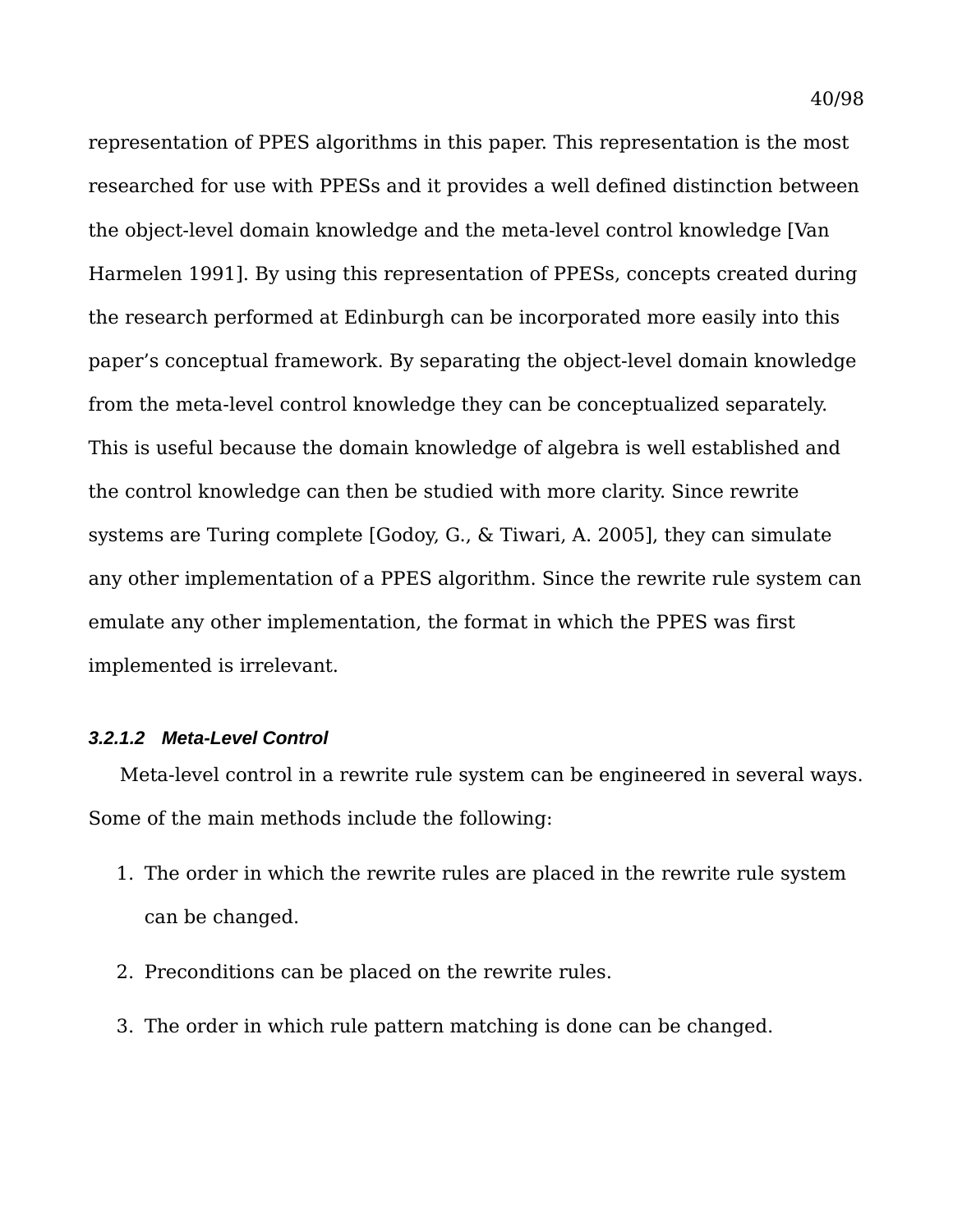#### *3.2.1.3 Categorizing Rewrite Rules*

The rewrite rules themselves can each be categorized several different ways. Here are some distinctions that can be made between algebraic rewrite rules using the meta-level language:

- 1. A rule can either rewrite only a subtree of an equation or the whole equation.
	- a) If the rule only rewrites a subtree of an equation, then that rewrite rule will generally be based on an axiom or theorem which is a universally quantified equation.
	- b) If the rule rewrites the whole equation then it will either 1) completely replace the equation with a disjunction of equations or an existentially quantified equation or 2) use the "whatever you do to one side of an equation you can do to the other" principle.
- 2. As Bundy's conceptualization of PPESs shows, a rewrite rule might, or might not, have one or more of the following effects. Note that the metalevel effect of a rewrite rule is dependent on the preconditions placed on that rule by the meta-level control system that is applying the rule:
	- a) The rule may reduce the depth of a subtree of an expression.
	- b) The rule may reduce the number of instances of a particular subtree in an expression.
	- c) The rule may bring two subtrees closer together within an expression.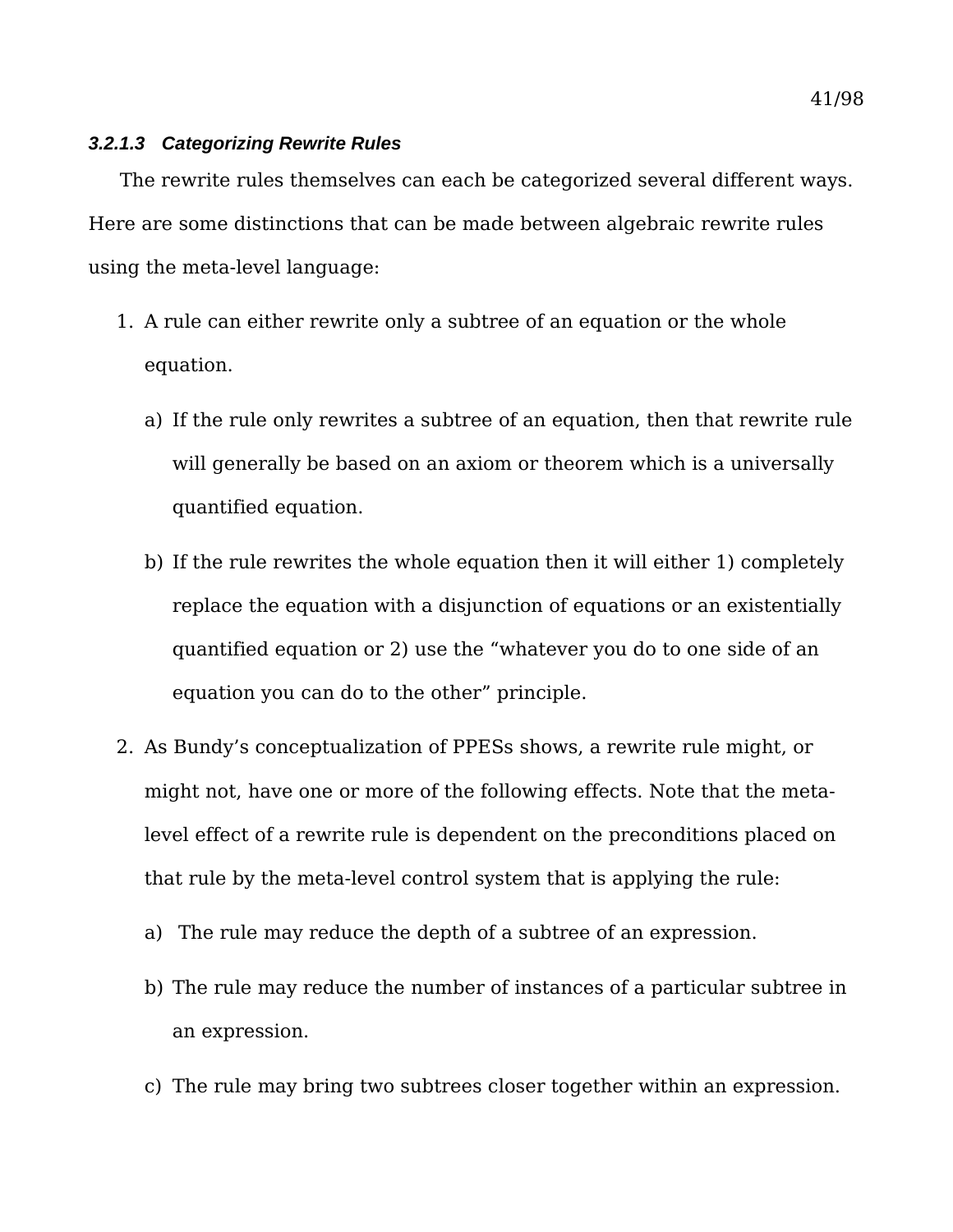#### *3.2.1.4 Sameness Through Transformation*

Another concept that should be considered is the notion that a part of an expression is the "same" before and after a rewrite. It is often stated that some subtree of an expression that has been rewritten using a rewrite rule is the same before and after the rewrite. This can be formalized by considering any subtree that was matched to a pattern variable on the left side of a rewrite rule to be the same if that variable appears on the right hand side of the rewrite rule.

# **3.2.2 The Necessity of Depth Reducing, Collection and Pre-Collection Rules**

Some generalizations can be made about the nature of a PPES algorithm. Among these are generalizations about the necessary meta-level effects that must be brought about by some applications of the rewrite rules in the PPES algorithm. The generalizations stated in this section are based on the above definition of a solved equation, particularly the fact that there is only one instance of the unknown that is at a depth of one below the equals sign in the tree of a solved equation. If the starting equation has more than one instance of the unknown, then rules must be applied that have the effect of reducing the number of instances of the unknown to one. If the equation ever has only one instance of the unknown that is not a child of the equals sign, then the depth of that instance must be reduced so that it is directly under the equals sign. It should be noted that the following types of rules, along with meta-level controls, could also be used to achieve meta-level goals in algebra other than equation solving such as simplification or factoring.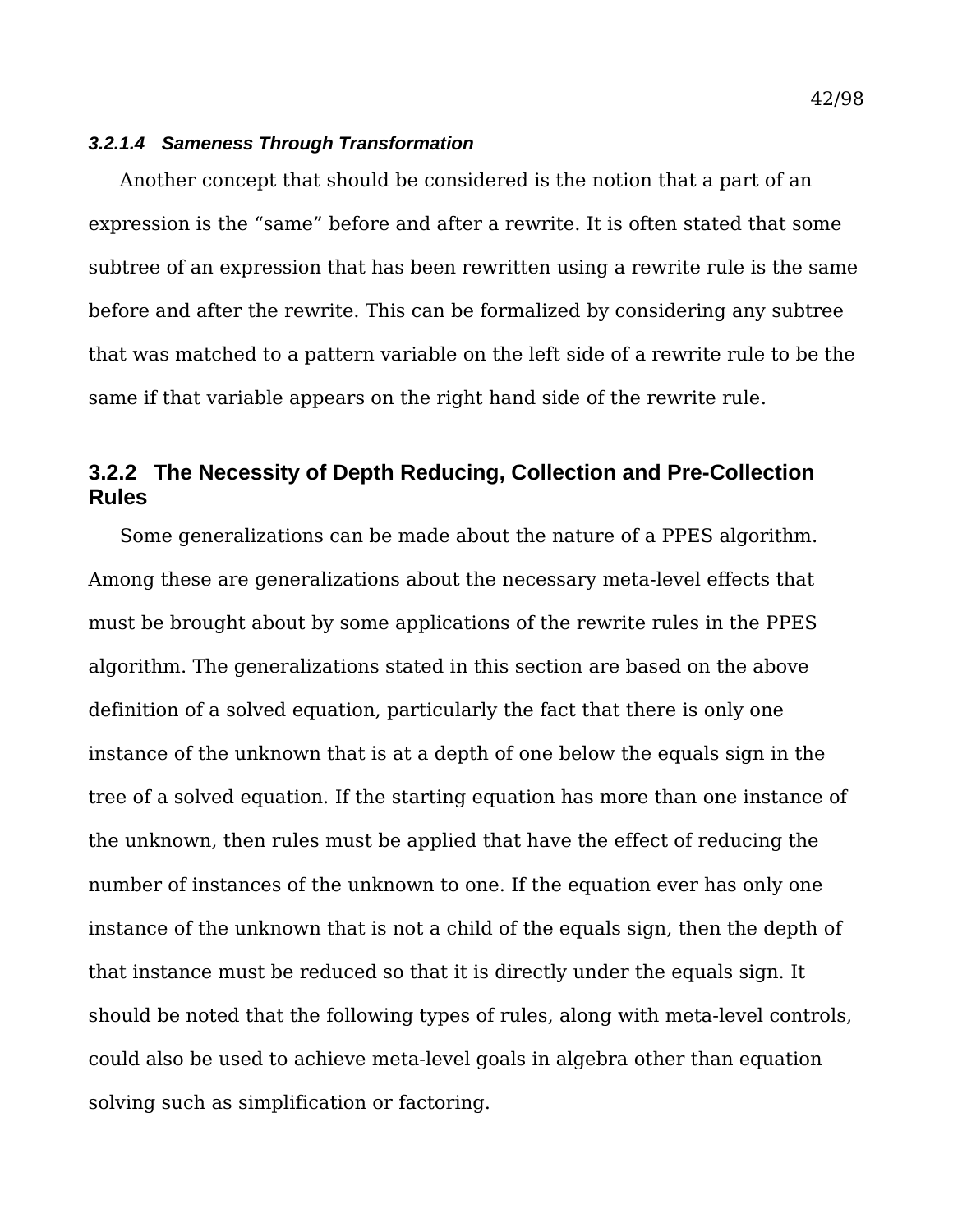#### *3.2.2.1 Depth Reducing Rules*

Depth reducing rules can be attempted on any single subtree within an expression. The subtree that is to have its depth reduced shall be called the targeted subtree. The effect of these rewrite rules, along with meta-level control, is to reduce the depth of the targeted subtree. There are several different ways that the depth of a subtree can be reduced:

1. A rewrite rule that uses the fact that "whatever you do to one side of an equation can be done to the other" to apply an inverse function of the dominate operator of the side that contains the targeted subtree. This method is a generalization of Bundy's isolation strategy. It will always be an option since every function has an inverse relation that can have zero or more possible outputs for every input. This kind of depth reduction can be done in one or more steps, depending on the construction of the PPES. The first step could introduce the inverse relation and the second step could use whatever cancellation axiom or theorem that is related to that relation to reduce the depth of the targeted subtree. Note that this kind of depth reduction can result in the equation being rewritten into a disjunction of equations, like when eliminating  $\sqrt{\ }$ , or an existential statement containing an equation, like when eliminating sin . It can also result in a contradiction. Note that if this process is done in two steps, the depth of the targeted subtree may be increased temporarily by the first step before the second step reduces it.

2. A rewrite rule that only rewrites part of the expression could also be used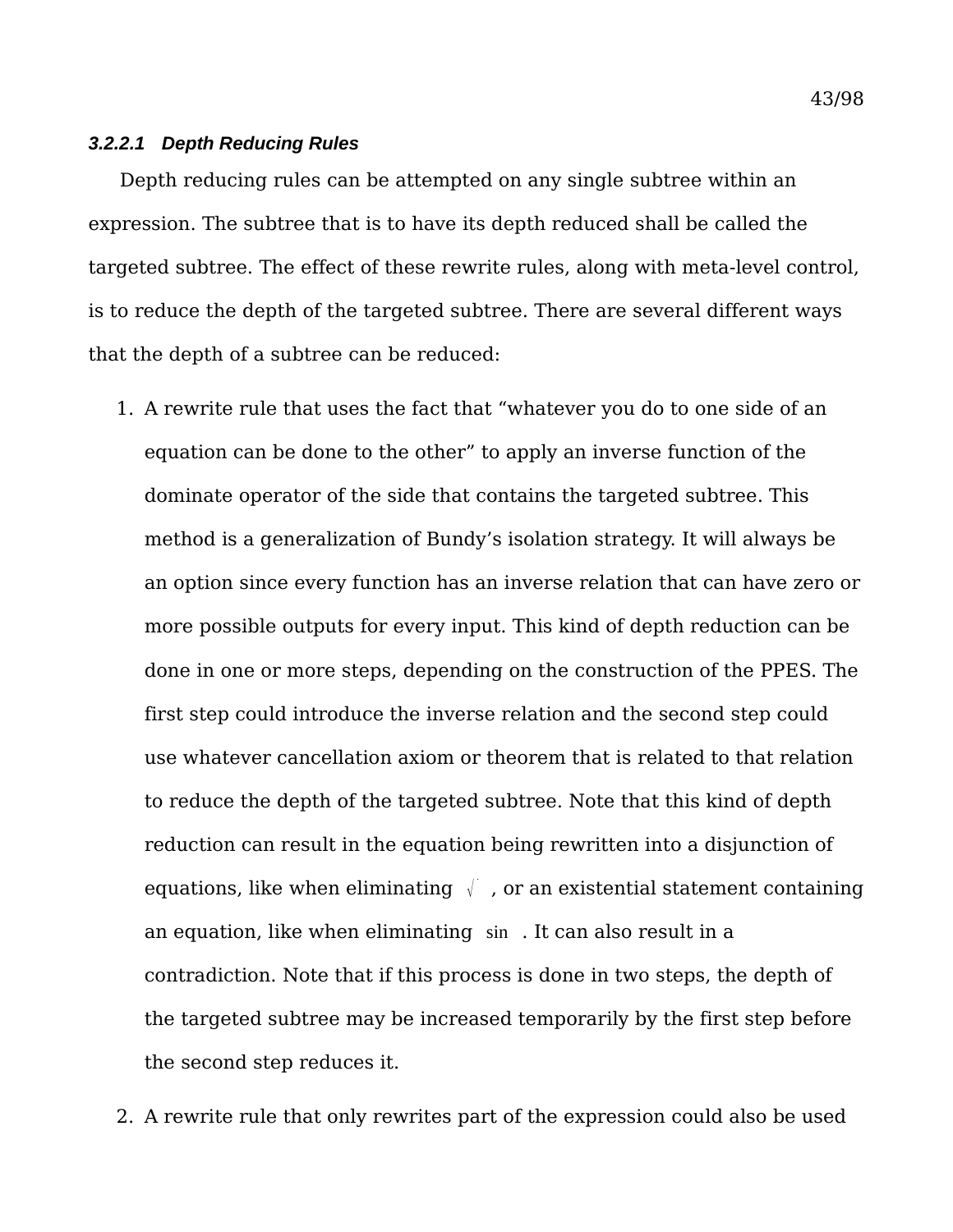to reduce the depth of a targeted subtree. For example, the associative property in rewrite rule form can be used to reduce the depth of the targeted subtree.

There are several strategies that a PPES can use with depth reducing rewrite rules to bring an equation closer to a solved state.

- 1. If the most recent step has only one instance of the unknown and that instance is not at depth one as a direct child of the equals sign, then rewrite rules that reduce the depth of this single instance of the unknown must be used to reach a solved equation. This strategy will be called the "finishing depth-reduction" strategy.
- 2. If there is more than one instance of the unknown and all the instances of the unknown are on one side of the equation, then the smallest subtree containing all of the unknowns can have its depth reduced using the above methods. By the smallest subtree is meant the smallest subtree in the current expression. It is not the smallest possible subtree that could be reached through manipulation. This would generally result in this subtree being a direct child of the equals sign. Other rewrite rules would then be used to reduce the number of instances of the unknown to one. If at any point during this collection process the current smallest subtree containing all of the instances of the unknown is not at depth one, then another depth reducing rewrite rule can be applied to this new subtree. This strategy will be called the "opportunistic depth reduction" strategy.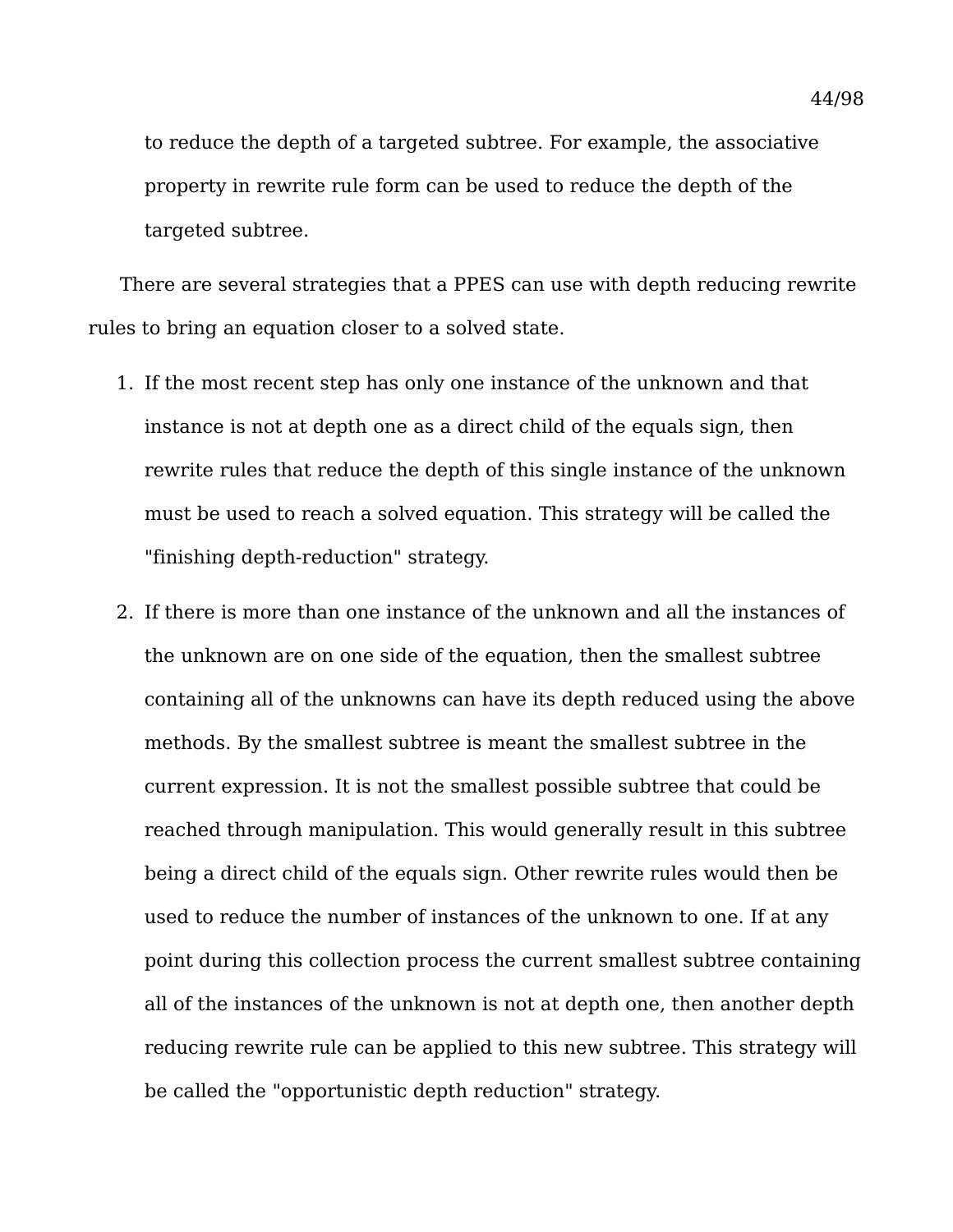3. If there is more than one instance of the unknown and all instances of the unknown are on one side of the equation, then the PPES can apply depth reducing rewrite rules to the smallest subtree containing all of the instances of the unknown, interspersed with other rewrite rules. This will be called the "mixed depth reduction" strategy.

#### *3.2.2.2 Collection Rules*

If there are two or more instances of a subtree in an expression that are identical, then a collection rewrite rule along with meta-level control can be attempted on these subtrees in order to reduce the total number of instances of them in the entire expression. Note that all instances of the subtree to be collected will have to be on the same side of an equation in order to be collected.

A PPES can use these types of rewrite rules in a few ways:

- 1. The rules can be attempted directly on the instances of the unknown themselves. This is Bundy's collection strategy
- 2. The rules can be attempted on identical instances of subtrees which contain instances of the unknown. There are methods that will be outlined in the next section that prepare the tree for the use of this type of rule. This method is also used by Bundy in PRESS.

### *3.2.2.3 Pre-Collection Rules*

Pre-collection rules are used to rewrite an expression into a form in which collection rules can be successfully applied. There are several different forms of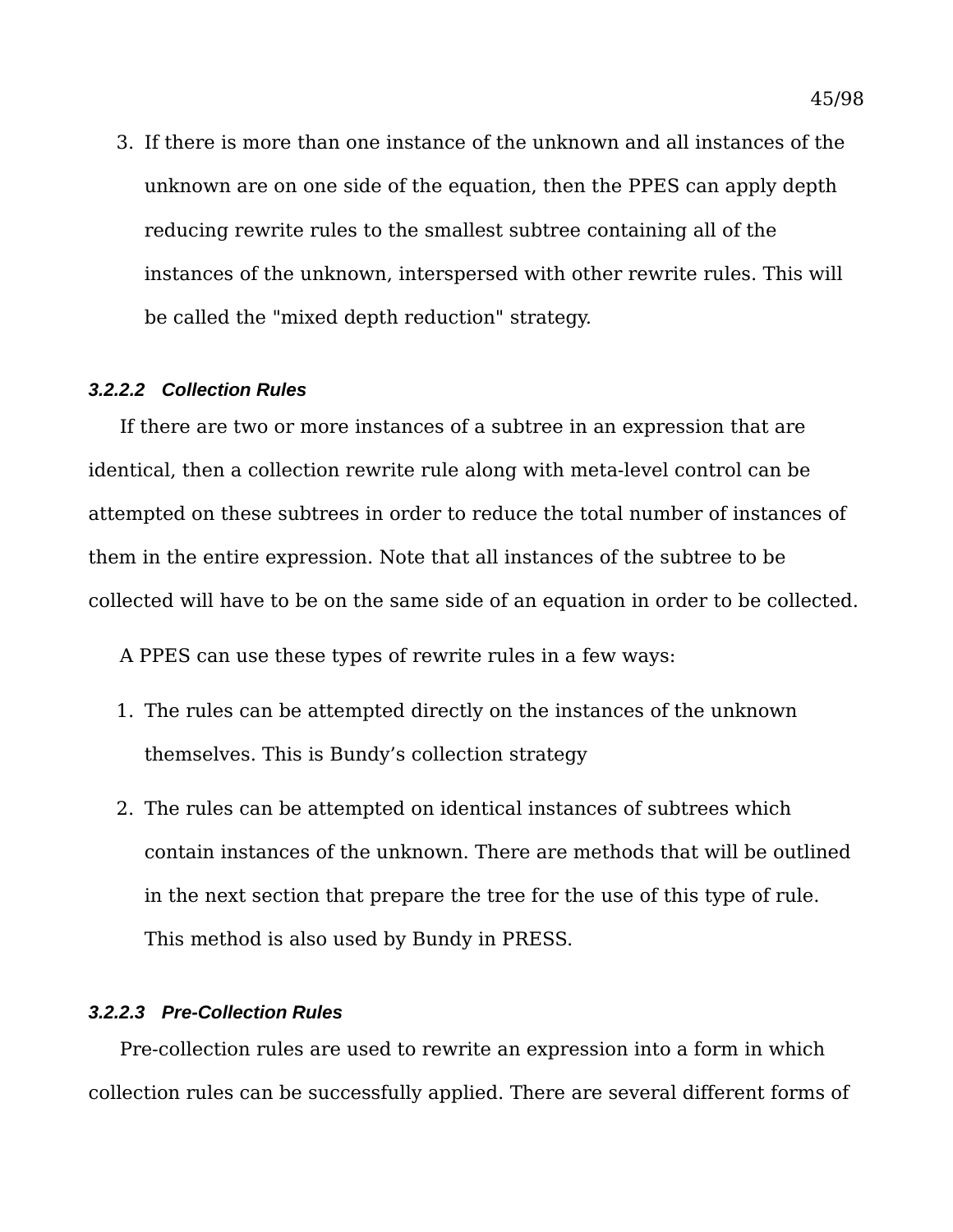these pre-collection rules:

- 1. Attraction rules are those rewrite rules that bring two or more subtrees closer by reducing the number of arcs that must be traversed in order to reach every subtree. Since the patterns on the left side of every collection rewrite rule only have a limited size, reducing the size of the smallest subtree containing all the instances of the subtree we are trying to apply collection to increases the chances that a collection rule will match. This is essentially Bundy's attraction strategy.
- 2. The "homogenization pre-collection" strategy. This strategy searches for ways to change different subtrees that contain instances of the subtree that is to be collected into an identical form so that collection can be performed on them. This is a generalization of Bundy's homogenization strategy.
- 3. "Specialized pre-collection" rules are each only used to prepare for a specific collection rule. For example, if bag structures are not used in the PPES, factoring out two instance of the unknown may require a specific ordering to be used, thus a specialized pre-collection rule may be applied to achieve this reordering. Note that, due to the less explicit nature of PRESS, these specialized rewrite rules do not appear in it.

## *3.3 PPES Output Facts and Meta-Level Functions and Predicates*

This section identifies and explores various meta-level functions and predicates that take meta-level structures found in the step-by-step solutions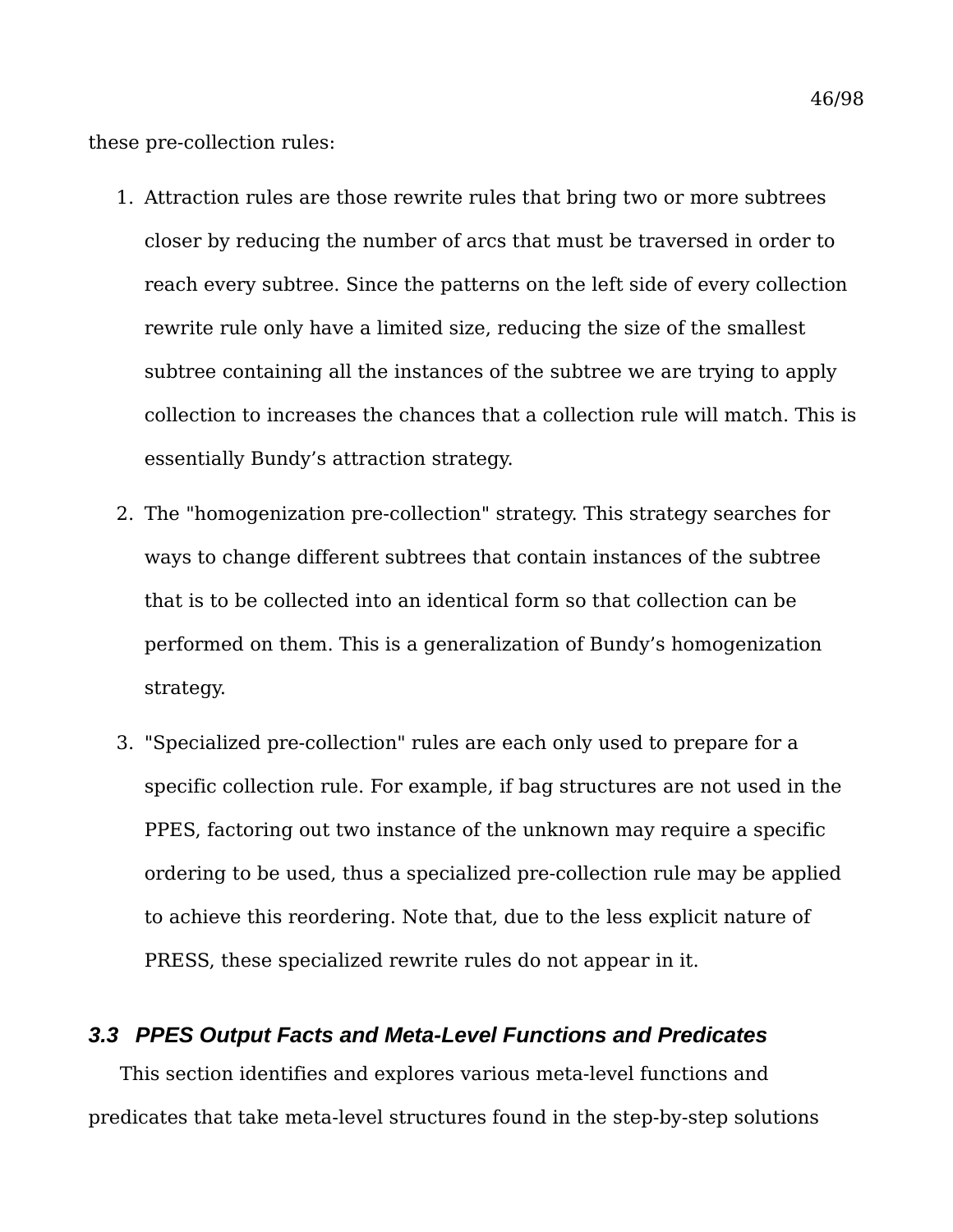produced by PPESs and return useful information. This section has been separated into five tiers of meta-functions. Each tier contains functions that take structures of a certain type. Each tier uses the structures from the lower tiers to define the structures at its own tier. All tiers of meta-functions are ultimately based on the primitive concepts discussed in the appendices.

# **3.3.1 Sub-Equation Meta-Level Functions and Predicates**

Sub-equation meta-functions are those functions that take as their inputs expressions that represent numbers. Thus any expression that contains logical or set theory symbols will not be considered in this section. All of the attributes in this section will be about subtrees.

The following list are predicates and functions that can be applied to expressions that represent numbers:

- Sum Predicate
- Addends of Sum Function
- Product Predicate
- Factors of Product Function
- Polynomial Predicate
- Rational Predicate
- Transcendental Predicate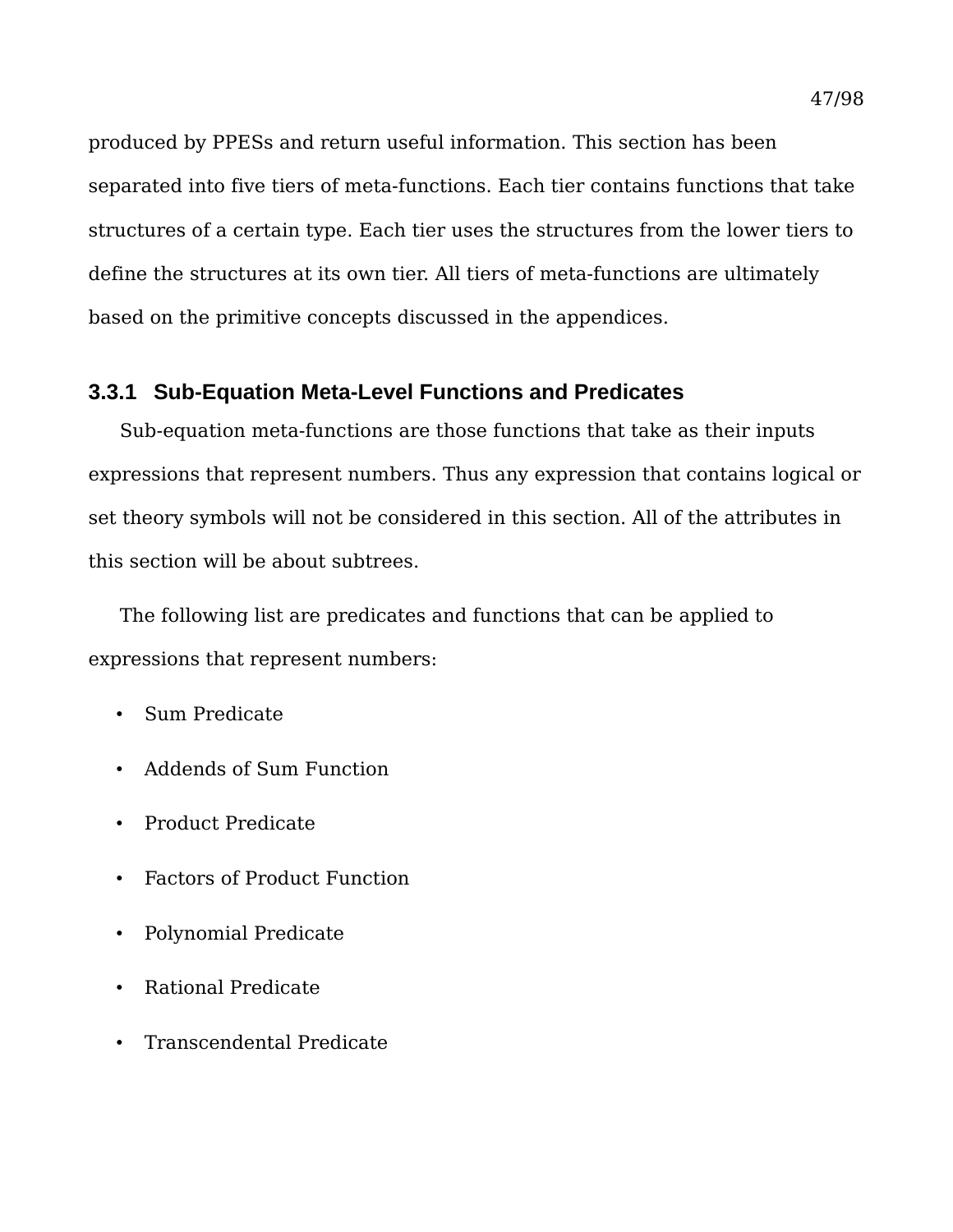## **3.3.2 Single-Step Meta-Level Functions and Predicates**

Single-step meta-level functions and predicates take a single entry in a stepby-step solution of an equation as their inputs. In general, they will apply to a single equation. However, when a step is more complex, they could apply to each equation that is present in that single step such as when the step is a disjunction.

### *3.3.2.1 Instances of the Unknown Meta-Level Function*

When solving an equation, the configuration of all the instances of the unknown is very important. Since the equation must be rewritten into a form that has only one instance of the unknown by itself as a child of the equals sign, identifying if a rewrite brings the equation closer to this final state allows for proper meta-level control.

#### **3.3.2.1.1 Positions of Unknowns Function**

This function takes an equation as an input and outputs a set of tuples that represent the positions of all of the instances of the unknown in the equation tree. This function returns the most information of all the functions related to instances of the unknown, and all the other unknown related functions can be based on this function.

#### **3.3.2.1.2 Number of Unknowns Function**

This function takes a single equation as its input and outputs a non-negative integer which represents the number of instances of the unknown. This function is important for measuring the success of collection rewrite rules.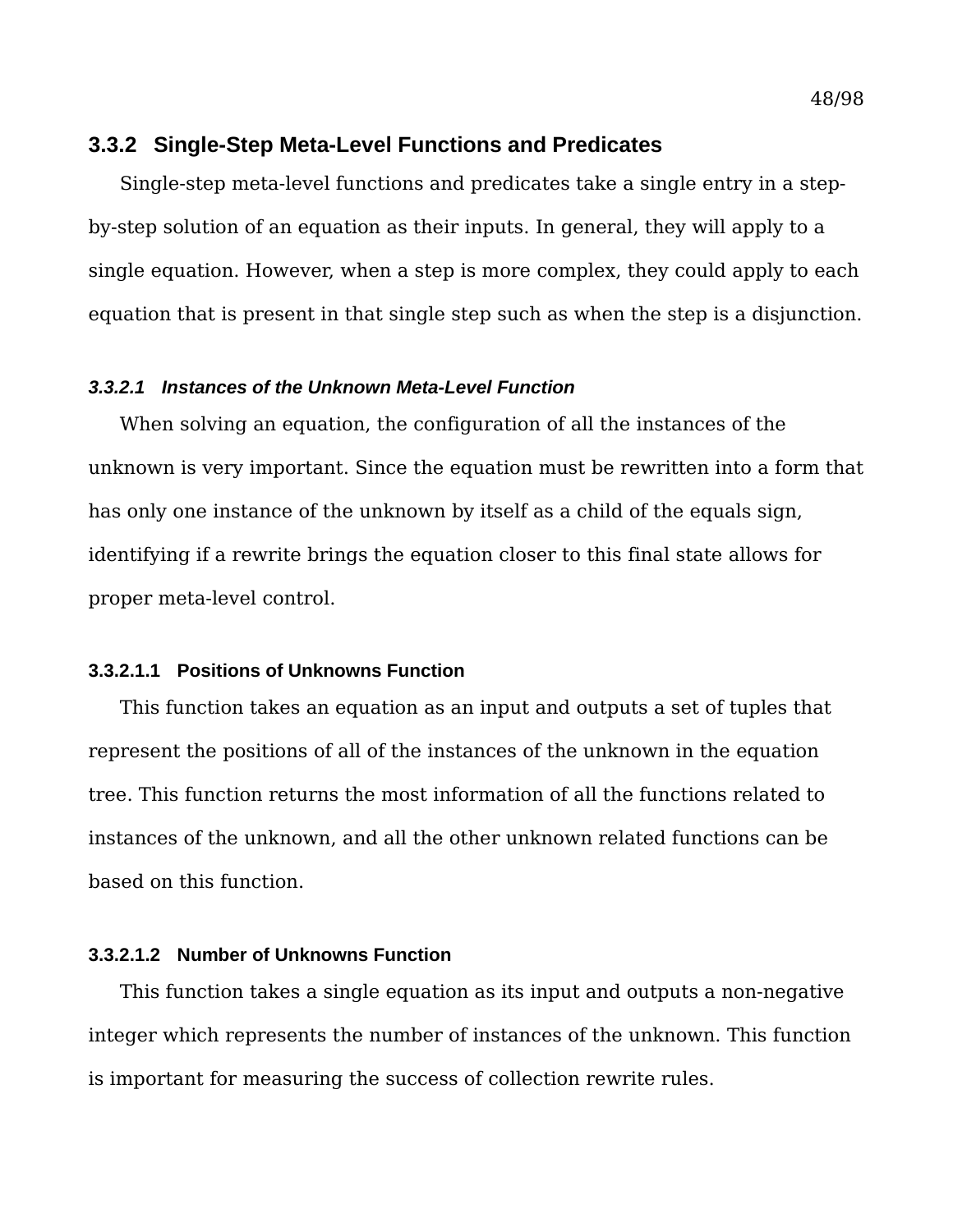#### **3.3.2.1.3 Smallest Unknown-Containing Subtree Function**

This function takes a single equation and returns the position where the smallest subtree containing all the instances of the unknown is. If instances of the unknown appear on both sides of the equation, then the function will return an empty tuple that indicates the whole tree is the smallest subtree which contains all of the instances of the unknown. This function can be useful when answering questions about whether a PPES is using an opportunistic depthreduction strategy or a mixed depth-reduction strategy.

#### **3.3.2.1.4 Maximum Depth of Unknown Function**

This function takes a single equation as an input and returns a positive integer which is the maximum depth at which an instance of the unknown appears. Since a solved equation must have the unknown as one of the children of the equals sign, measuring the depths of the instances of the unknown can indicate how close the equation is to being solved.

### **3.3.2.1.5 Minimum Depth of Unknown Function**

This function takes a single equation as an input and returns a positive integer which is the minimum depth at which an instance of the unknown appears in the equation.

## **3.3.2.1.6 Distance Between All Unknowns Function**

This function takes a single equation as an input and outputs a non-negative integer which represents the total distance between all of the unknowns. Since each instance of the unknown is a leaf of the equation tree, the instances of the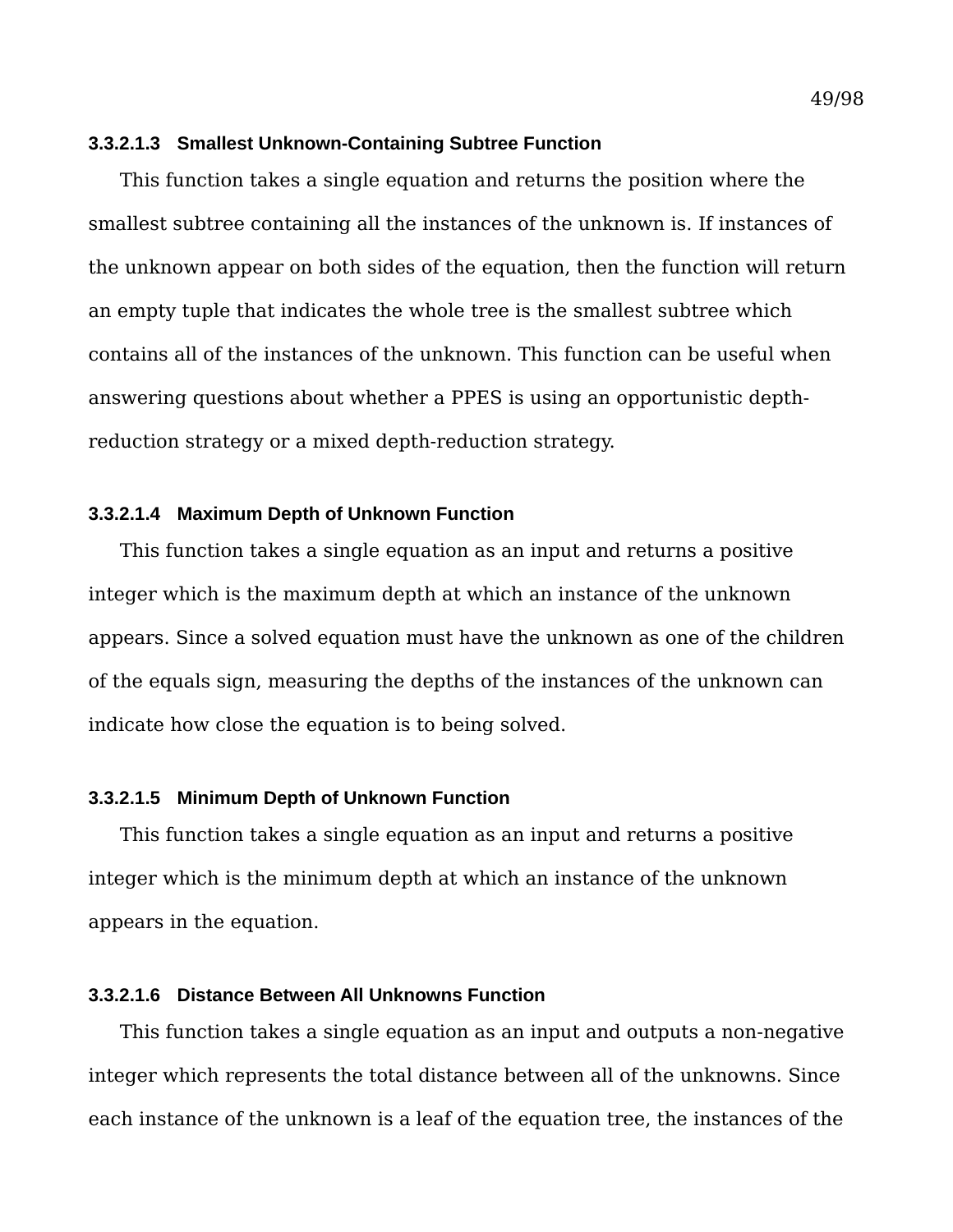unknown can be ordered from left to right. There will then be some number of arcs that connect each instance of the unknown to the next instance of the unknown. The total distance between all instances of the unknown is defined as the sum of all the lengths between these consecutive instances of the unknown.

### **3.3.3 Multi-Step Meta-Level Functions and Predicates**

Multi-step functions are those functions that take more than one step to as input. These functions will primarily be used to identify changes made from one step to the next and thus will focus on two consecutive steps in a solution.

#### *3.3.3.1 Consecutive Step Functions*

Consecutive step functions take two consecutive steps as input. These functions can be used to provide insight into the missing information between steps if a PPES performs multiple transformations in one step.

### **3.3.3.1.1 Number of Unknowns Change Function**

This function takes two consecutive equations in the step-by-step solution to an equation from a particular PPES and returns an integer which is the number of instances of the unknown for the second equation minus the number of instances of the unknown in the first equation. This indicates how many depth reducing rewrite rules were used in between the two steps.

### **3.3.3.1.2 Maximum Depth Change Function**

This function takes two consecutive equations in the step-by-step solution to an equation from a particular PPES and returns an integer which is the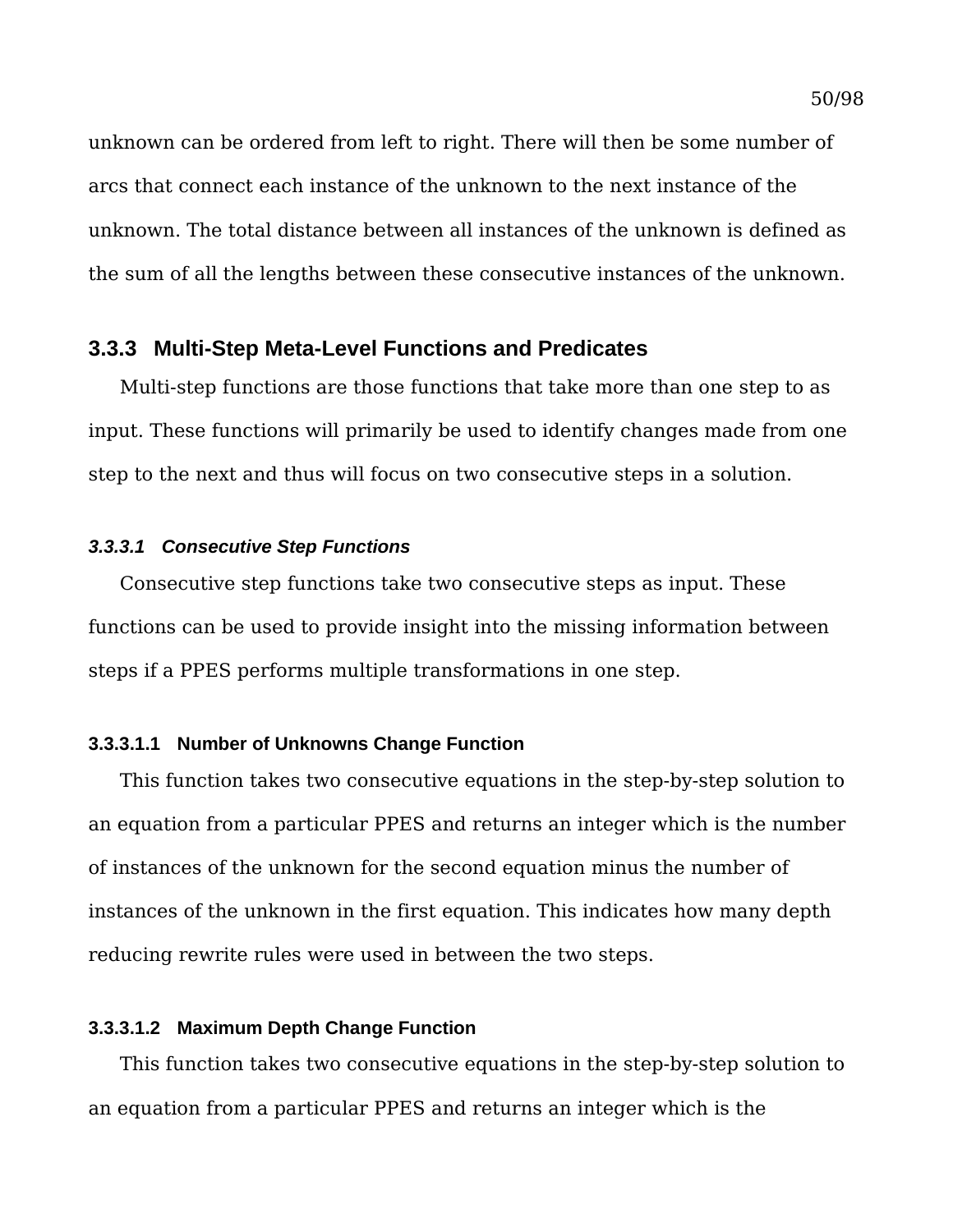maximum depth of the unknown for the second equation minus the maximum depth of the unknown in the first equation. This indicates how many collection rewrite rules were used between the two steps.

#### **3.3.3.1.3 Distance Change Function**

This function takes two consecutive equations in the step-by-step solution to an equation from a particular PPES and returns an integer which is the distance between all the instances of the unknown for the second equation minus the distance between all instances of the unknown in the first equation. This indicates how many attraction steps were taken between the two steps.

## **3.3.4 Single-Solution Meta-Level Functions**

Single-solution meta-level functions take a single step-by-step solution of an equation for some unknown.

#### **3.3.4.1.1 Number of Steps Function**

This function takes a step-by-step solution and returns the number of steps that are in that solution. This can be used to compare the level of detail provided by different PPESs as well as the level of detail between different types of problems. This property can also be used to identify relationships between the structure of the equation and the number of steps in the solution.

# **3.3.5 Multi-Solution Meta-Level Functions and Algorithms**

This tier does not consist of proper functions in the mathematical sense, although some are included. It instead mostly consists of algorithms that help to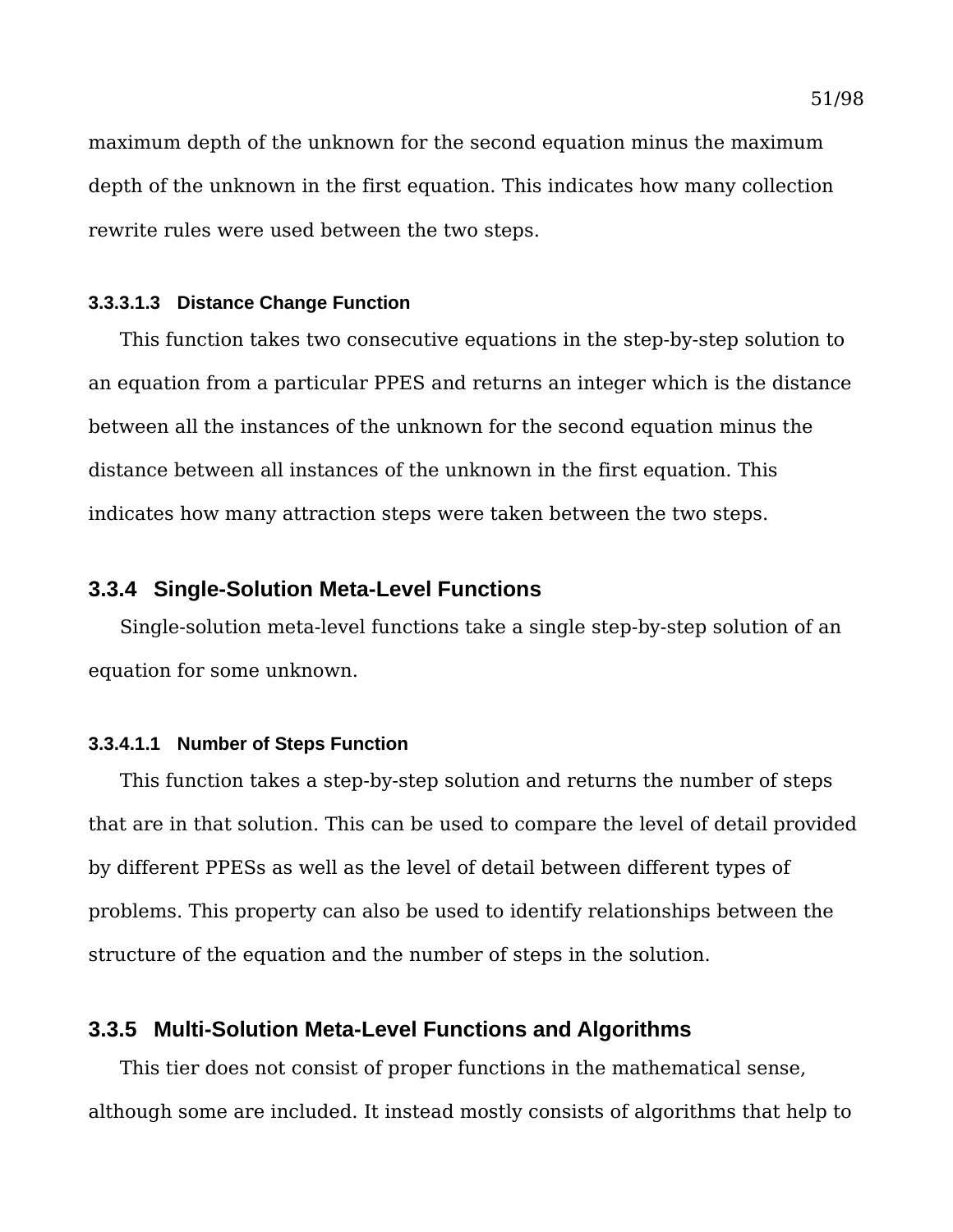generate theories about a PPES whose algorithm is inaccessible. Since this is the top level-tier, the generation of the equations that are used to make these solutions must also be considered in addition to the way they are solved. There are several broad methods of making and measuring multiple step-by-step solutions.

#### *3.3.5.1 Random Equation and Statistics Approach*

This approach of using multiple solutions is the easiest. In it, equations are randomly generated and solved. Statistics are then collected on these step-bystep solutions by using lower tiers of meta-level functions. Of particular interest is the calculation of steps and their correlation with other numerical attributes of the initial equation. This can give some idea of what structures in the initial equation contributed to the length of solutions. The implementation of this approach in MathPiper will be covered in chapter [4.](#page-54-0)

### *3.3.5.2 Pattern Recognition Approach (Not Implemented)*

A more sophisticated method would start by randomly generating a database of equations along with their solutions, but instead of selecting the statistics to measure as above, apply pattern recognition software to detect relationships between all of the initial equations and the various structures and sub-structures within their corresponding step-by-step solutions of that equation.

### *3.3.5.3 Intelligent Modeling Approach (Not Implemented)*

An even more sophisticated approach would consist of using the constraints placed on acceptable PPES algorithms revealed in the above conceptual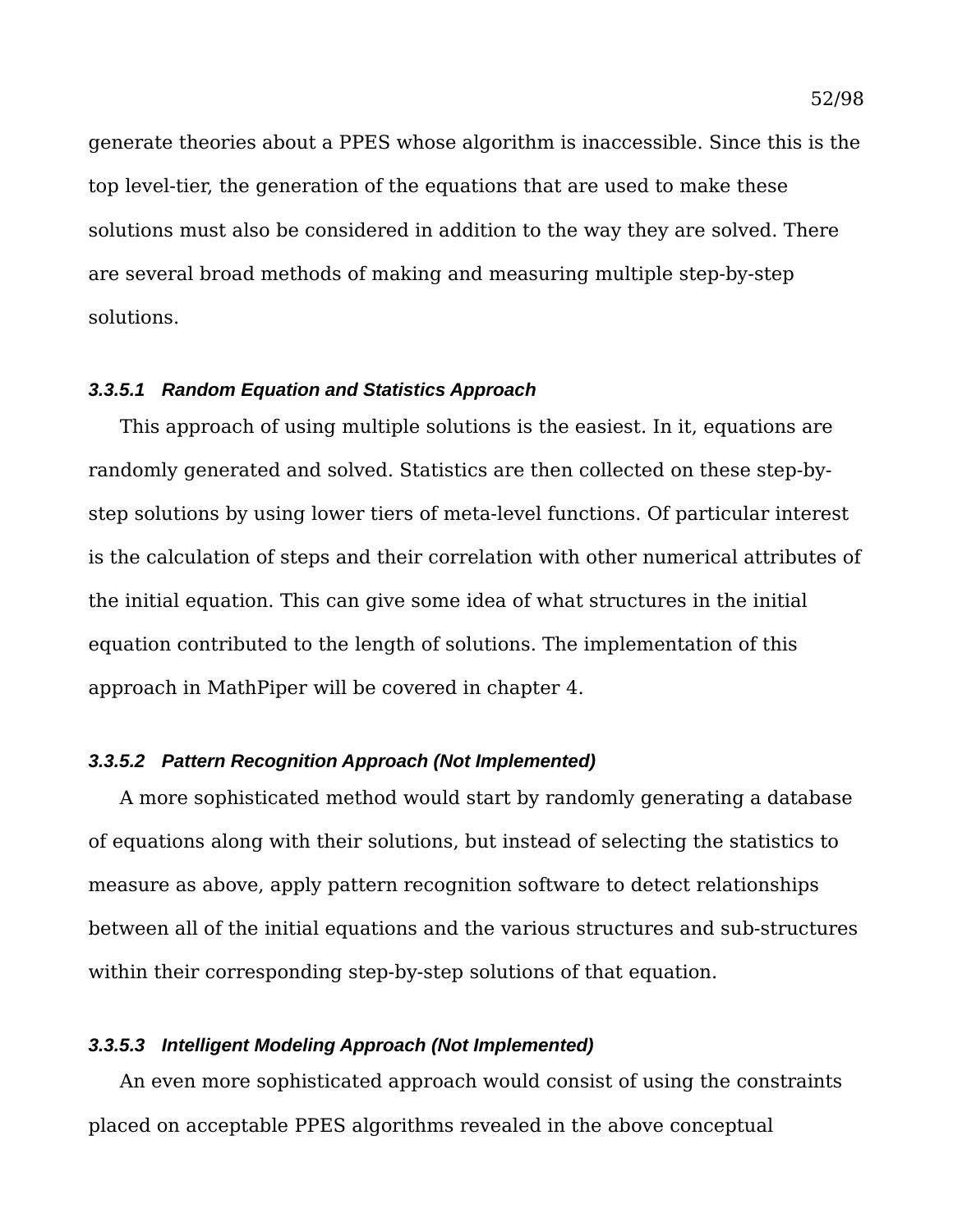framework to create hypotheses about the algorithm that is being used in a particular PPES. Then provide equations that test these hypotheses by predicting what the PPES might do to solve a particular equation for each hypothesis and then check if the PPES takes any of these predicted approaches.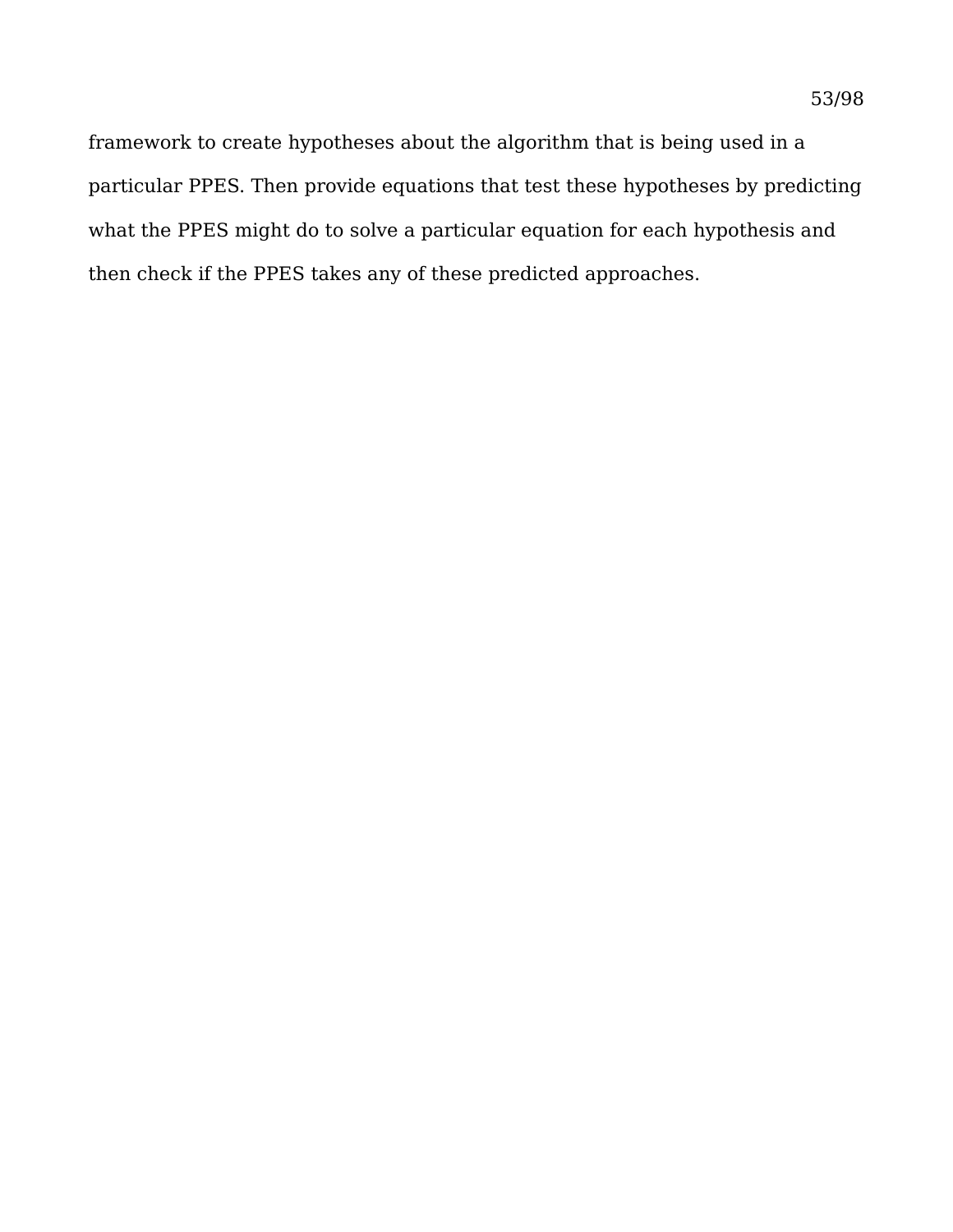# <span id="page-54-0"></span>**4 Implementation of Measurement Programs in MathPiper**

This chapter is meant to help future researchers and software developers to recreate some of the software that has been based on the above conceptual framework. In particular, it will provide guidance as to how a random equation and statistics approach for characterizing a PPES may be implemented in software. It will cover the choice of programming language and the reasons for making that choice. It discusses aspects of random equation generation as well as some aspects of the PPES used. It then considers a possible way to set up experiments. It finishes with the creation of a couple simple linear regression models relating numerical attributes of the starting equation to the number of steps in the step-by-step solution.

These regression models have been selected because they are related to depth reducing and attraction strategies that must be used in a PPES. They are based on 1000 randomly generated equations and their resulting solutions created using Presston. The three numerical attributes of these equations and resulting solutions that have been selected are:

- 1. The maximum depth for all the instances of the unknown in the starting equation.
- 2. The total distance between the instances of the unknown in the starting equation.
- 3. The number of steps in the step-by-step solution made by Presston.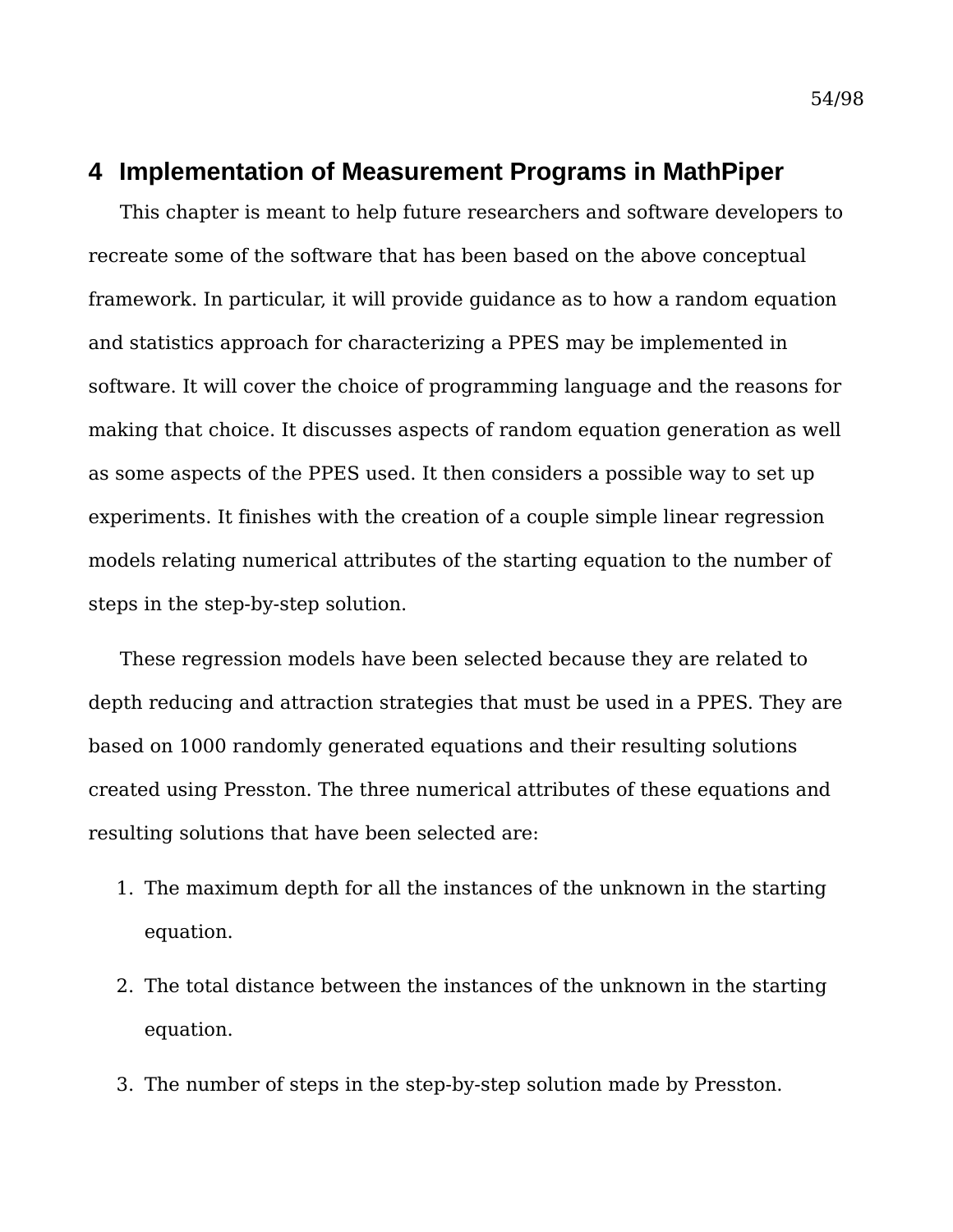## *4.1 Construction of Experiments*

A MathPiper worksheet has been created that includes all of the procedures that are required for experimentation. The steps of this initial experimentation are:

- 1. Generate a list of random equations using the method described below. Note that as part of this step, the depth of the abstract expression tree database, the number of unknowns, the range of numbers and letters to be used for leaves and the set of operators that are randomly selected from must be decided. Those equations are saved in case other researchers wish to repeat the experiment with the exact same equations.
- 2. A loop is run that walks through the list of randomly generated equations and uses a PPES to obtain the step-by-step solutions for these equations in the PPES. The attributes that the researcher desires to measure are then obtained from the solutions before the next equation is solved.
- 3. Finally, after obtaining the attributes from all of the equation solutions, statistical analysis can be preformed such as measuring proportions or linear regression between numerical attributes.

# *4.2 Functionality of MathPiper*

MathPiper was selected as the CAS to build the prototype experimental framework for the measurement programs to be tested. MathPiper is an open source CAS being developed at Shawnee State University, which is written in the Java programming language. Built on top of this Java base is the MathPiper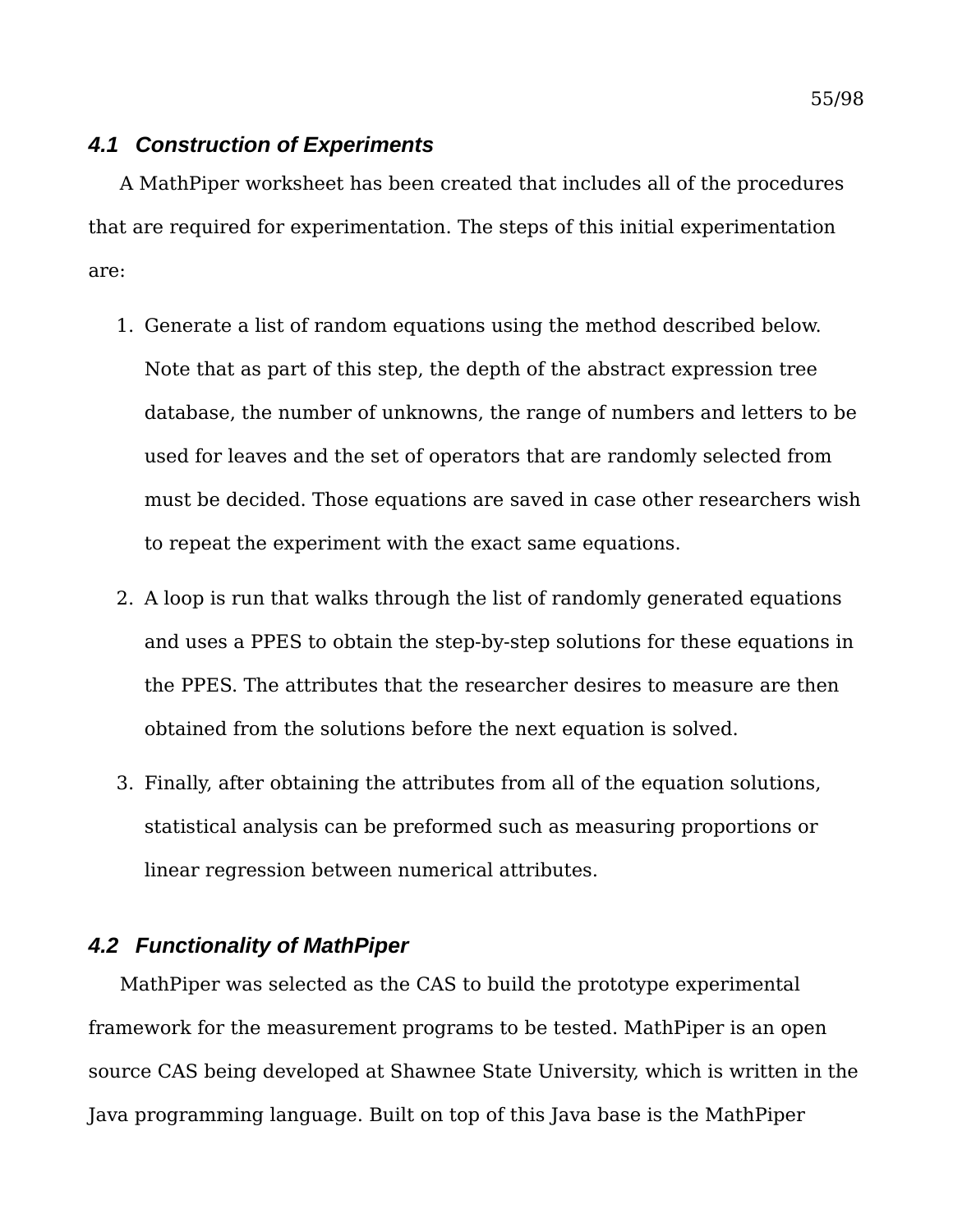language, which is a version of the Lisp programming language. The MathPiper interpreter hides the underlying Lisp syntax with a traditional infix syntax to increase readability. MathPiper is distributed with an IDE (Integrated Development Environment) called MathPiperIDE. MathPiperIDE uses plain text files to work with the MathPiper source code. The text files are given a .mpws extension and use a worksheet format like many other CASs such as Mathematica and Sage. MathPiperIDE also includes several additional applications bundled with it that allow it to output visual representations of various types.

MathPiper has several capabilities that make it suitable for experimenting with algebraic meta-level inference. The MathPiper language has been designed to have both procedural and declarative capabilities. This makes it easy to implement a PPES and then experiment on it. Since MathPiper is a CAS, it has the ability to treat symbols as their own data type and supports many symbolic manipulation techniques. MathPiper also has tree manipulation and representation capabilities. All of the diagrams of trees in this paper have been created using procedures in MathPiper. The tree manipulation procedures in MathPiper have been used to construct many of the procedures that are used in the measurement programs.

Another symbolic advantage that MathPiper has is the ability to implement systems of rewrite rules. Most of the CAS symbolic procedures in MathPiper are implemented using rewrite rules. MathPiper supports a variety of preconditions on these rewrite rules. It also supports local rewrite rule sets, which makes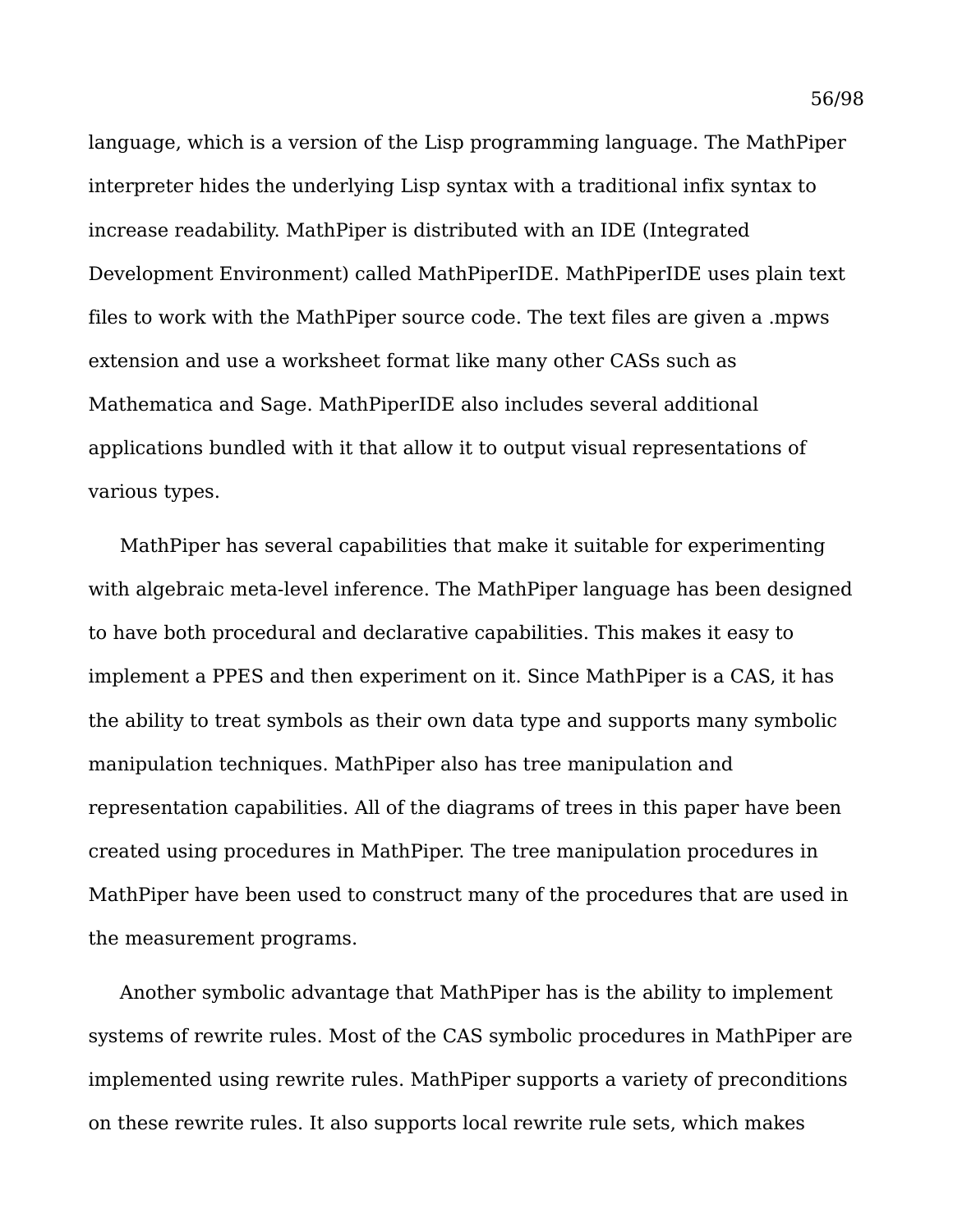experimenting with new rule sets possible for users. The prototype of a PPES called Presston has been implemented in the MathPiper language and is included with the distribution of MathPiperIDE as of the writing of this paper.

Presston is a PRESS inspired PPES that is implemented and included in MathPiper. As of the writing of this paper, Presston is still in the alpha stage of development. It uses many of the same strategies used in PRESS, although they are called by different names. Versions of the isolation, collection and attraction strategies are partially implemented in Presston. Presston deviates from PRESS by not using bag structures for its sums and products. Presston handles some of the complications that this introduces by using normal forms for sums and products. It is hoped that through the process of this research, better solutions than normal forms will be identified to handle the pre-collection portions of Presston.

## *4.3 Generating Random Equations*

In order to make accurate and precise inferential statistical models containing attributes from a particular PPES, an understanding of random equation generation must be obtained. Of particular interest when generating random equations is the distributions of numerical and categorical attributes produced. Assumptions of any statistical models based on these attributes must be made true by the equation generation algorithm. This section demonstrates a method for generating equations that has significant shortcomings for inferential statistics and gives some insight as to how these shortcomings may be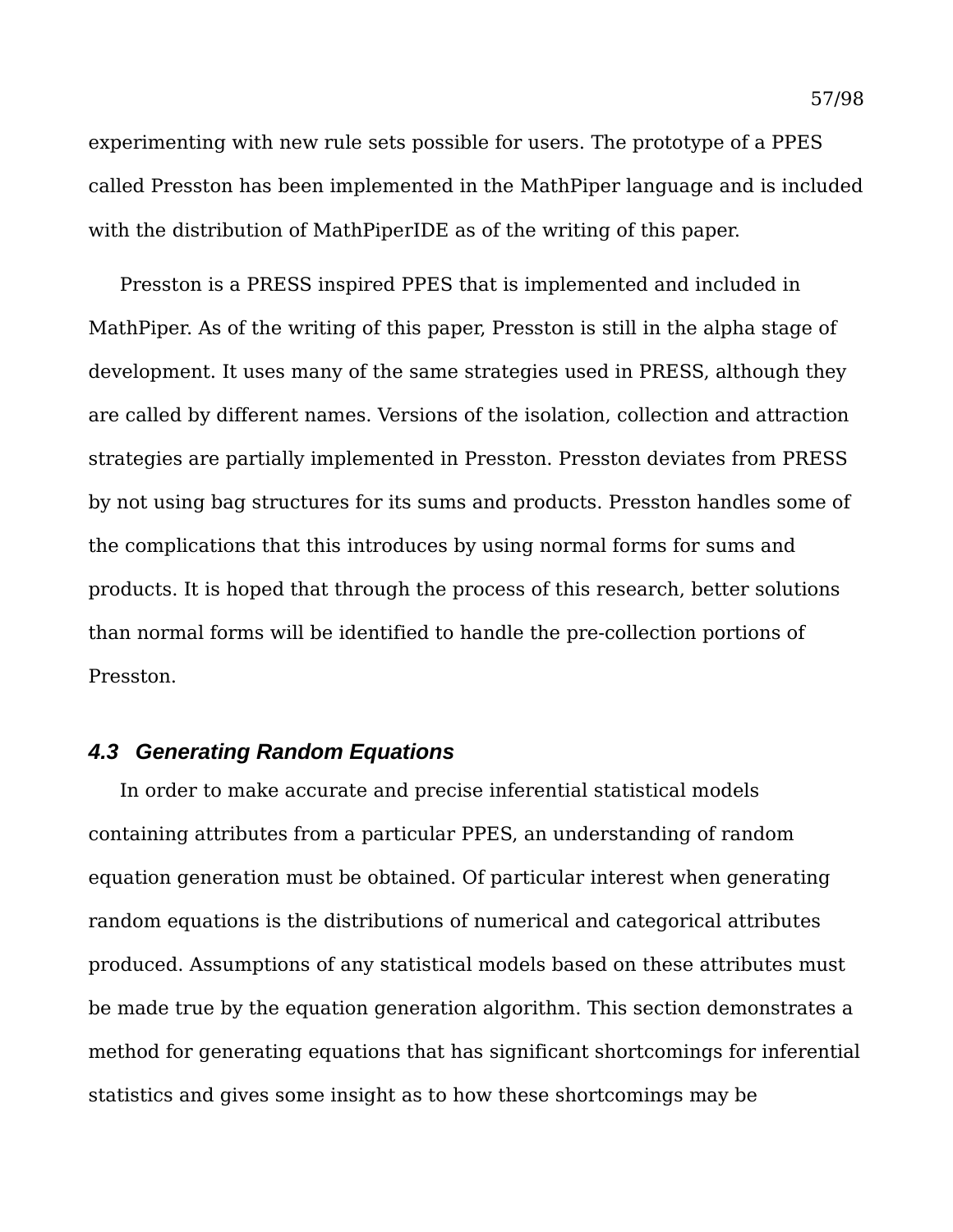eliminated. It is meant to outline the difficulties encountered when randomly generating equations, but it does not claim to solve these difficulties.

# **4.3.1 Naive Method**

This section describes a method for generating random equation that will be refereed to as the "naive method". The tree capabilities in MathPiper allow a unique way of creating random equations which is used in the experiments. This method is centered on the concept of an "abstract expression tree". An abstract expression tree contains operator meta-level symbols (represented by uppercase "O"s) and leaf node meta-level symbols (represented by uppercase "L"s) in a tree structure. These symbols are generic place holders that can later be replaced with actual object-level operator, constant and variable symbols, but the abstract expression tree does not contain any operator, constant or variable symbols itself. Examples of abstract expression trees are shown in [Figure 10.](#page-58-0)



<span id="page-58-0"></span>Figure 10: Abstract Expression Tree Databases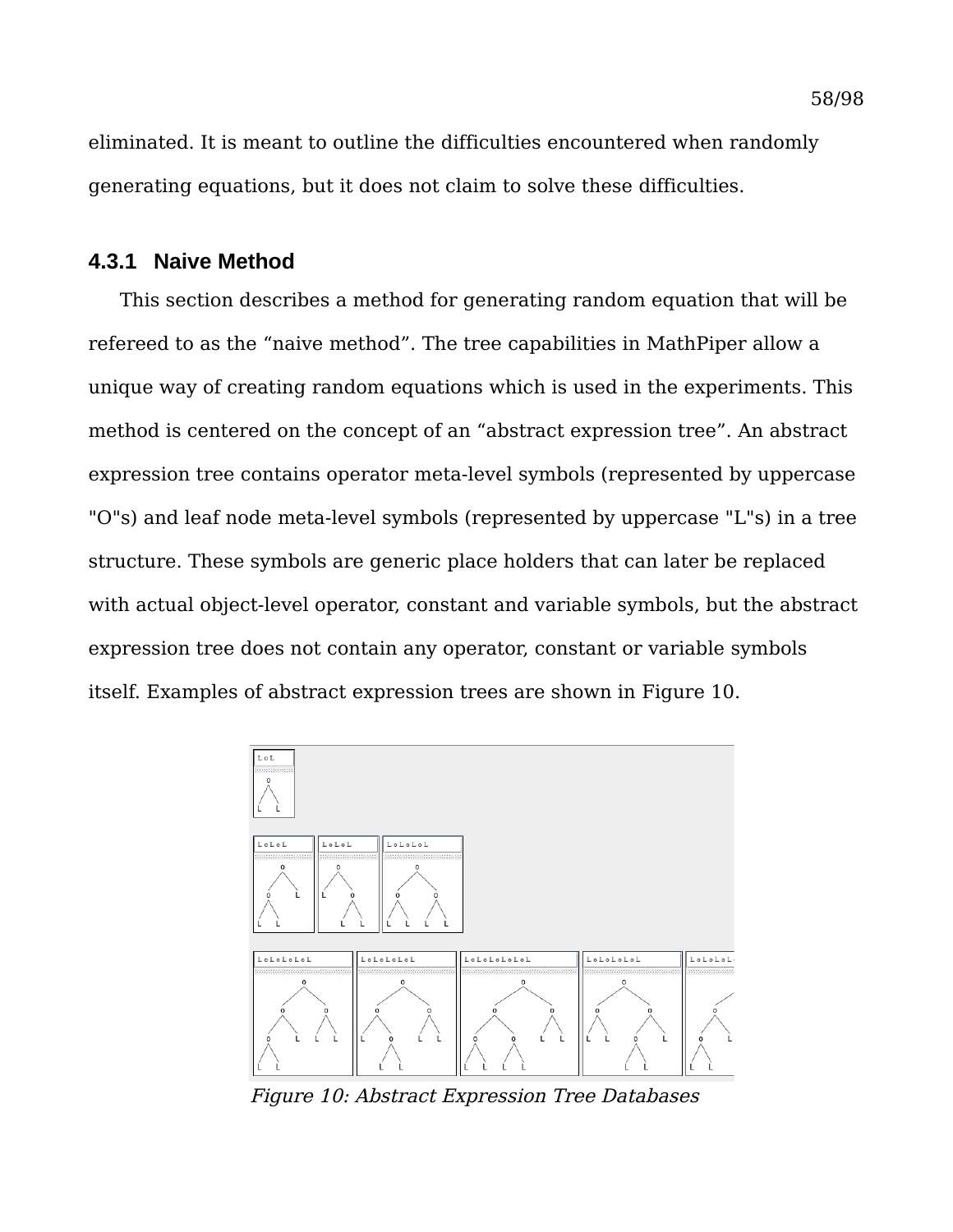The method used for generating equations is as follows:

- 1. The process starts with the exhaustive creation of a database of abstract expression trees down to a specified depth. This allows control of the maximum depth of the equations generated from this method. This means that if a depth of 3 was selected during the creation of the database, every possible form of abstract expression tree that has a maximum depth of 1, 2 or 3 would exist in the database. See [Figure 10.](#page-58-0)
- 2. A predetermined number of instances of the unknown is then selected by the researcher.
- 3. Once the database has been created, an abstract expression tree is randomly selected. It should be noted that each of the abstract expression trees in the database are unique and equally likely to be picked during equation generation with this method.
- 4. leaves from the selected abstract expression tree are randomly chosen to be changed to an instance of the unknown.
- 5. The other leaves are then changed into either letter constants or number constants according to the desire of the researcher.
- 6. Finally, the root node is changed to an equals sign and the rest of the operator symbols are each randomly changed to one of a set of accepted operator symbols. This process allows much control over the generation of random equations.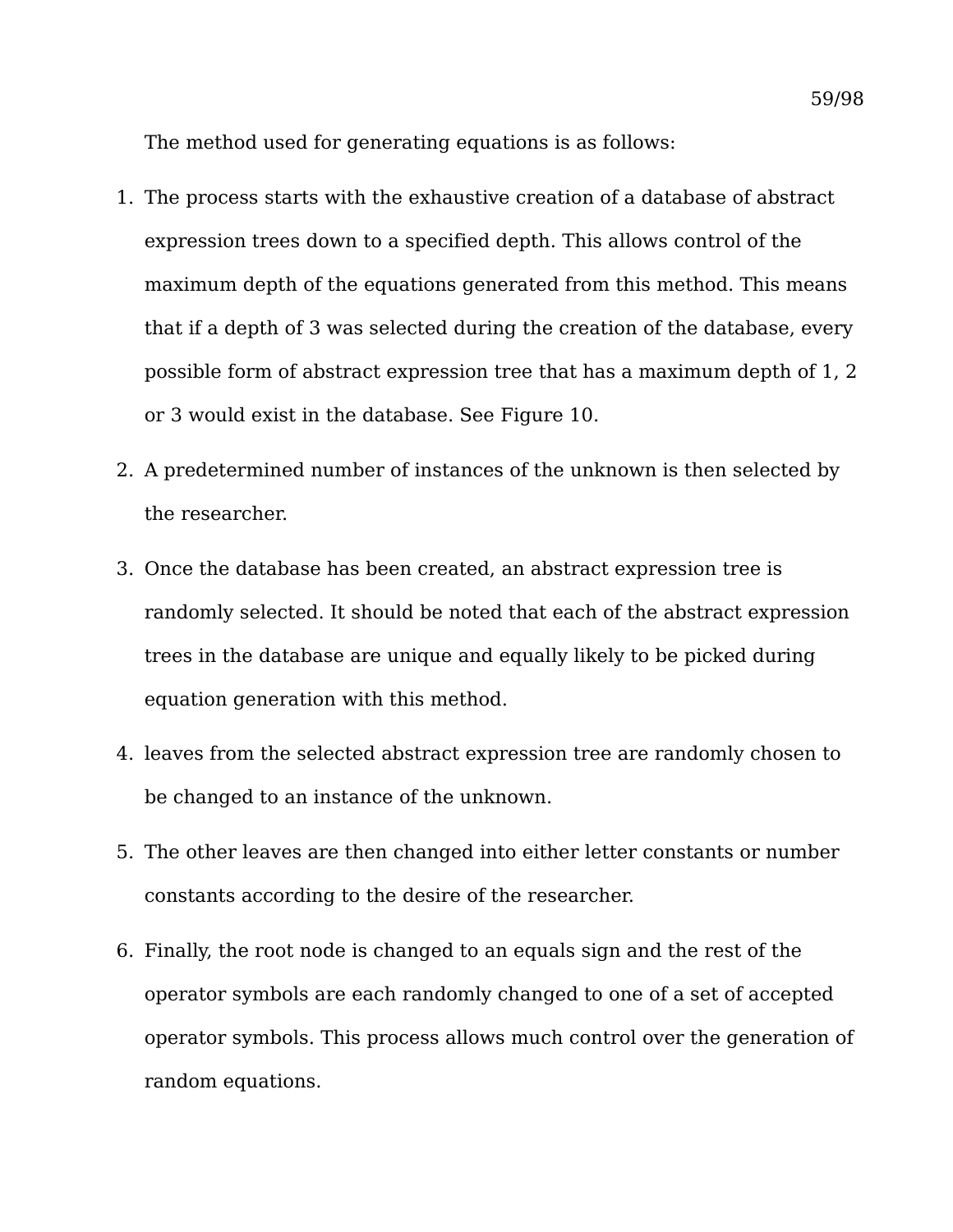A set of 1000 random equations were created for the purposes of testing. A depth of 4 was selected for the creation of the abstract expression tree database. The number of instances of the unknown placed in each equation during generation was set to 2. The non-unknown leaves are randomly replaced by consecutive integers starting at 1. The set of operator symbols that were placed in the place holders were addition, subtraction and multiplication. The random equations that were generated have been recorded in the MathPiper worksheet for repeatably. Every set of measurements taken from a list of random equations is repeatable if these equations are saved.

The following attributes of the step-by-step solutions were measured:

- 1. The maximum depth of instances of the unknown in the initial equation.
- 2. The number of unknowns in the initial equation.
- 3. The distance between the unknowns in the initial equation.
- 4. The number of addition signs in the initial equation.
- 5. The number of subtraction signs in the initial equation.
- 6. The number of multiplication signs in the initial equation.
- 7. The number of steps in the step-by-step solution.
- 8. A list of each rule used in the order they were used by Presston.
- 9. A list of the meta-level strategy at each step used by Presston.

Note that the items 8 and 9 could only be measured in a PPES that provides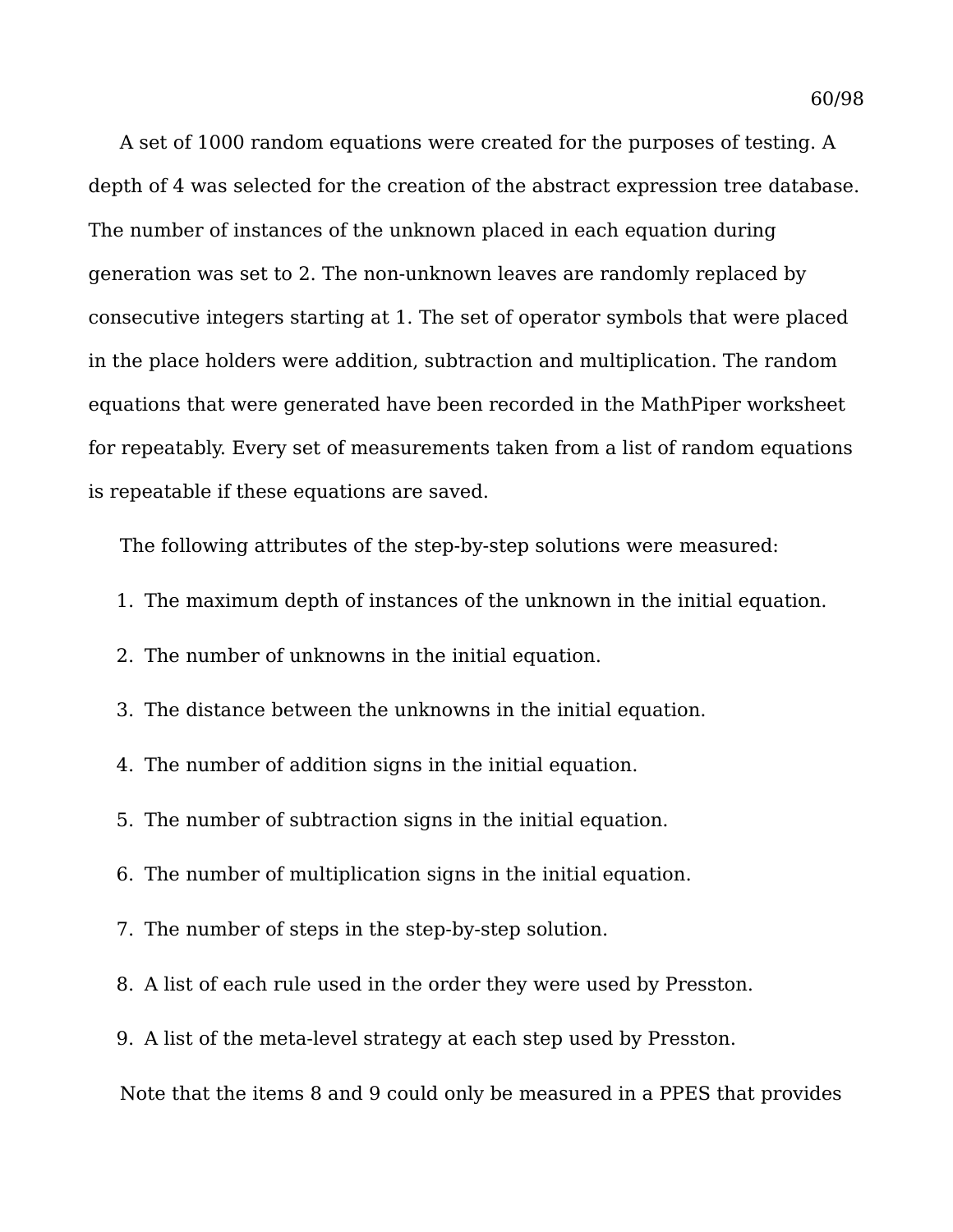this information, which most do not. However, it is hoped that in the future there will be ways to deduce which rewrite rule or meta-level strategy was used at each step, and this simulates that capability.

### **4.3.2 Shortcomings of the Naive Method**

There are two shortcomings with the naive method.

- 1. The distribution of numerical attributes of the generated equations, such as maximum depth of the unknown and distance between the unknowns, are not normally distributed.
- 2. The numerical attributes that one may wish to use as independent variables in a statistical model are moderately correlated.

The distributions of three numerical attributes of the randomly generated equations will be considered here to demonstrate the need for a better method of random equation generation. These numerical attributes are of interest because they will be used to construct a collection of regression models. These attributes are: the maximum depth of all instances of the unknown in the starting equation, the total distance of the instances of the unknown in the starting equation and the total number of steps in the Presston produced solution. A list of 1000 randomly generated equations was created using the naive method to demonstrate the shortcomings of such a method. This will motivate a discussion about how to overcome these shortcomings in the next section.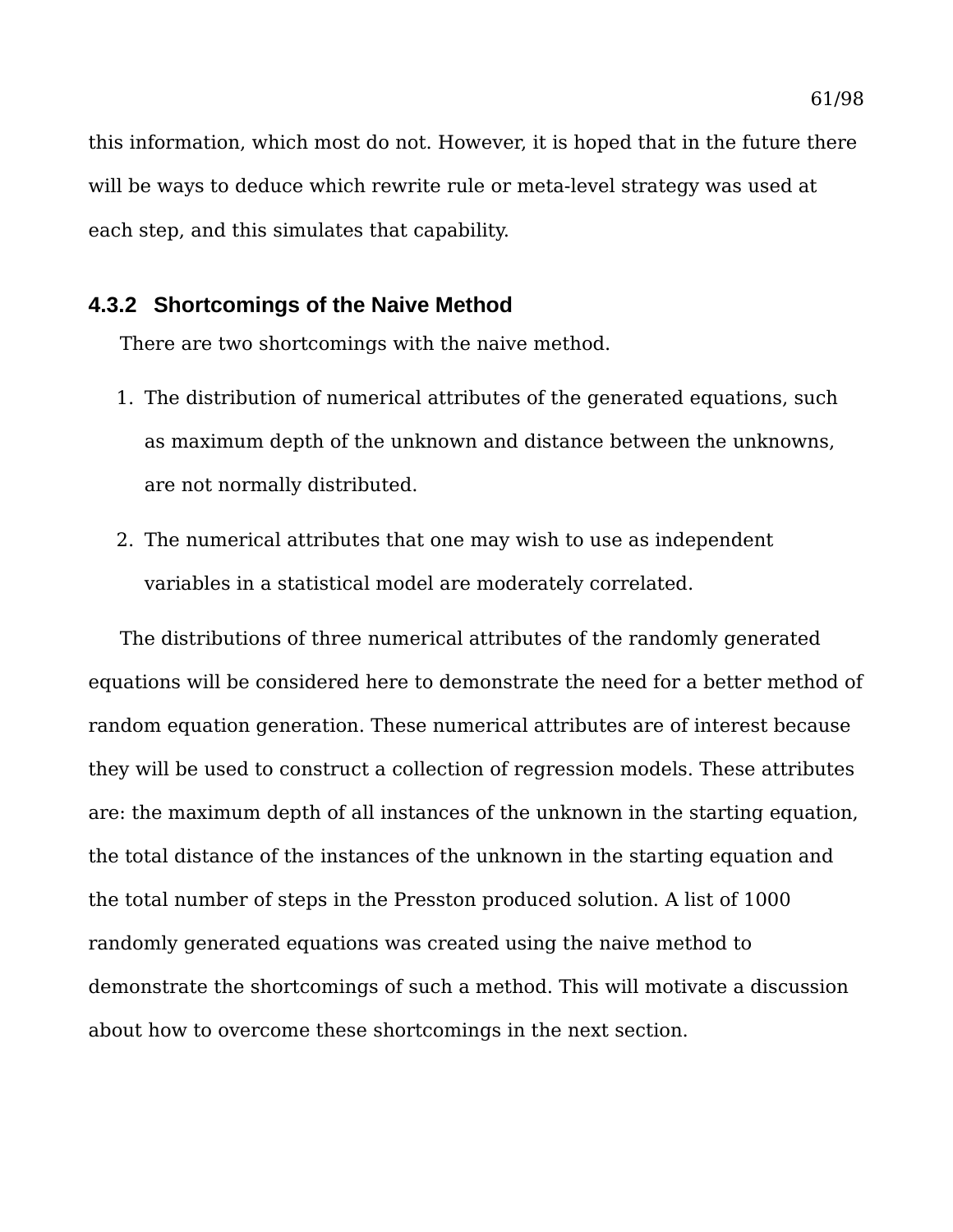## *4.3.2.1 Attributes Not Normally Distributed*

The descriptive statistics and histograms obtained from the numerical attributes of the 1000 randomly generated equations and their solutions are included in [Table 3.](#page-62-0) It should be noted that all attributes are discrete.

|                          | Maximum Depth | <b>Total Distance</b> | <b>Step Count</b> |
|--------------------------|---------------|-----------------------|-------------------|
| Mean                     | 3.830         | 5.879                 | 19.588            |
| Median                   | 4             | 6                     | 19                |
| Standard Deviation 0.402 |               | 1.731                 | 6.051             |
| IQR                      | 0             | $\overline{2}$        | 9                 |
| Range                    | 2             | $\overline{2}$        | 34                |
| Q1                       | 4             | 5                     | 15                |
| Q <sub>3</sub>           | 4             | 7                     | 24                |
| Minimum                  | 2             | $\overline{2}$        | 6                 |
| Maximum                  | 4             | 8                     | 40                |

<span id="page-62-0"></span>Table 3: Descriptive Statistics



<span id="page-62-1"></span>Figure 11: Starting Maximum Depth Histogram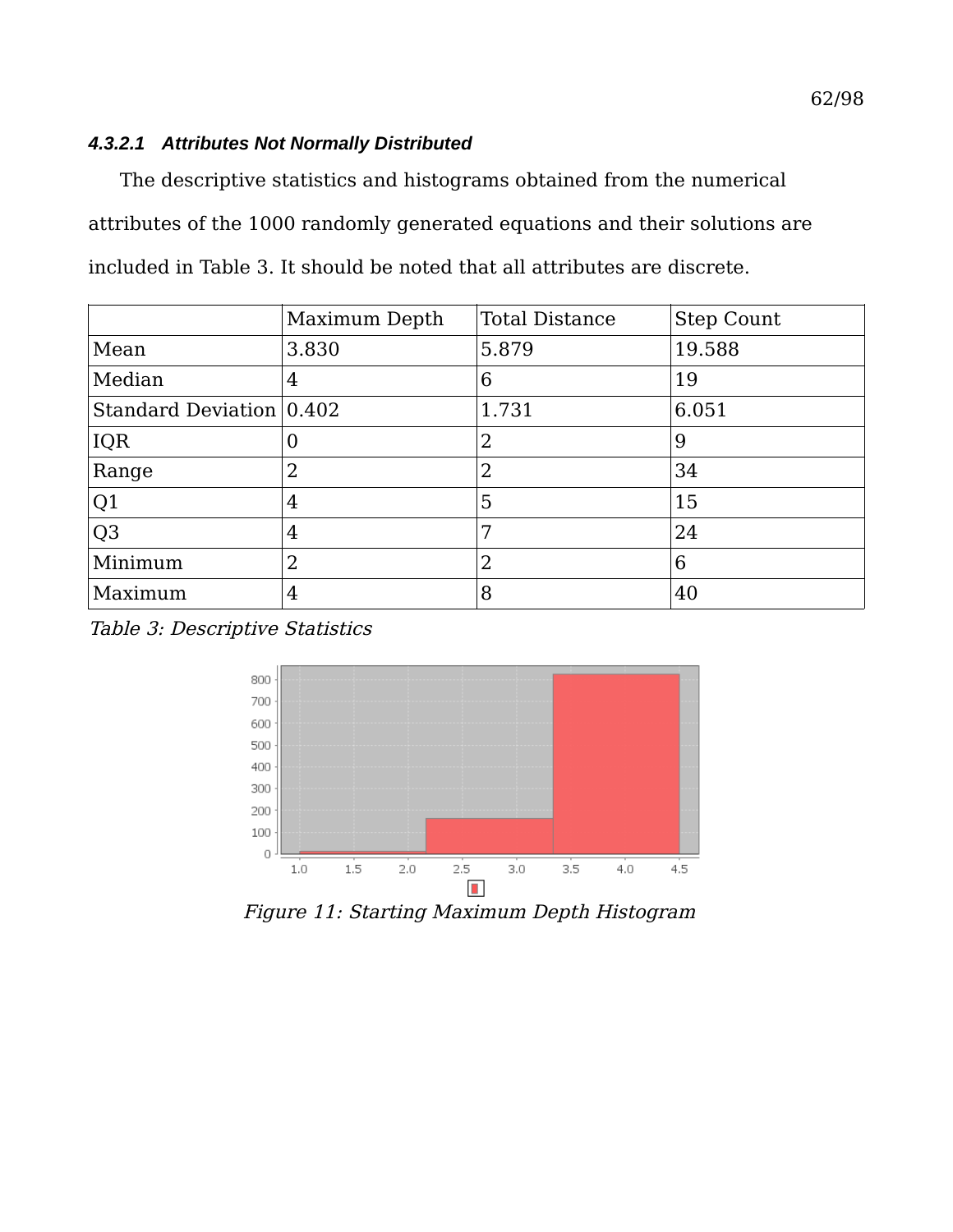

<span id="page-63-0"></span>Figure 12: Starting Total Distance Histogram



The histograms in [Figure 11](#page-62-1) and [Figure 12](#page-63-0) show one of the main shortcomings of the naive method for random equation generation stated above. As can be seen in [Figure 11,](#page-62-1) the distribution of the starting maximum depth of the unknown is heavily left-skewed. In addition, [Figure 12](#page-63-0) shows that the distribution for the starting total distance between all of the instances of the unknown is also heavily left-skewed. If the assumptions of a statistical model, such as the regression models shown later, state that the distributions of certain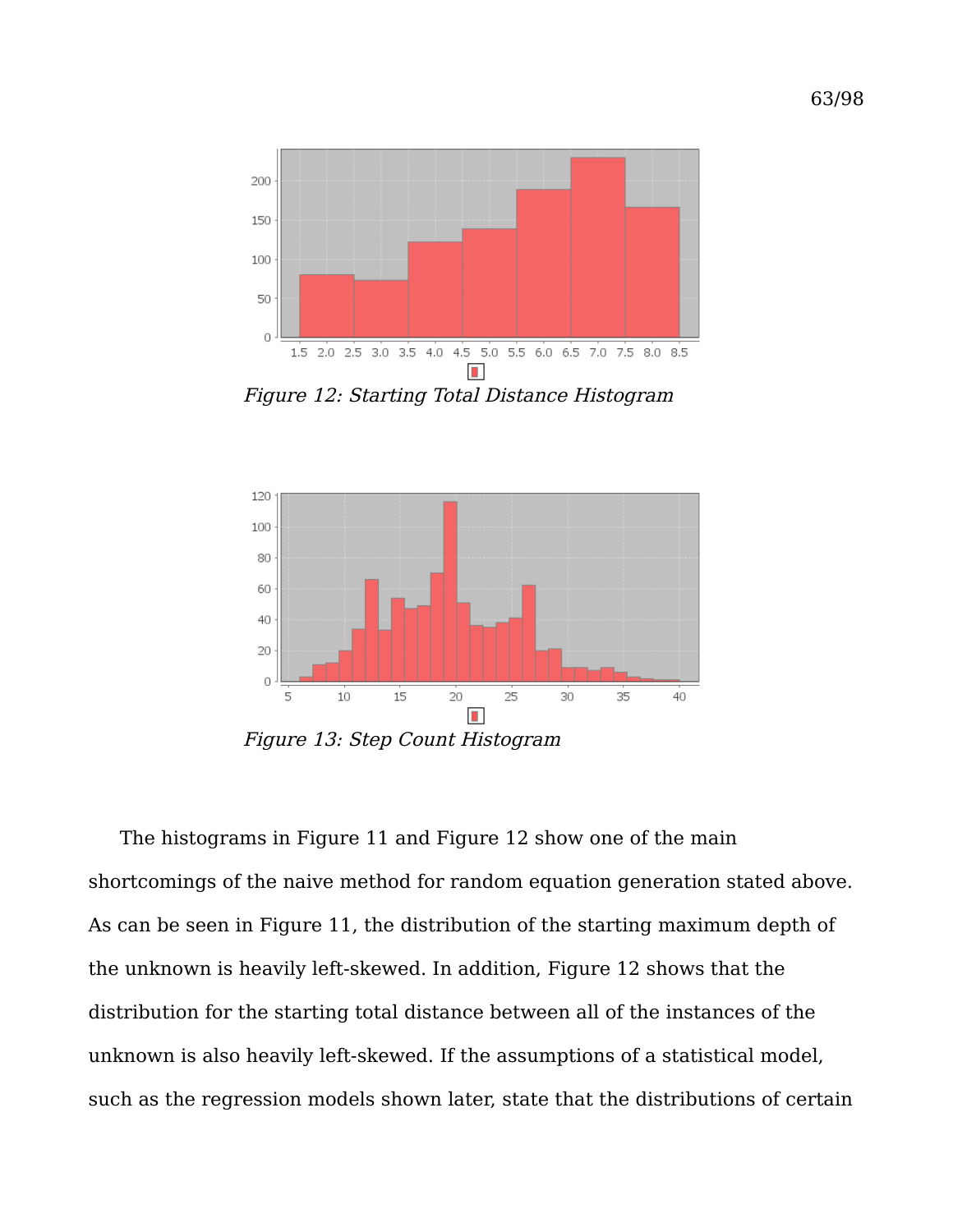numerical attributes must be normal, the naive method produces equations that violate these assumptions.

The fact that these distributions are skewed becomes obvious upon reflection. In the database of abstract expression trees, there are far more abstract expression trees with leaves at deeper levels than there are at shallower levels. While the functional relationship between the number of abstract expression trees at a particular maximum depth level and that depth level has not been determined, a lower bound is 2 *x* . Since every bottom level leaf of every abstract expression tree at a given level can be replaced with an operator symbol and since each abstract expression tree at that level has at least two such leaves, the next level must therefore have at least twice the number of abstract expression trees as the previous level.

Since each abstract expression tree in the generated database is equally likely to be selected, it is far more likely that one with a deeper maximum depth will be selected. Since each leaf of this abstract expression tree is equally likely to have an instance of the unknown placed in it, there are going to be far more equations with a maximum depth of the unknown at a deeper level. Similarly, the abstract expression trees that have a deeper maximum depth also have a proportionally wider base. This means that there are more opportunities for a random equation generated using the naive method to have unknowns further apart and thus result in a larger starting total distance between the instances of the unknown. This also results in a left-skewed distribution for the starting total distance attribute.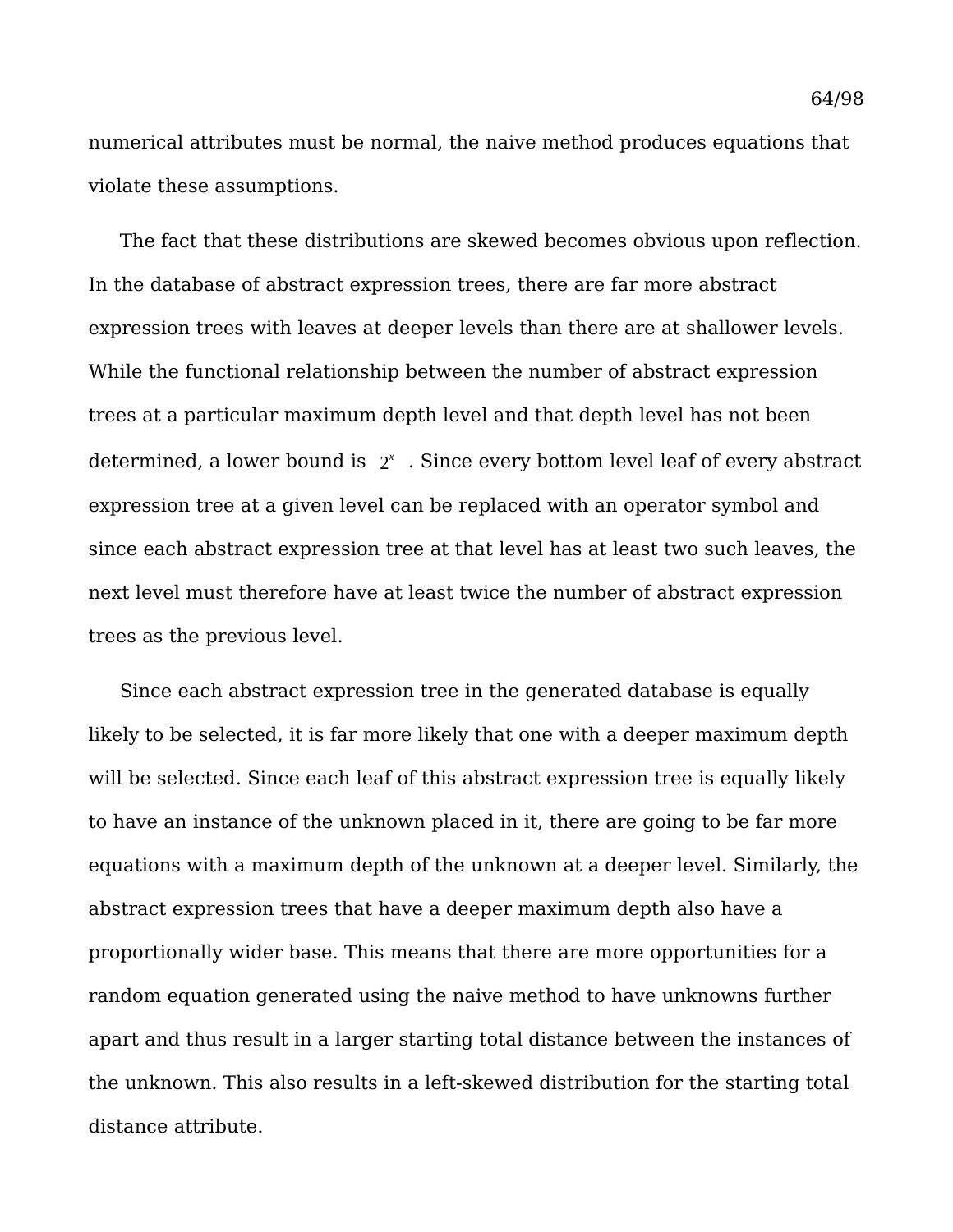#### *4.3.2.2 Undesirable Correlations of Numerical Attributes*

The following is a summery of the regression model created with maximum starting depth predicting starting total distance:

| Model:  | Distance $=b_0 + b_1$ Depth |
|---------|-----------------------------|
| r       | 0.332                       |
| $b_0$   | 0.404                       |
| $h_{1}$ | 1.429                       |

<span id="page-65-0"></span>Table 4: Distance and Depth Regression



Figure 14: Depth and Distance Regression Line

While a full regression analysis has not been performed, it can be seen that there is a relationship between the two numerical attributes. This is undesirable because they are to be used as independent variables in a linear regression.

## **4.3.3 Ways to Improve the Naive Method**

The main two problems with the naive method are that the distributions of the numerical attributes, in this case starting maximum depth and starting total distance, are not normally distributed and they are correlated. It is technically impossible for discrete distributions to follow a normal distribution, so the goals for an improved random equation generation method are: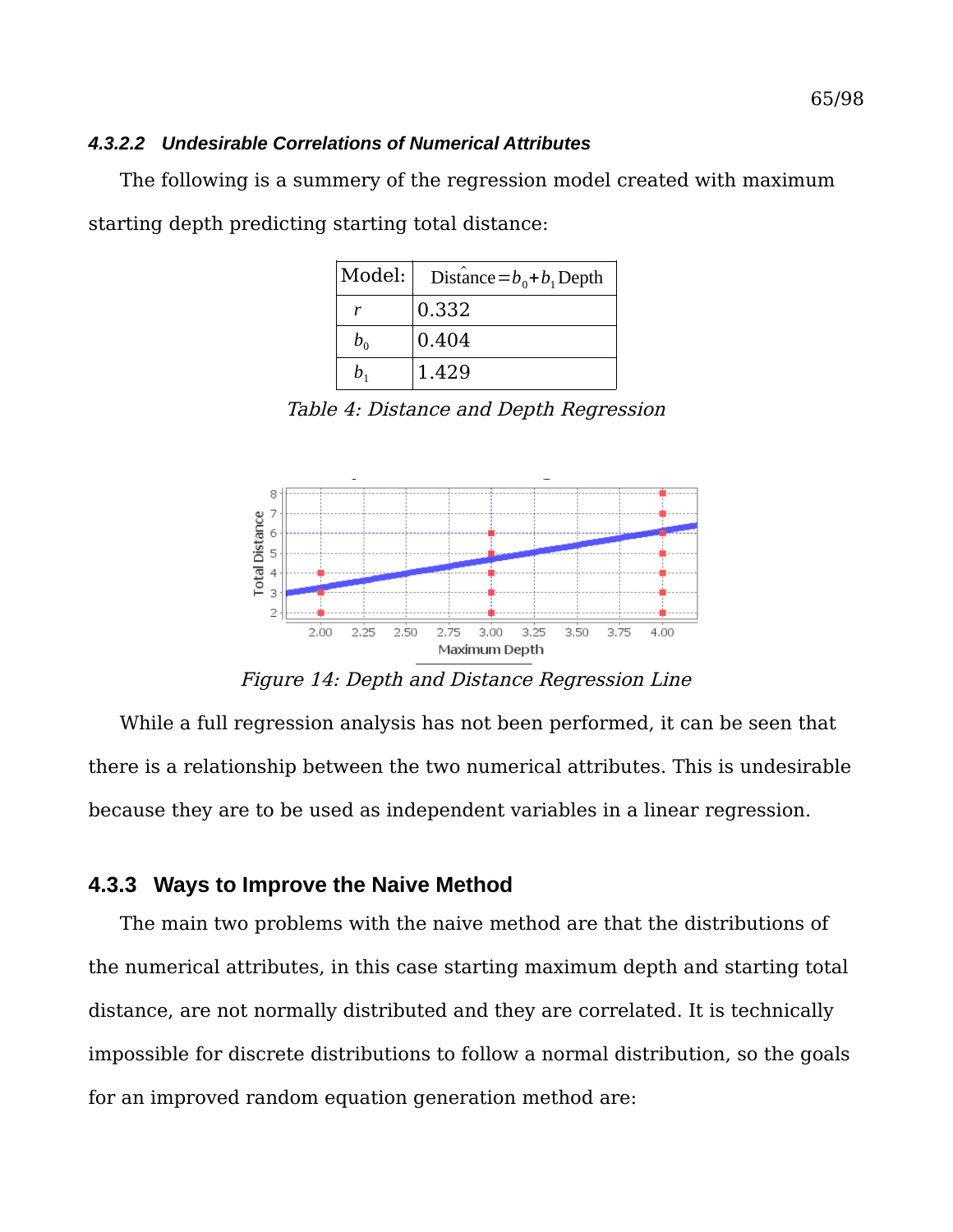- 1. Specify the discrete joint probability distribution of the constrained numerical attributes so that the individual attributes are normally distribution and are not correlated. This could be achieved practically by assigning a number between 0 and 1 to each possible combination of values for the numerical attributes whose sum is 1.
- 2. Create a dataset that has approximately the specified proportion of equations for each combination of the constrained numerical attributes.

 There are several ways in which a dataset with the desired properties may be created. The easiest would be to create a dataset of equations using the naive method and then select a subset of those equations which approximately creates the desired proportion of equations for each combination of values from the constrained numerical attributes.

Another more sophisticated method for improving the distributions of the numerical attributes of the randomly generated equations would be to adjust the probability of generating equations with certain values for their numerical attributes. There are two places in the naive method where probabilities are assigned uniformly:

- 1. The selection of which abstract expression tree to generate a random equation with.
- 2. The selection of which leaves of the abstract expression tree will be replaced with instances of the unknown.

There are at least a few options for assigning probabilities to both of these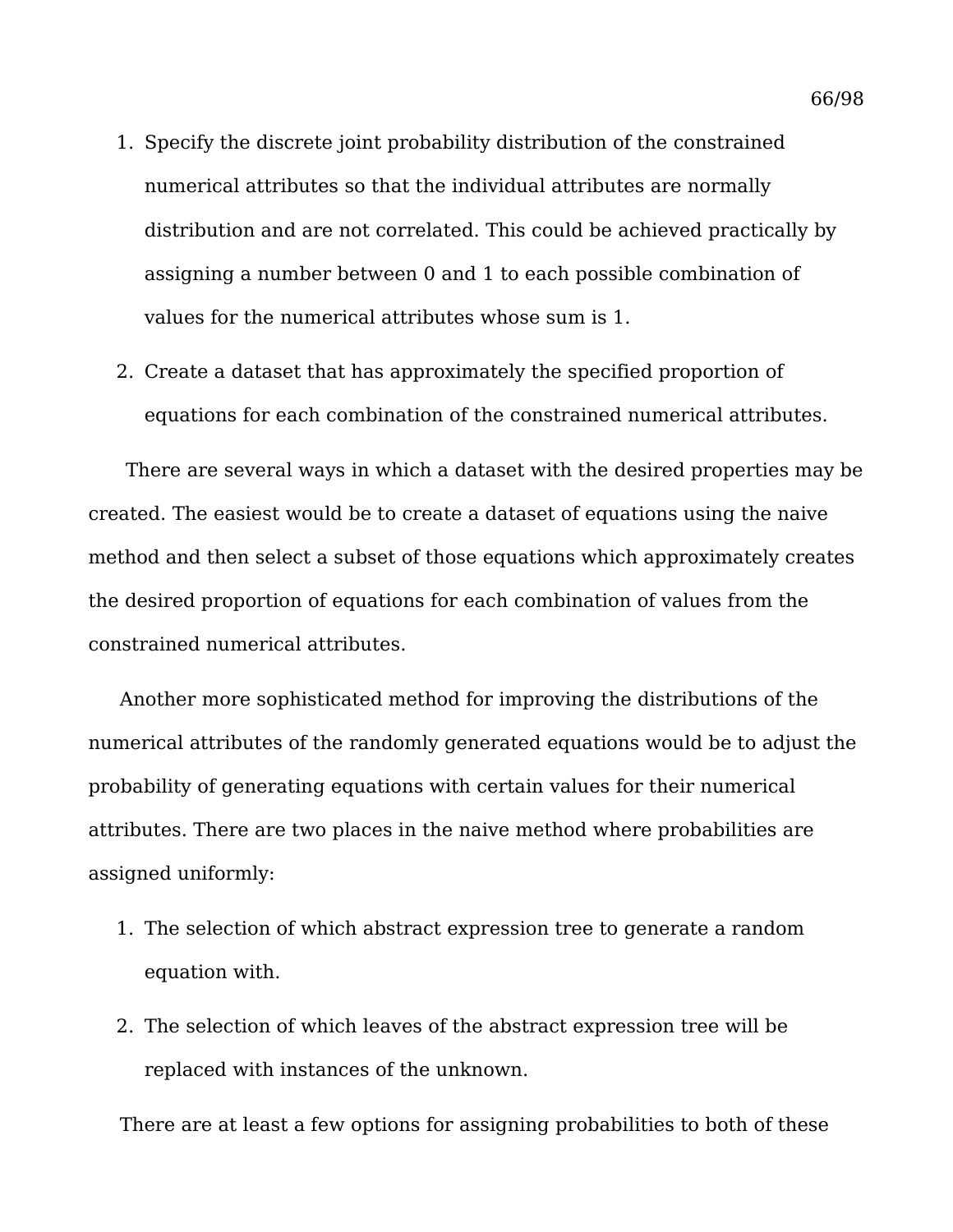selections:

- 1. Create a finite set of mutually exclusive and exhaustive subsets of the abstract expression trees down to a specified depth, and assign probabilities to each subset. Once a subset has been randomly selected, an abstract expression tree would be selected from the subset with equal likelihood assigned to each member of the subset. The instances of the unknown would be assigned as in the naive method with equal likelihood.
- 2. Assign a probability to each abstract expression tree in the database individually and handle instances of the unknown as in the naive method.

### *4.4 Regression Models*

The two simple linear regression models that have been created using these variables are:

- 1. Using starting maximum depth to predict step count.
- 2. Using starting total distance to predict step count.

A model combining depth and distance as predictors was not created because of the shortcomings of the random equation generation method which would invalidate any further work performed on such a model. While the random equation generation method invalidates these models, they have been included for demonstrating the possible statistical models that can be created for a PPES.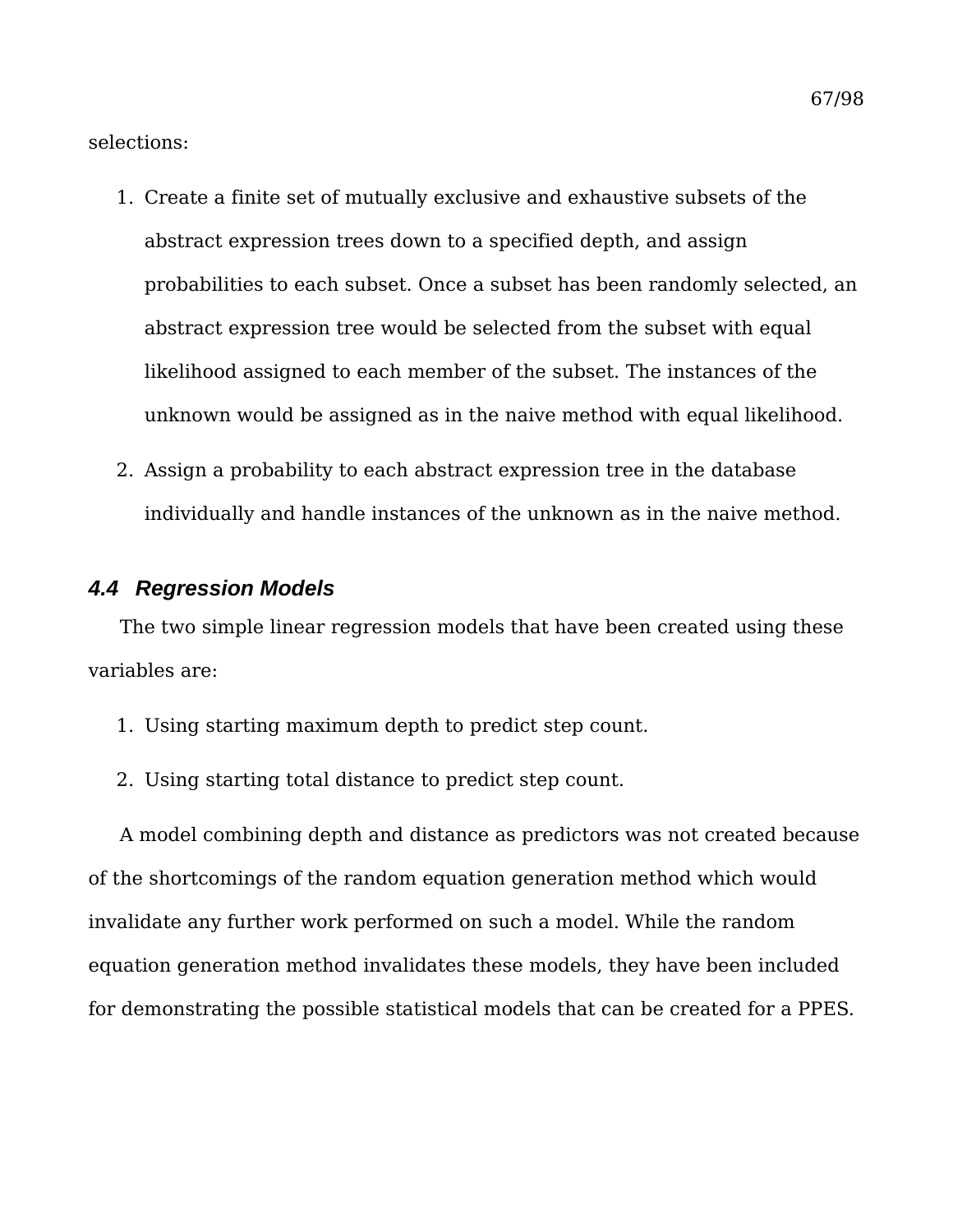| Model:  | Steps= $b_0 + b_1$ Depth | Steps= $b_0 + b_1$ Distance |
|---------|--------------------------|-----------------------------|
|         | 0.365                    | 0.663                       |
| $b_0$   | $-1.428$                 | 5.960                       |
| $b_{1}$ | 5.487                    | 2.319                       |

Table 5: Regression Models



<span id="page-68-0"></span>Figure 15: Depth and Steps Regression Line



<span id="page-68-1"></span>Figure 16: Distance and Steps Regression Line

If the PPES that a linear regression model comes from is both efficient and does not omit steps, then it should be expected that there will be one or two depth reducing steps for every level increase in the starting maximum depth of the unknown. If there is less than this, then steps are likely being omitted. With a slope for the first regression model, as seen in [Table 4](#page-65-0) and [Figure 15,](#page-68-0) that is considerably higher, it is likely that the skewing of the depth distribution and the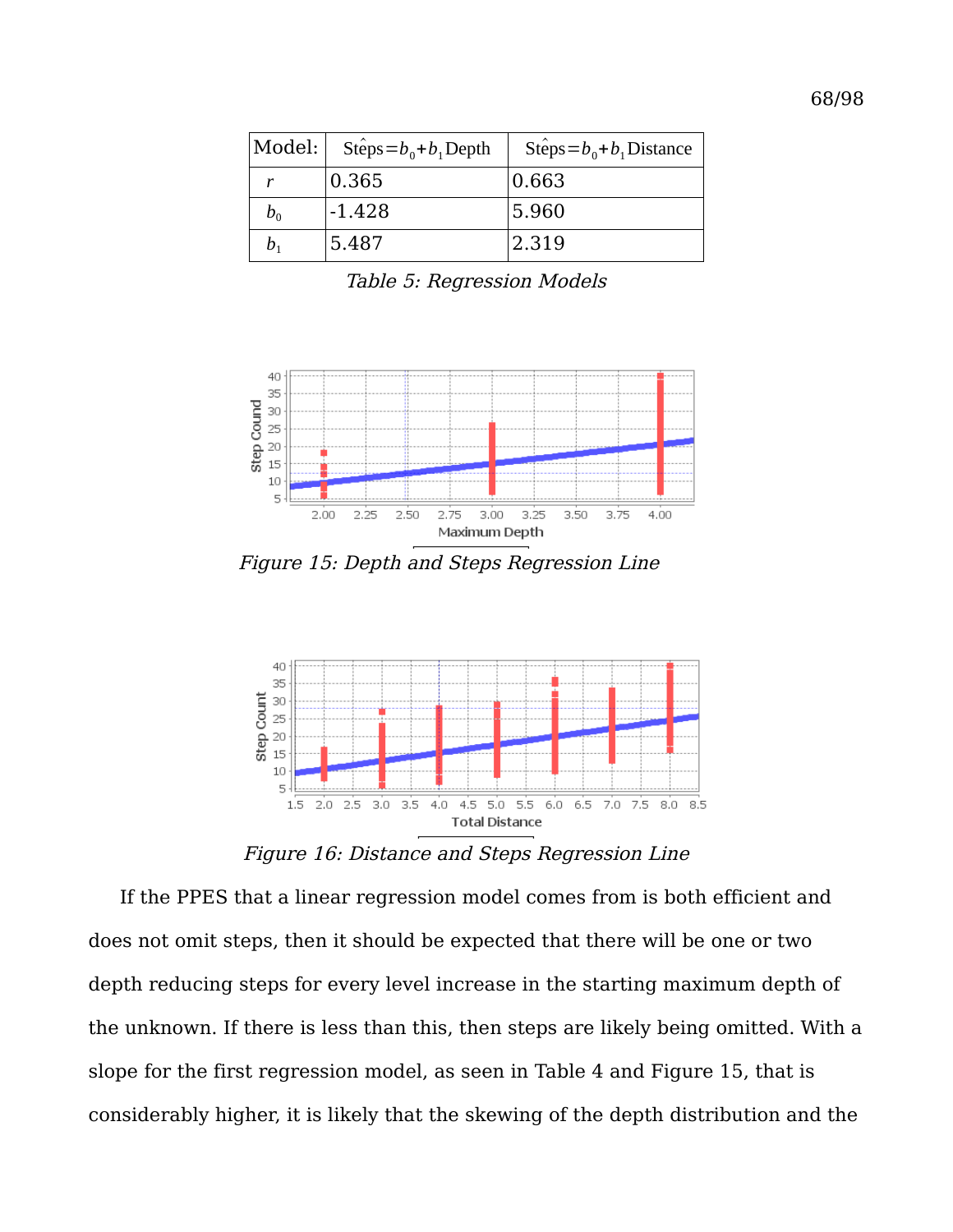correlation with the starting total distance is causing an inflated value for the slope. This may also account for the first model's relatively low correlation coefficient.

A similar, although less severe result, can be observed with the second model, as seen in [Table 4](#page-65-0) and [Figure 16.](#page-68-1) Again, a single arc increase in the starting total distance between the instances of the unknown should result in at most one or two more steps in the solution. Much less than that would indicate that steps are being omitted. It is also likely that the skewed distribution and correlation with starting maximum depth is contributing to the inflated slope value for the second model. No further analysis was preformed due to the bad dataset.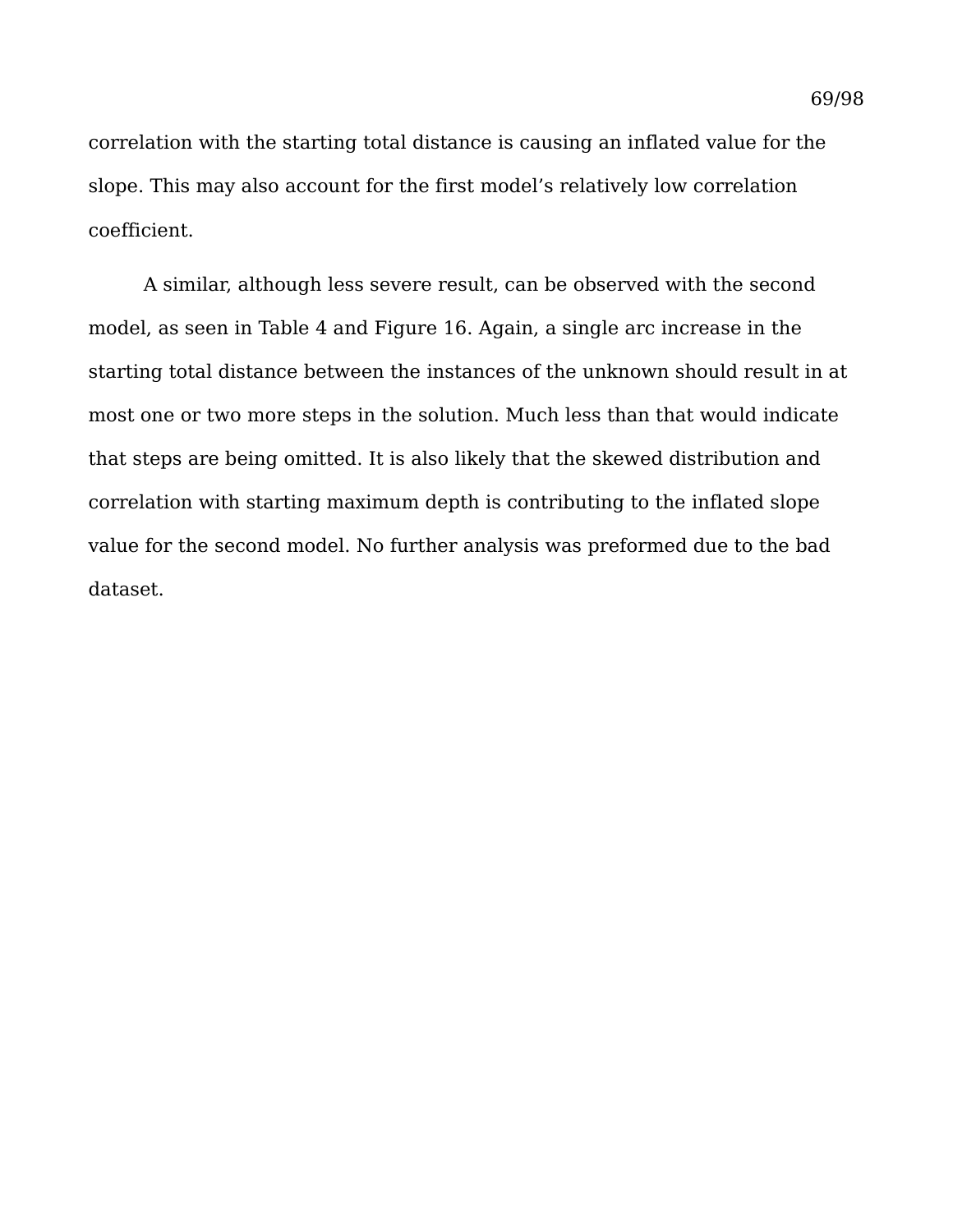# **5 Conclusion**

This chapter is meant summarize the results fro the tapper, the shortcomings of this paper and the posible future research that can be done in this area.

## *5.1 Summary*

This paper has presented the beginnings of a conceptual framework for equation solving. This conceptual framework is far from complete, but it allows some amount of progress to be made in understanding the nature of PPESs. This conceptualization is meant to be used to improve the education of equation solving. At the most basic level of application, it is hoped that the conceptualization itself can be taught with the goal of improving the efficiency and effectiveness of learning equation solving. The conceptual framework is also meant to eventually be used by researchers who wish to characterize either the equation solving methods of different people or the equation solving methods being taught. Refined versions of this conceptualization should also help software developers to describe and develop educational software for teaching equation solving. The ultimate application of research into PPESs would be the creation of a ITS for equation solving.

# **5.1.1 Construction of the Conceptual Framework**

The conceptual framework presented in this paper has been separated into three parts. These parts may be merged or split in the future as the research continues, but they provide an adequate structure for the time being. The first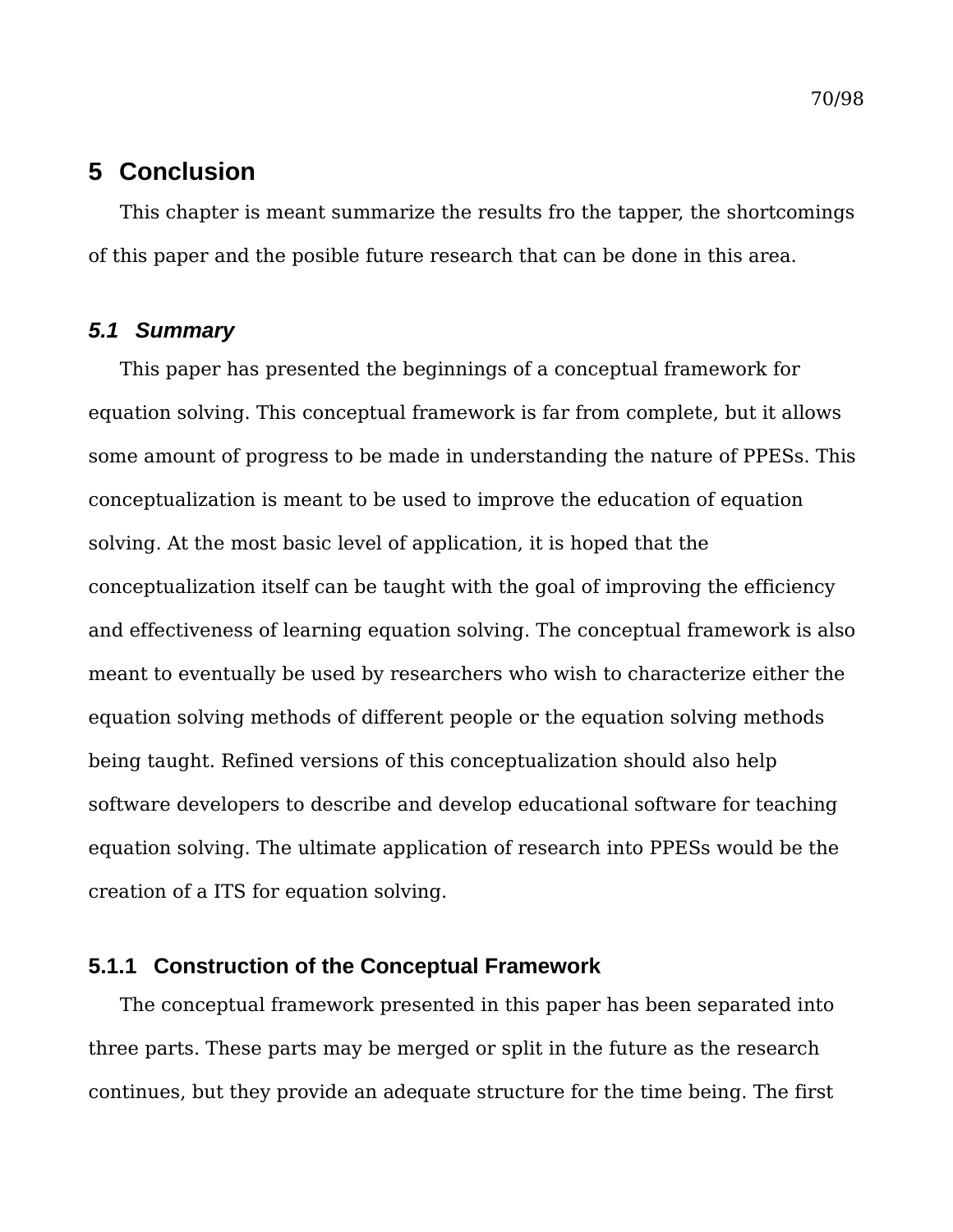part is the formation of a formal meta-language which provides the most basic concepts necessary to define the rest of the concepts. This part has largely been placed in the appendixes. Second is the conceptualization of the algorithmic attributes of a PPES. Third is the conceptualization of the output attributes of PPESs. These together form the conceptual framework.

The understanding that a meta-language must be used in order to precisely describe the strategies used in equation solving is one of the key insights produced by Alan Bundy from the University of Edinburgh, and this paper uses it as a foundational principle. The meta-language presented in this paper is incomplete due to research time constraints. The preliminary definitions and the contents of the appendixes, while not especially precise, provide a basis for thinking about equation solving using a formal meta-level language. The metalevel language presented in this paper is adequate for initial purposes, but it should be improved in future research.

Using this meta-language, the distinction has been made between the algorithmic attributes of a PPES and the resulting output attributes of a PPES. This distinction has been made because the algorithmic attributes of most PPES systems, either human or machine, are unavailable for inspection. Therefore, PPESs need both to conceptualized as "black box" input-output-systems and as algorithms.

The study of algorithmic attributes presented in this paper covers some constraints on the types of algorithms that can solve equations. The method of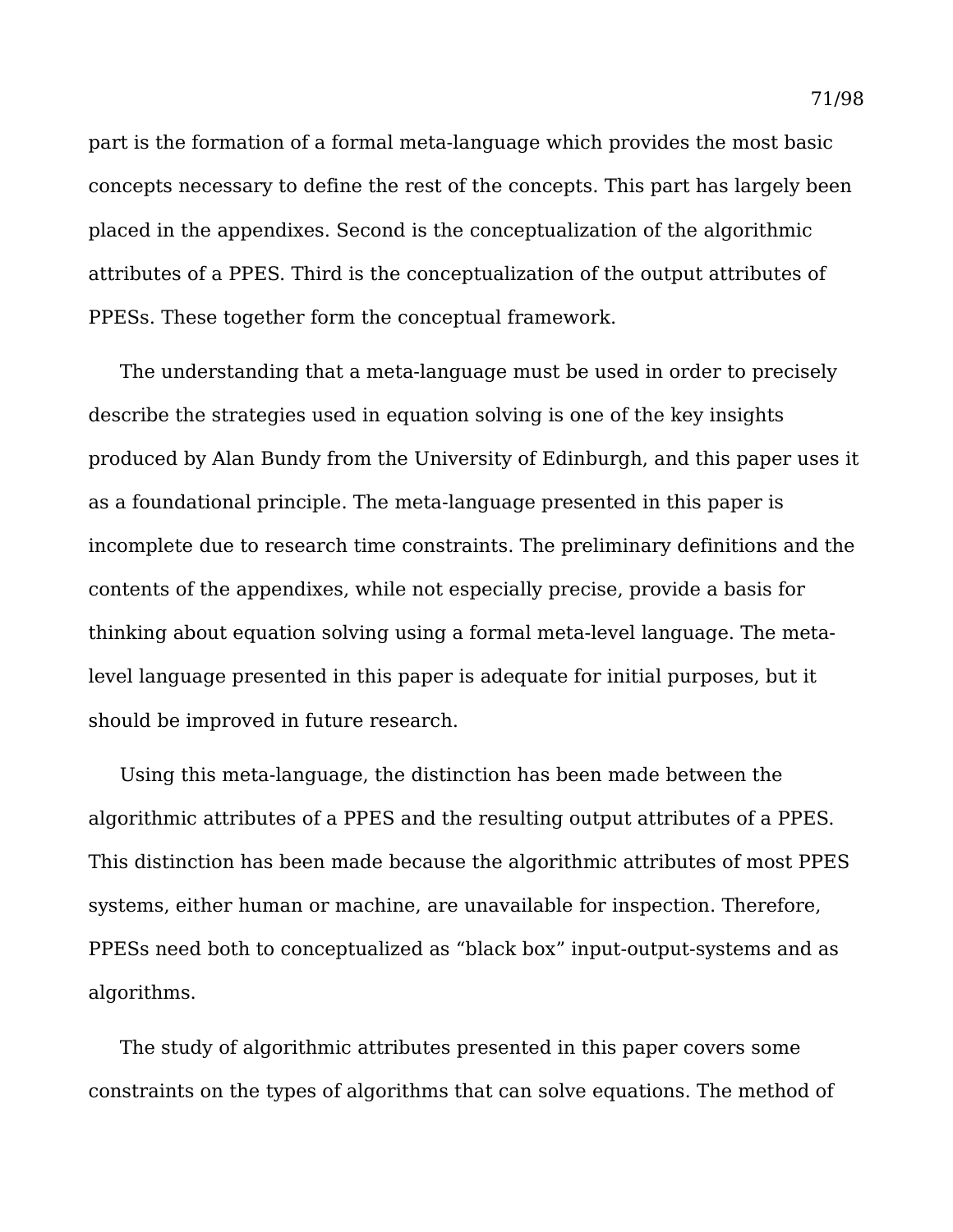modeling PPESs as a rewrite-rule system with meta-level inference has also been presented in order to leverage the existing research on PPESs and provide a tested format for performing proofs in future research. This paper has focused on the core effects that the strategies used in the PPES must accomplish in order to be a working general equation solver that mimics human processes. These goals are: depth-reduction, collection and pre-collection.

This paper has also provided a five-tiered framework for categorizing the structures and sub-structures that will be outputted when a PPES algorithm is applied to an equation that has a symbol variable identified as the unknown. These tiers can be used to create formal definitions for the basic meta-level functions and predicates that apply to these structures. These predicates and functions obtain potentially useful information for researchers and software developers. While these functions and predicates are not particularly sophisticated, they indicate what is possible for future development.

## **5.1.2 Implementing Measurement Programs**

Using the above conceptual framework, this paper has presented a pilot experiment for measuring the algorithmic attributes of a PPES using its output attributes. A simple experimental framework for doing this by generating random equations and their solutions and then preforming statistical analysis on the results is presented in this paper. The main result from these experiments was the realization that the method for creating random equations used in this paper, referred to as the naive method, is inadequate for statistical modeling.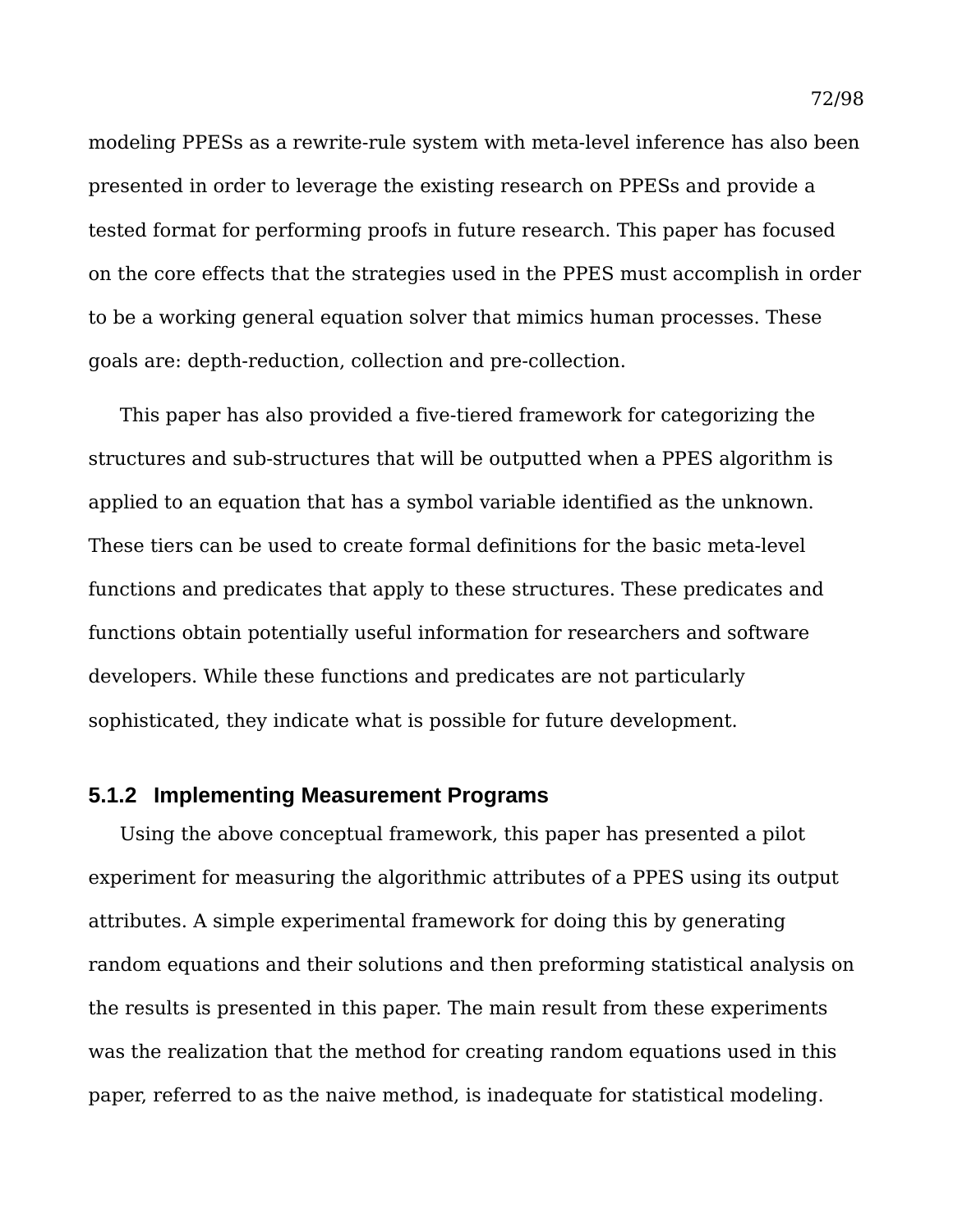Due to this inadequacy, several suggestions have been made for improving the naive method. Despite these shortcomings, a couple of simple linear regression models have been given in order to demonstrate what is possible with this experimental framework.

Reasons have been given for the use of the MathPiper language in implementing the measurement of the output attributes of the Presston PPES. In addition to the fact that Presston is written in the MathPiper language, which allowed seamless integration of experiments with the solving code, MathPiper's capabilities have been well suited to the experiments performed. The fact that MathPiper has mathematical expressions as a fundamental datatype aided in the manipulation of equations. In particular, MathPiper's ability to use pattern matching to parse and search expression trees was helpful. This is in addition to its many visualization tools. Future researchers should consider the use of MathPiper when investigating PPESs.

A key insight provided by these experiments was the importance of engineering a method for generating random equations that creates the correct distributions of the numerical attributes of the generated equations. A method of generating random equations was tested and found inadequate. Certain numerical attributes of equations generated using the naive method were found to be heavily skewed and correlated with each other. These attributes might be useful to include in statistical models if their joint distribution were appropriate. Several suggestions for possible ways to improve the existing method have been made, although none have been attempted.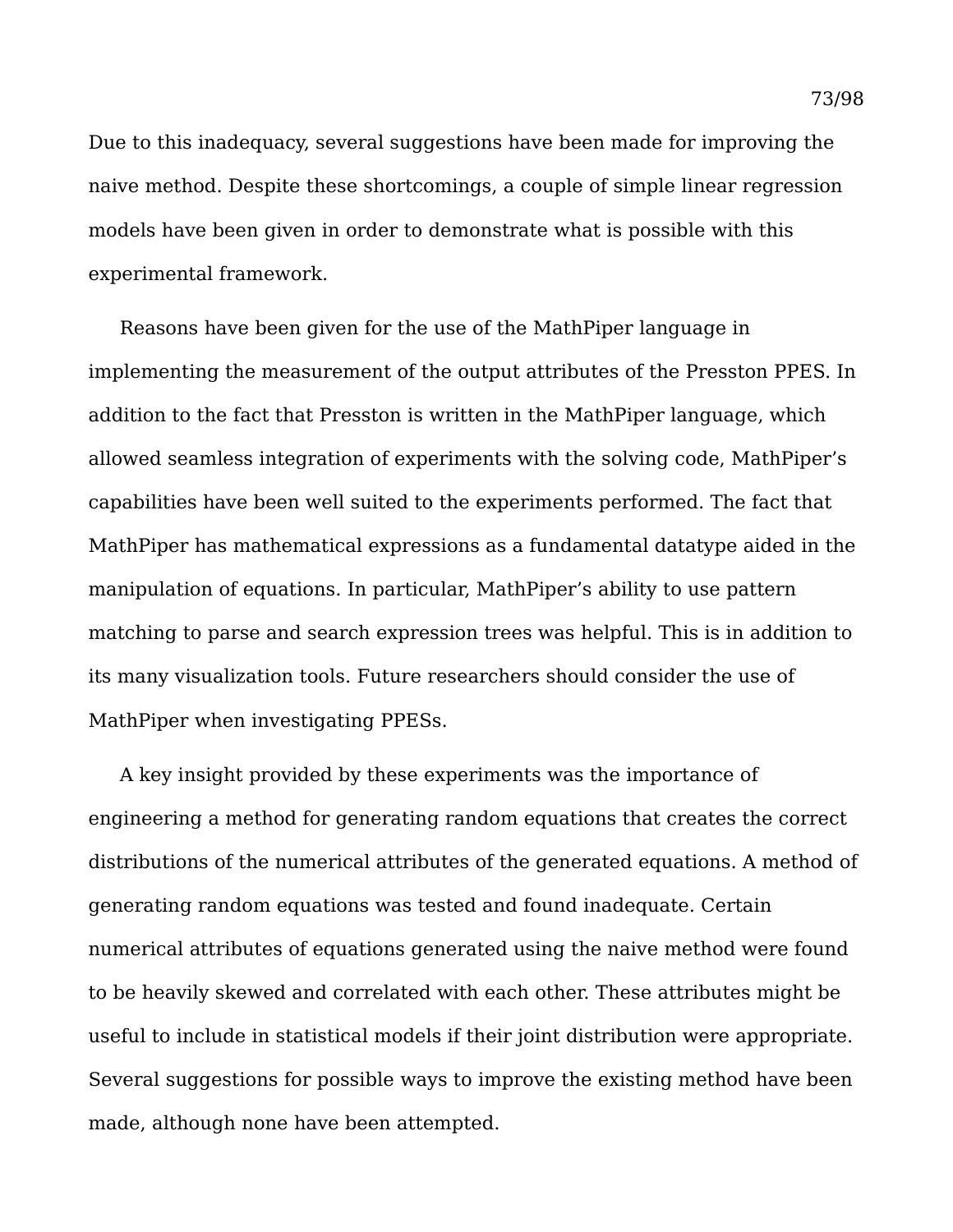This paper has presented a rudimentary experimental framework which consists of creating random equations and solving them with a PPES in order to obtain statistics that can be used to characterize that PPES. This framework has been used in the experiments performed for this paper by encoding it into a MathPiper worksheet. While this method of gaining information is simple, it still provides some insight about the PPES such as how many steps the algorithm is omitting. The simple linear regression models produced for this paper using this experimental framework demonstrated the possibility of creating statistical models to characterize PPESs that are not inspectable. More research would need to be performed to determine what other statistics could be of use.

### *5.2 Shortcomings*

Since this paper is intended as an entry point into the area of human-like equation solving, the coverage has notable shortcomings. Some of these shortcomings are the result of the struggle to properly conceptualize an area that only has a small amount of relatively specialized research performed on it. The research included in this paper only gives a broad outline of the topics included because they are still being conceptualized. A more precise and detailed investigation into these topics would have to be made in order to be used in future research and practical applications. The statistical analysis in particular could have been better conceptualized. These shortcomings are considered in this section

This paper sought to communicate the necessity of a formal and symbolic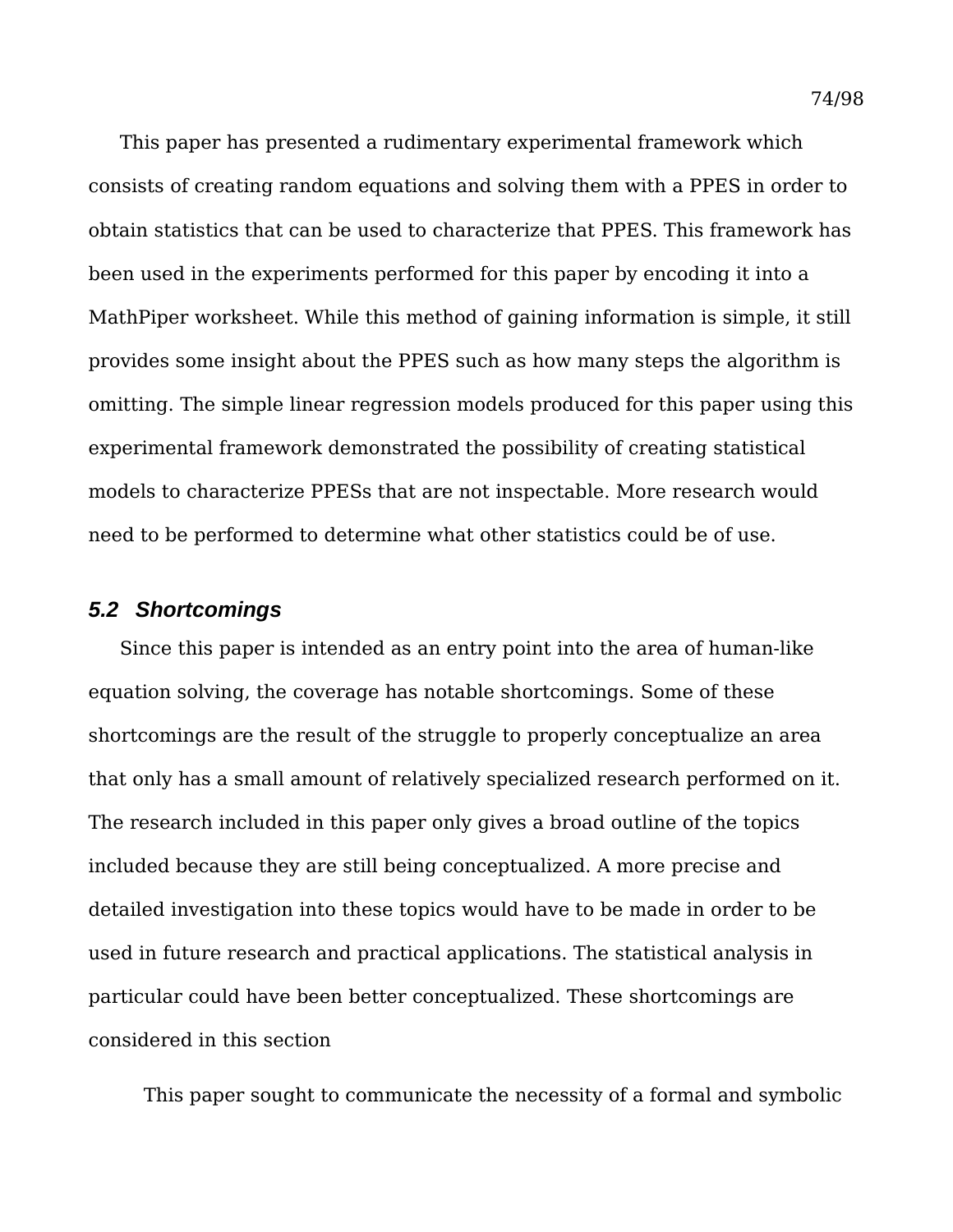coverage of the meta-level aspects of equation solving. While there are the beginnings of a meta-language capable of expressing the complexities of equation solving, a complete meta-language has not been established. This was in part caused by the difficulty in identifying the requirements of such a language. The incompleteness of the meta-language made it difficult to create comprehensive formal definitions for many of the concepts presented in this paper. Also, the lack of a complete meta-language made proofs impossible, and proofs are necessary for future research and applications. This is a shortcoming that would require a more thorough consideration of the texts available on the subject.

In addition to not providing a high level of precision, this paper was not particularly comprehensive when covering the algorithmic attributes of PPESs. A precise set of attributes was not reached in the process of researching this topic. The precise nature of the algorithmic attributes would require a more rigorous and formal approach than the one that was presented in this paper. In particular, a more complete set of constraints was not identified. A more comprehensive list of possible categories of PPESs was also not identified. This is one of the most important aspects of this line of research.

Without a firm understanding of the relationship between algorithmic attributes and output attributes, inferential statistical models were difficult to create. This was compounded by the lack of knowledge related to random equation generation. Without a known way to create random equations with properly constrained numerical attributes, the statistical models that are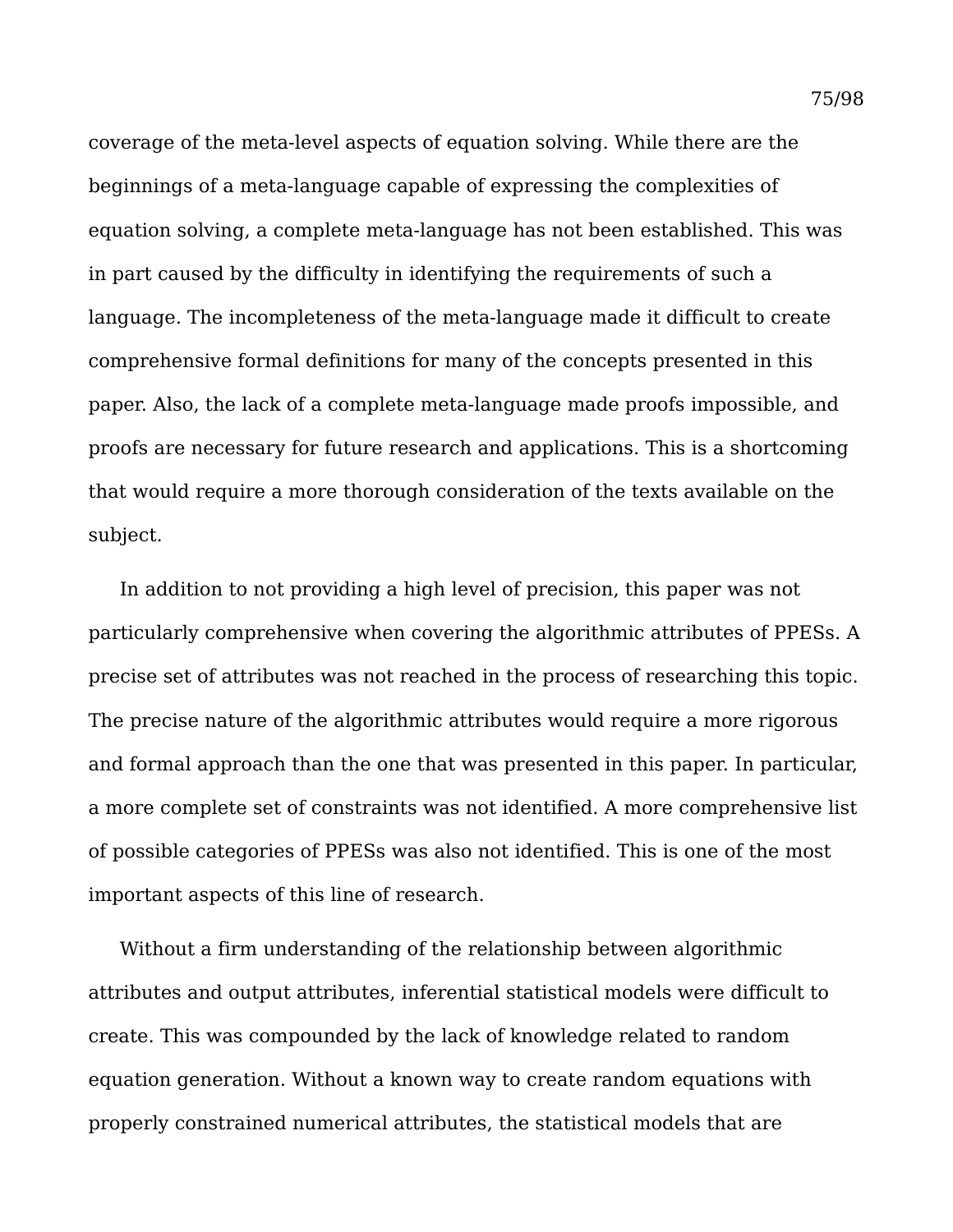produced are not accurate. For this reason, the statistical models created in this paper were simplistic and not analyzed in depth. The primary reason for including these models was to demonstrate the avenues of research that are possible if an effective method of random equation generation is created.

### *5.3 Future Research*

Since this paper was only intended to begin to conceptualize the areas of PPESs, there are numerous possible topics that can be researched in order to improve the understanding of PPESs. Of particular importance for future research will be a complete definition of a meta-language of algebra along with formal definitions and proofs. This would provide a common language that other researchers could use to build more precise and elaborate concepts and theories. With a solid base provided by a focused meta-language, future researchers could then define more precise algorithmic attributes of PPESs. A knowledge of algorithmic attributes, combined with a better understanding of PPES output attributes, would likely allow the creation of better methods for inferring a PPES's algorithm from its outputs. This in turn, along with student modeling techniques, could hopefully be leveraged to create ITSs.

The improvement of the formal meta-language that is used to describe PPESs is necessary to make progress in the research of PPESs. This includes establishing a more rigorous standard for the meta-language and defining rules of formation for the object-language using the meta-language. With this improved language, better definitions can be made. Once the meta-language is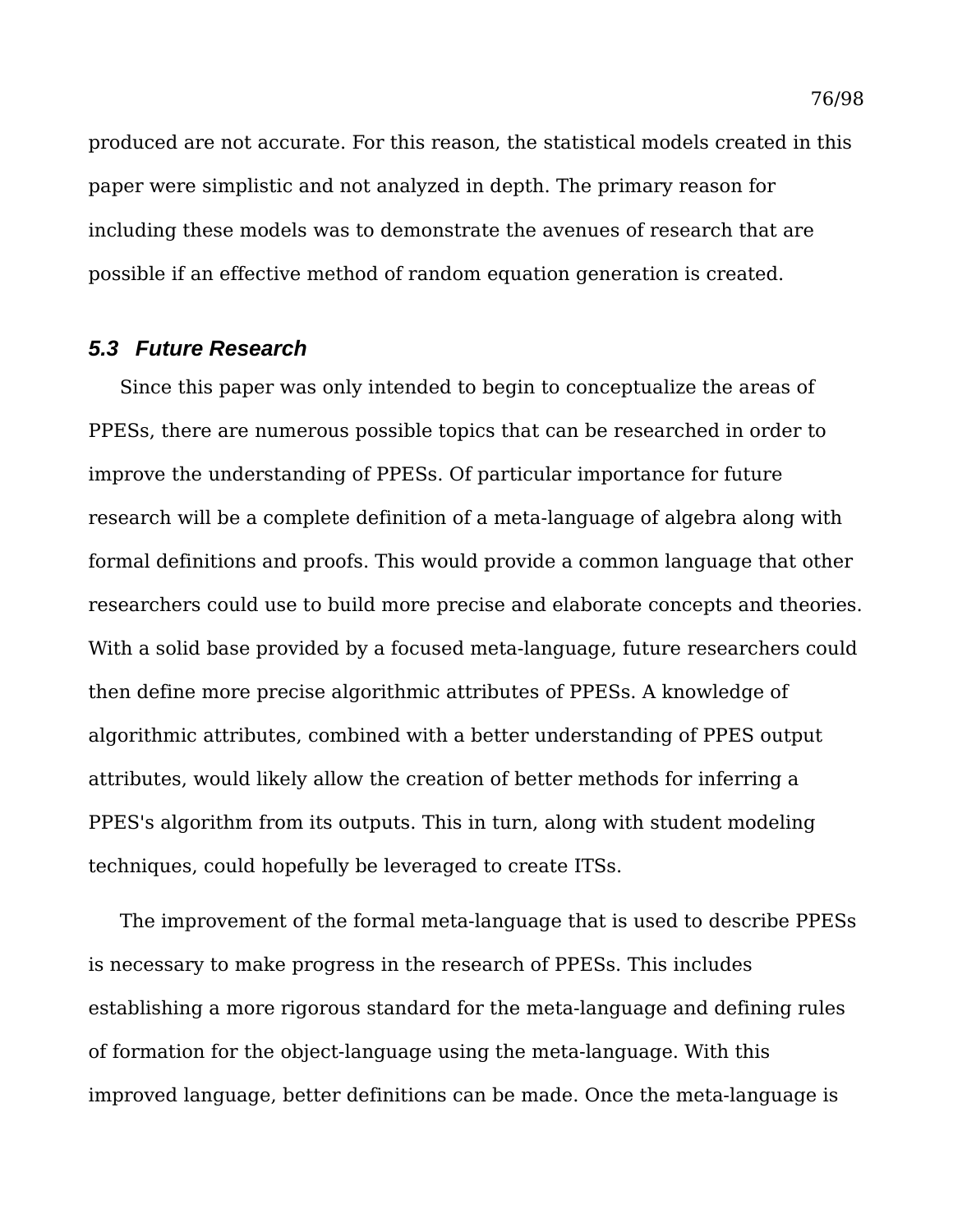better formalized, proper proofs can be made about PPESs.

After a more formal system for describing PPESs has been defined, research into categorizing the different types of PPES algorithms can be conducted. This will then allow research into practical applications. This research could leverage the research that has been done on rewrite rule systems to identify the possible constraints that all PPESs must follow. Research into the meta-level effects of traditional strategies for solving equations may also provide more insights into the constraints and possibilities of PPESs. These traditional strategies include collecting like terms, obtaining common denominators and factoring polynomials. Analyzing the outputs of PPES software, even if it is closed source, or interviewing mathematicians may also provide insights into the strategies that can be used to solve equations by challenging the researchers to use describe these strategies using the meta-language.

In addition to researching the algorithmic attributes of PPESs, the nature of the output attributes can also be researched in more depth. It is possible that the research into the algorithmic attributes of PPESs could inspire the creation of more meta-level functions and predicates at the first four tiers of output structures. Of particular importance to practical applications would be the continued research into methods of creating useful multi-solution analysis algorithms. This could initially take the form of improved statistical methods, in particular the creation of adequate random equation generation methods. More insightful statistical models could also be pursued. Further research could also be carried out to use pattern recognition to identify strategies that are being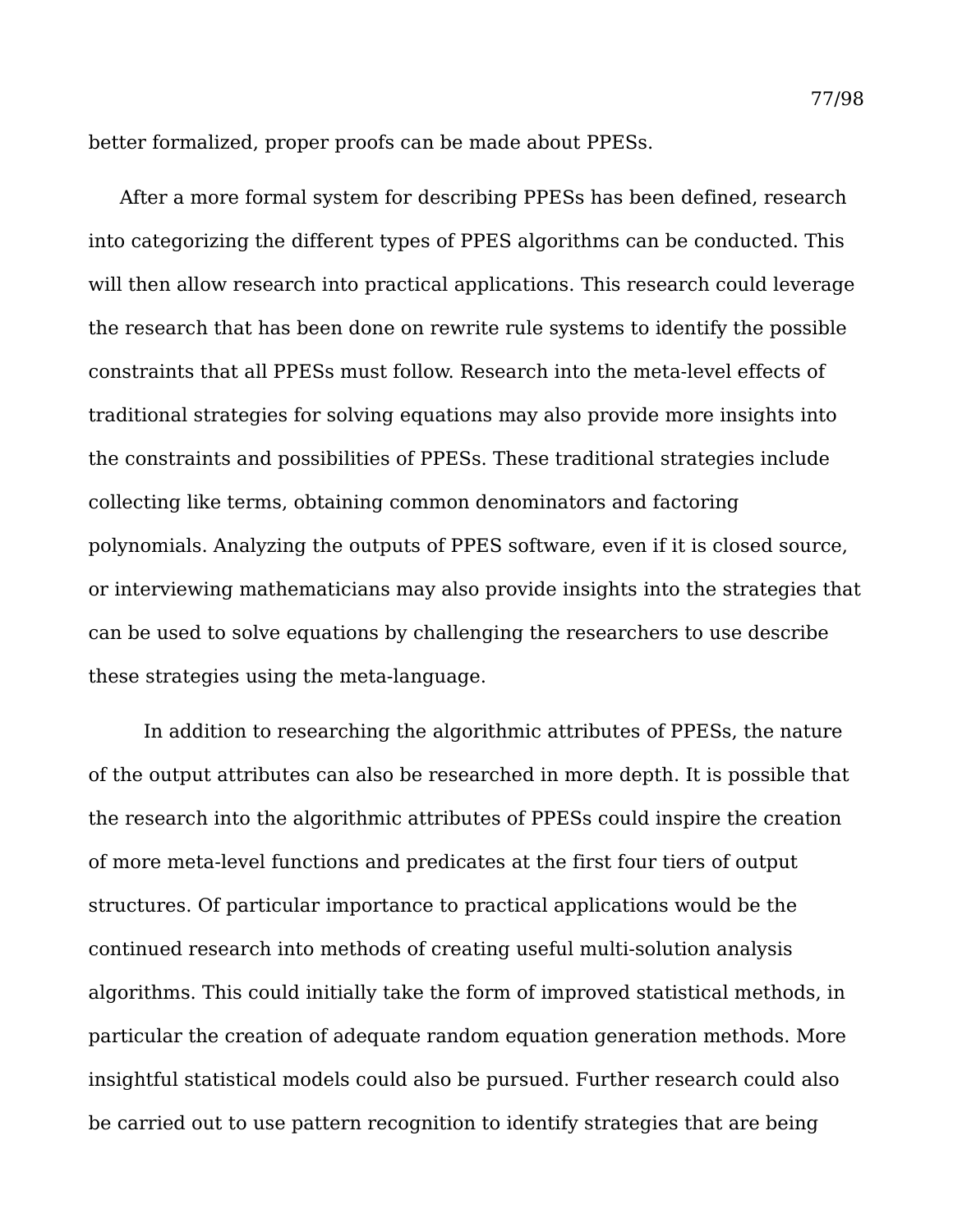used by a PPES. A long term goal of research may be to create a system that can use the properties discovered about algorithmic attributes to efficiently query a PPES to infer its algorithmic attributes. It can be seen that there are many avenues available for future research which would likely lead to practical, perhaps even revolutionary, improvements to the teaching of equation solving.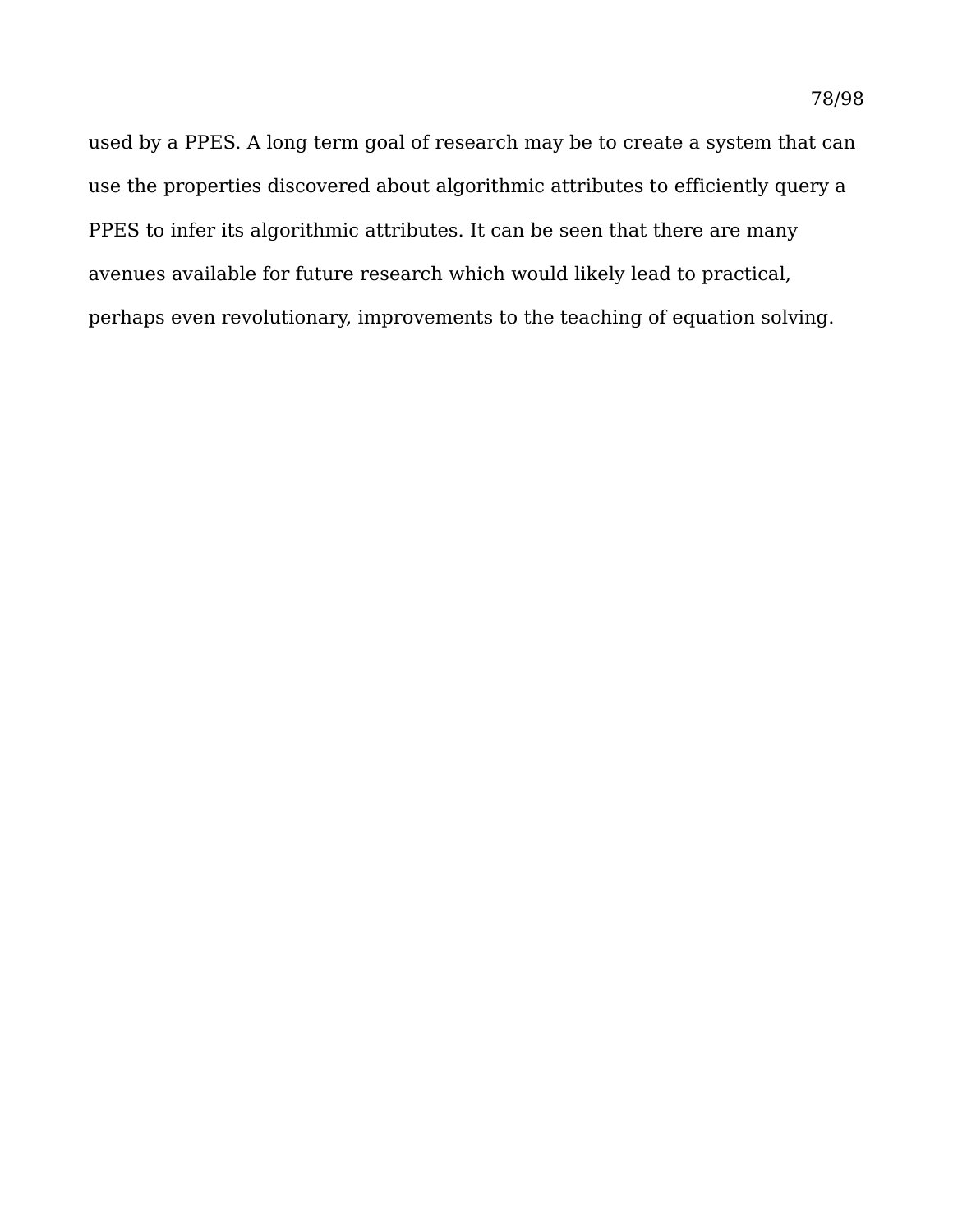# **6 Appendices**

## *6.1 Appendix A: Meta-Level Languages and Object-Level Languages*

In order to understand PRESS, Presston and the conceptual framework that is proposed in this paper, an understanding of the distinction and relationship between a meta-level language and its corresponding object-level language is required. While this knowledge is not particularly complicated, it is not well known outside of certain specialized fields of study. As will be shown, the use of meta-level language/object-level language pairs are present in both natural languages, such as English, and formal languages, such as mathematics. However, these occurrences are almost always informal. This is adequate for most purposes but must be formalized for use in applications like PRESS, Presston and the conceptual framework in this paper.

## **6.1.1 Formal Languages**

In order to make precise statements about some specific area of interest, specialized languages, called formal languages, have been invented. These languages sacrifice the flexibility of natural languages, such as English or French, for the precision of the languages found in logic, mathematics and programming. A formal language contains a set of symbols such as "5" , "+ " and  $" = "$  that may or may not have meanings associated with them. By combining these symbols together into "strings" of s.ymbols, expressions can be made. Formal languages have precise rules for what is considered an acceptable expression in the language and what is not. The rules that state what is an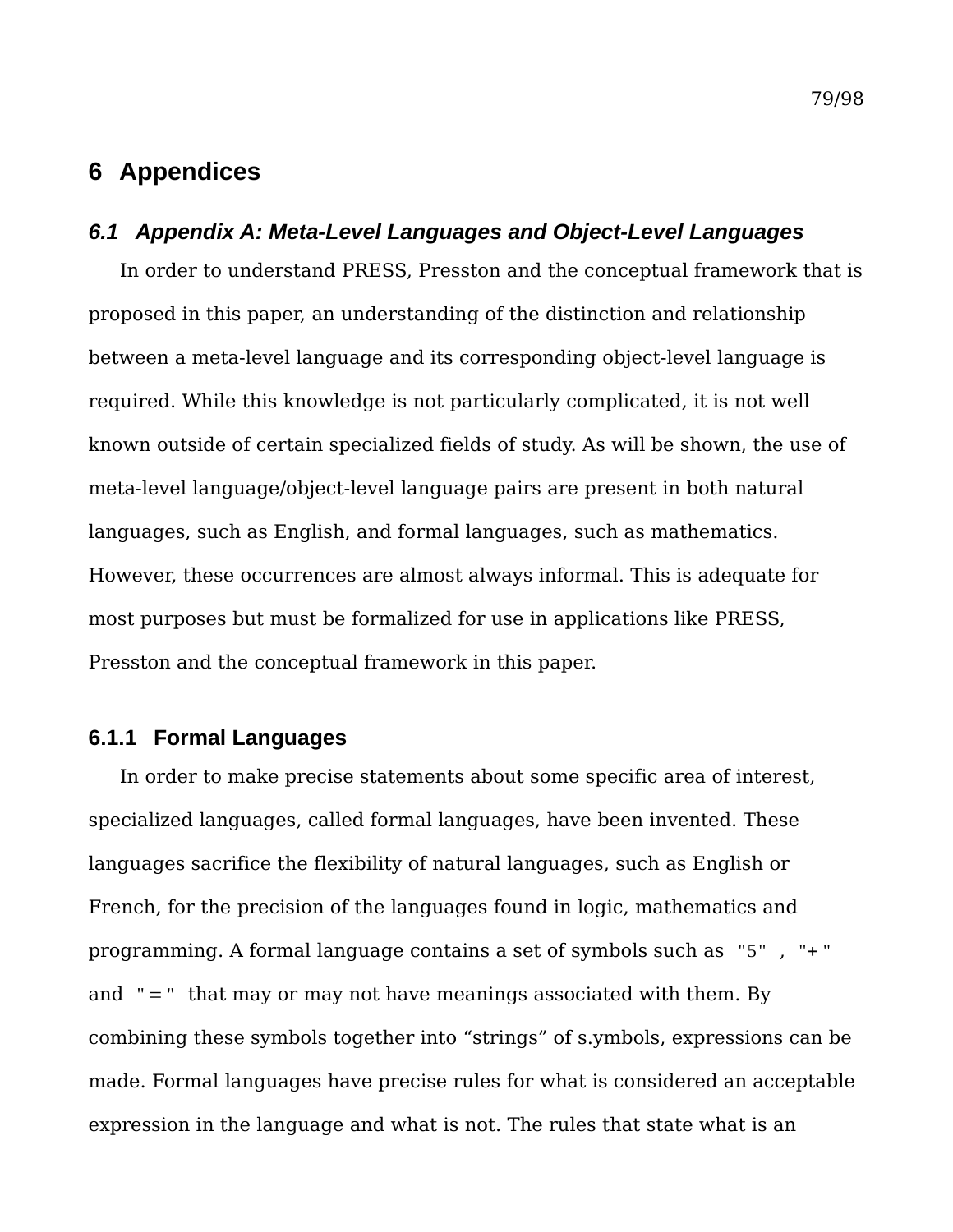expression in a language are called formation rules, and expressions that follow these rules are called well-formed formula (WFF, pronounced "woof") [Sowa 2000 p.470]. For example "1+1=2" is a WFF of algebra while "1++=2=3" is not.

## **6.1.2 Languages to Talk About Languages**

A formal language that most people are familiar with is the language of algebra. This language is designed to make precise statements about real numbers. The symbols used in algebra refer to numbers, operations on those numbers and relationships between those numbers (note that this is a simplified coverage of this language). The expressions in this formal language allows unambiguous statements to be made about numbers.

However, when actually doing mathematics, we may wish to make statements about the expressions that are being dealt with in algebra, but algebra only makes statements about numbers. For example, we cannot say that the expression  $(4+2)+5$ " is a sum with the language of algebra. The property of being a sum cannot be applied to a number, and  $(4+2)+5$  is a number, namely the number 11. We cannot say that  $(4+2)+5$  is a sum in the language of algebra without conceding that the number 11 is also a sum, since they are equal. We are thus making a distinction between the arrangement of symbols used in in expression, usually called the expression's syntax, and the meaning of that expression, usually called the expression's semantics.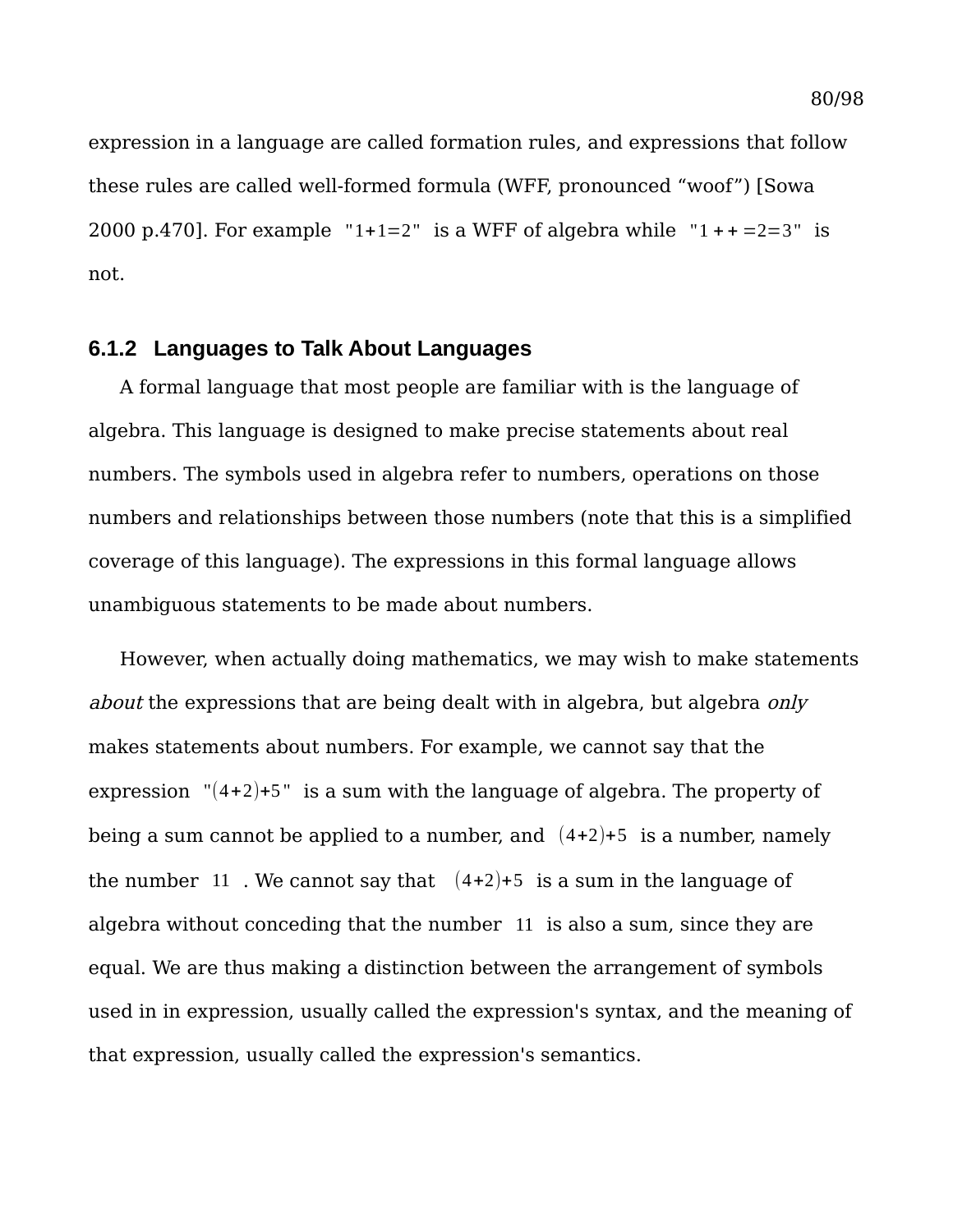## **6.1.3 Meta-Languages**

Usually we would just use English, or some other natural language, to make statements about algebra. However, if we wish to say something more precise and complex about a given formal language, a second formal language is invented. The formal language that is being talked about is called the "objectlanguage". The formal language that talks about the object-language is called the "meta-language". The meta-language therefore is above and dependent on the object-language. It does not make sense to talk about a meta-language without having an object-language.

Terms such as "sum", "polynomial", "equation", "solved equation",

"coefficient" and so on are part of the meta-language of algebra. The following terms are necessary to understand the use of meta-level statements made in this paper.

- Object-Level Domain of Discourse
- Object-Level Constants and Variables
- Meta-Level Domain of Discourse
- Meta-Level Constants and Variables
- Object-Level Predicates and Relations
- Meta-Level Predicates and Relations
- Expressions

## *6.1.3.1 Object-Level Domain of Discourse*

The domain of discourse, also known as the universal set, for the object-level of algebra is the set of real-numbers. This will be denoted R.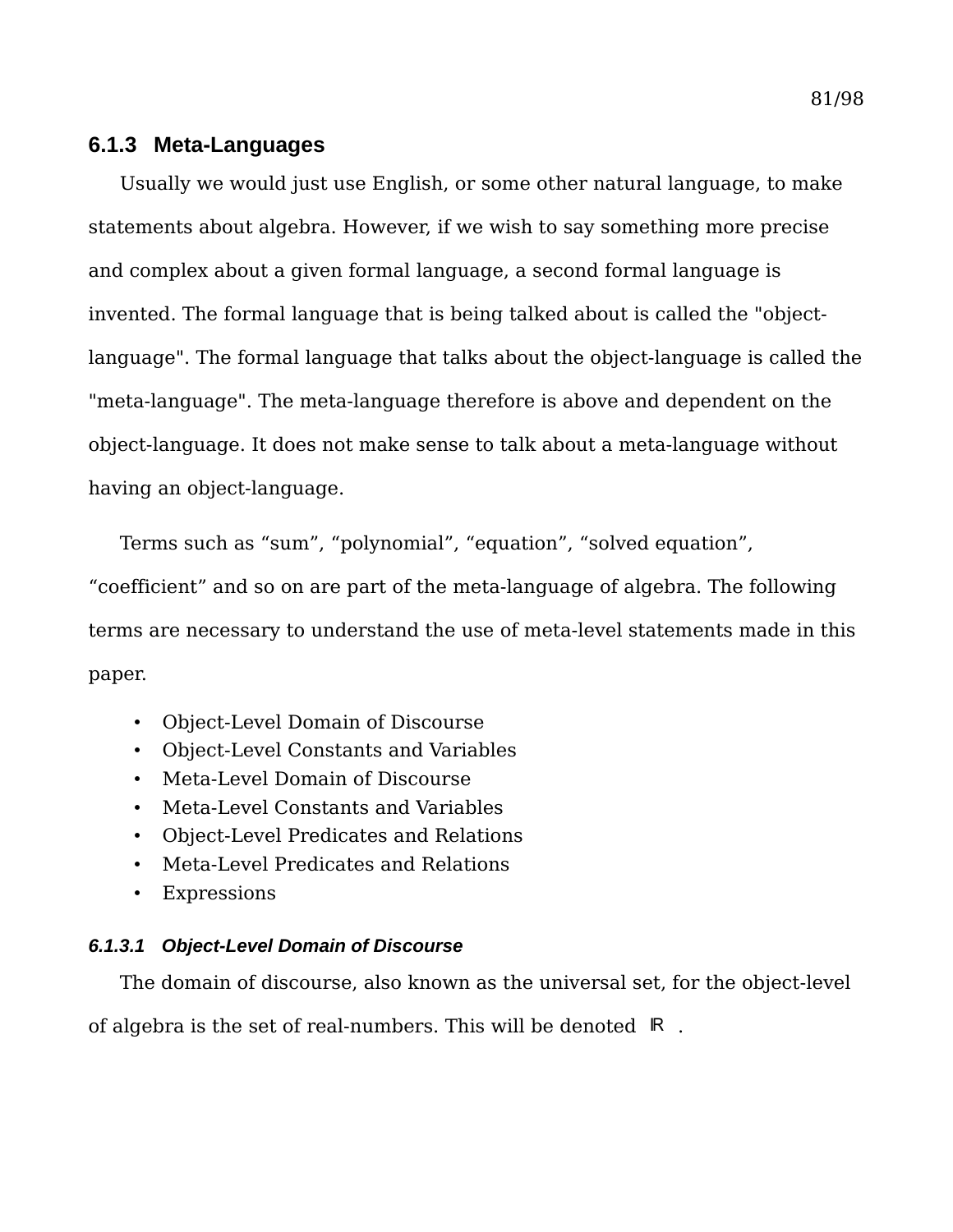#### *6.1.3.2 Object-Level Sentences*

The object-Level sentences of algebra consist of an extension of second-order logic and thus may contain logical symbols such as  $" \neg "$ ,  $" \wedge"$ ,  $" \vee"$ ,  $" \Rightarrow"$ , "⇔" , "∀" and "∃" . Relational symbols are also in the object language such as  $" \in$  " and  $" = "$ . It also contains the numerals "1", "2", "3", "4", *"*5*"* , *"*6*"* , *"*7*"* , *"*8*"* , *"*9*"* and *"*0*"* . The operator symbols are also included such as "+", "-", "⋅", "ln", "sin", "cos", etc. For this paper, all letters that are lower case will be variable symbols and constant symbols of the object language. These symbols together will constitute the set of symbols for the object-language. This set, which is at the meta-level, will be called  $L_0$ .

#### *6.1.3.3 Meta-Level Domain of Discourse*

The meta-level domain of discourse, or the meta-level universal set, consists of *both* the symbols from the object language,  $L_0$ , and the set of real numbers, R . This set is therefore  $L_0 \cup \mathbb{R}$ . When referring to the symbols or arrangement of symbols into expressions, double quotes will be used.

#### *6.1.3.4 Meta-Level Sentences*

Sentences of meta-level algebra can express everything that can be expressed using the object language, with the exception that constants, variables and functions of the meta-level appear in uppercase in this paper. However, the metalevel can also make statements about the object-level's sentences and parts of those sentences. When using the meta-level statements about the object-level, the object-level sentence or expression will appear in in quotes. Therefore,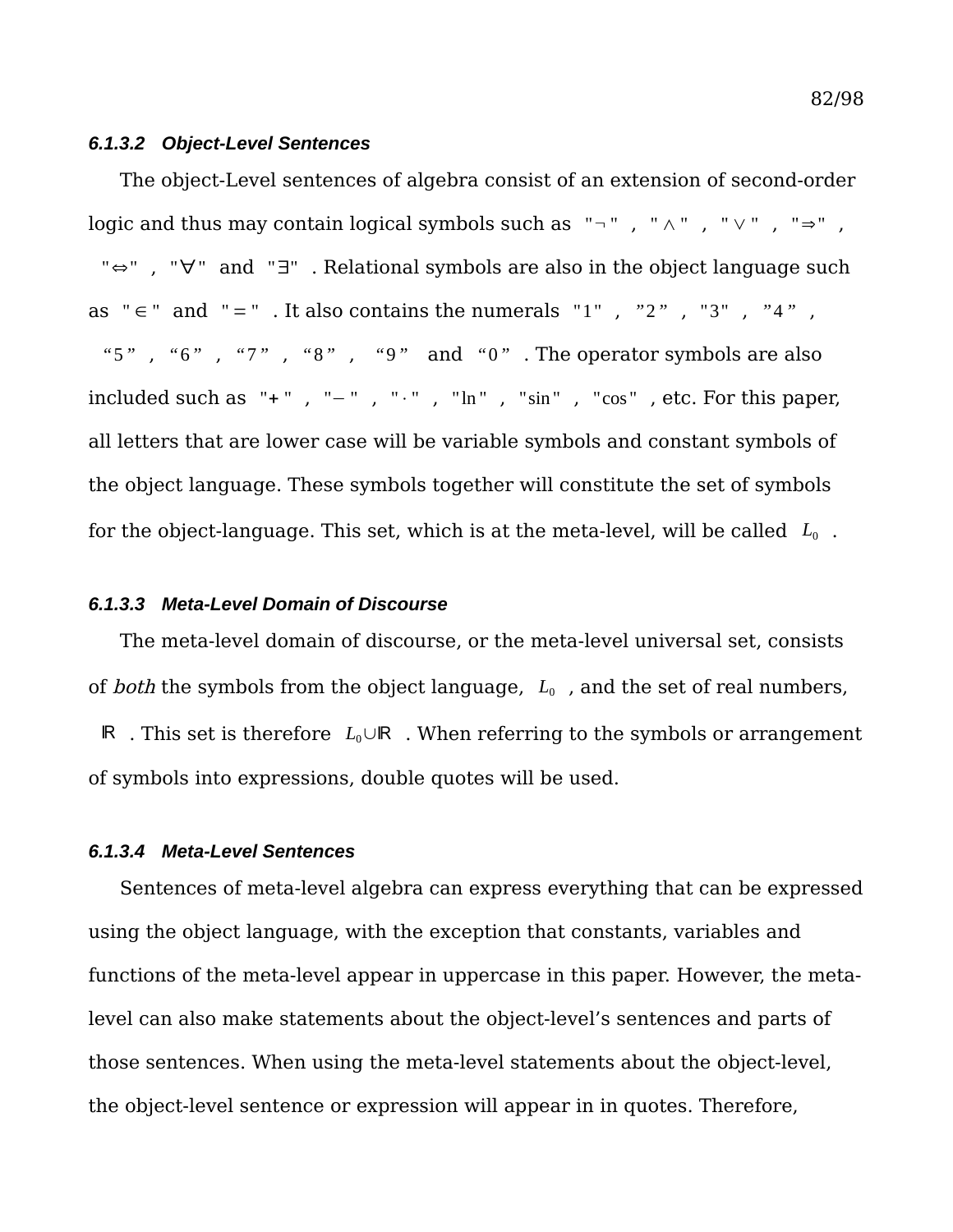saying that ' "  $(1+x)+4$  " is a sum' is a statement at the meta-level but the statement that  $x+1=5 \cdot x$  is a statement at the object-level. The first is a statement about an expression and the second is a statement about the number *x* .

Two object-level expressions are equal at the meta-level if they have the same symbols in the same order. Therefore,  $"1+x" = "1+x"$  but  $"1+x" \neq "1+x"$ . A meta-level operator called concat denoted '⊕' takes two strings of symbols and outputs a single string of symbols that is the consecutive combination of the original symbols. Concat is associative but NOT commutative. For example,

("( *x*+3)")⊕("+5") = "( *x*+3)+5" and ("+5")⊕("(*x*+3)") = " +5(*x*+3)" . The concat operator will often be omitted for brevity along with meta-level parentheses. This means that sentence such as '  $(X \oplus (T=T)) \oplus S$  is an equation' will normally be written as '  $X'' = S$  is an equation' since they are easier to read. The concat operator has been introduced simply to allow the reader to realize that there is an operation being performed, even if it is not explicitly being written. Note this convention for the concat operator is much like the convention used for omitting multiplication signs such as in  $5x^2$ . This paper will not always be highly formal and symbolic, usually resorting to English, in order to maintain the ease of readability.

Single symbols from the object language of algebra can be placed into sets:

- 1. The set of numerals: *NUMERALS*={ "1"*,*"2" *,*"3" *,*"4 "*,*" 5"*,*"6 "*,*"7 "*,*" 8"*,*" 9"*,*" 0"}
- 2. The set of operator symbols: *OPERATORS*={"+","-","<sup>*.*</sup>",";" ÷ ","<sup> $\wedge$ "}</sup>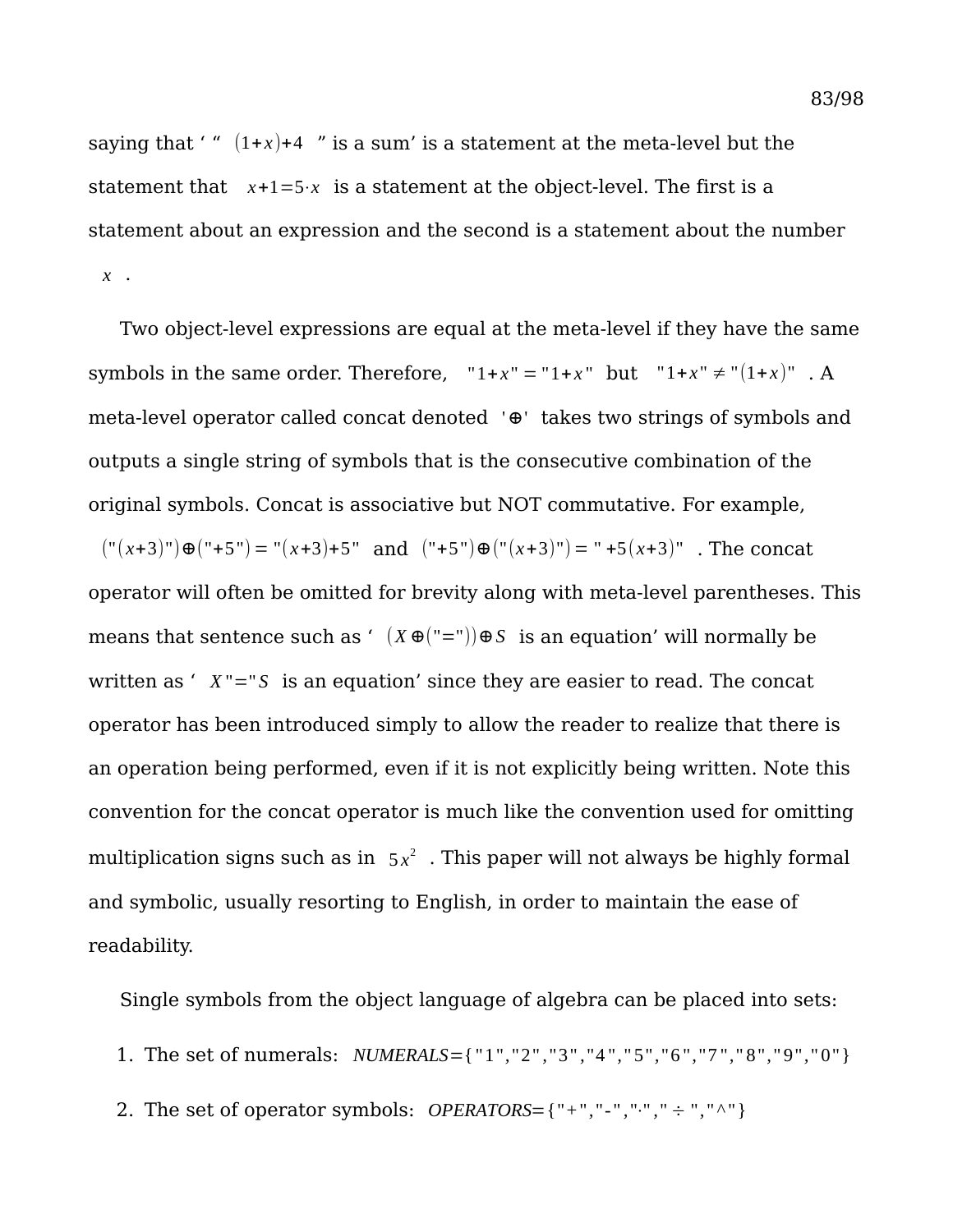3. The set of relation symbols: *RELATIONS*={ " ∧ "*,*" ∨ "*,* "¬ " *,*" ⇒ "*,*"⇔"}

An important aspect of expressions, which will form the foundation of WFFs and expression trees, is the concept of an "atomic expression". An atomic expression is one or more consecutive symbols, possibly in a larger expression, meant to be considered as part of a whole. For example, the expression "sin " contains three symbols, but is meant to be read as a single expression. The following consecutive symbols are atoms:

- 1. Any consecutive collection of symbols that contain numerals and at most one decimal point is an atom.
- 2. Any consecutive collection of symbols that contain lower case letters is an atom.
- 3. All of the symbols in the single symbol sets are atoms.

Several predicates and corresponding sets are introduced:

- 1. The *NUMBER* predicate returns true if a string of symbols that is a number atom is inputted.
- 2. The *OPERATOR* predicate returns true when an operator symbol is inputted.
- 3. The *RELATION* predicate returns true when a relation symbol is inputted.

## *6.2 Appendix B: The Language of Expression Trees*

The conceptual framework in this paper makes heavy use of the language of expression trees. The language of expression trees is an extension of the meta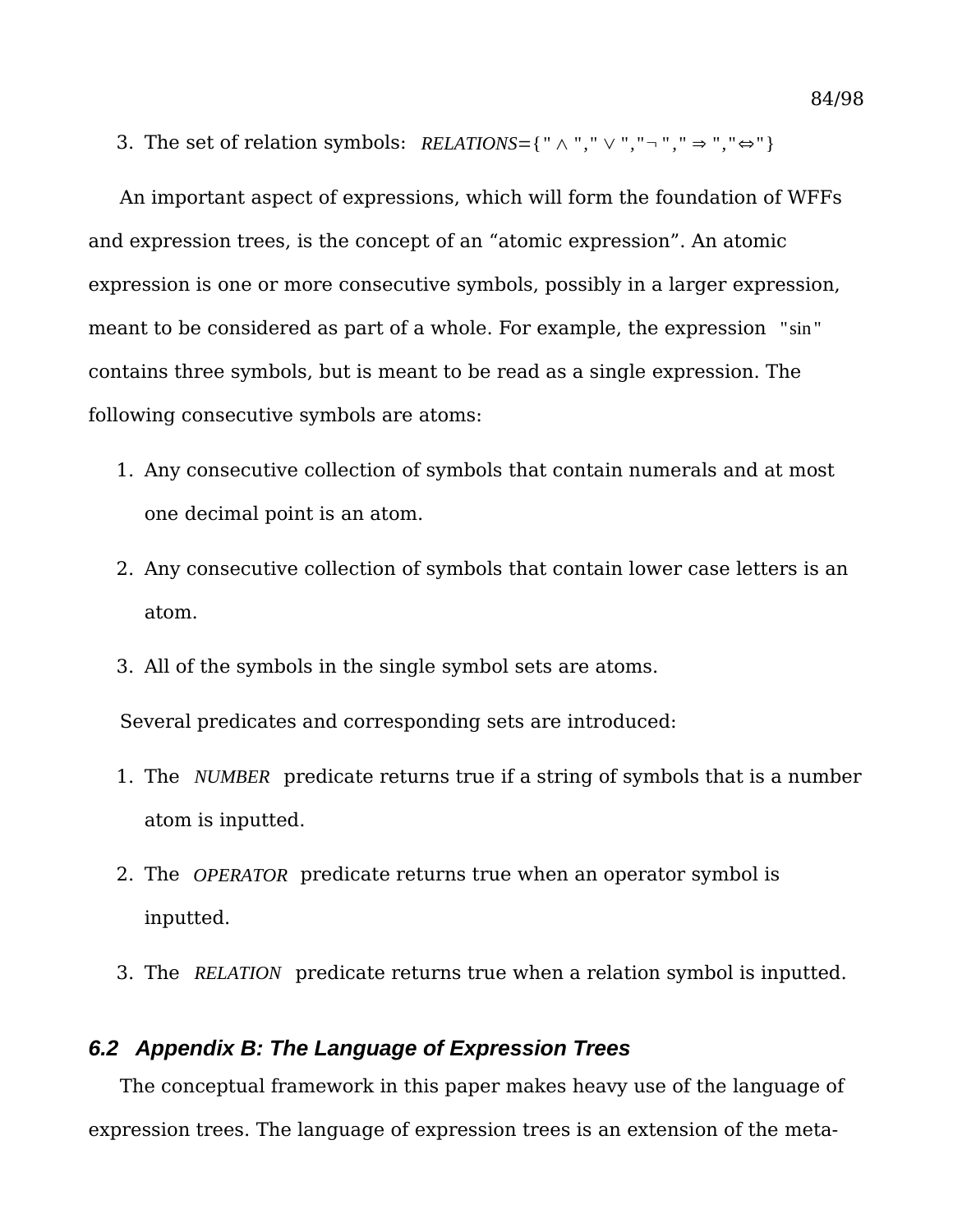language using graph theory that allows the visualization of the structure inherent to all well formed expressions of the object language. More importantly, it contains concepts that are essential for understanding PRESS, Presston and all other PPESs. The language of expression trees explicitly shows the composition of functions and operations along with the constants and variables that are the first inputs to these functions and operations. This is done by using tree graphs from graph theory. These graphs are technically directional. However as will be shown, the directional nature of these arcs is omitted and is instead indicated using vertical "levels". Note that the equals sign, along with all other predicates and relations, is considered an operation in expression trees.



Figure 17: Expression Tree

Expression trees consist of "nodes" connected by "arcs". Each node is a symbol representing a function. operation, constant or variable of the object language. Note that these symbols are constants of the meta language. In the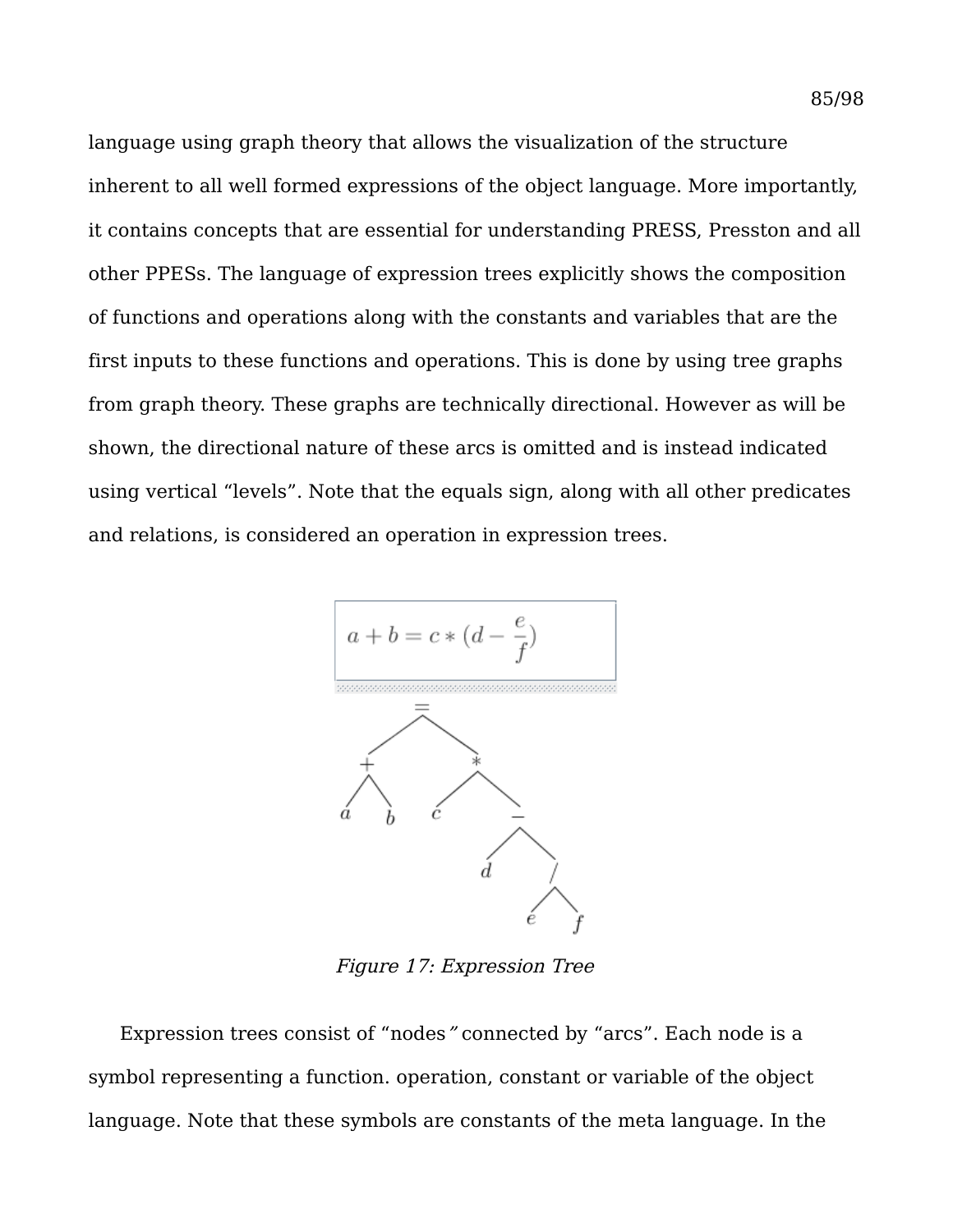following diagram, all of the tree's nodes are highlighted.



Figure 18: Nodes

The arcs indicate which functions, operations, constants and variables are inputs to a given function or operation. As will be shown, the vertical and horizontal positioning of the symbols indicate the interpretation of each arc between two symbols. In the following diagram, all of the tree's arcs are highlighted.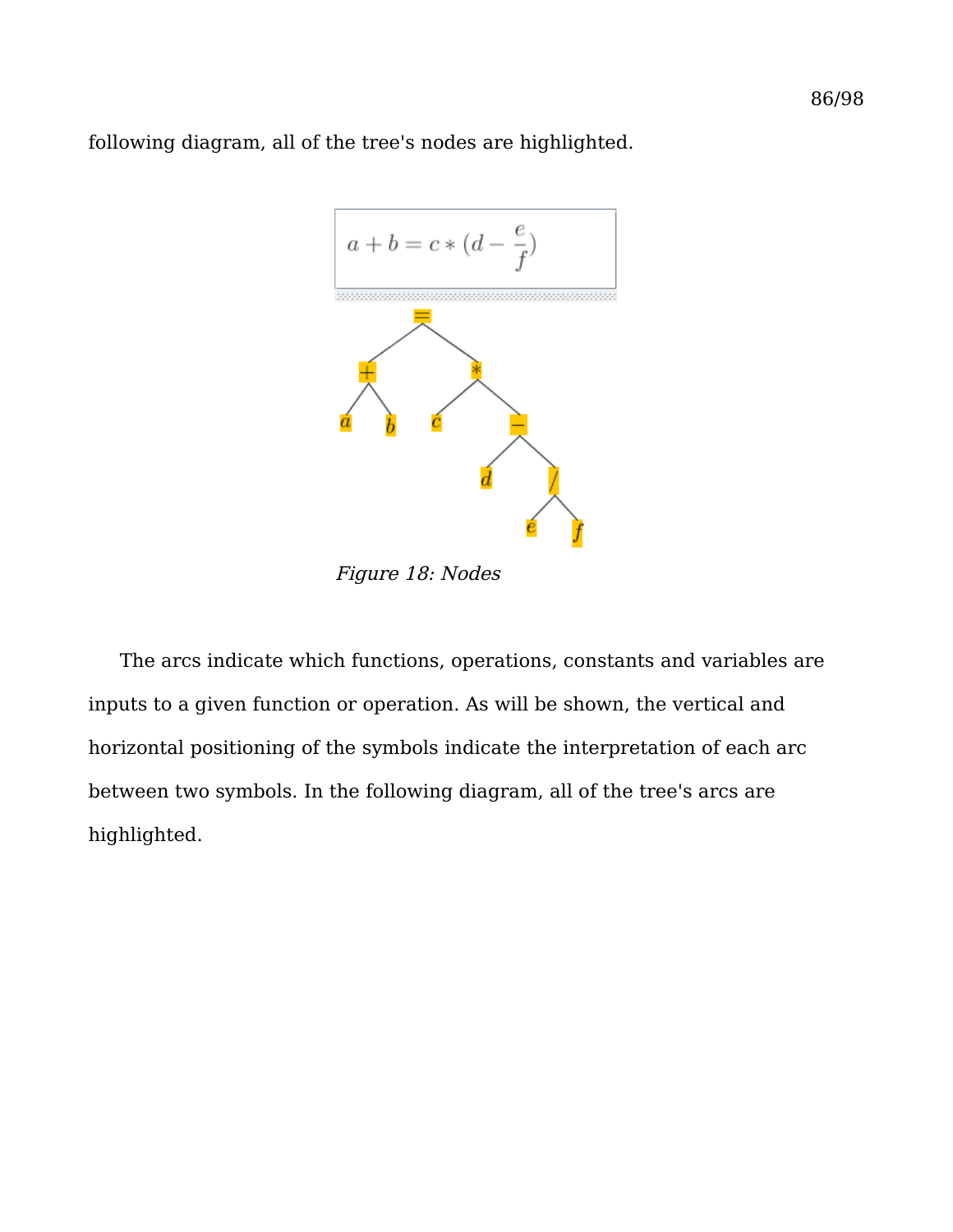



The node at the top of a tree is called its "root" node.



Figure 20: Root Node

The nodes that are connected immediately below a given node by arcs are its "child" nodes. The "children" of a node are the inputs to that node. The left-most child of a node is that node's first input, the next child to the right is its second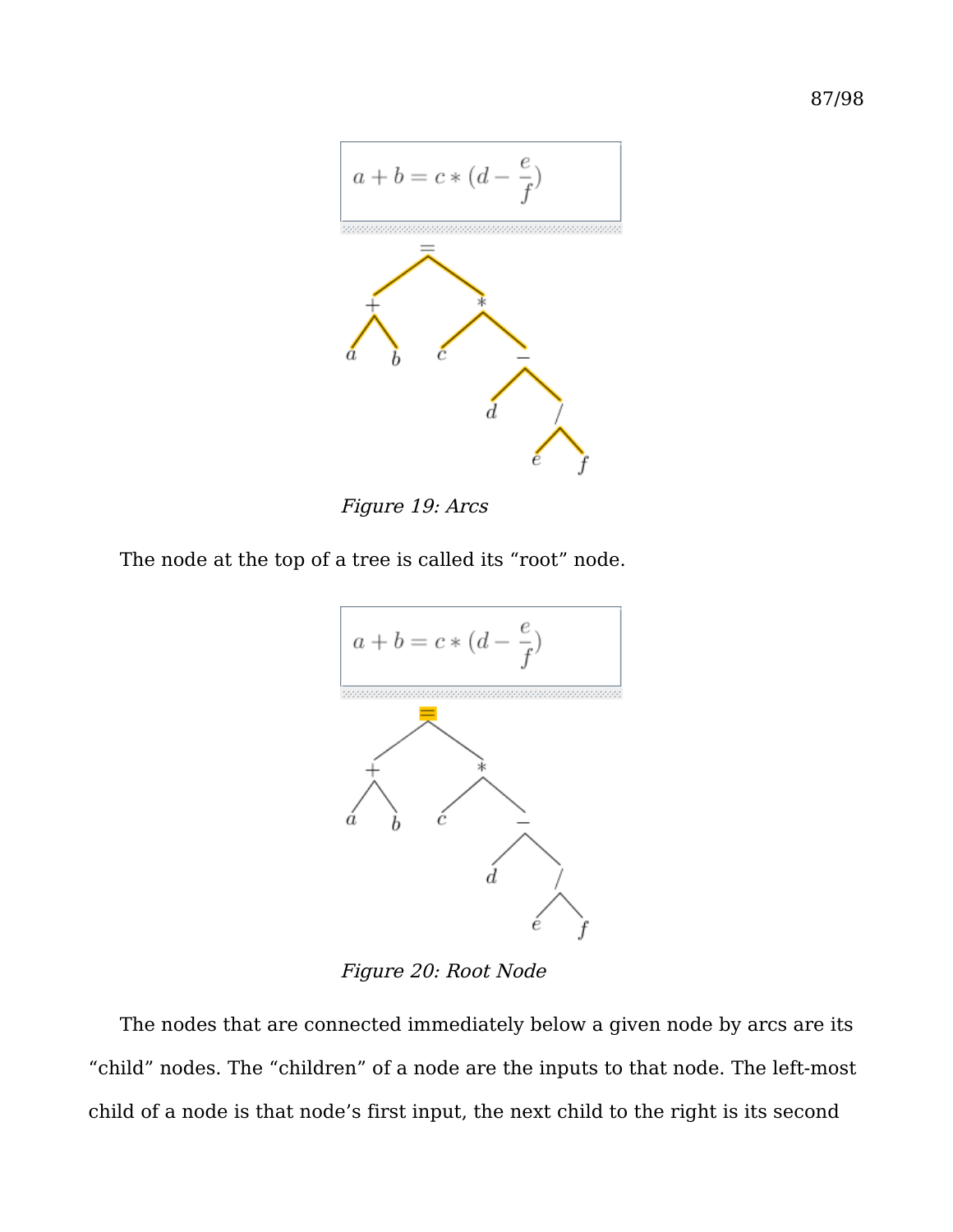input and so on. In the following diagram, the root node has two children, and it is the "parent" node of these children. Children nodes of the same parent node are called "sibling" nodes.



Figure 21: Child Nodes

Nodes that don't have any children are called "leaf" nodes. Leaf nodes will always be variables or constants of the object language because they do not have inputs.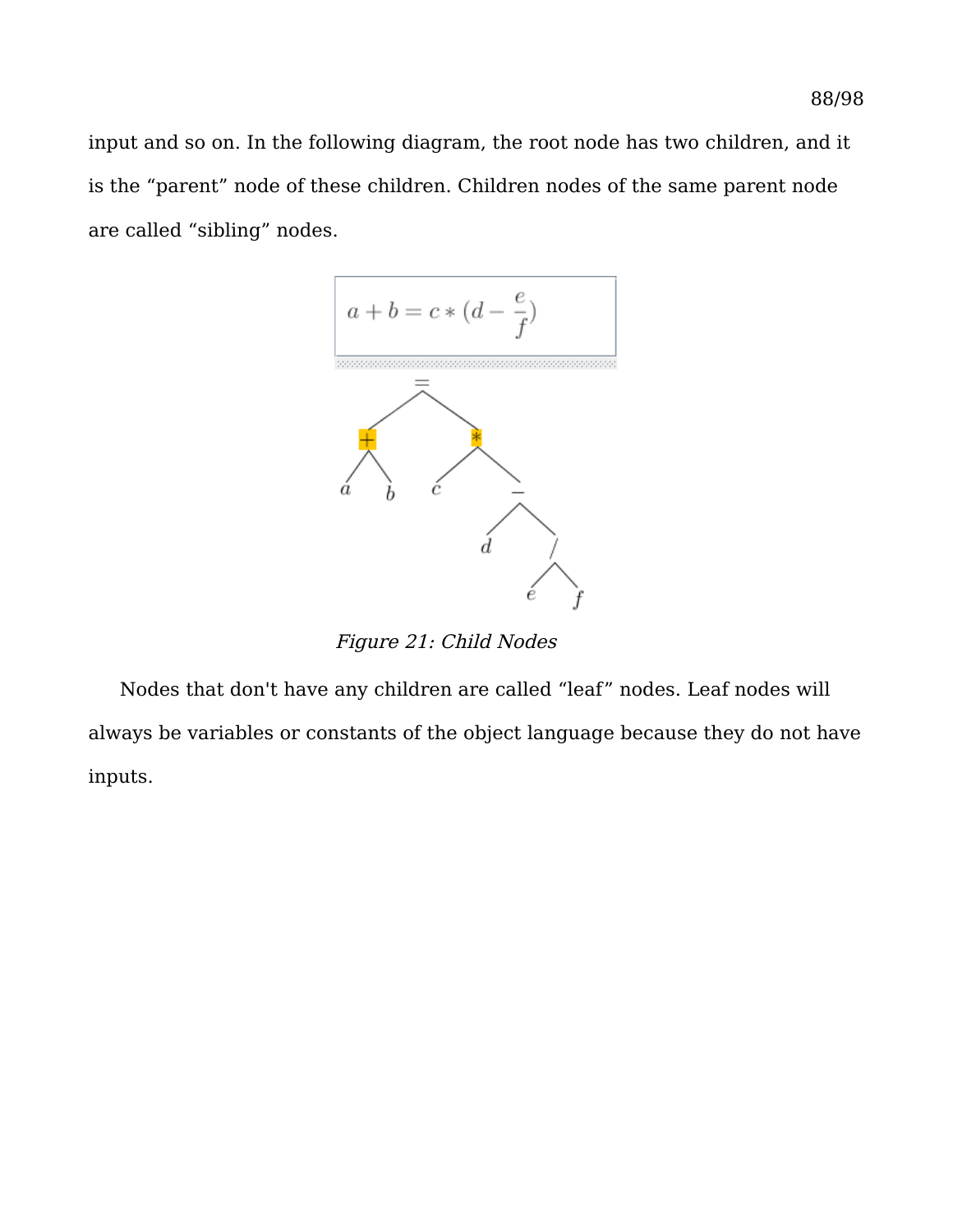

Figure 22: Leaf Nodes

Each node below the root node in a tree is located at a specific "position" in the tree which is determined by the arcs that need to be followed from the root node to arrive at it. Each arc that connects a parent node with is children is labeled with a number. The leftmost child is labeled 1 , the sibling to its immediate right is labeled 2 , and so on. The following diagram shows the tree with all of its positions indicated.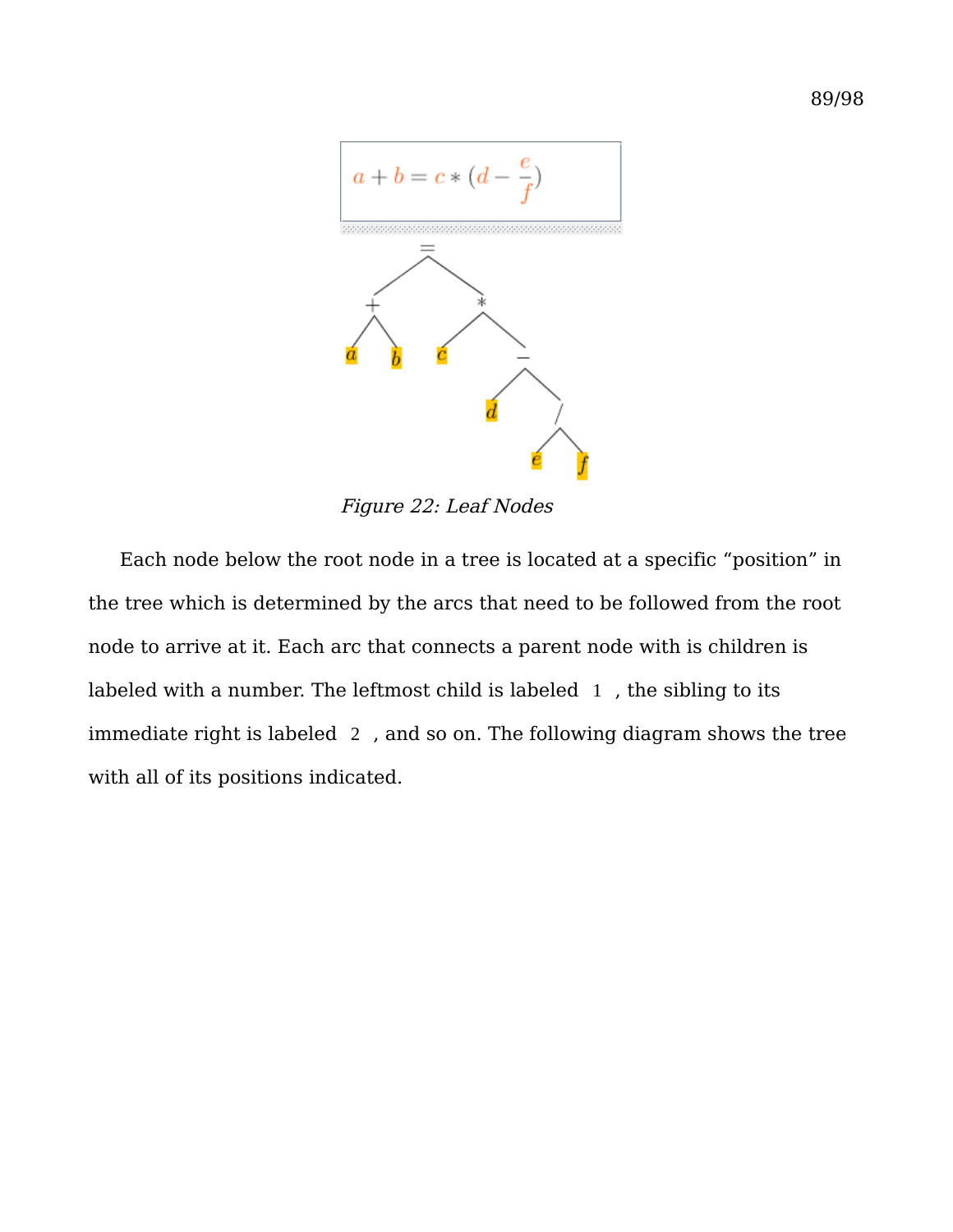

Figure 23: Node Positions

The children, children of children, etc. of a given node are called its "decedents". A node along with all of its descendants and the arcs between them form a "subtree". The topmost node in a subtree is the "dominate" node, and all of its descendants and arcs between them are said to be "dominated" by the dominant node. In the following diagram, the subtree that has the node "−" as its dominant node is highlighted.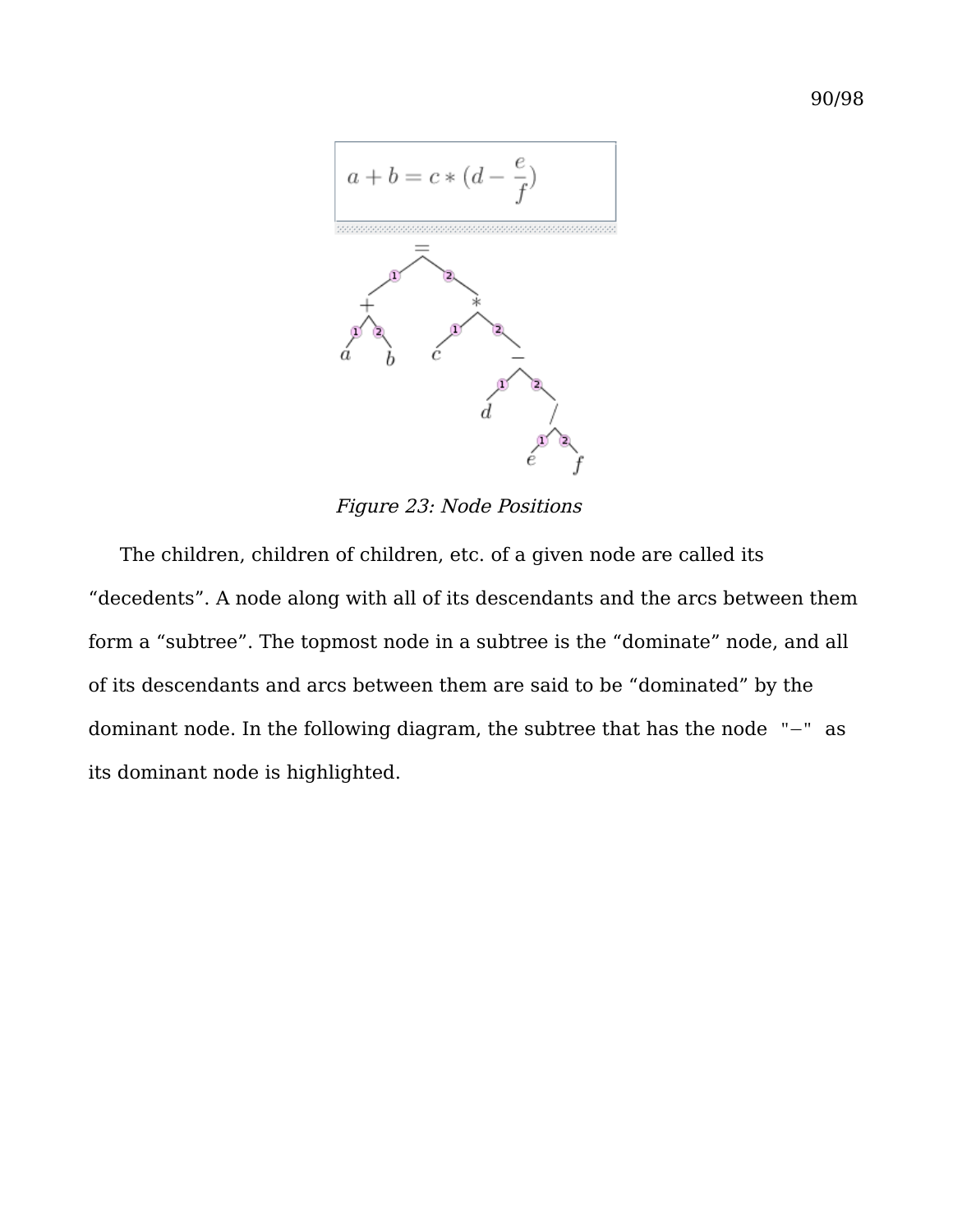

Figure 24: Dominant Node

The position of node "*b*" is [1 2] . A sequence of arcs and nodes is called a "path", and a path that goes from the root node to a leaf node is called a "branch". The following diagram shows the branch from the root node to node "*b*" .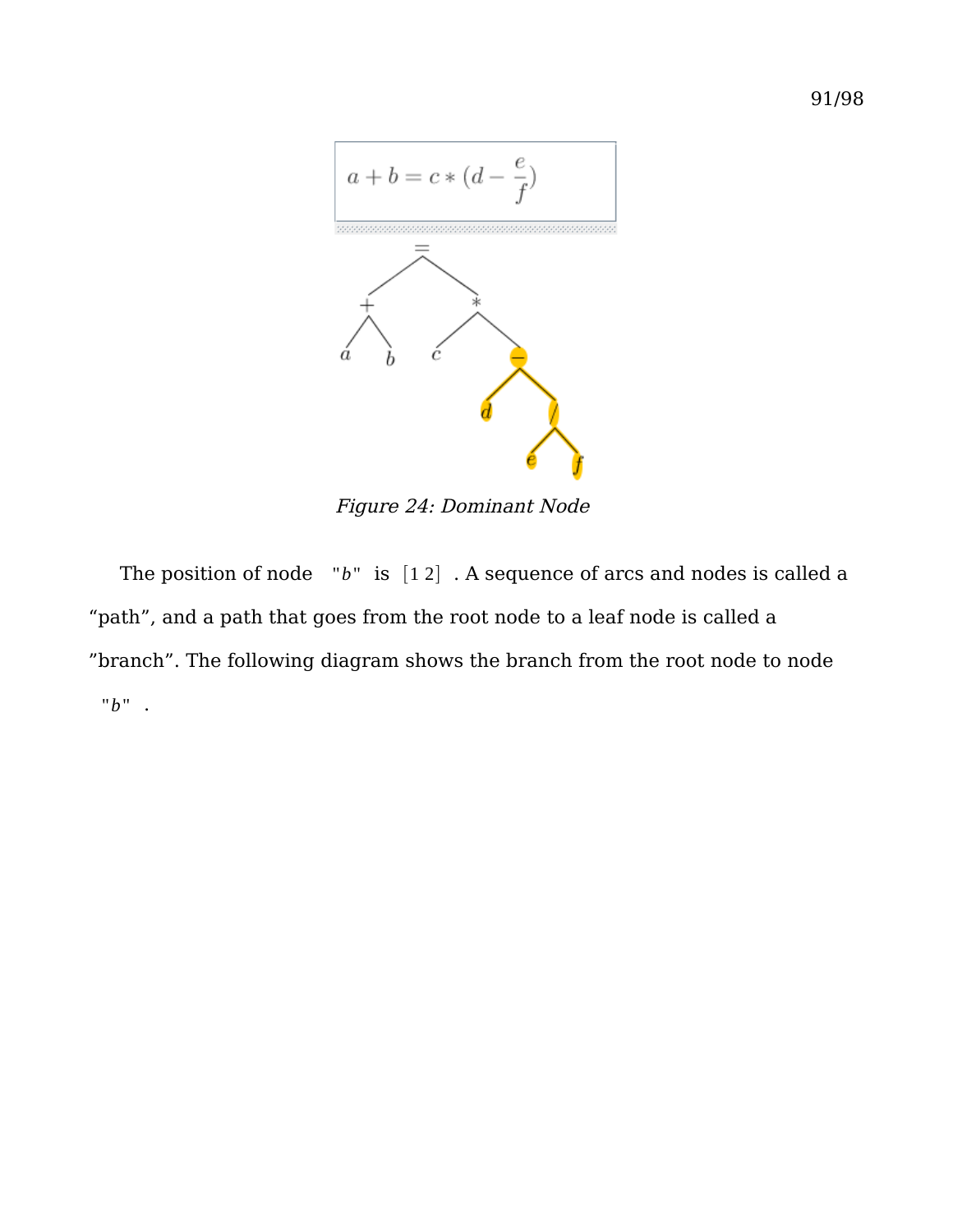

Figure 25: Node Position

The position of node "−" is [2 2] . The following diagram shows the path from the root node to node "−" .



Figure 26: Node Position

The "length" of a path is the number of arcs it contains. For example, the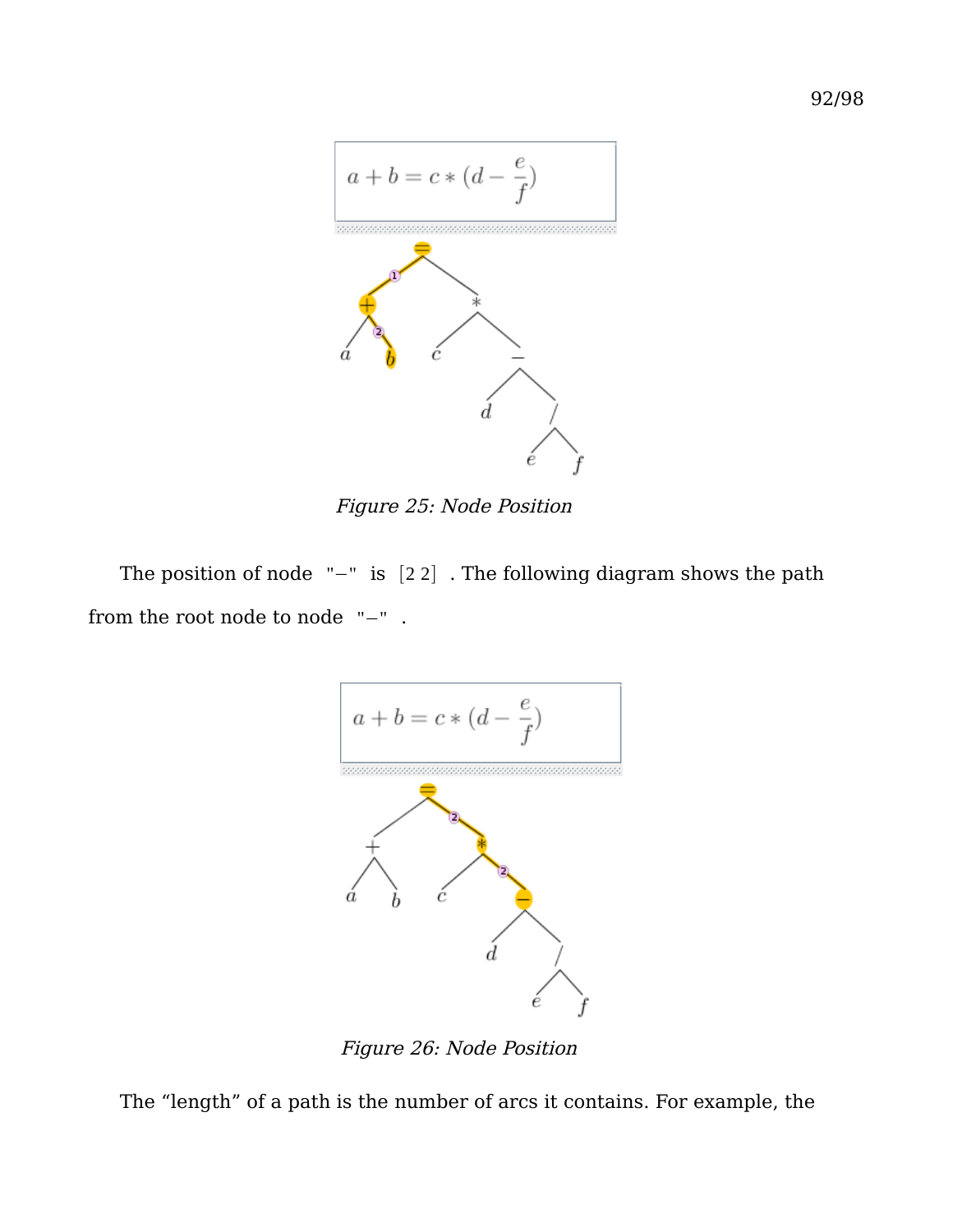$a + b = c * (d - \frac{e}{f})$ 

length of the path between node "a" and node "d" is 5.

Figure 27: Path Length

The length of a path from the root node to a given node is called the "depth" of the node, and the length of the path from a node to the farthest leaf it dominates is called its "height". The following diagram shows the depths of all the nodes in the tree.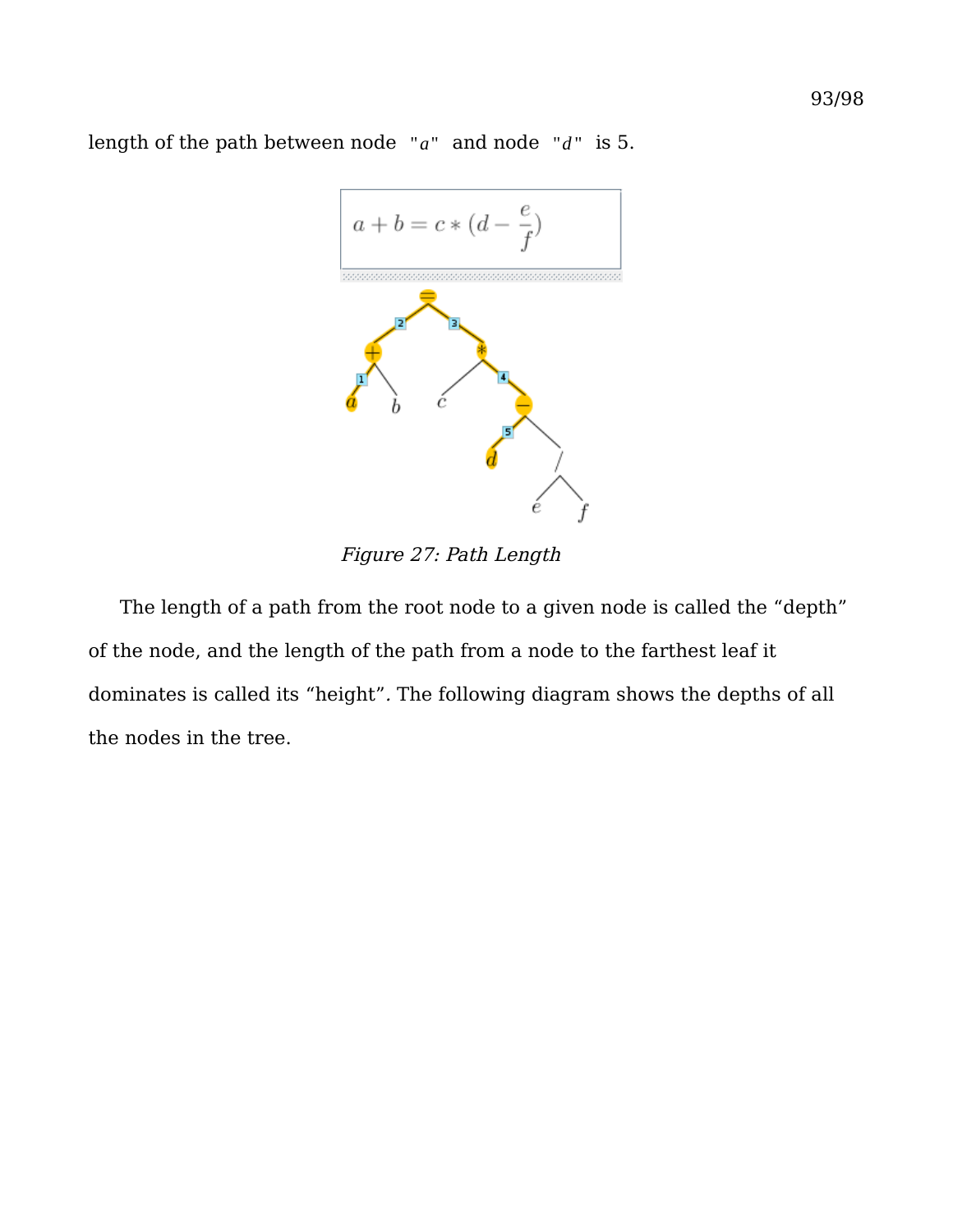

Figure 28: Depths

## *6.3 Appendix C: Pattern Matching and Rewrite Rules*

The patterns used in pattern matching are part of the meta-language, and they are used for creating predicates that can be applied to expression trees. The following are simplified patterns:

- $M$  \_ " + " $N$  \_
- "1" "⋅" *M* \_
- *M* \_ *INTEGER* "⋅" "("*N* \_ " + "*K* \_ ")"

The variables followed by underscores are called "pattern variables". A pattern is "used" on a tree, and that tree will either match the pattern or not. The tree matches the pattern if there exists expressions that can be substituted for each of the variables that makes the pattern equal to the expression tree being matched.

For example the expression  $"1+3"$  matches the pattern  $M$ <sup>-</sup>  $" + "N$ <sup>-because</sup>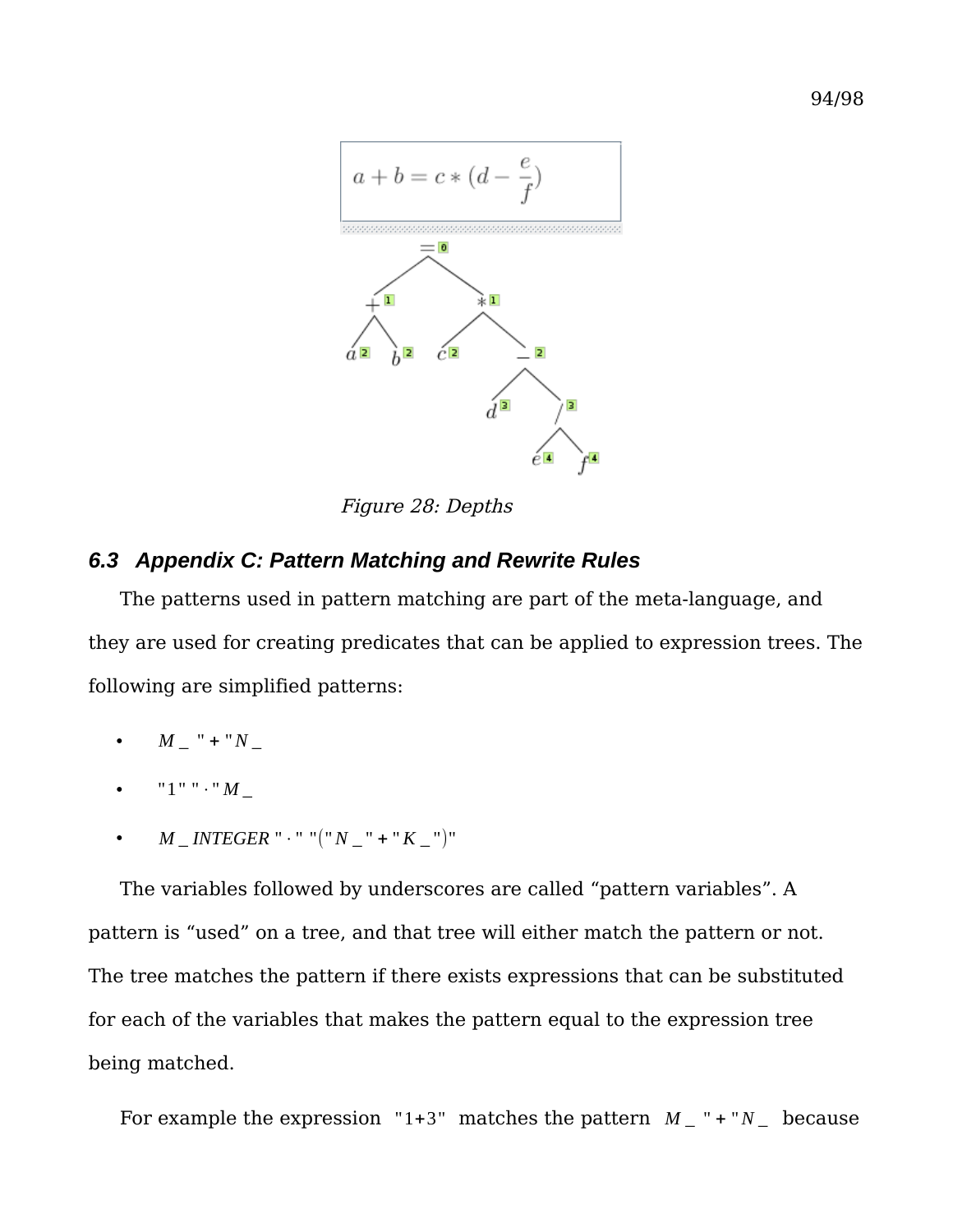when  $M_{-}$  is replaced by "1" and  $N_{-}$  is replaced by "3" the pattern with these substitutions is equal to the expression tree of "1+3" . The *INTEGER* meta-level predicate attached to the *M* \_ in the pattern

 $M$  \_*INTEGER* "  $\cdot$  " "(" $N$  \_ " + " $K$  \_ ")" indicates that the only type of expression that the pattern variable can be matched to is an integer literal. This means that the expression "1⋅(4+3)" will match to the pattern  $M$  \_ *INTEGER* "⋅" "(" $N$  \_" + " $K$  \_")", but the expression  $"(1+3)(4+3)"$  will not match. Pattern matching consists of taking a pattern and finding all of the locations in a tree that match it.

Rewrite rules are used by meta-level functions to rewrite expressions. Rewrite rules use pattern matching to determine if an expression should be rewritten. The tree is "searched" by the function, and the first position in the tree to match the pattern is rewritten. For example, the rewrite rule "1" " $\cdot$ " *M*  $\rightarrow$  *M* would take the expression "1 $\cdot$ (5+2)" and return "5+2".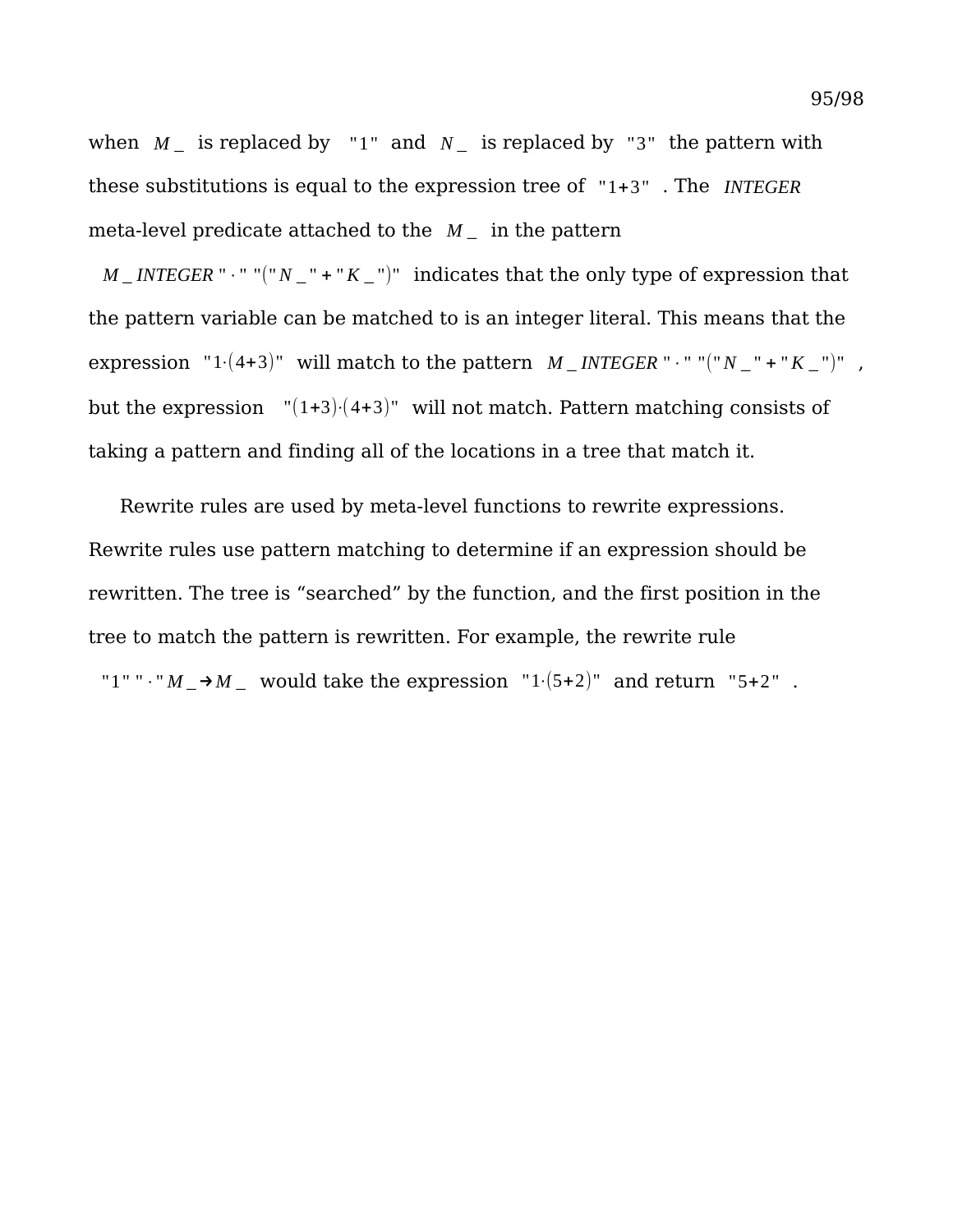# **7 Bibliography**

Beeson M (1996), "Design Principles of Mathpert: Software to Support Education in Algebra and Calculus", San Jose State University.

Brown JS and Burton RR (1978), "Diagnostic models for procedural bugs in basic mathematical skills", Cognitive science. Vol. 2(2), pp. 155-192. Wiley Online Library.

Bundy A (1975), "Analyzing mathematical proofs (or reading between the lines)", In Proceedings of the 4th international joint conference on Artificial intelligence-Volume 1. , pp. 22-28.

Bundy A and Welham B (1981), "Using meta-level inference for selective application of multiple rewrite rule sets in algebraic manipulation", Artificial Intelligence. Vol. 16(2), pp. 189-211. Elsevier.

Bundy A (1983), "The computer modelling of mathematical reasoning" Vol. 10

Godoy, G., & Tiwari, A. (2005, July). "Termination of rewrite systems with shallow right-linear, collapsing, and right-ground rules". In International Conference on Automated Deduction (pp. 164-176). Springer, Berlin, Heidelberg.

Gries, D., Schneider F. (1995). "A Logical Approach to Discrete Math", Springer.

Nilsson J (1980), "Principles of Artificial Intelligence", Morgan Kaufmann, p.72.

Silver B (1986), "Meta-Level Inference", North-Holland.

Sleeman D (1984), "An attempt to understand students' understanding of basic algebra", Cognitive Science. Vol. 8(4), pp. 387-412. Elsevier.

Sowa J (2000), "Knowledge Representation: Logical, Philosophical, and Computational Foundations", Brooks/Cole

Sterling L and Bundy A (1981), "Meta-level Inference in Algebra" Department of Artificial Intelligence, University of Edinburgh.

Sterling L, Bundy A, Byrd L, O'Keefe R and Silver B (1982), "Solving symbolic equations with PRESS", In European Computer Algebra Conference. , pp. 109- 116.

Van Harmelen F (1991), "Meta-level Inference Systems", Morgan Kaufmann.

VanLehn (1988), "Student Modeling", In M. Polson & J. richardson (Eds.),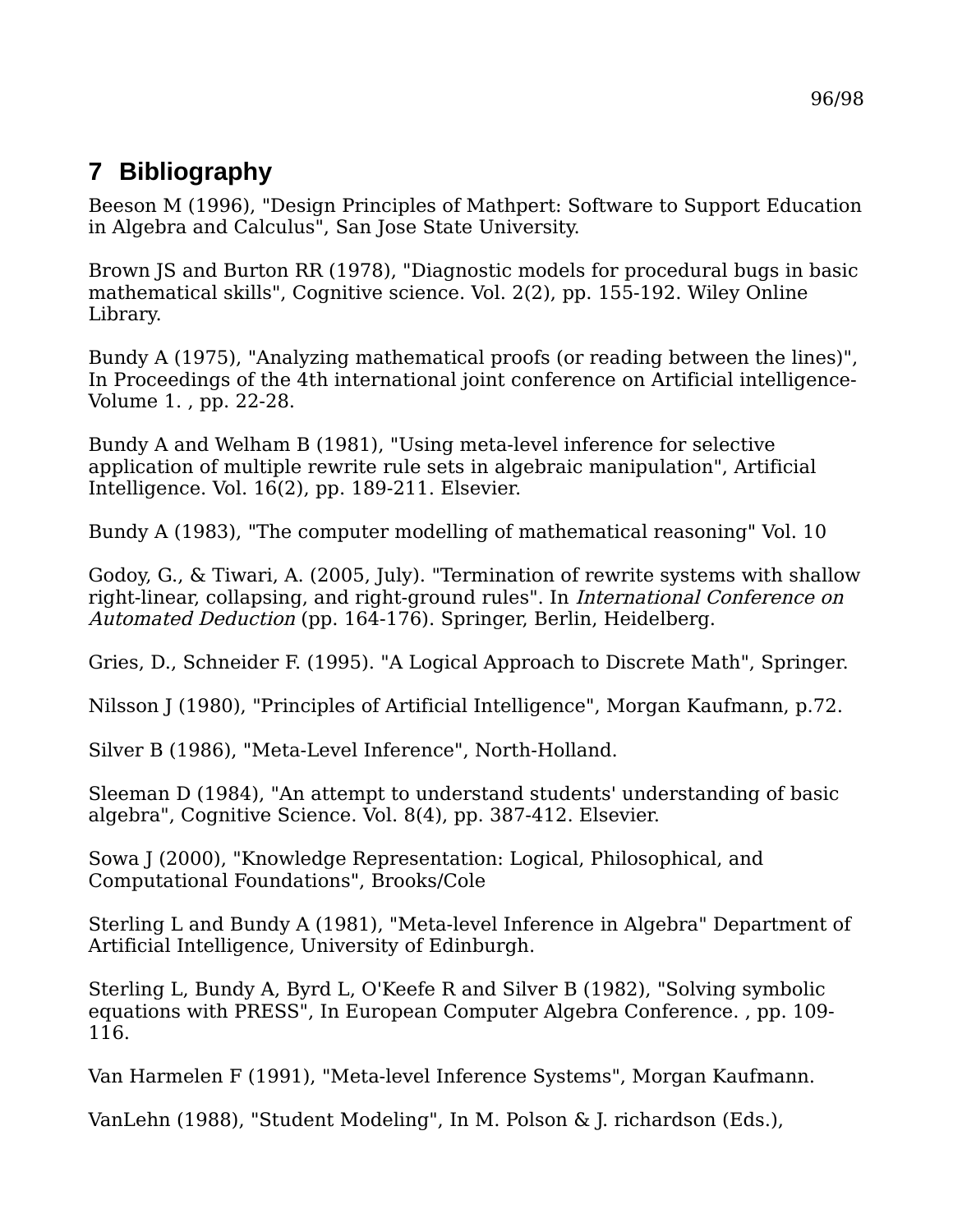"Foundations of Intelligent Tutoring Systems". Hillsdale, NJ: Erlbaum. pp. 55-78.

Wester, M. (1999). A critique of the mathematical abilities of CA systems. Computer Algebra Systems: A Practical Guide, 16, 436.

[http://MathPiper.org](http://MathPiper.org/)